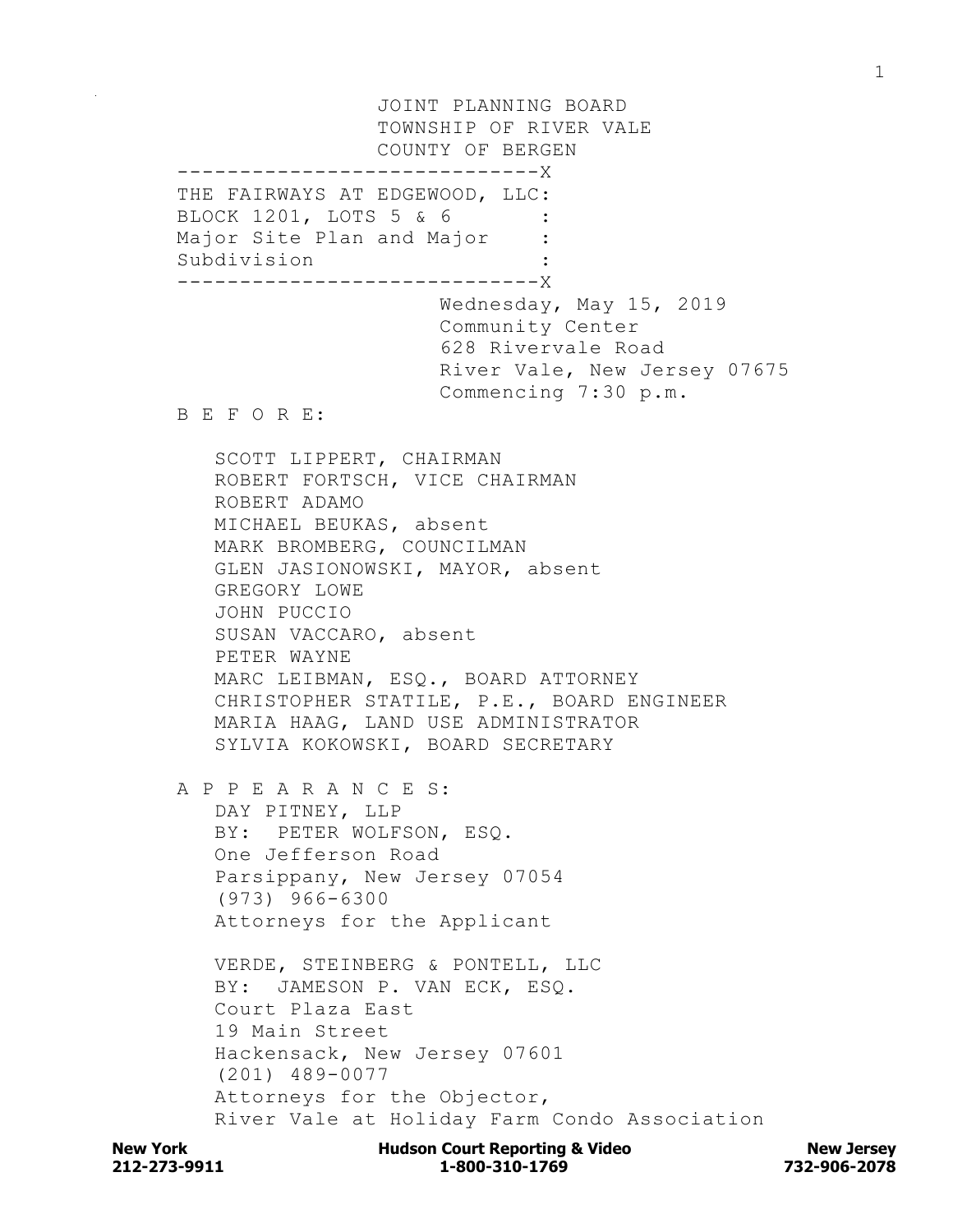| $\mathbf 1$             |                   | W                     | I T N E S S | E<br>$\mathbf S$ |         |      |
|-------------------------|-------------------|-----------------------|-------------|------------------|---------|------|
| $\overline{2}$          |                   | DIRECT                | CROSS       | REDIRECT         | RECROSS | PAGE |
| 3                       | DAPHNE GALVIN     |                       |             |                  | 90      |      |
| $\overline{\mathbf{4}}$ | BY:               | MR. WOLFSON           |             | $\,8\,$          |         |      |
|                         | BY:               | THE BOARD             |             |                  |         | 28   |
| 5                       | BY:               | THE PUBLIC            |             |                  |         | 43   |
| 6                       | Rudy Jaeger       |                       |             |                  |         | 43   |
|                         |                   | 3 Holiday Court       |             |                  |         |      |
| $\overline{7}$          |                   |                       |             |                  |         |      |
|                         |                   | Florence Morgenstein  |             |                  |         | 45   |
| 8                       |                   | 9 Holiday Court       |             |                  |         |      |
| 9                       | John Vedral       |                       |             |                  |         | 51   |
|                         |                   | 128 Terbell Parkway   |             |                  |         |      |
| 10                      |                   |                       |             |                  |         |      |
|                         |                   | Kira McKeown Adamo    |             |                  |         | 58   |
| 11                      |                   | 466 White Birch Drive |             |                  |         |      |
| 12                      | BY:               | MR. VAN ECK           |             |                  | 77      |      |
| 13                      |                   |                       |             |                  |         |      |
|                         | RICHARD ARZBERGER |                       |             |                  |         |      |
| 14                      |                   |                       |             |                  |         |      |
|                         | BY:               | MR. WOLFSON           |             | 91               |         |      |
| 15                      | BY:<br>THE        | BOARD                 |             |                  |         | 100  |
|                         | BY:               | MR. VAN ECK           |             |                  | 105     |      |
| 16                      | BY:               | THE PUBLIC            |             |                  |         | 105  |
| 17                      |                   | Florence Morgenstein  |             |                  |         | 105  |
|                         |                   | 9 Holiday Court       |             |                  |         |      |
| 18                      |                   |                       |             |                  |         |      |
| 19                      |                   |                       |             |                  |         |      |
| 20                      |                   |                       |             |                  |         |      |
| 21                      |                   |                       |             |                  |         |      |
| 22                      |                   |                       |             |                  |         |      |
| 23                      |                   |                       |             |                  |         |      |
| 24                      |                   |                       |             |                  |         |      |
| 25                      |                   |                       |             |                  |         |      |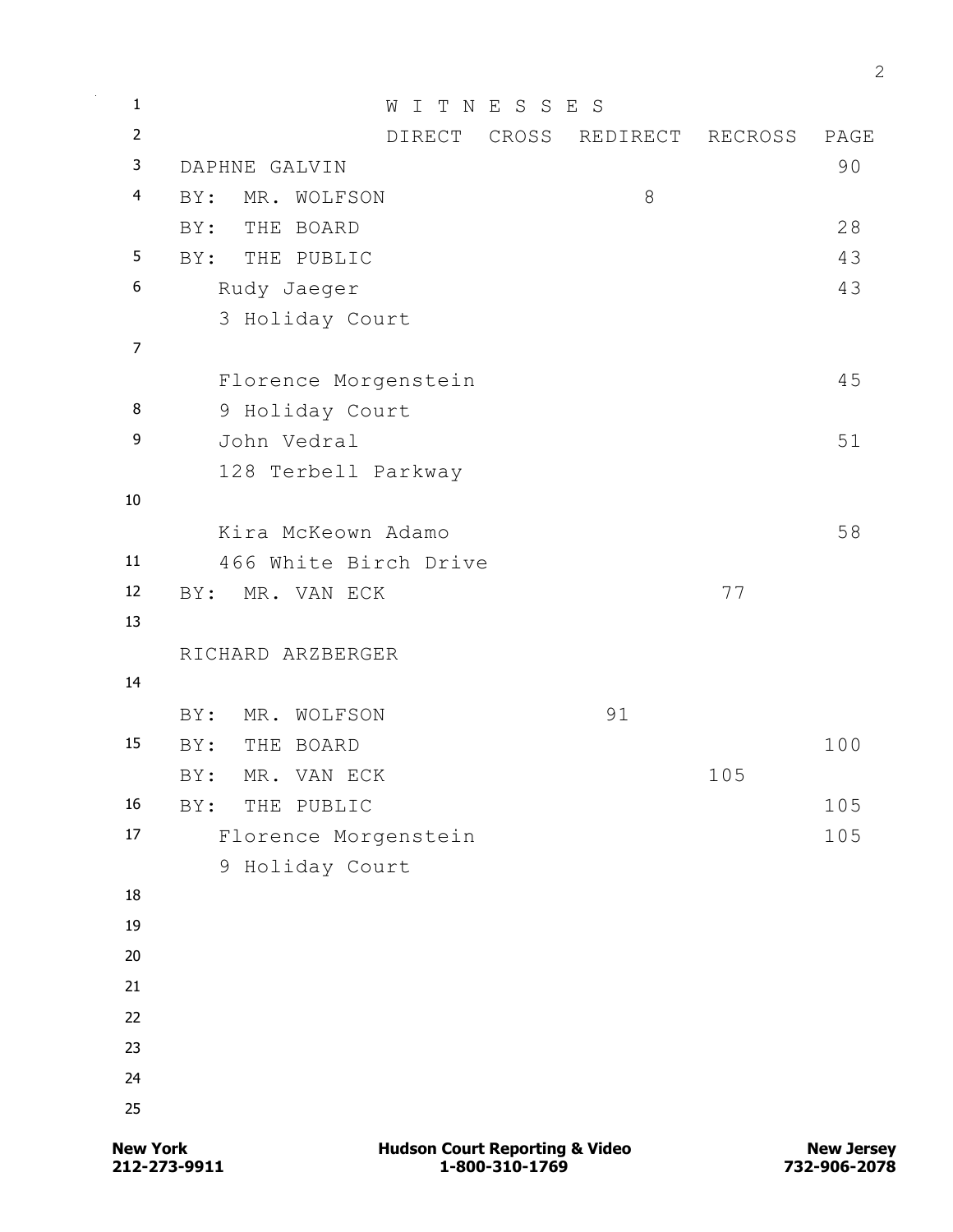| $\mathbf{1}$   | EXHIBITS                                    |      |
|----------------|---------------------------------------------|------|
| $\overline{2}$ |                                             | PAGE |
| 3              | A-12 Id. Exhibit Board                      | 19   |
|                | View Line From Piermont Avenue,             |      |
| $\overline{4}$ | Holdrum Brook Culvert, 5/15/2019            |      |
|                | Prepared By Partner                         |      |
| 5              |                                             |      |
|                | A-13 Id. Exhibit Board                      | 21   |
| 6              | View From Piermont Culvert Based            |      |
|                | On Plans Dated April 11th, 2019             |      |
| $\overline{7}$ |                                             |      |
|                | A-14 Id. Elevations of Maintenance Building | 92   |
| 8              |                                             |      |
|                | A-15 Id. Environmental Building             | 93   |
| 9              | Elevations and Floor Plan                   |      |
| 10             | A-16 Id. COAH Building                      | 93   |
|                | Elevations and Floor Plan                   |      |
| 11             |                                             |      |
|                | A-17 Id. Photograph                         | 95   |
| 12             |                                             |      |
|                | A-18 Id. Photograph                         | 98   |
| 13             |                                             |      |
| 14             |                                             |      |
| 15             |                                             |      |
| 16             |                                             |      |
| 17             |                                             |      |
| 18             |                                             |      |
| 19             |                                             |      |
| 20             |                                             |      |
| 21             |                                             |      |
| 22             |                                             |      |
| 23             |                                             |      |
| 24             |                                             |      |
| 25             |                                             |      |
|                |                                             |      |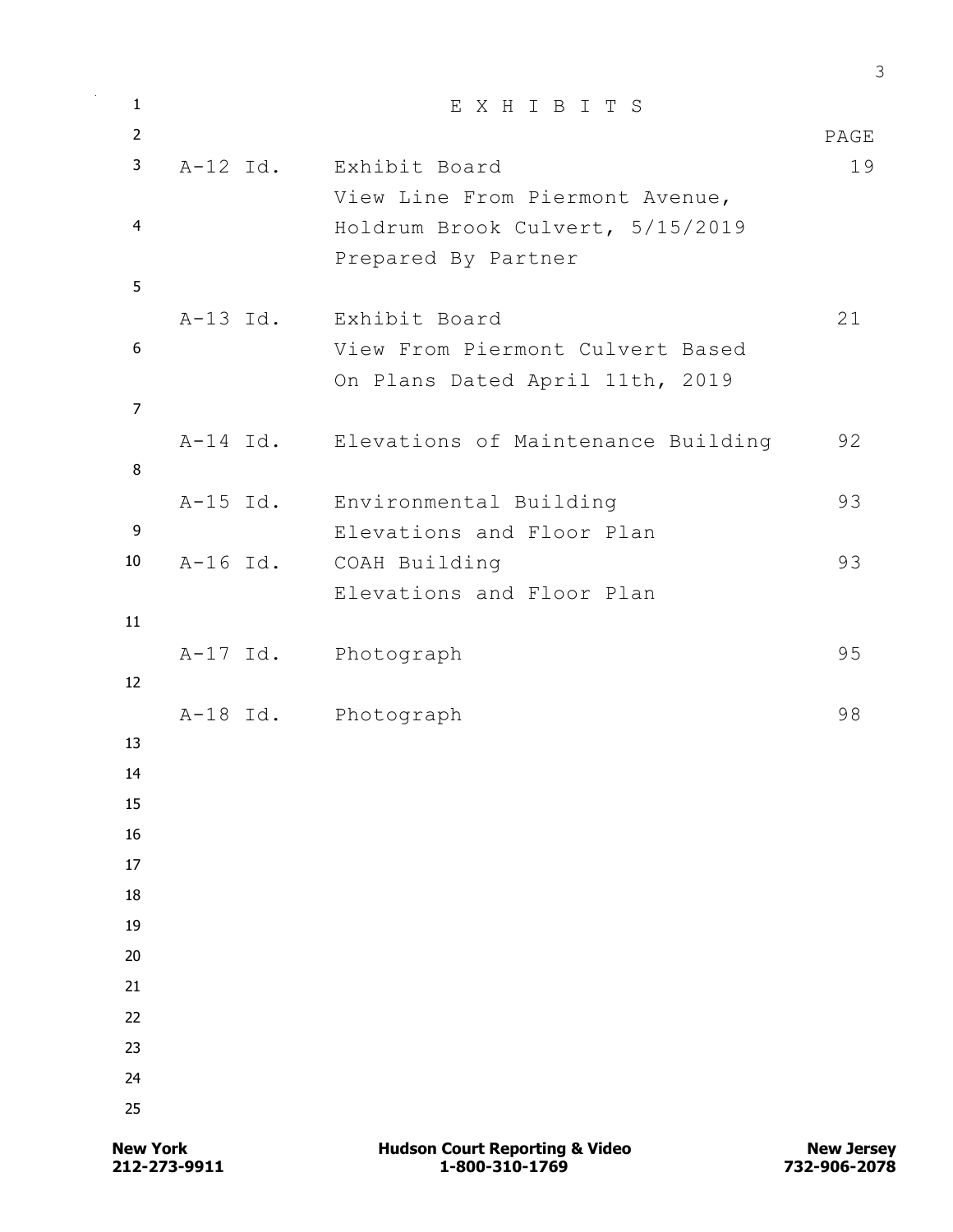CHAIRMAN LIPPERT: Good evening, everyone. Is the mike working? Can you hear me? This is the Wednesday, May 15th, 2019 meeting of the River Vale Joint Planning Board. Let's get started, please, with the salute to the Flag. (Flag Salute) (Open Public Meetings Act) CHAIRMAN LIPPERT: Okay. Can we have a roll call, please. MS. KOKOWSKI: Mr. Lippert. CHAIRMAN LIPPERT: Present. 12 MS. KOKOWSKI: Mr. Lowe. MR. LOWE: Present. MS. KOKOWSKI: Mr. Beukas. Mr. Adamo. MR. ADAMO: Here. 17 MS. KOKOWSKI: Mr. Bromberg. COUNCILMAN BROMBERG: Here. MS. KOKOWSKI: Mayor Jasionowski. Mr.Fortsch. MR. FORTSCH: Here. MS. KOKOWSKI: Mr. Wayne. 23 MR. WAYNE: Here. MS. KOKOWSKI: Mr. Puccio. MR. PUCCIO: Here.

**212-273-9911 1-800-310-1769 732-906-2078 New York Communist Court Reporting & Video New Jersey Rew Jersey**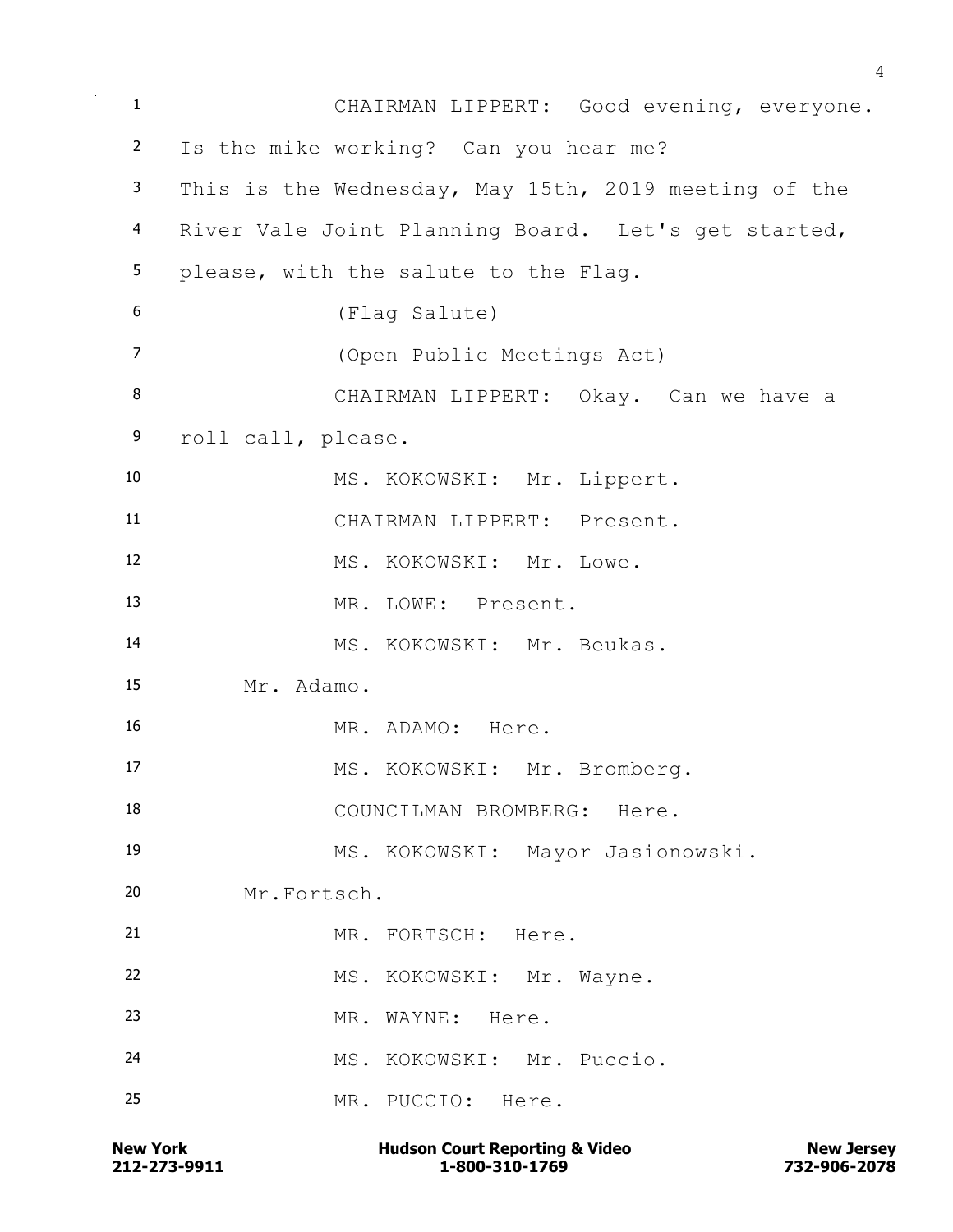| 1                 | MS. KOKOWSKI: Ms. Vaccaro.                             |  |  |
|-------------------|--------------------------------------------------------|--|--|
| $\overline{2}$    | Mr. Leibman.                                           |  |  |
| 3                 | MR. LEIBMAN: Yes.                                      |  |  |
| 4                 | MS. KOKOWSKI: Mr. Statile.                             |  |  |
| 5                 | MR. STATILE: Here.                                     |  |  |
| 6                 | MS. KOKOWSKI: Ms. Haaq.                                |  |  |
| $\overline{7}$    | MS. HAAG: Here.                                        |  |  |
| 8                 | We have a quorum.                                      |  |  |
| 9                 | CHAIRMAN LIPPERT: All right. Before we                 |  |  |
| 10                | get started, I just want to say a few words about Mike |  |  |
| 11                | Beukas who has been a member of our Board and we're    |  |  |
| $12 \overline{ }$ | losing a great and dedicated and smart member. I want  |  |  |
| 13                | to acknowledge his service to the Board and in the     |  |  |
| 14                | community. He's going to continue his service to the   |  |  |
| 15                | community because he's been appointed as a Superior    |  |  |
| 16                | Court judge. He'll be sitting in Bergen County and     |  |  |
| 17                | our loss is their gain.                                |  |  |
| 18                | Mike is, is calm, level headed, fair, smart,           |  |  |
| 19                | thorough, prepared. And we're really going to miss     |  |  |
| 20                | him.                                                   |  |  |
| 21                | But we wish him, I'm sure I speak for all the          |  |  |
| 22                | Board when I say we wish him the best of luck in his   |  |  |
| 23                | new career as a Superior Court Judge. And I told him   |  |  |
| 24                | I will be following his career with interest.          |  |  |
| 25                | With that said, let's start our first                  |  |  |

**212-273-9911 1-800-310-1769 732-906-2078 New York Hudson Court Reporting & Video New Jersey**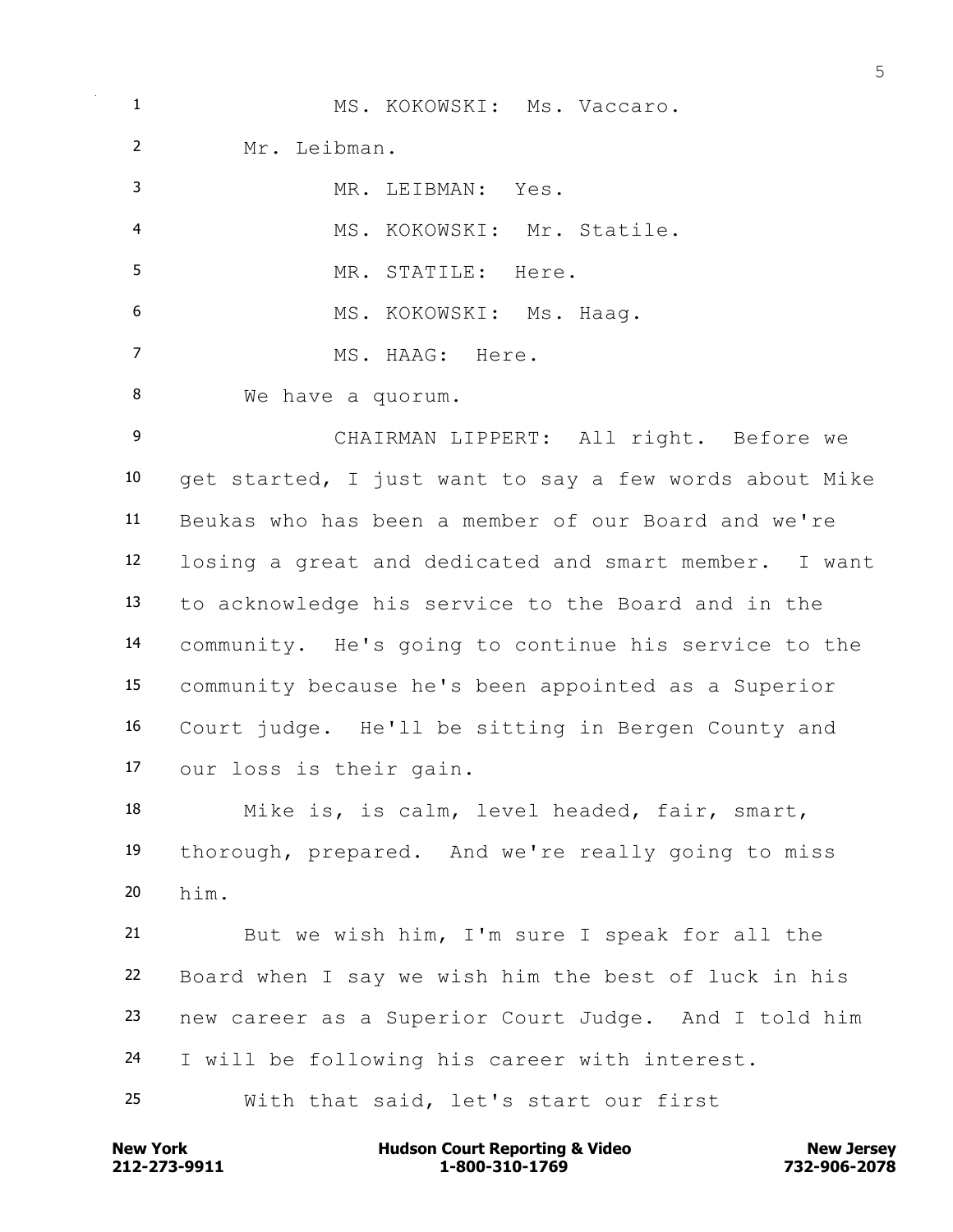application which is Galasso, 578 Hamilton Place. (Galasso Application) CHAIRMAN LIPPERT: Okay. So now we have the second of our two simple applications. This one 5 is the Fairways at Edgewood, LLC, Block 1201, Lots 5 and 6. 7 MR. WOLFSON: Good evening, Mr. Chairman, Board members, Board professionals. Peter Wolfson of Day Pitney here for the continuation of the application for major subdivision and site plan approval. CHAIRMAN LIPPERT: All right. So there have been some revised plans submitted. And I understand you're going to have your engineer walk us through the changes. Is that, is that fair to say? 17 MR. WOLFSON: That's exactly right, Mr. Chairman. We also have our architect back with us who's going to talk about a few tweaks to a couple of the structures. CHAIRMAN LIPPERT: Okay. MR. WOLFSON: Okay. As you'll recall public hearing on this matter started January 16, 2019, continued on February 28, March 28, April 4 and

**212-273-9911 1-800-310-1769 732-906-2078 New York Communist Court Reporting & Video New Jersey Rew Jersey**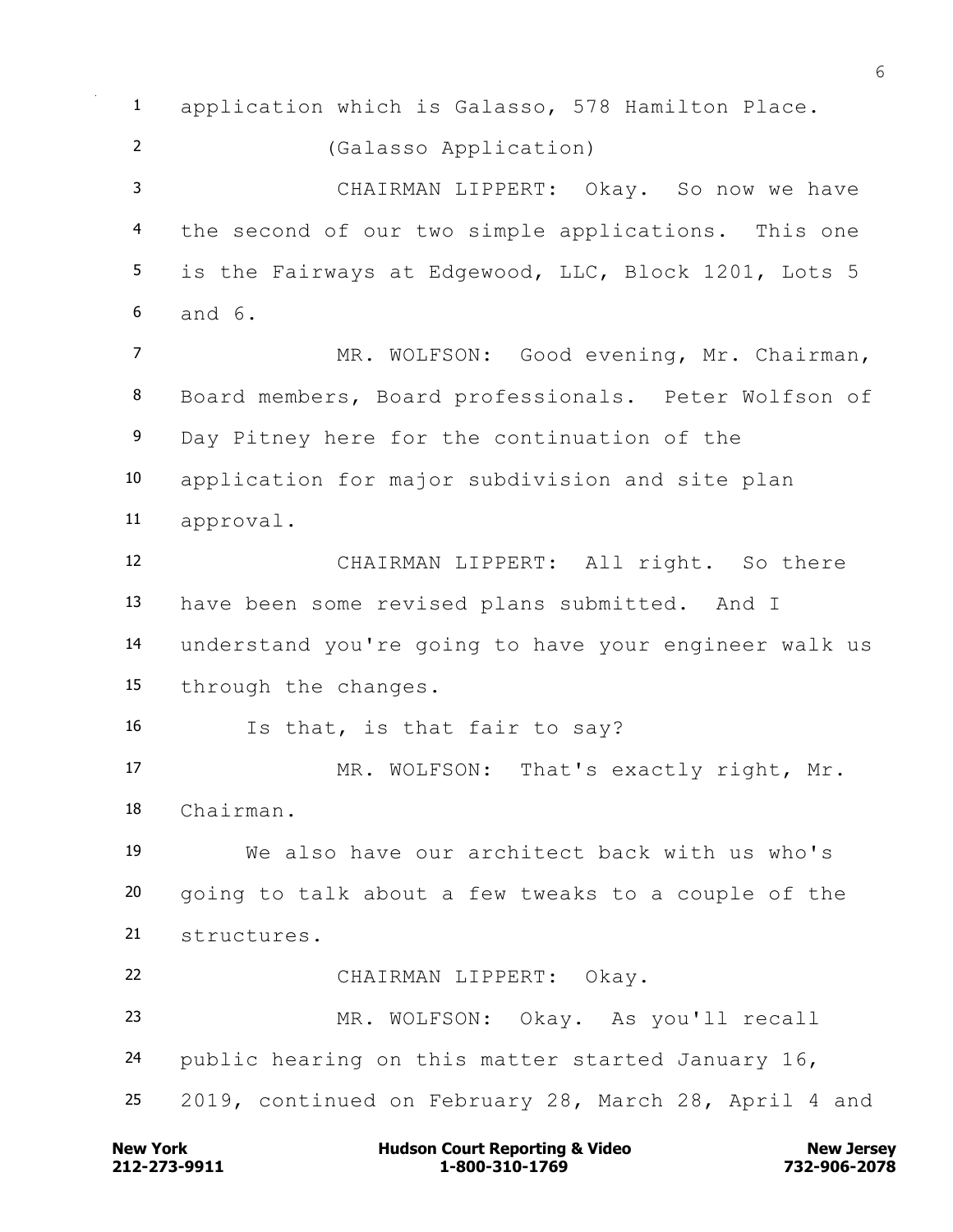April 30th. And the hearing was carried to tonight's agenda.

 Since the April 4th meeting, as was discussed at 4 the last hearing, the applicant submitted revised application materials which were submitted on April 18 in response to comments provided by the Board professionals, Board Members and the public at the prior hearings.

 These materials include updated soil movement calculations and O & M manual, site plans, landscape plans and stormwater calculations which the applicant and its team of professionals worked hard to complete. At the previous hearing you heard the cross-examination of Adam Alexander the applicant's landscape architect and testimony from Richard Arzberger of Sonnefeld & Trocchia, architects, the project architect regarding architectural features of the project.

 We did not have the opportunity to reach Ms. Galvin to describe the changes made to the site plan and subdivision plan. Ms. Galvin is here as we just discussed to do just that.

 Also as I referenced Mr. Arzberger is here to provide limited testimony related to the revision of the height and design of the COAH building and the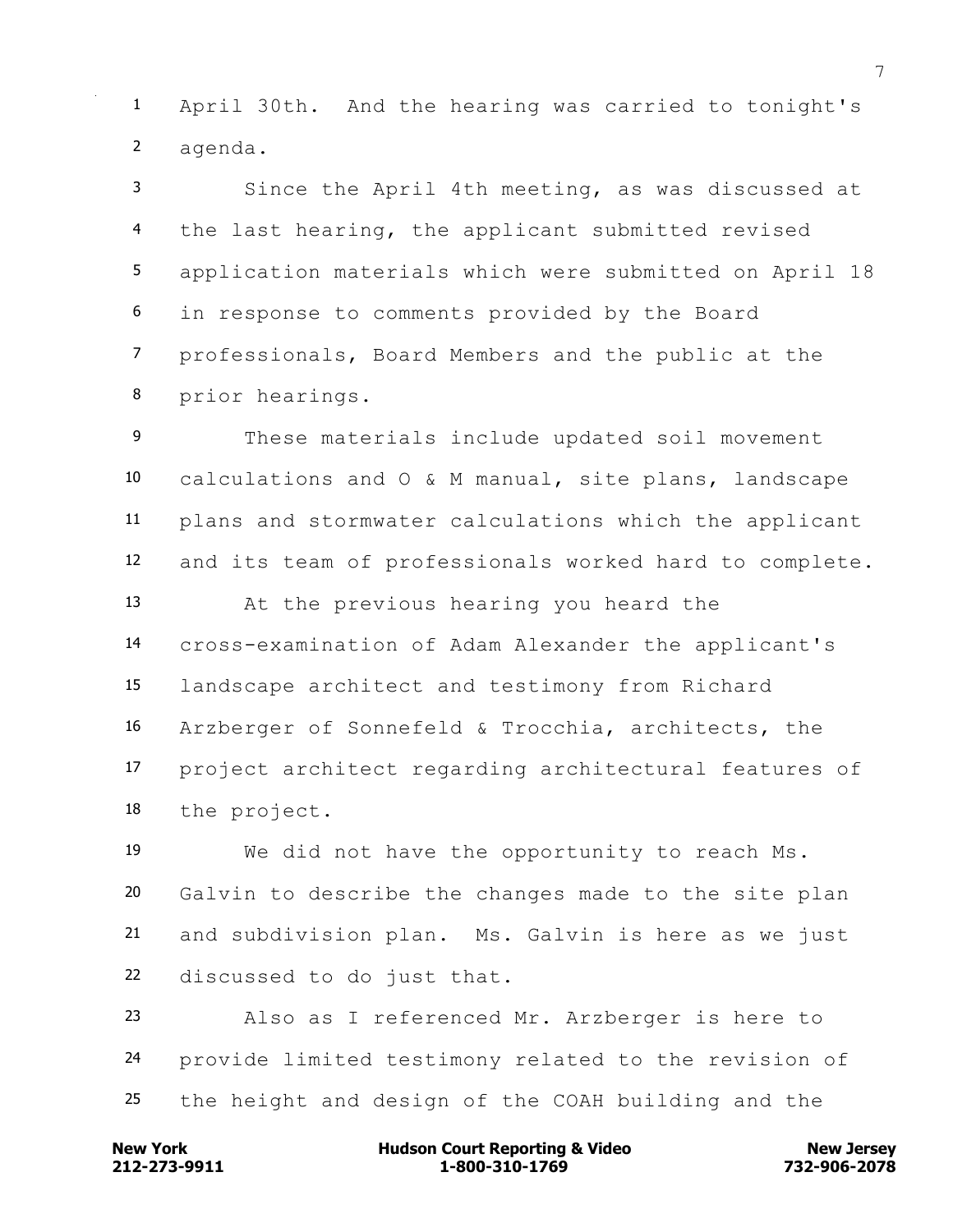**New York Communist Court Reporting & Video New Jersey Rew Jersey**  maintenance building. Without further ado I would like to recall Daphne Galvin. CHAIRMAN LIPPERT: And she's been previously sworn. REDIRECT EXAMINATION BY MR. WOLFSON: Q As a first matter, Daphne, we received Mr. Statile's latest review letter dated May 14, 2019. Correct? A Yes. Q And we agreed to comply with all of the recommended changes and comments with just a few clarifications? A That's correct. Q Can you just tell us what those few clarifications are? A Sure. On Page 3 of 7 under category changes recommended, Item 5 has to do with the proposed street lighting throughout the project. MR. LEIBMAN: Just slow down so everybody can get it. Item 5 on Page 6. MS. GALVIN: Page 3. CHAIRMAN LIPPERT: Page 3. COUNCILMAN BROMBERG: Page 3 of 7, Page 3. MR. LEIBMAN: Item 5 on Page 7. Got it.

**212-273-9911 1-800-310-1769 732-906-2078**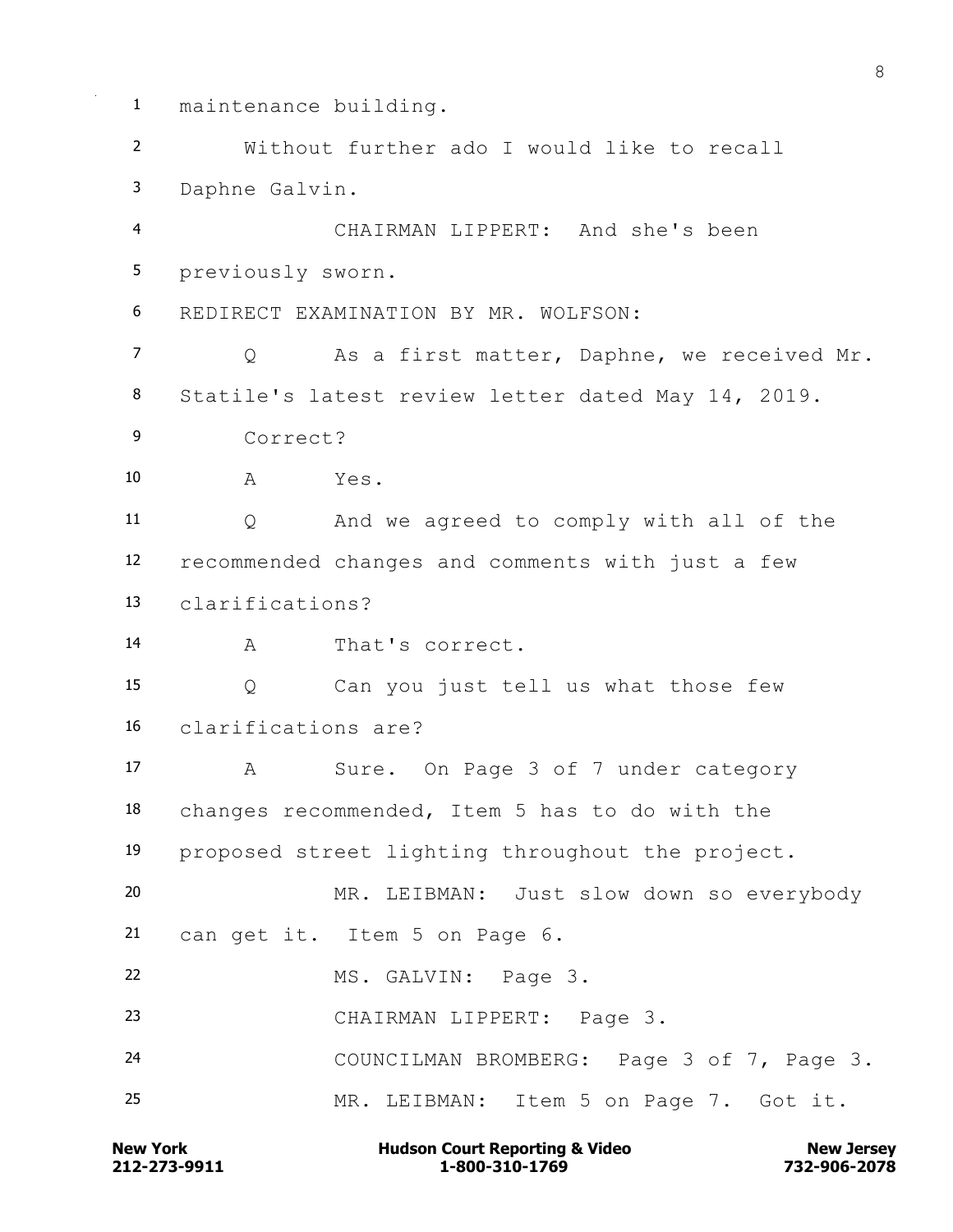Thank you.

 A Under Item 5(a) there was a concern about the number of fixtures that were proposed based upon the typical lighting that's throughout township. Based on the previous testimony from the landscape architect, we believe that the lighting is at the appropriate levels and do not feel it would be safe to provide the low lighting level that's currently 9 proposed so we suggested that the lighting be left as currently proposed on the plans. The second item also on that page is Item No. 6 towards the bottom. MR. STATILE: Let's just stop so the Board understands any way. Street lighting power costs are the responsibility of the Mayor and Council. The Mayor and Council has the last word whether the site gets lighting or they pay for it, the Mayor and Council, not us. We can recommend it so it's going to go back to the Mayor and Council to decide. COUNCILMAN BROMBERG: Is there any legal way, once the street is formed, even though it's inside a neighborhood, that the responsibility for said electricity can be transferred or it will become the town? MR. STATILE: Street lighting is street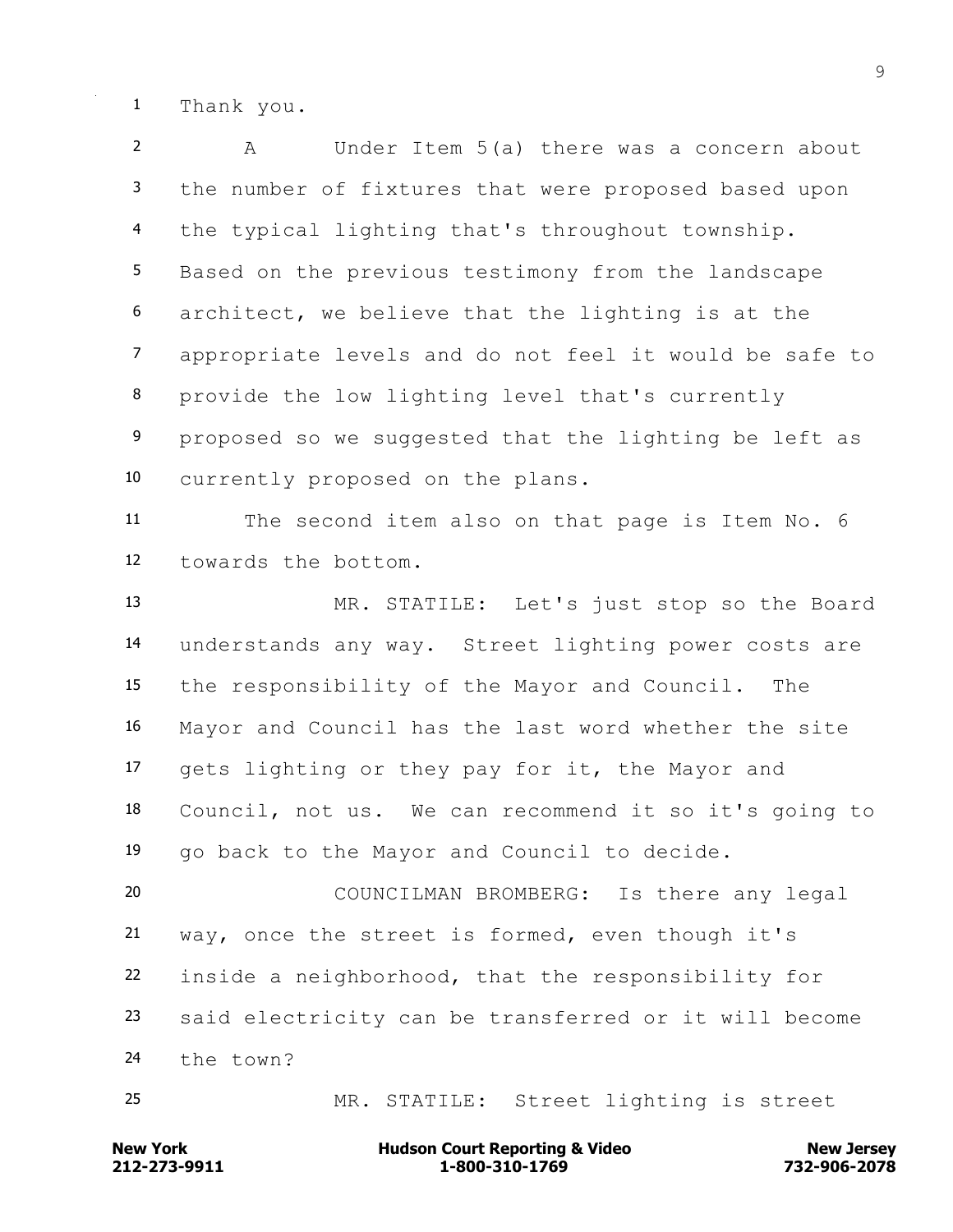lighting. Residential lighting is nothing new to the town. Once it's for the purpose of lighting the street and sidewalks it becomes the township's responsibility to pay for the power costs. At Cherrywood townhouses the -- COUNCILMAN BROMBERG: That was going to be my question. 8 MR. STATILE: The entrance, it's take it or leave it. Nobody else in River Vale has street lighting, you know, light so -- CHAIRMAN LIPPERT: So the Mayor and Council is really the last word on this and they can actually dictate -- MR. STATILE: They can dictate no street lights. The applicant can express its preference but at the end of the day the Mayor and Council decide. MR. LEIBMAN: Chris, I think the Mayor and Council would want to know this also. Do you have some idea of what the cost is, the expense of said -- MR. STATILE: I don't know. I'm not sure of the, what the power costs are going to be. We could probably figure that out, come up with what it would cost, would be from the 50 plus fixtures. I'm not sure. CHAIRMAN LIPPERT: Chris, make sure you

## **212-273-9911 1-800-310-1769 732-906-2078 New York Communist Court Reporting & Video New Jersey Rew Jersey**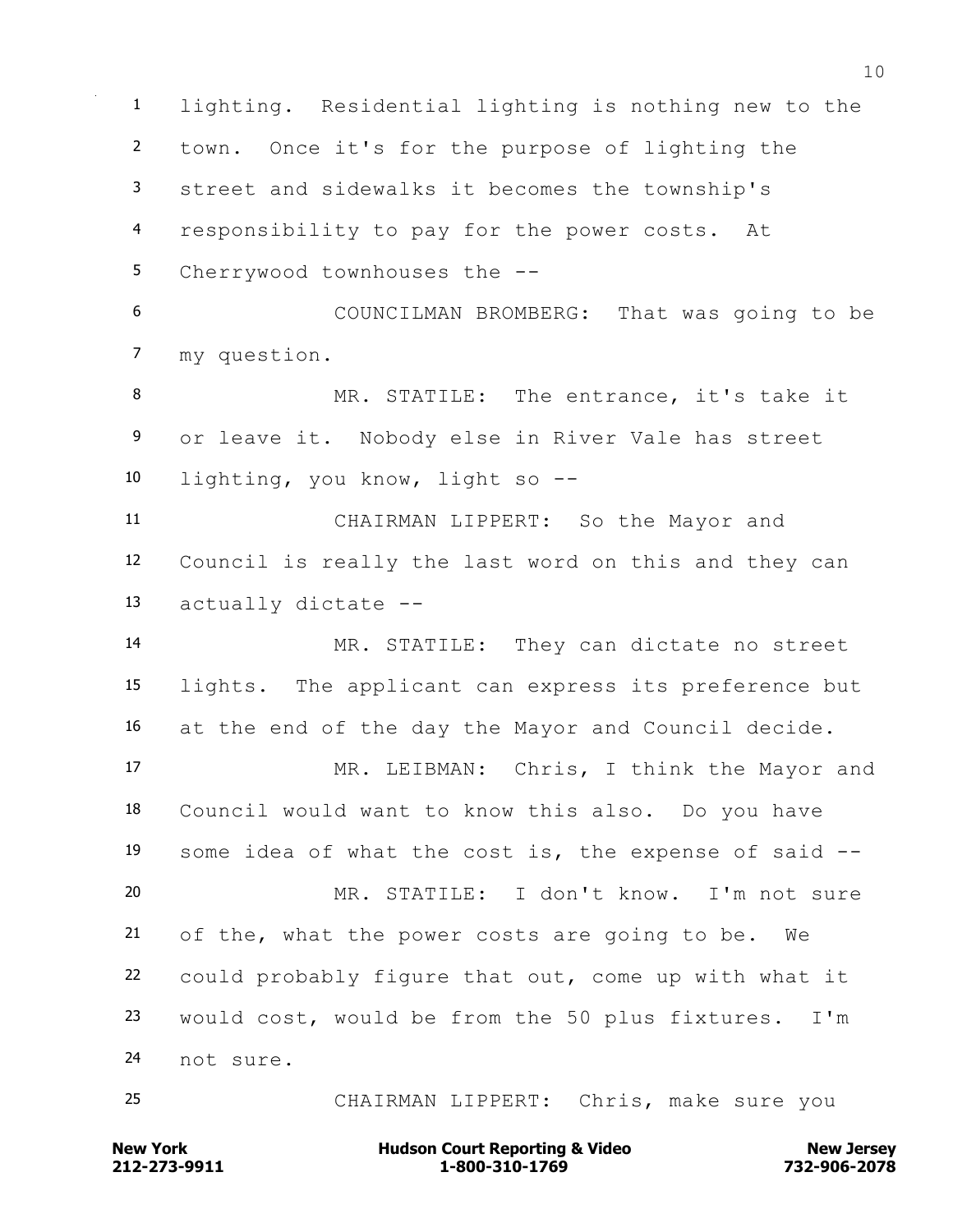talk into the mike. I don't think the audience can hear you and slowly. MR. STATILE: What the power costs would be, how much power. These are LED fixtures so they use less, less power 65, 70 watts per fixture. An estimate would be, costs would be to the township to power them. MR. LEIBMAN: Do you think you could get us that information before we make a decision on this application? MR. STATILE: With Ms. Galvin, yes. MR. LEIBMAN: I think the Board would be interested in knowing that. COUNCILMAN BROMBERG: Also aside from electricity costs as was discussed previously, I don't know if you call it esthetic but like you said all of our neighborhoods, residential neighborhoods, we don't have street lighting. And I'm not sure that everybody would be on board with having it. I understand for safety, people want to go to sleep, lights that are shining in windows -- I could tell you that the Council has had complaints with certain neighbors just having certain lights on their property and people getting annoyed with light

transgression into their windows at night.

**212-273-9911 1-800-310-1769 732-906-2078 New York Communist Court Reporting & Video New Jersey Rew Jersey**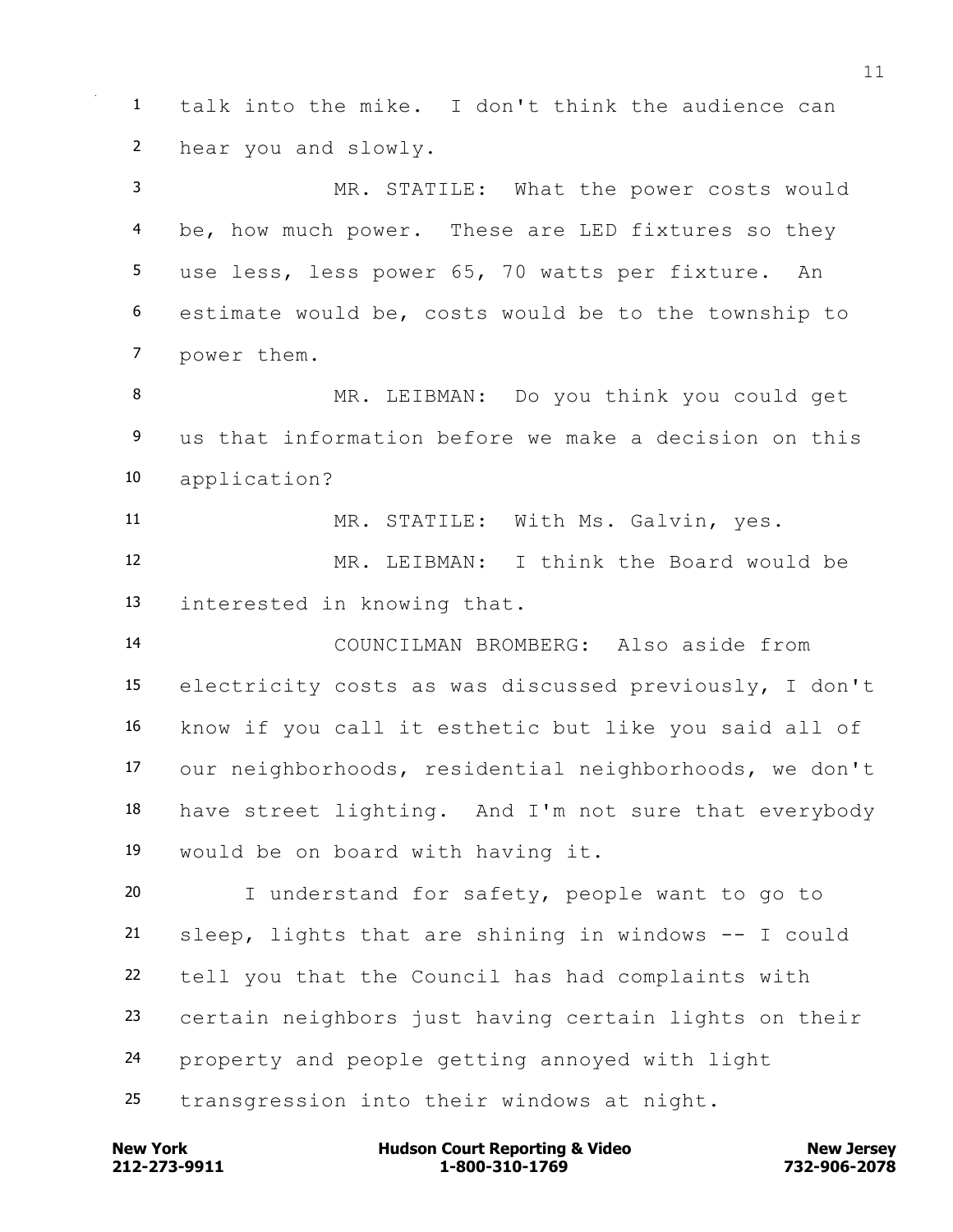So to have in excess, with what would be considered excessive street lighting in a new neighborhood in River Vale where nothing else exists could be considered out of character and inappropriate and possibly a nuisance.

 MR. STATILE: Our recommendation was just to put one fixture at each intersection so you could at each intersection and between them it would be dark. You know, making the development put lights in the front yards, that's up to them for screening purposes, whatever the case. Public safety, one per intersection, identify where the intersections are. COUNCILMAN BROMBERG: That was going to be my question, that your recommendation for general public safety so police passing by could visualize things that might be going on? MR. STATILE: Correct. If anybody wants additional lighting to be on

 the back of the association, pay the costs, that would be our recommendation.

 We'll come up with, compute the energy costs for the fixtures.

 COUNCILMAN BROMBERG: Of course I assume 24 there would be  $-$ - I quess that's a question for the developer, that there will be light fixtures on the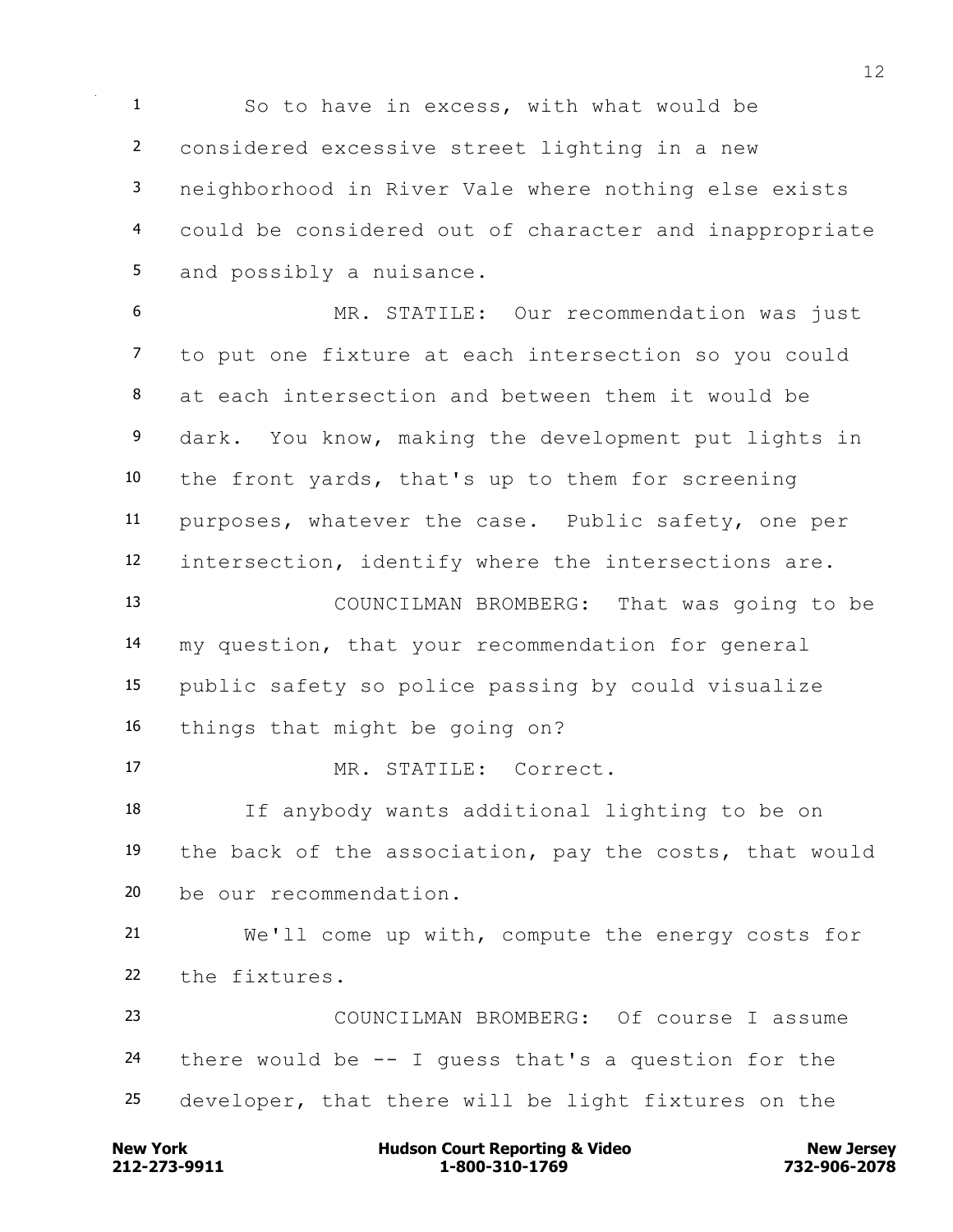front of people's houses to illuminate the house number, the front wattage area not so much that it would be spreading out overhead and transgressing the property lines. MR. STATILE: No, it wouldn't be. COUNCILMAN BROMBERG: Okay. So there will be ample lighting in this neighborhood for said safety 8 just like there is in any other neighborhood in River Vale. MR. STATILE: We generally have street lights at the intersections. COUNCILMAN BROMBERG: Okay. Thank you. MR. LEIBMAN: What's the next item? MS. GALVIN: Sure. A The second item is Item No. 6 on the bottom of the same page. That has to do with the proposed monument signs. Q You are posting an exhibit that's up on the easel. Has that already been marked? A No. This is actually just one of the sheets. Q There's been no modifications to that which has been submitted? A That's correct. It's Sheet No. 4 on the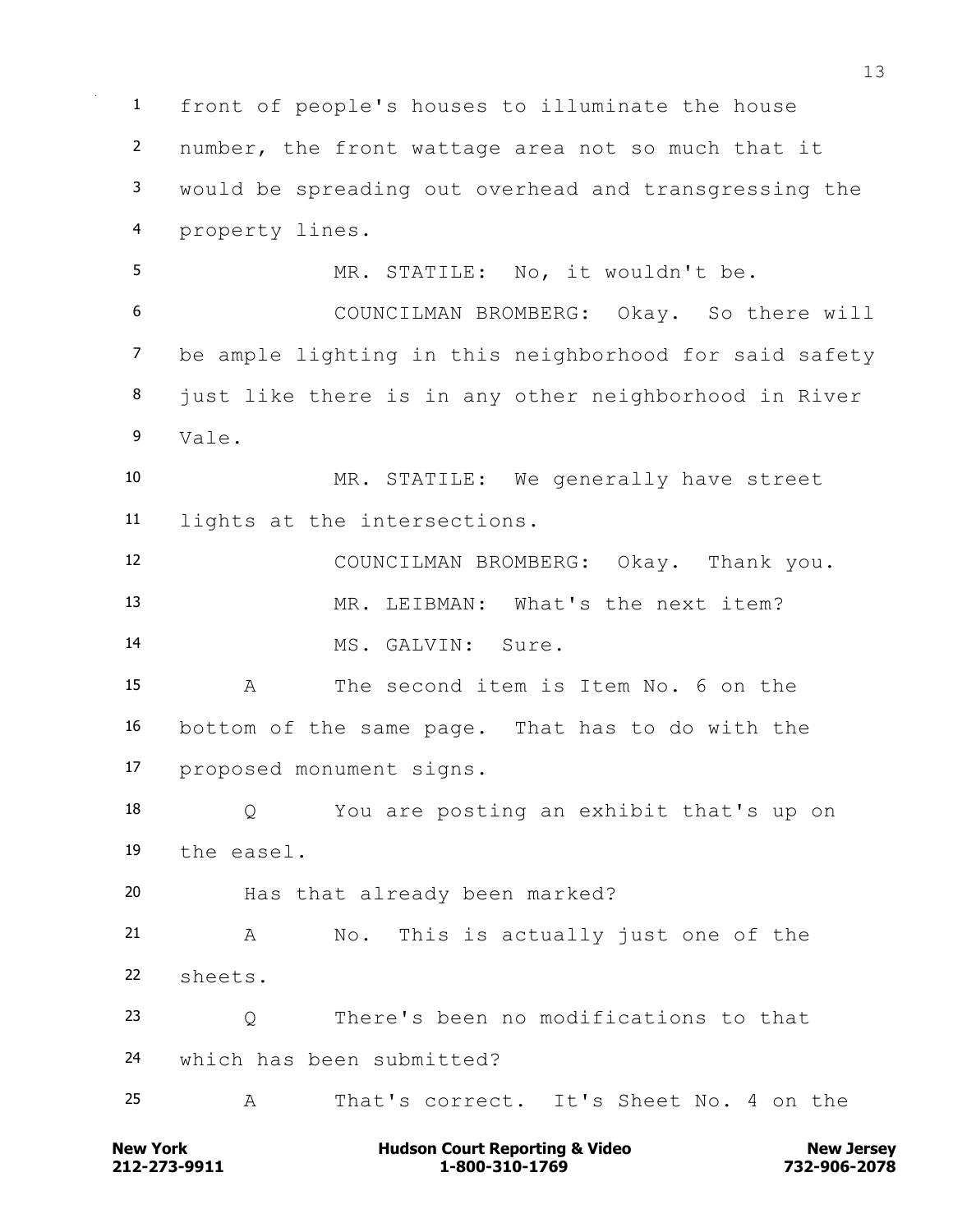site plans that were submitted, revised through April 11 of 2019.

 At the intersection of the main access drive in Rivervale Road, there are monument signs proposed on the curbed walls right at the intersection.

 Mr. Statile has requested that we push those signs back to provide better visibility for the bike path that intersects with that main driveway. We 9 agree it's appropriate to pull those signs back. Mr. Statile, however, has requested we pull them back 20 feet. We think that might be a little excessive so we'll work with Mr. Statile to come up with a dimension that we can both agree on. MR. WAYNE: What size are these signs? MS. GALVIN: These are small. In fact they're the same size as the existing sign on the one wall right now. I don't recall the detail. It's one of the, our concerns. MR. STATILE: 17 square feet, ceiling height. They're not that big. That's for motor vehicles, just enough to identify it. MR. WAYNE: What are they now, stone? MR. STATILE: Correct. Yeah. The problem

here, a lot of, there are a lot of bikers on the

trail. Currently bikers come towards the driveway.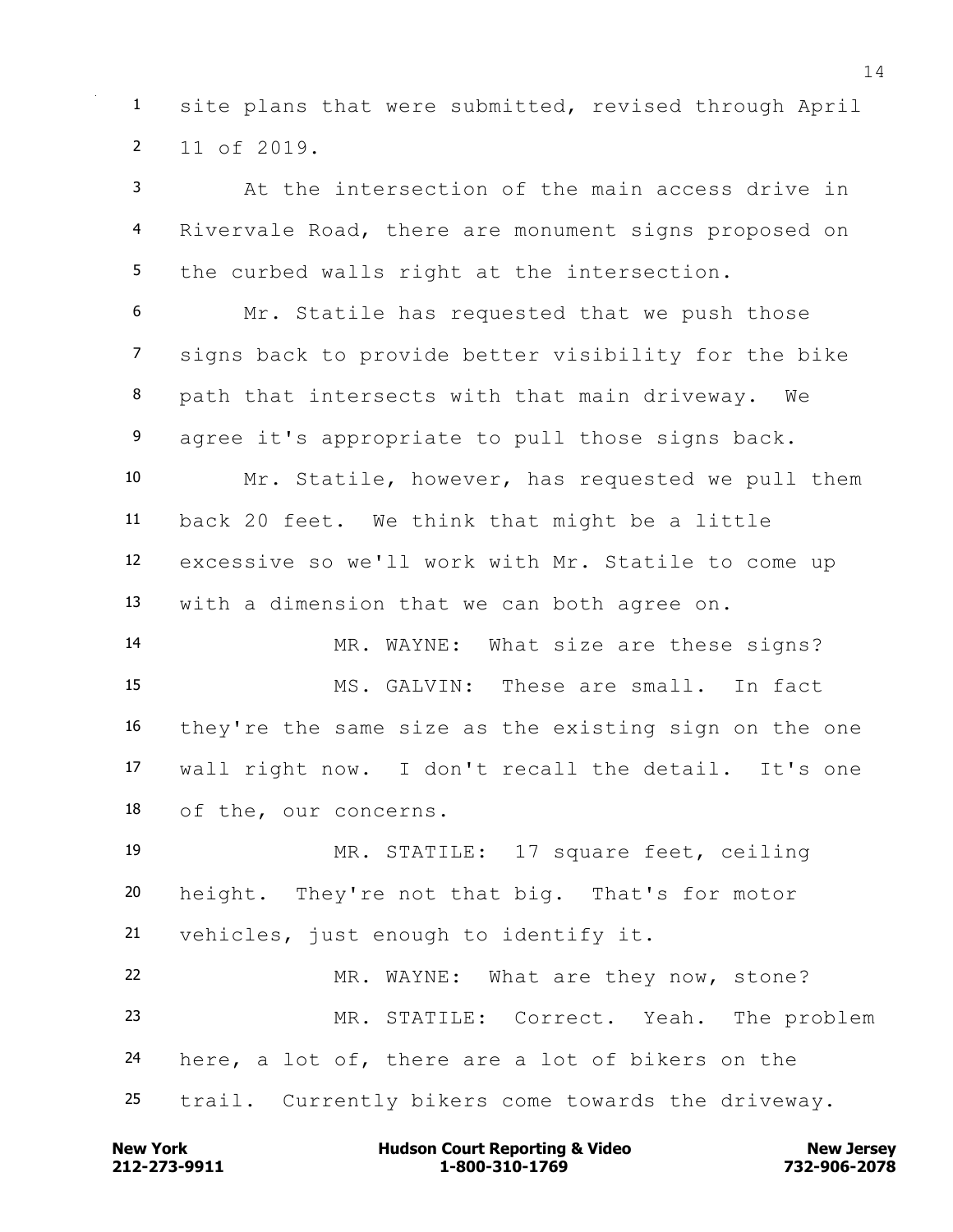The wall is in the way. The drivers tend to drive 2 right out into the street and sometimes the driver, they're both trying to cross over each other's pathways. And meeting with the County also, they want to see those pushed back. The problem with sight distance, we also suggested put stop signs at the bike path. We now have two more stops, more motor vehicles 8 and also bicycles, to get one stop sign. Also provide markings as well so both the motorists, crosswalks, as they approach, just a stop line and go to the street so that will help as well. 20 feet, maybe a little detail, push back situation, is cleared out. CHAIRMAN LIPPERT: It sounds like you have a little further discussion. MR. WOLFSON: 10 foot is perfect. MS. GALVIN: Yeah. 18 MR. LEIBMAN: Do we have an agreement, Mr. Statile? CHAIRMAN LIPPERT: Are you okay with that, Chris? MR. STATILE: Correct. COUNCILMAN BROMBERG: We provide the adequate safety for stop line, sight line where people will actually be stopping.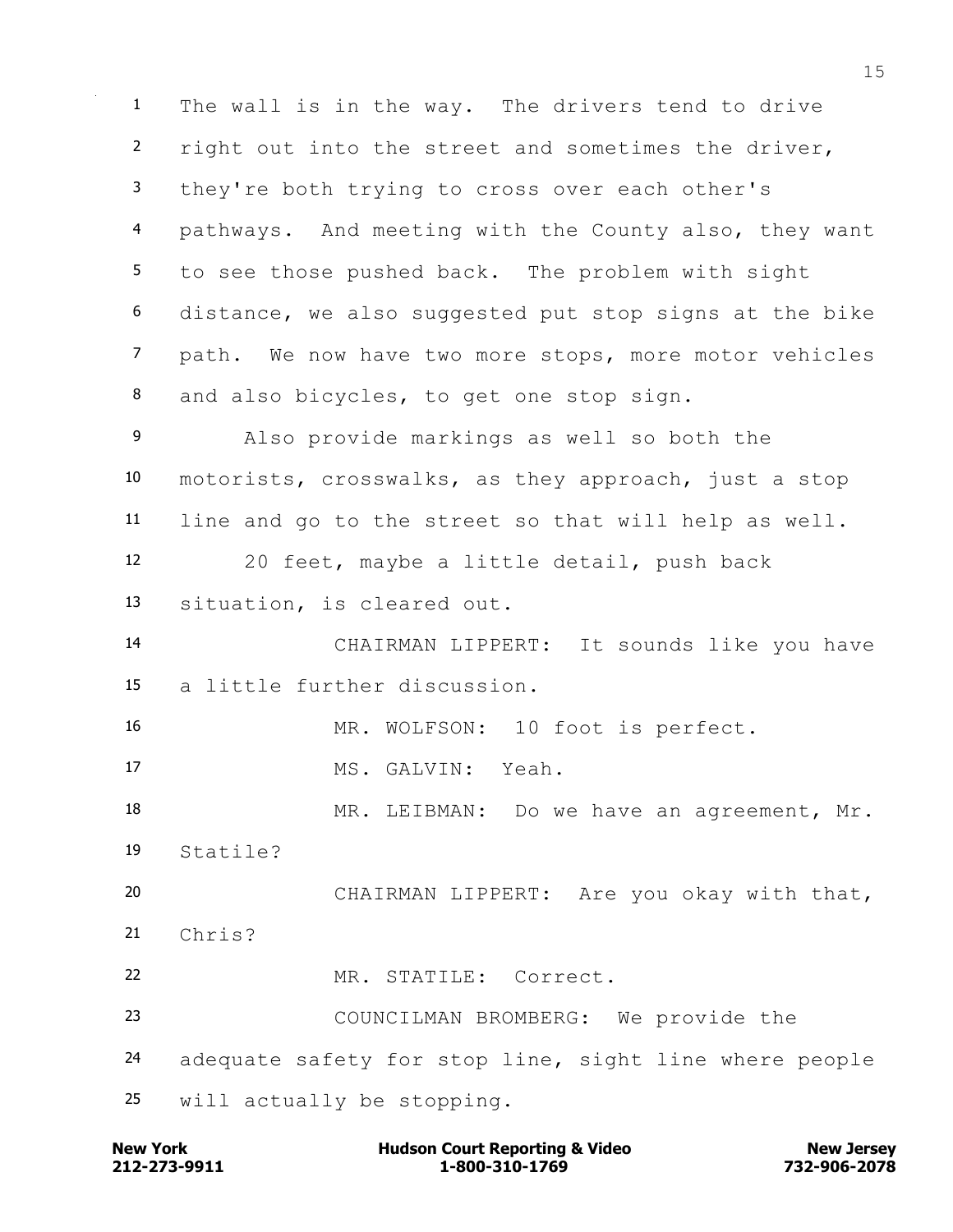MR. STATILE: Yes. The stop line has to be back from the crosswalk by, by -- COUNCILMAN BROMBERG: That was the concern. So where the people actually stop -- MR. STATILE: Drives -- get used to the fact they overrun the stop sign. They know there's something in the way, so sight lines. COUNCILMAN BROMBERG: Some bicyclists do 9 not have a lot of discretion. They'll just like barrel. We hate to see an increase in accidents. MR. STATILE: The one across from the County, yes. COUNCILMAN BROMBERG: Whatever you feel is safe I would go with your judgment. MR. WAYNE: The south side of the entrance the elevation, will that cause any problems? MR. STATILE: That's got to be cut back. The whole curb line is going to be pushed back any way. MR. WAYNE: Back into the property. MR. STATILE: Lane them out so that whole section needs to be pushed back. So that would be opened up so it would be lower, so you could see around it as well as the drives. MR. WAYNE: How far north on Rivervale

**212-273-9911 1-800-310-1769 732-906-2078 New York Communist Court Reporting & Video New Jersey Rew Jersey**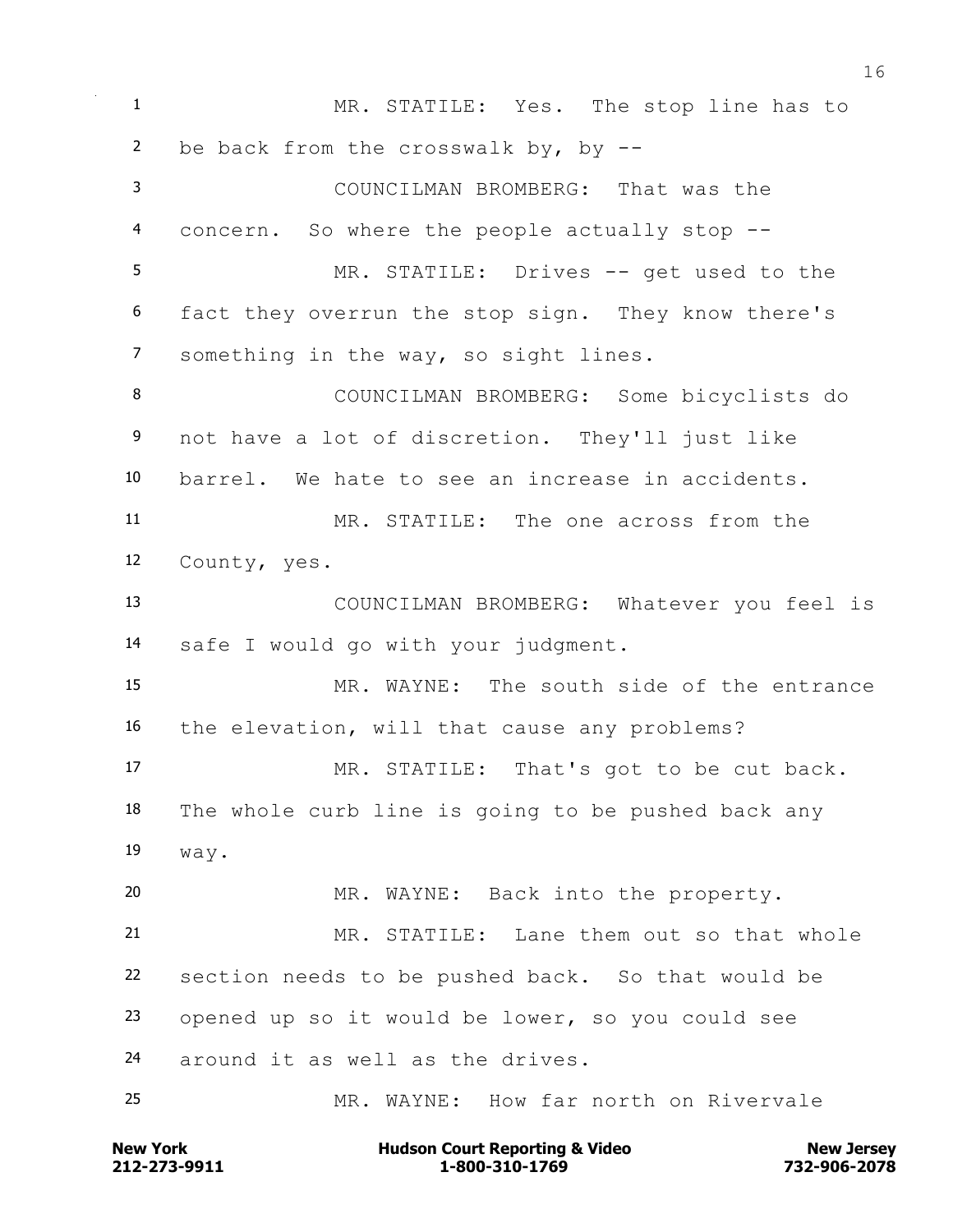Road is it pushed back?

 MS. GALVIN: The widening of River Vale and pretty much at the property line just before you get to the residential dwelling, right at the golf -- at the driveway of the residence. 6 MR. WAYNE: The driveway. 7 MR. STATILE: The widest part. MR. PUCCIO: Anything is an improvement 9 there if you take a visual as you go past there. If you're going, making a right on the south bend of Rivervale Road you're -- THE WITNESS: Go up to get a good sight line because the property is high right there so anything that would prevent them to stop sooner, of course the drivers keep on creeping up there, from experience. MR. STATILE: Okay. Good. Q So, Daphne, those two little clarifications, the remainder of the seven page letter including the remainder of the 16 recommended changes are all acceptable? A Correct. MR. STATILE: We met with the applicant's professionals this week. This is really just a summary sheet we decided together, the applicant as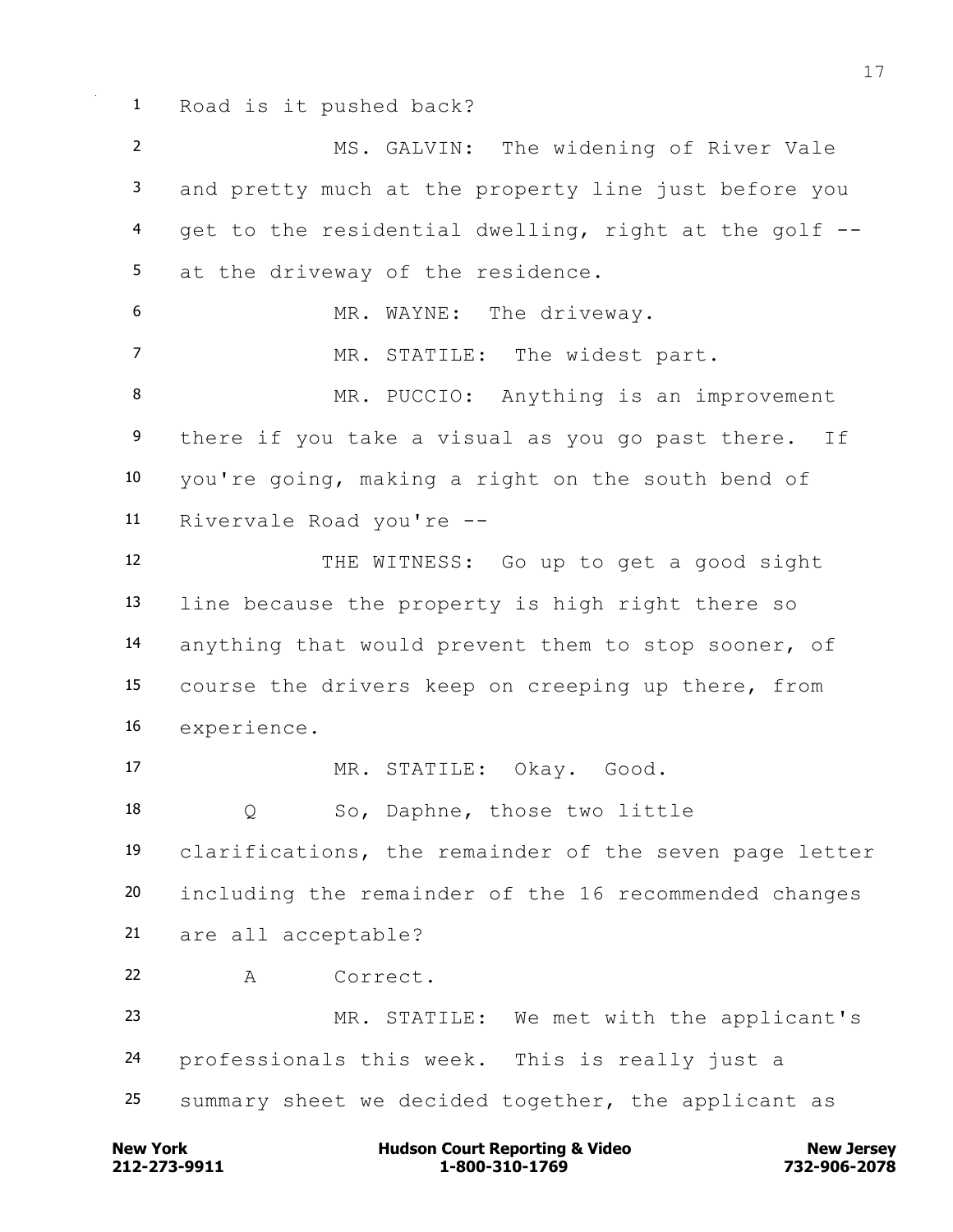well as the Board.

 Q Can you list the changes that were represented by the submission?

 A Sure. We propose numerous changes to the maintenance and COAH area based on the comments that we received throughout the application. The maintenance buildings, the main building, Building A, and the smaller building, Building B, were reduced. 9 They were lowered down by 3 feet, the grade around the building has been reduced by 3 feet.

 The COAH building itself has also been dropped in grade by about 2 to 2 1/2 feet and, therefore, the parking areas across the front of those buildings have also been lowered by 2 to 3 feet. That reduces the elevation differential between Piermont Road and the parking areas and the building, one of the concerns raised throughout the application.

 In addition, with the COAH building, there's been some architectural changes to the building such that there's a vertical break and horizontal breaks to give the building some more architectural appeal from the street instead of being a flat fronted building. The architect can speak to that in further detail. We also, in that area, relocated the trash enclosure based on comments by Mr. Statile. Initially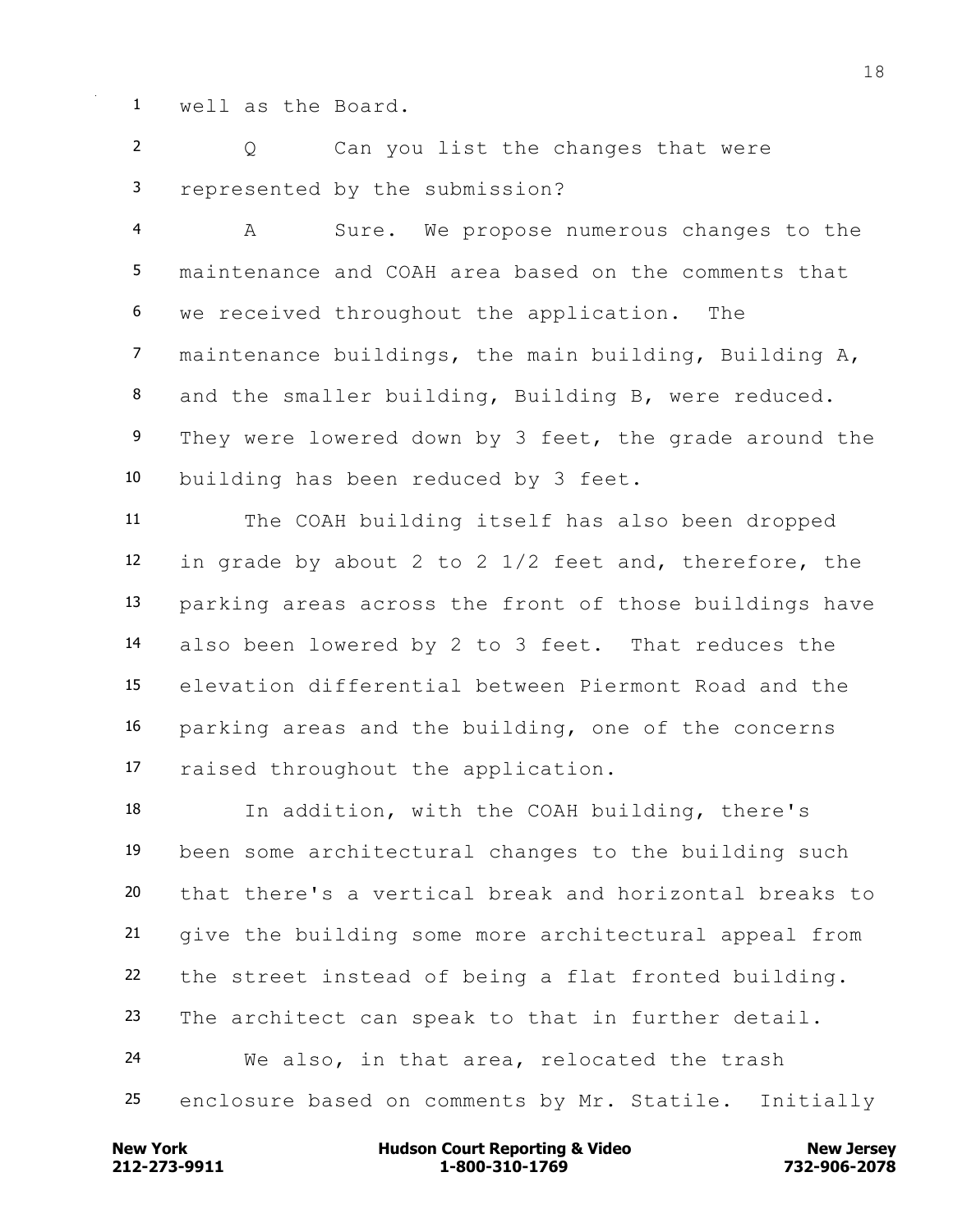it had been located in the corner of the parking area closer to Piermont Road. We pushed it back and tucked it in in front of the proposed COAH building itself and increased the setback from Piermont Road from 45 feet to about 60 feet. We pushed that back further. We also proposed additional landscaping along the entire frontage of both the maintenance area and the COAH building. At the last hearing also there was 9 concerns raised regarding the views of the long leg of maintenance Building A from Piermont Road. Q You flipped the Board. Is this board, is this a newer exhibit? A Correct. MR. WOLFSON: I have this listed as A-12. I don't know if that makes sense. I'll mark it A-12. MR. LEIBMAN: Sounds good to me. A The name of the exhibit is the view line from Piermont Avenue of the Holdrum Brook culvert dated today which is May 15th, 2019 prepared by Partner. Q The intent of this exhibit was to provide a line of sight as you come eastbound on Piermont Road when you're crossing over the culvert and working your way into River Vale. As you look to the northeast, what happens is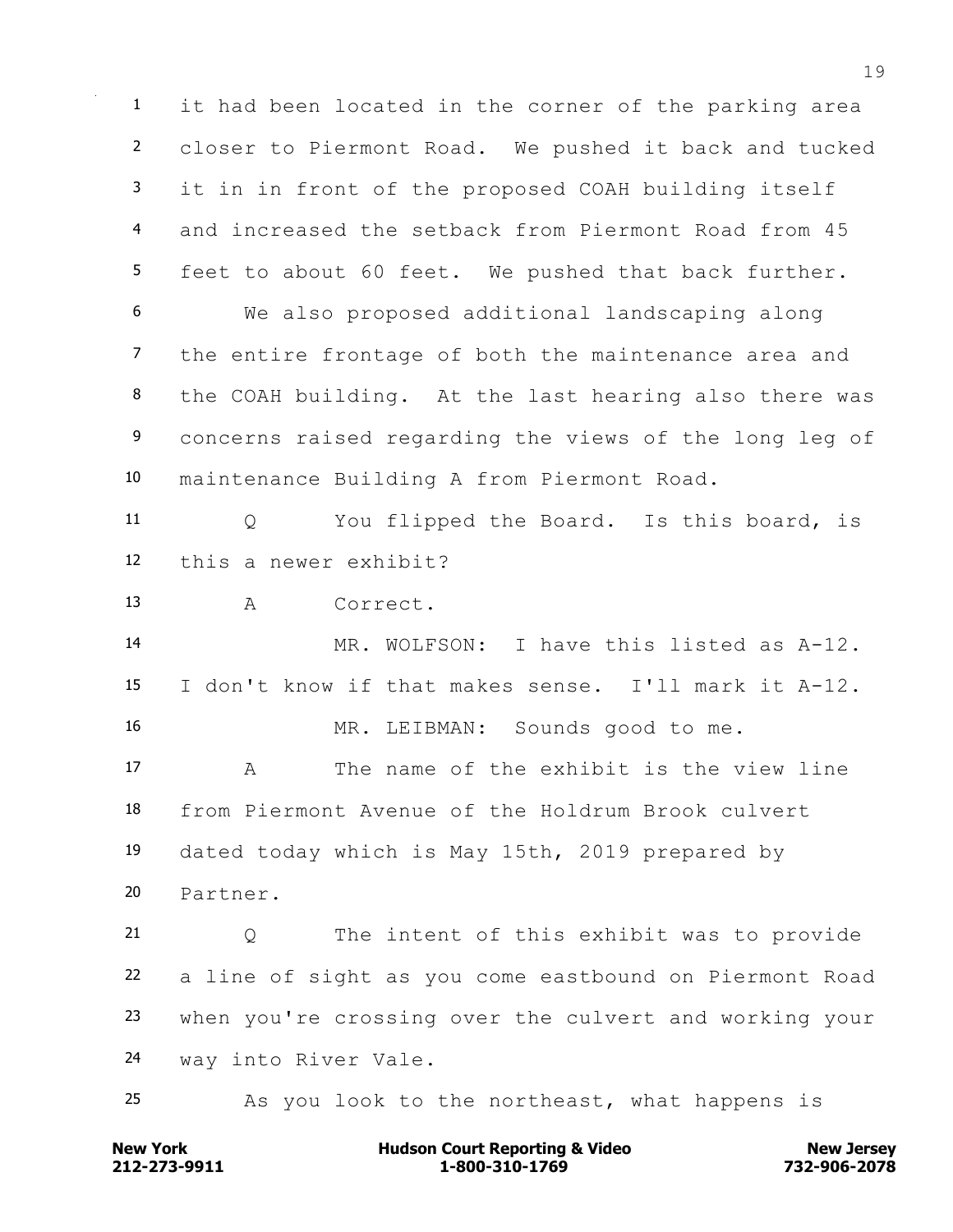the corners of the Maintenance Building A and the corner of Maintenance Building B really restrict the line of sight to the long leg of Maintenance Building A.

 First of all, the distance from Piermont Road to that location is almost 500 feet and the distance, what you can actually see, the length of the wall you can actually see through that shaded green area is actually 30 feet along the length of that building. That leg is about 170 feet long. You can only see a very short section of about 30 feet long based on the line of vision from Piermont Road.

 Q And there's some existing vegetation in and around that area as well?

 A Correct. Actually, let me show it here first.

 Q You can see it delineated on that exhibit. Right?

 A Correct. On this plan right here we identify the existing tree line which runs along the edge of the existing golf course and up along Piermont Road so the distance from that existing tree line back to the point on Piermont Road is about 120 feet, the majority of which is vegetated with mature vegetation. Q So really most of what you see are the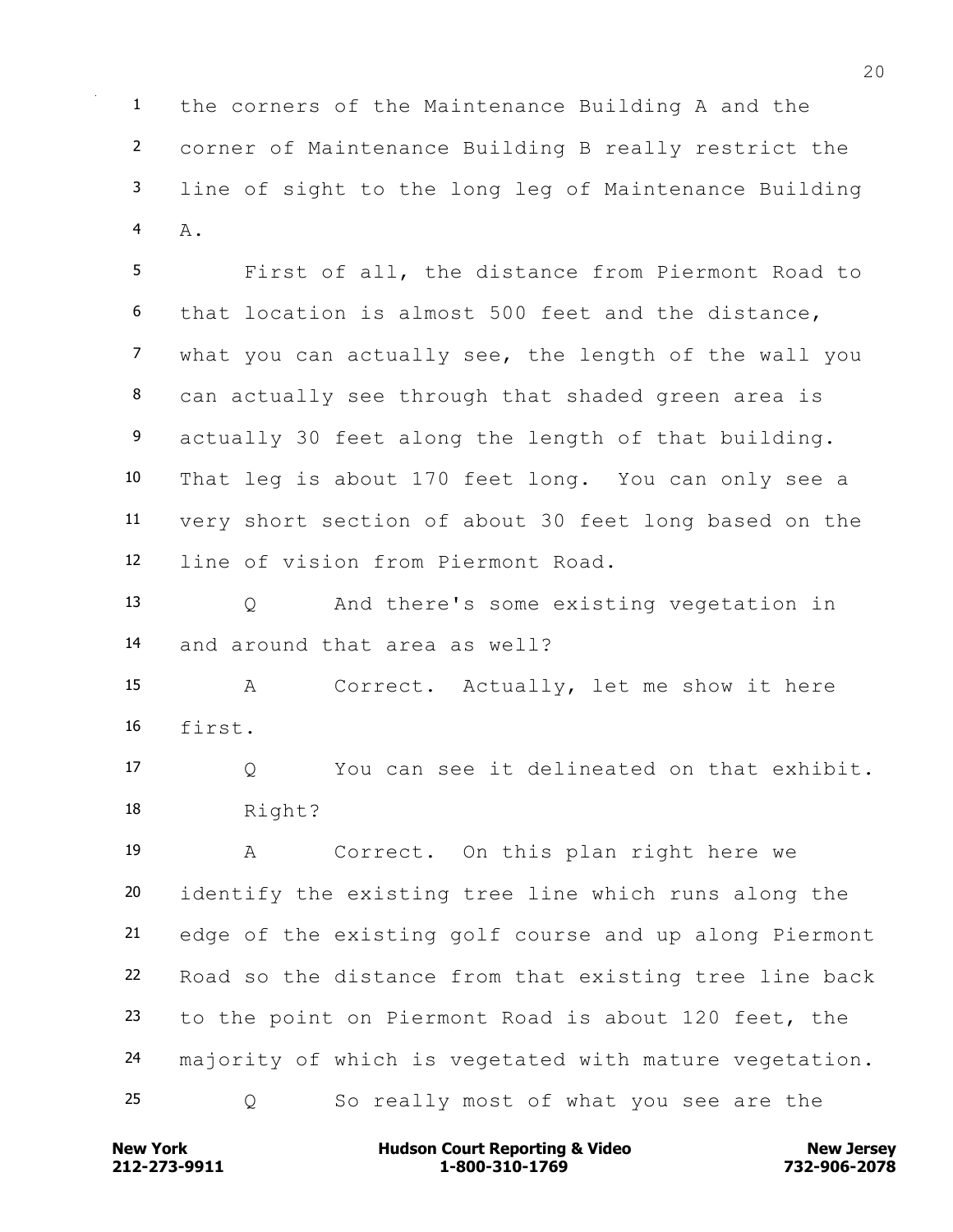trees?

 A Correct. Q We just placed another board up on the easel. This appears to be new as well. We'll mark this A-13 and explain what we're looking at. A Sure. I worked with the landscape architect's office which is -- I'll read the name of this first. It's identified as the view from Piermont culvert based on plans dated April 11th of 2019. So this perspective here is taken from the same point I was referring to on the previous exhibit which is right on the eastbound side of Piermont Avenue as you're approaching the site, right at the culvert. What we show in this area is mostly the existing vegetation, shows the proposed walkway here which is actually an improvement to the previous bike path that's there. We're going to reconstruct and widen this. As you work your way further up through this view here you can see the entrance back in here which is the entrance to the COAH and the maintenance building area. You can see a tiny piece of the COAH building way off in the distance. That COAH building is about 600 feet from the intersection from Piermont

**212-273-9911 1-800-310-1769 732-906-2078 New York Communist Court Reporting & Video New Jersey Rew Jersey** 

Road where the culvert is so it's quite a distance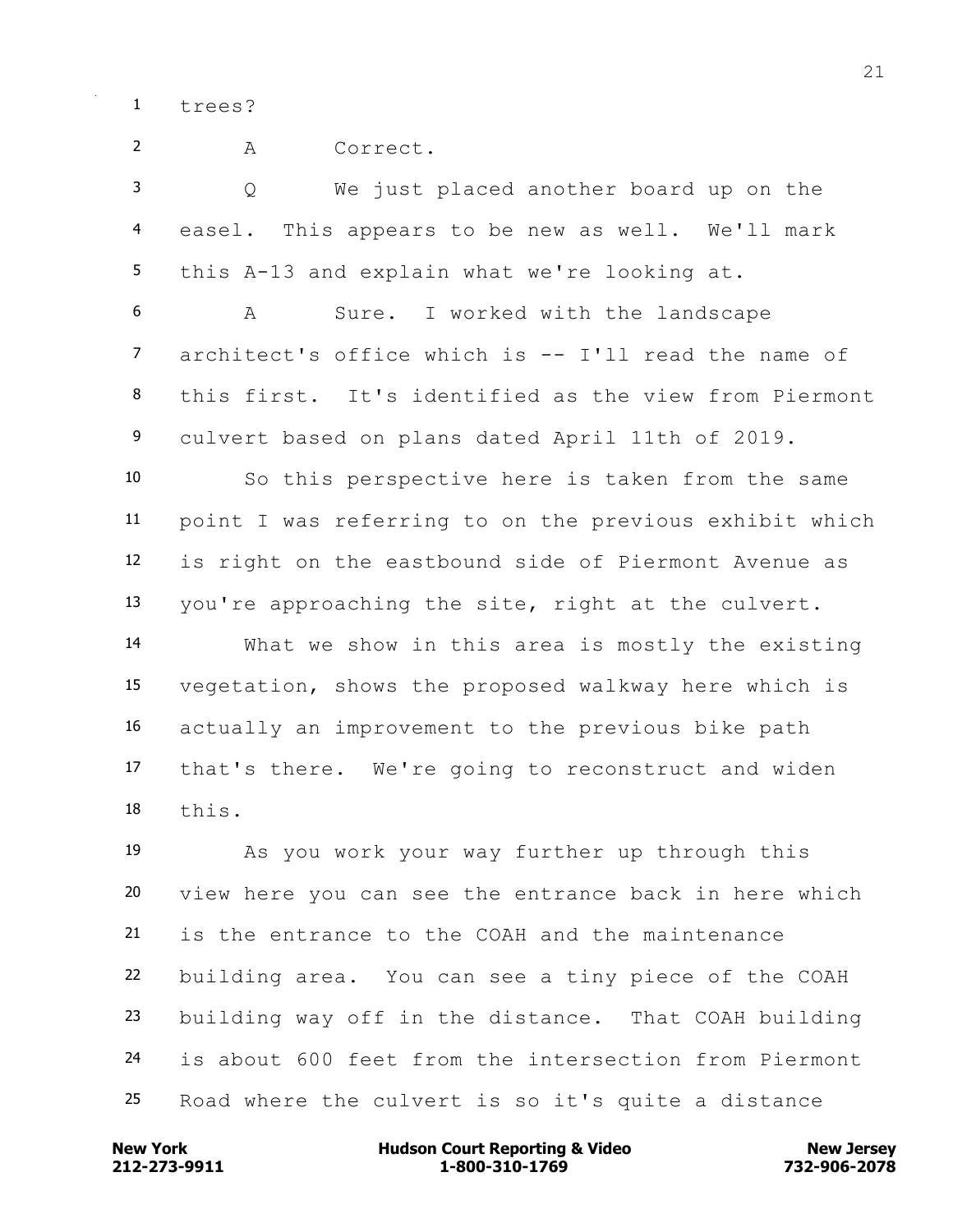away.

 CHAIRMAN LIPPERT: This is an actual photograph?

 MS. GALVIN: This is based on Google. CHAIRMAN LIPPERT: This is a simulation. MS. GALVIN: It's a simulation. CHAIRMAN LIPPERT: How accurate is the representation of the landscape? MS. GALVIN: Again, it looks very similar to the street view on Google if you stop right at the culvert and you looked over towards the golf course and, again, looking generally in an easterly direction along Piermont Road. This is the center line of Piermont Road. This is generally what you see. There are proposed landscaping improvements as you work your way up to the front of the maintenance building and COAH building and no other proposed improvements to the landscaping to the west of the maintenance building. MR. STATILE: I keep this exhibit in our

 office and when it's built and we stand and look at it, if it doesn't look like this, they can't get any COs for the building.

 MR. SANTOLA: It's a deal. MR. STATILE: Actually, there's a gap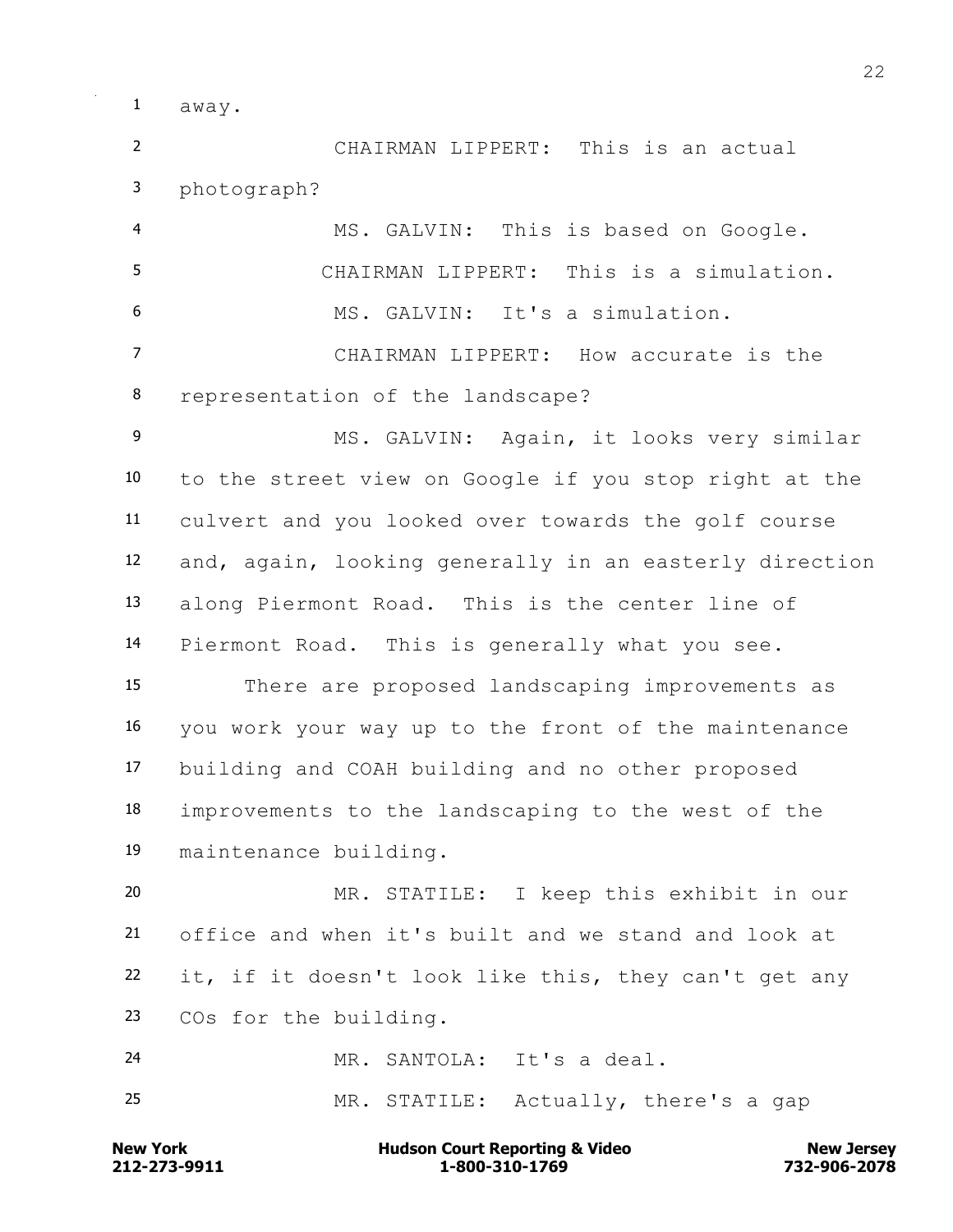between the bikeway and roadway. There's going to be a gap, grass strip.

 Q Daphne, you have now flipped the board back to the original sheet out of the set that was submitted.

Correct?

 A That's Sheet 4 at the site plan site. So I'll go through the rest of the major changes 9 that were submitted back in April.

 So we've added an egress roadway that lines up with Mark Lane at Piermont. That was a request of the Fire Department and Police Department. That also includes pedestrian access from the site to that intersection so people in the neighborhood could walk directly out to the intersection.

 Throughout the development we have regraded for level lawn areas adjacent to the building to provide for rescue ladders to the second floor. That was at the request of the Fire Department.

 With respect to the stormwater management improvements, most of those changes were based on comments that were raised by Mr. Statile. They include consolidating two of the basins that were located in this area right here into the single large wet pond. In the past it was one large wet pond and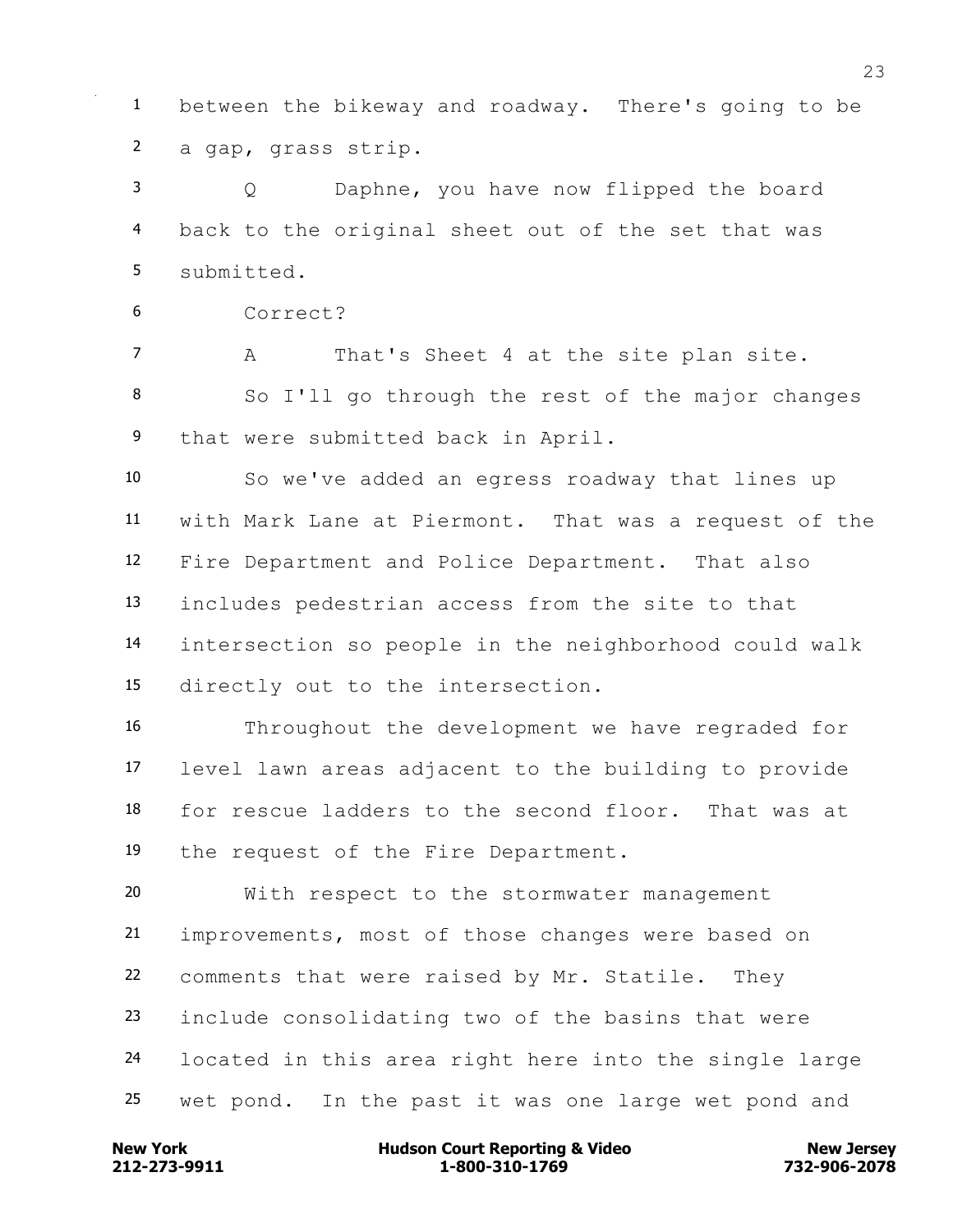small dry basin.

 We have also relocated the basin that was associated with the maintenance and COAH area in this corner right over here up to the location of the previous driveways.

 And so we have reduced the overall number of facilities from three to two and we have also added some volume, storage volume overall in those ponds and in the basin. And overall the stormwater management design still exceeds the DEP requirements for storm water runoff quantity and quality controls.

 Another one of the changes that we made on the set of plans, we have agreed to reconstruct the existing bike path in the intersection of Mark Lane all the way to the westerly end of the project, the town line. Initially any existing condition, that bike path is about 3 to 4 feet wide and it's going to be left at that but we have agreed to widen it and extend it all the way to the western property line. We have also agreed to extend the fence all the way to the westerly property line. On the previous plans it ended pretty much at the limits of the maintenance building improvements. We're going to extend that also to the westerly property line.

MR. STATILE: That's the --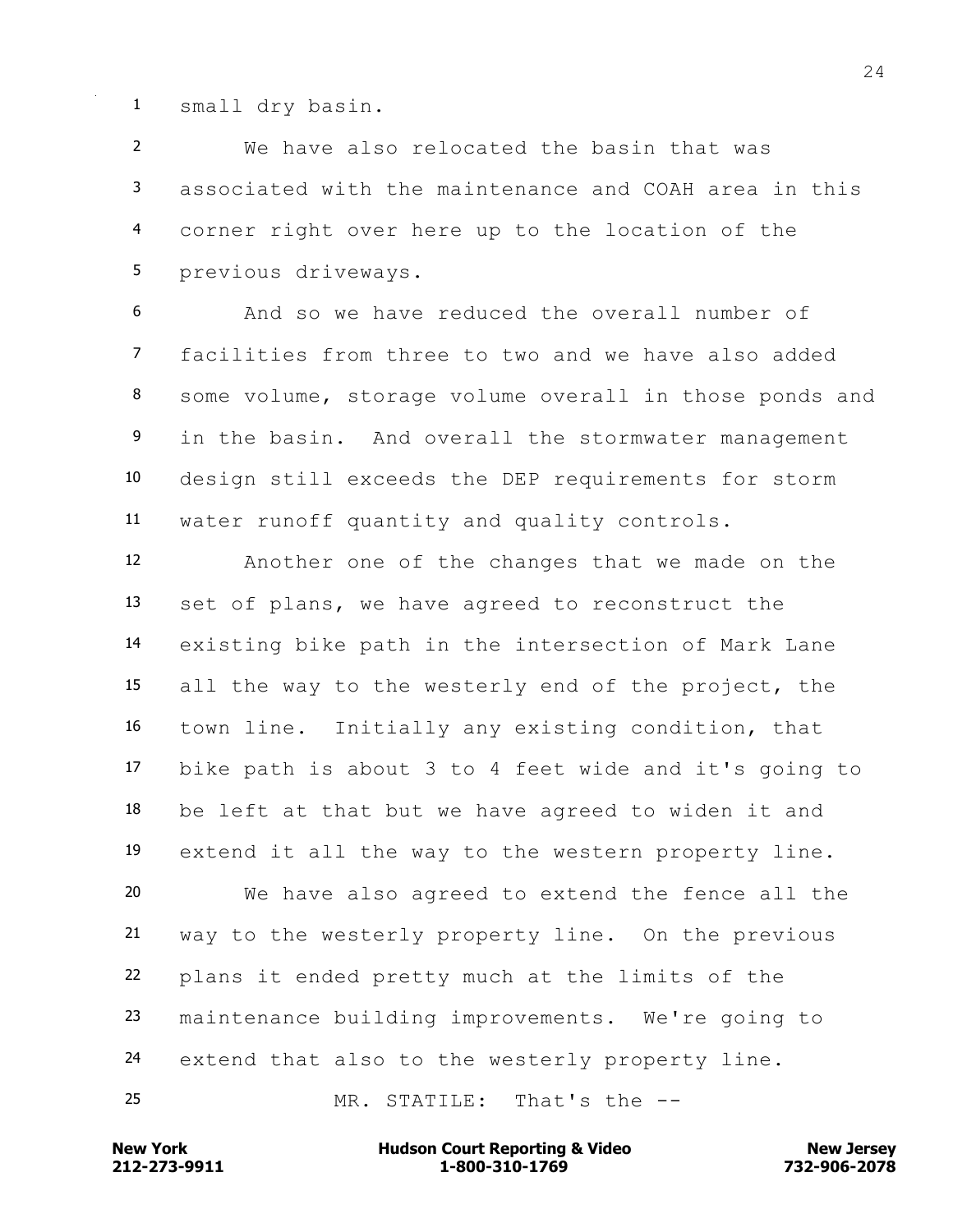MS. GALVIN: That's correct, that's the 5 foot high fence. MR. WAYNE: Will that meet up with anything from Hillsdale? MR. STATILE: Not yet. Right now no, actually. MR. WAYNE: It's going to stop at the culvert? MR. STATILE: We'll probably go back in and carry it up. A We've also increased the size both heightwise and lengthwise of the berms that were proposed all along this length of Piermont Road. And that continued in addition to the landscaping that was added there. We have also extended the landscaping along Rivervale Road to better screen the project from Rivervale Road. MR. WAYNE: Is the fence there now, the stockade fence along Rivervale Road, is that staying? MS. GALVIN: That will be removed and be replaced with the decorative fence that goes along the entire length of Piermont. MR. STATILE: All existing -- MR. WAYNE: That goes all the way down to the entrance?

**212-273-9911 1-800-310-1769 732-906-2078 New York Communist Court Reporting & Video New Jersey Rew Jersey**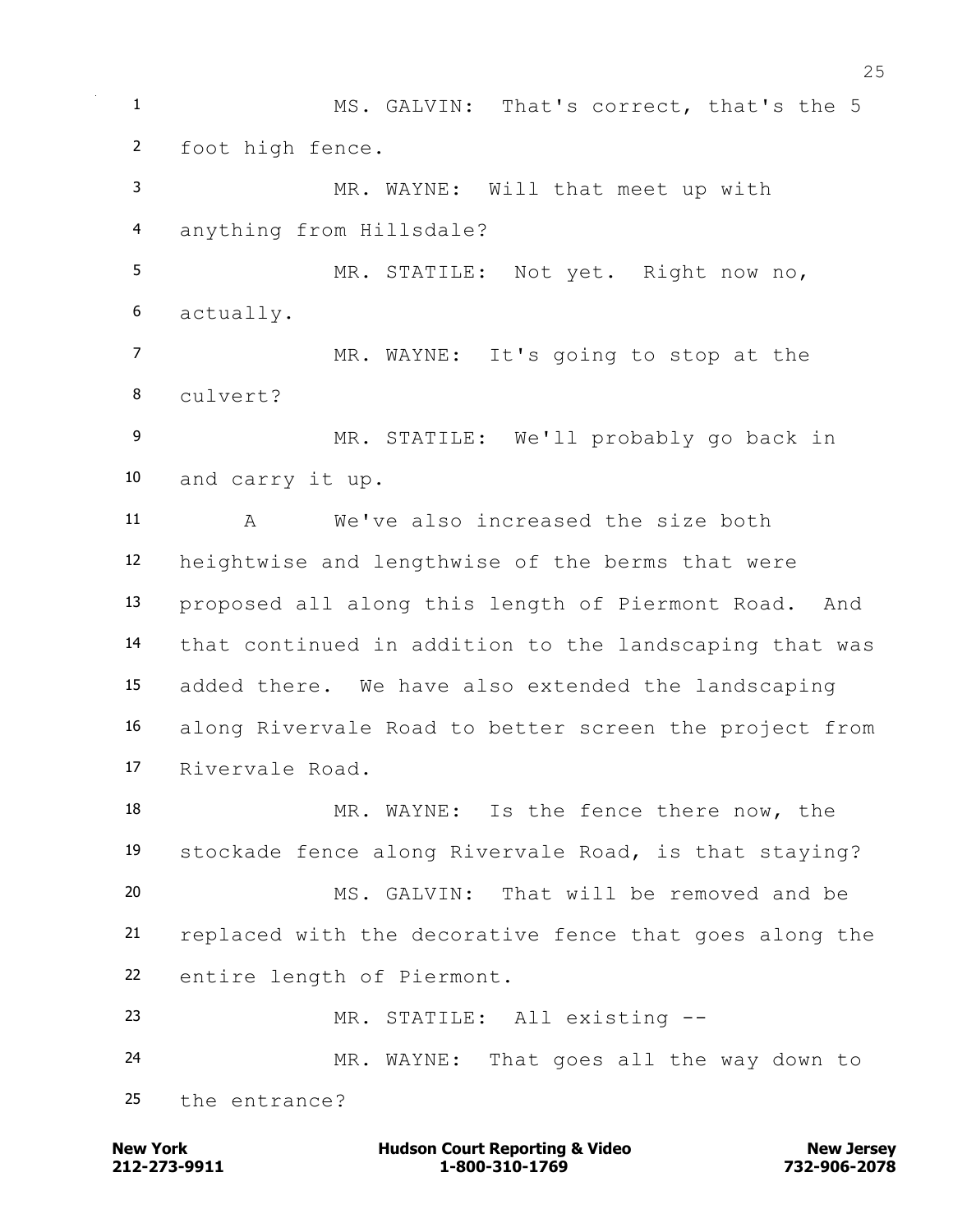| $\mathbf{1}$      | MS. GALVIN: Correct.                                   |
|-------------------|--------------------------------------------------------|
| $\overline{2}$    | MR. STATILE: Sorry.                                    |
| 3                 | Again to reiterate, the berms that were<br>A           |
| $\overline{4}$    | previously proposed have been lengthened and           |
| 5                 | heightened just to create a better buffer along        |
| 6                 | Piermont Road. We also added a 6 foot board-on-board   |
| $\overline{7}$    | fence along the easterly side of the proposed parking  |
| 8                 | area next to the clubhouse. That's, that was based on  |
| 9                 | a request from the property owner of Lot No. 4 to      |
| 10                | better screen that parking area. And that fence ends   |
| 11                | at essentially the front yard of that residential      |
| $12 \overline{ }$ | dwelling so it doesn't, it's not proposed to be in the |
| 13                | front yard.                                            |
| 14                | So there's not a variance issued associated with       |
| 15                | the height.                                            |
| 16                | MR. WAYNE: Are you proposing any signage               |
| 17                | on the exit of Piermont Avenue by Mark Lane?           |
| 18                | MS. GALVIN: No. Aside from traffic                     |
| 19                | related signage, no stop signs, no other project       |
| 20                | identification signs, anything like that.              |
| 21                | The last item was the soil movement<br>A               |
| 22                | application. Based on the plan changes we recapped     |
| 23                | the cut and fill analysis. We were trying to reduce    |
| 24                | any import/export of materials. And based on those     |
| 25                | revised calculations we estimate that there's zero     |

**212-273-9911 1-800-310-1769 732-906-2078 New York Hudson Court Reporting & Video New Jersey**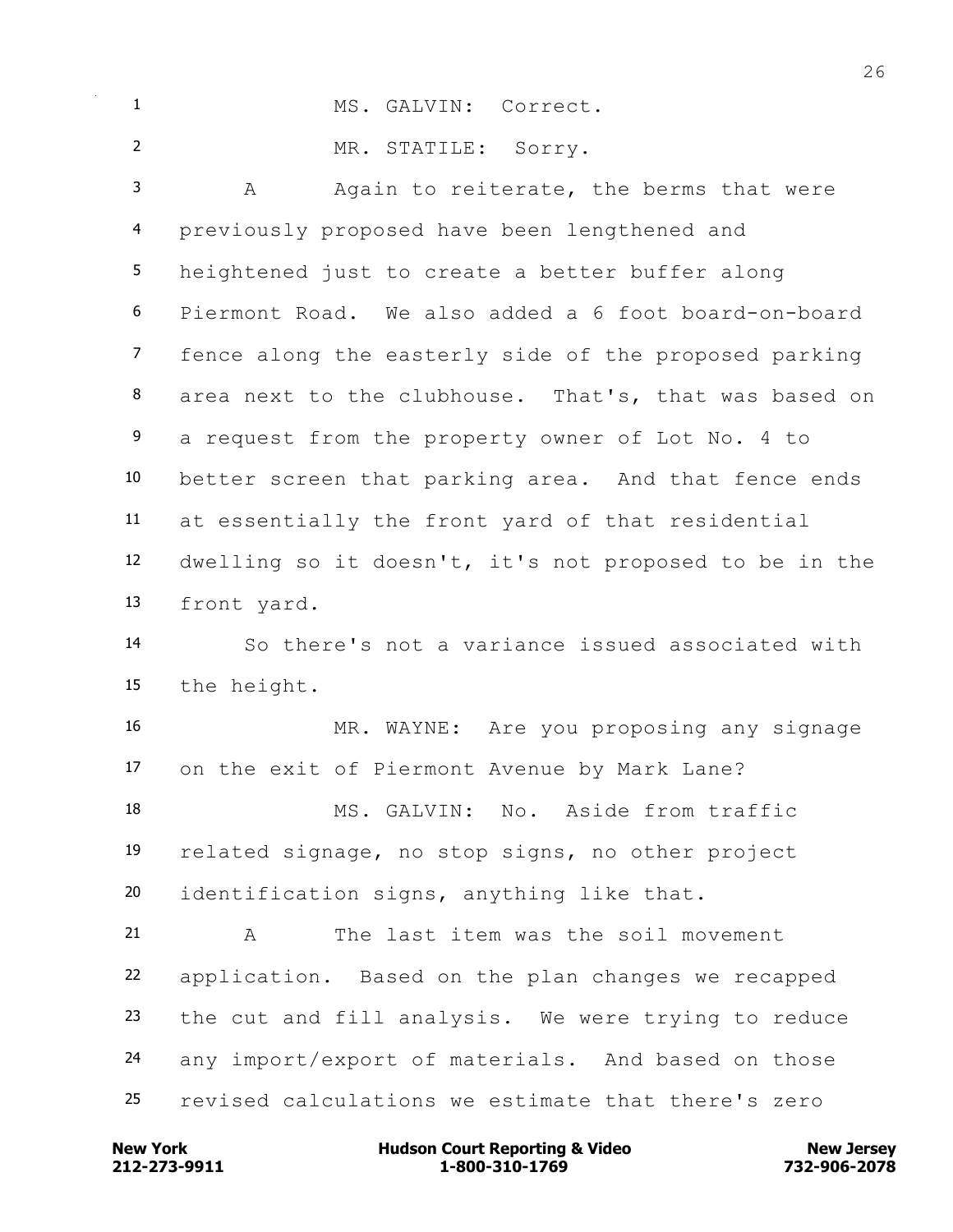material being removed from the site. MR. STATILE: Also pull the curb back, pull the curb layout. MS. GALVIN: That's right. At the internal intersections we've increased the radius, radii of those driveway intersections to allow for better maneuverability for fire vehicles and access to the site. CHAIRMAN LIPPERT: Are you importing anything? MS. GALVIN: No. Right now the calculations show that we're balanced. CHAIRMAN LIPPERT: You're in balance? MS. GALVIN: Correct. The best that we can estimate, yeah. CHAIRMAN LIPPERT: Okay. 17 THE WITNESS: Those are the major changes. 18 MR. WOLFSON: This is, Mr. Chairman, as you'll recall, this is the third or fourth time that Daphne has testified as the plan has evolved and testified. So to the extent there're going to be questions of Daphne we would propose it's appropriate to be limited to the scope of her testimony tonight. CHAIRMAN LIPPERT: Well, yeah. I, I hear you but, you know, people in the audience have a lot

**212-273-9911 1-800-310-1769 732-906-2078 New York Communist Court Reporting & Video New Jersey Rew Jersey**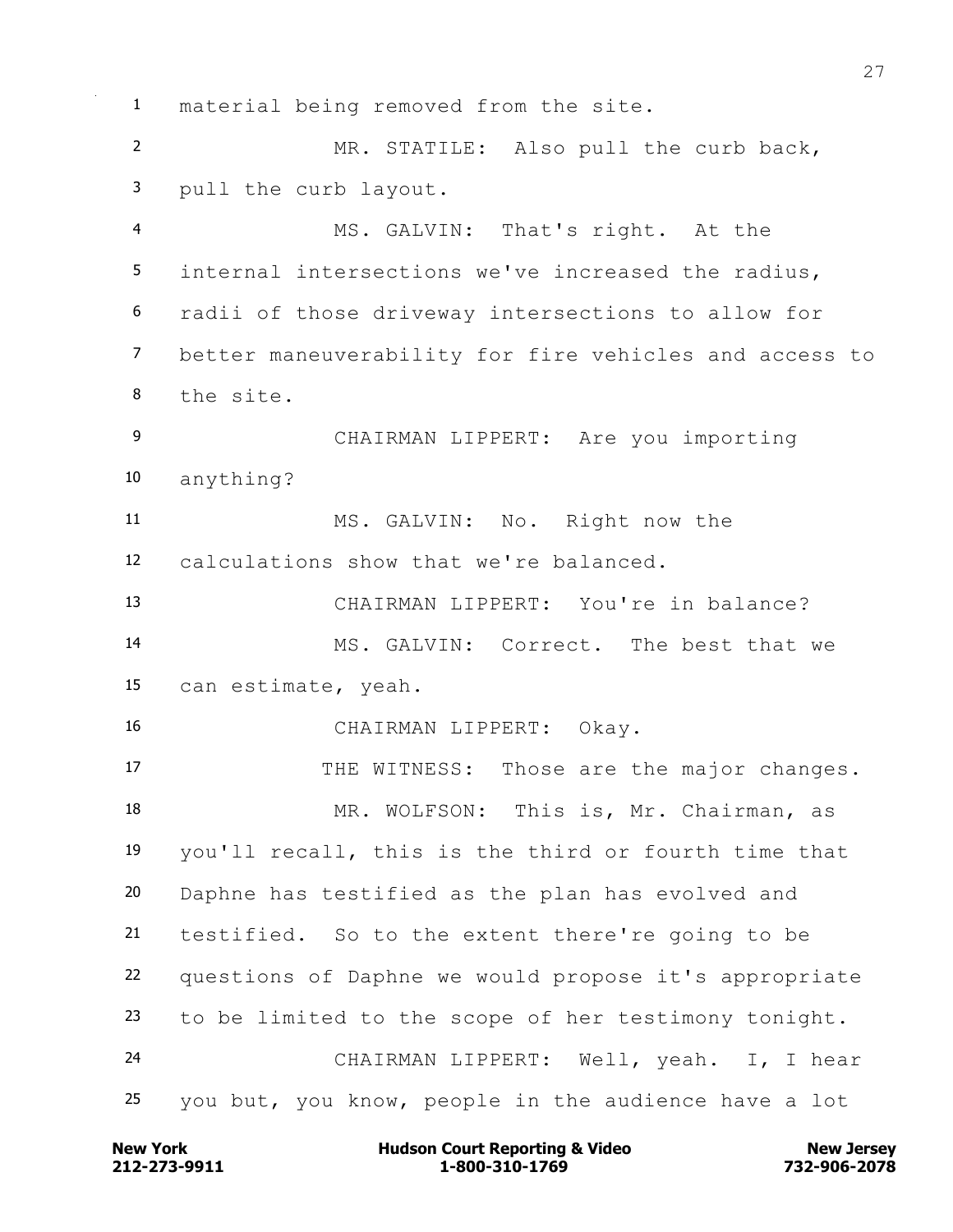of concerns so let's, let's see what they say and we'll make sure it doesn't get too far afield. MR. FORTSCH: Mr. Chairman, questions on the maintenance building. That maintenance building that's not Fairway property, that's golf course? THE WITNESS: That's correct. 8 MR. FORTSCH: That's golf course property. 9 THE WITNESS: Correct. MR. FORTSCH: I have a concern about the noise level. I like to sleep Saturday and Sunday morning. If you're cranking up tractors there, even if you just have normal confessions, you can hear people when windows are open. I had a neighbor who had a gazebo outside. I could hear him on his cell phone outside. It's annoying. These are tractors that are going to be cranking up. People are going to have conversations. It seems like it's too close to a residential area to have that. 22 THE WITNESS: I think there was previous testimony from the applicant why this area is an appropriate location for the maintenance facility for the golf course.

**212-273-9911 1-800-310-1769 732-906-2078 New York Communist Court Reporting & Video New Jersey Rew Jersey**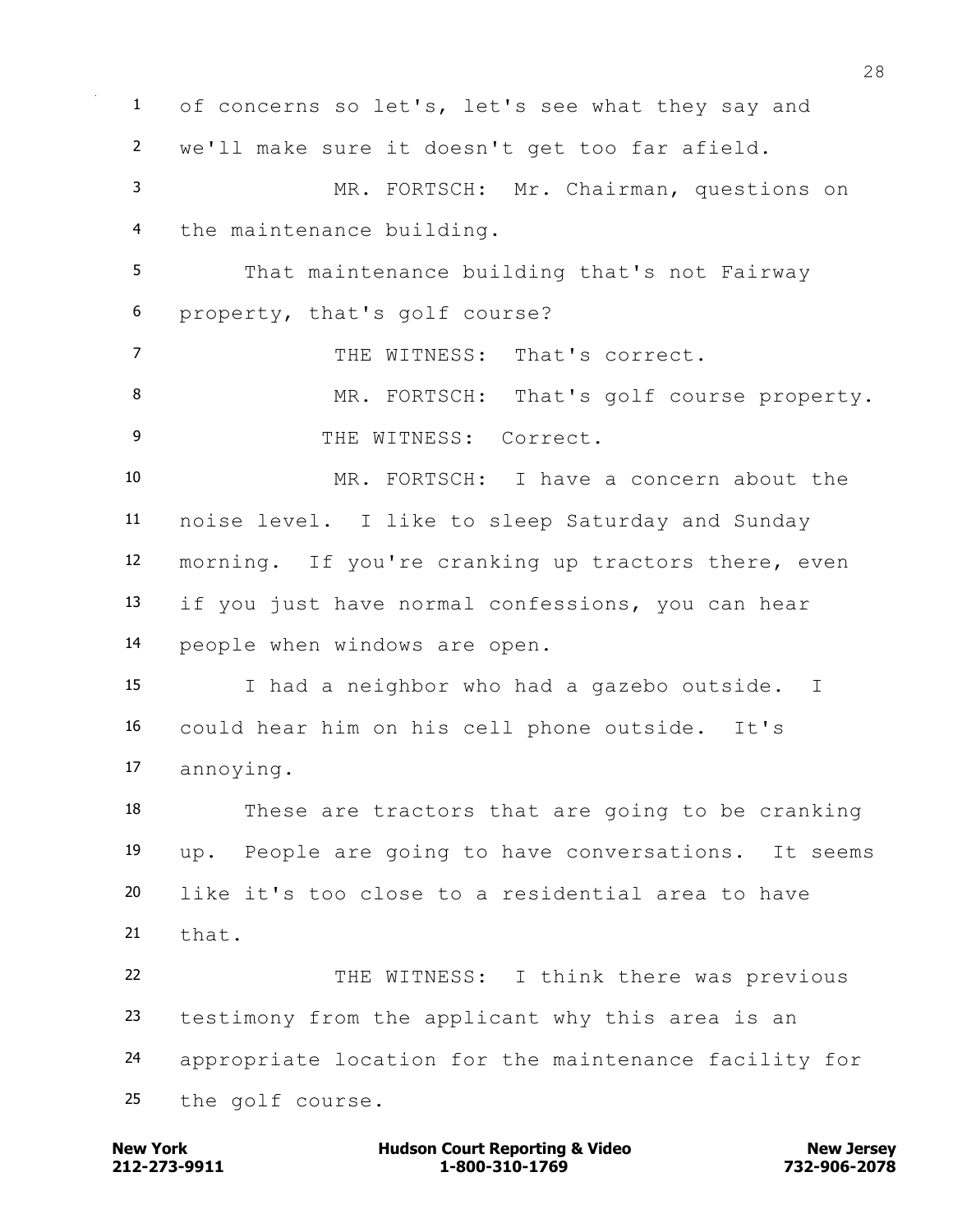CHAIRMAN LIPPERT: How is it any different than what happens today? MR. FORTSCH: Well, it's not around when people are sleeping. CHAIRMAN LIPPERT: People who are going to buy the units that they're developing. MR. FORTSCH: Of course. CHAIRMAN LIPPERT: I think that's sort of baked into what they're buying, don't you think? MR. FORTSCH: How about if the golf course doesn't make it, then you've got a commercial building surrounded by residential properties. 13 CHAIRMAN LIPPERT: Well, that's -- you can talk about a lot of hypotheticals but then they won't be cranking up equipment. COUNCILMAN BROMBERG: Yeah. It wouldn't be zoned for other commercial. You have to go for variances. MR. FORTSCH: It just seems like a bad project. MR. STATILE: It would be a D Variance, yes. MR. FORTSCH: The golf course equipment is noisy. I've been around golf all my life. It's noisy.

**212-273-9911 1-800-310-1769 732-906-2078 New York Communist Court Reporting & Video New Jersey Rew Jersey**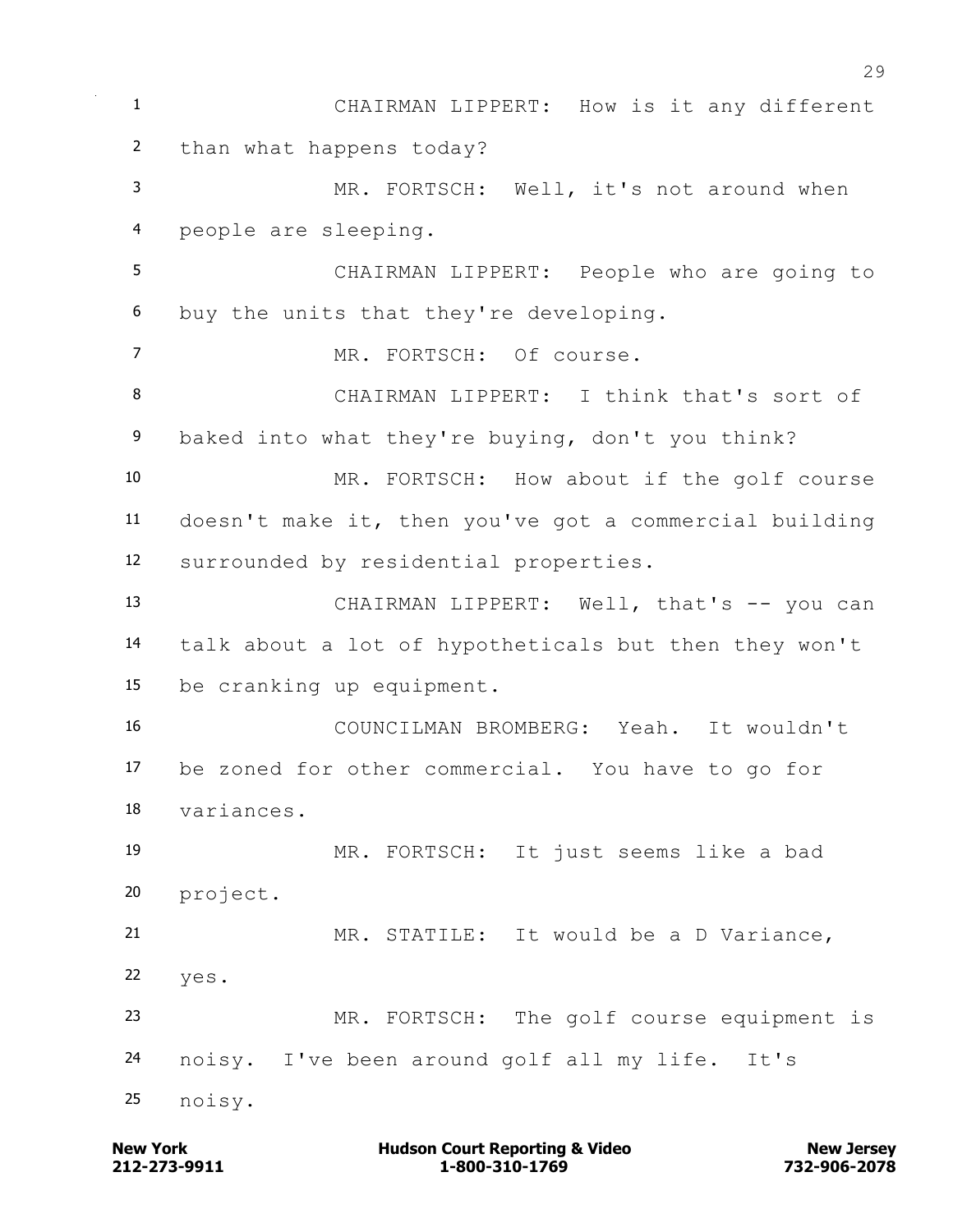To crank that up to drive it up and around to get to the golf course...

 CHAIRMAN LIPPERT: Again, I think if you're buying a unit adjacent to the golf course -- MR. FORTSCH: Adjacent to the golf course not adjacent to the maintenance.

7 MR. WOLFSON: This applicant has developed other golf course communities with the same level of 9 market point. They have great experience in operating golf courses adjacent to homes they built.

 Your concern is an obviously important one but 12  $they've --$ 

 MR. FORTSCH: Every private course I play, and I play them all, they do not have homes that close to the pin machines. I play Ridgewood, Caldwell, Hackensack -- where else? White Beaches. I play them all. And the maintenance is not near a dwelling like

that and they make a lot of noise.

 MR. PUCCIO: Quick question. You have a noise ordinance?

 MR. LEIBMAN: That's right. MR. SANTOLA: Can I just is say a word? CHAIRMAN LIPPERT: Can we stop him at all? MR. SANTOLA: I recognize, Mr. Chairman, that I am still under oath.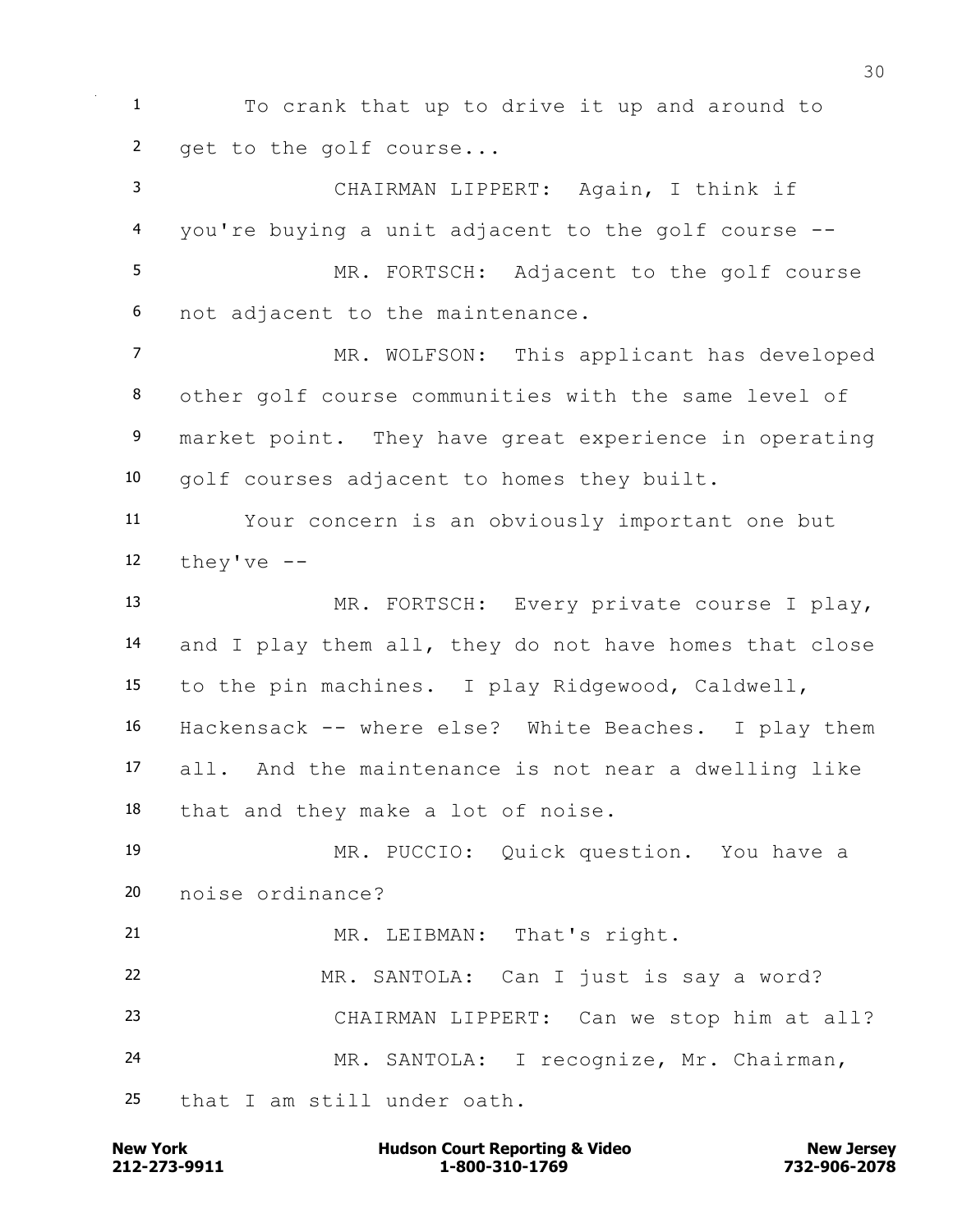I think this is an important point and we followed up on the question internally.

 So I think just a few things. Obviously, the shape of the building so that this activity would happen here and then it would come out this way.

 This building would be the closest building. We think these buildings are a very safe distance away. We, we don't see, and we don't anticipate having conversations with our maintenance people, 20 pieces of equipment getting started right there, maybe one or two tractors to leave to cut the fairways in the morning and they'll be gone within a few moments.

 Obviously, it's going to be on us to make sure that we're not disturbing our own residents because that's going to be a property problem.

 I also think the point the Chairman is making is a fair one in that anybody who comes to purchase a home in our community will have this map in front of them and will know all of what they're getting, the views, what the closest view was to the entrance, an end unit, so on and so forth. So I think it's, it's an eyes open situation.

 I really -- we, we firmly believe that it's only these four units that would have any real connectivity to, to the maintenance area and then it spreads out

**212-273-9911 1-800-310-1769 732-906-2078 New York Communist Court Reporting & Video New Jersey Rew Jersey**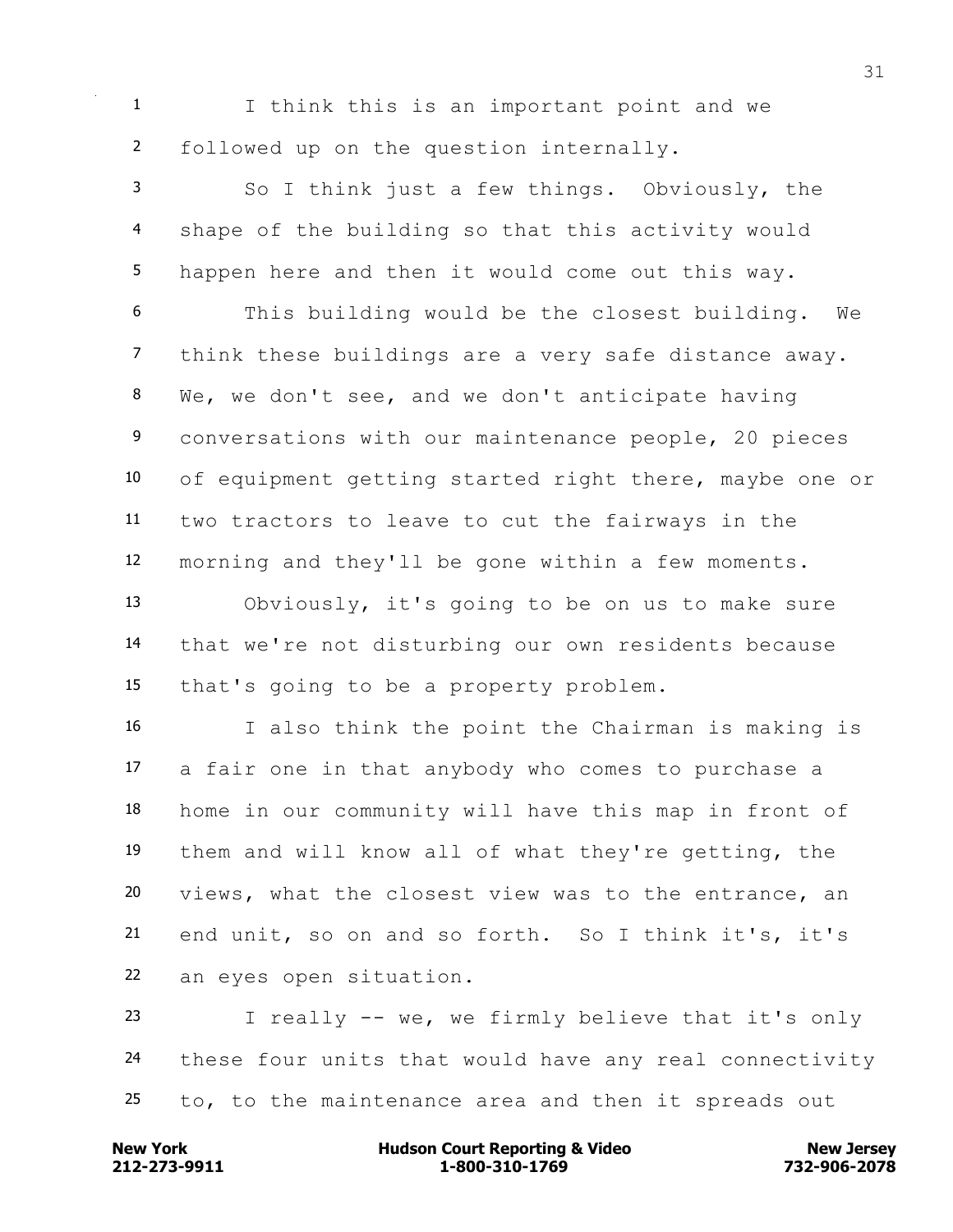very, very quickly.

**New York Communist Court Reporting & Video New Jersey Rew Jersey**  Again, to make the last point, the access route when leaving, once the equipment is started is all the way out here and nowhere near the community. So we tried our best. Obviously, there's stuff going on here. But we've tried our best to make it the most accessible and the best convenience for our residents as well. COUNCILMAN BROMBERG: If I may ask. Chris, is they're going to have to follow the same noise ordinances that anybody else in town will even though they're a golf course so they're not allowed to have commercial noise before, is it, 9:00 a.m.? MR. STATILE: 7:00 a.m. COUNCILMAN BROMBERG: 7:00 a.m.. It's really the same as if my neighbor decides to go and mow their lawn at 7:00 a.m.. It is what it is. MR. STATILE: To the property line, taken at the property line. COUNCILMAN BROMBERG: So they will not be outside of any of our existing ordinances. MR. STATILE: I know they have had issues before in the past. MR. FORTSCH: Mark, the golf course has to

**212-273-9911 1-800-310-1769 732-906-2078**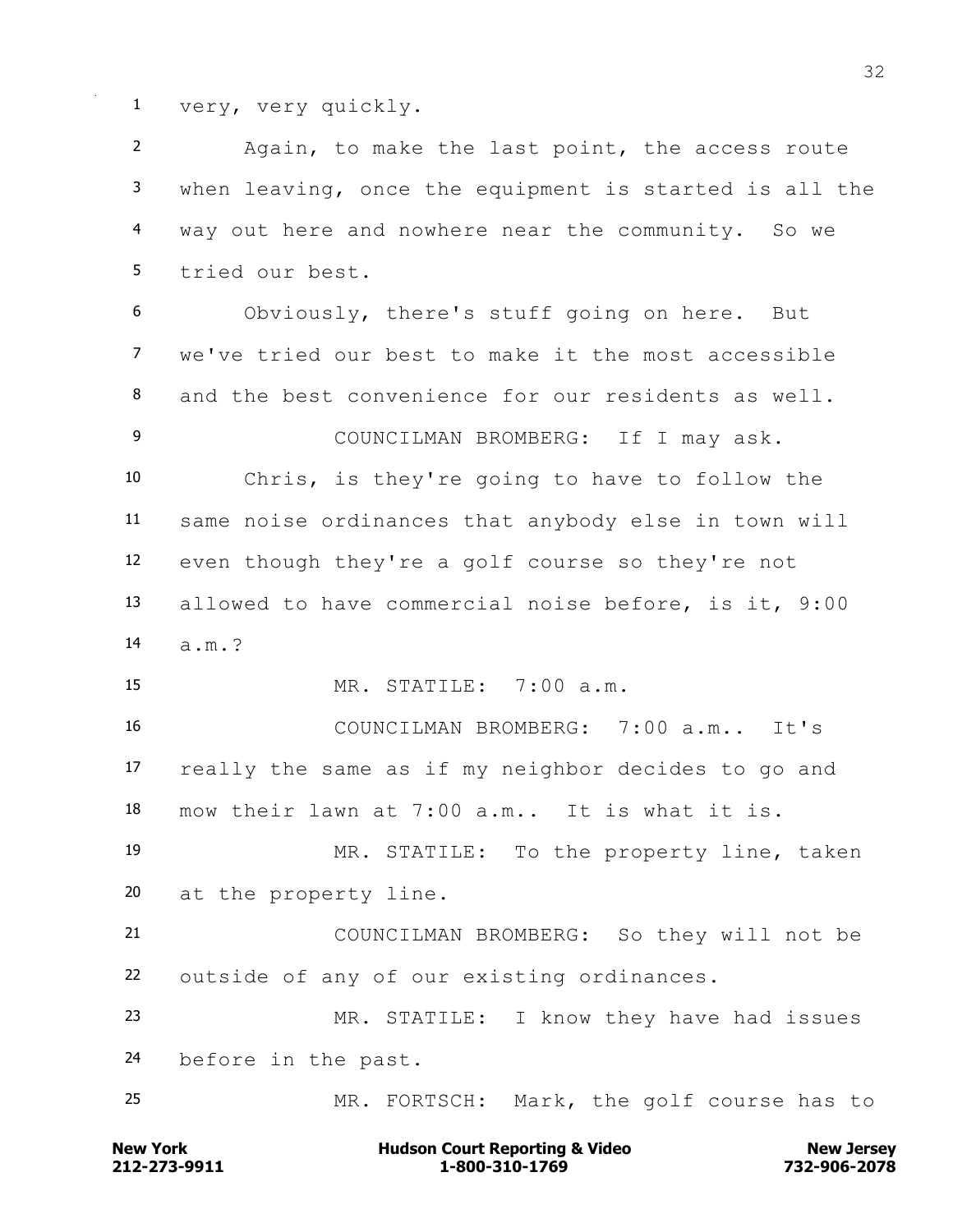be cut at 7:00 a.m., it has to be cut. The greens have to be cut everyday and it's usually done about 7:00 a.m., sometimes earlier. If they have a tournament going off at 9:00, they're out there 6:00 in the morning. COUNCILMAN BROMBERG: Would they be able to under the noise ordinance if there was an issue? 8 MR. STATILE: Again, they can't exceed certain noise at the property line. COUNCILMAN BROMBERG: Okay. So it's the same thing. We have our own golf course owned by the town. You know, it's across the street from certain residences. It might be a slightly greater distance. But if they're not doing anything outside the ordinance that's noticeable and there's no complaint, there's no issue. MR. STATILE: That's right. COUNCILMAN BROMBERG: Okay. So I appreciate your concern. I like sleeping late myself and that would be a concern. I would agree that you're buying a house near that, that you're buying a house near a school and there's a schoolyard, there's going to be a certain amount of noise in that schoolyard. MR. LEIBMAN: Just to remind everybody

**212-273-9911 1-800-310-1769 732-906-2078 New York Communist Court Reporting & Video New Jersey Rew Jersey**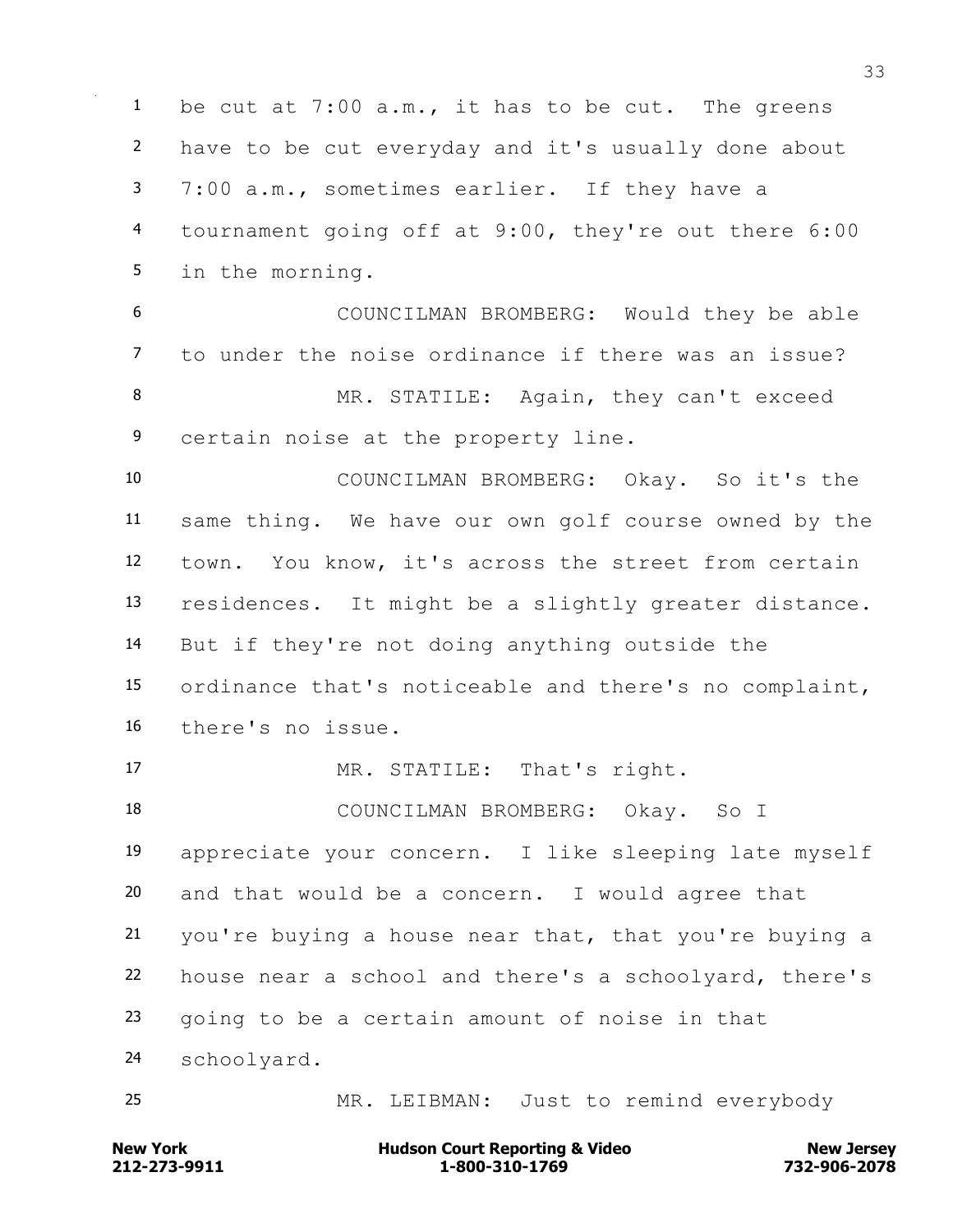what your noise ordinance says, Section 98-5 of the ordinance. It prohibits landscaping activities except during these times stated and legal holidays 9:00 a.m. to 6:00, Sundays 9:00 a.m. to 6:00, Saturdays 8:00 a.m. to 6:00, weekdays --

 COUNCILMAN BROMBERG: Okay. So if they're quietly rolling out a lawn mower to the 9th hole on 8 the back of the property and then they rev it up, there's nobody around to hear it, I guess there's no complaint, there's no issue. But if they chose to start mowing the lawns at 5:00 a.m. and there are residential complaints they would be talked to.

 MR. LEIBMAN: They should get a summons. MR. STATILE: Also bolster the landscaping on that westerly line so that the main facility is covered, both front and side. Those will be mature in the future, mitigates noise as well. That would be coming out of the area between two buildings because you could get noise bouncing off the building wall and reflecting back. So it happens.

 So soundproofing with landscaping is an easy way to deal with that so enhance the landscaping plan as well.

 MR. FORTSCH: These are not starter homes. We're talking 800,000 to a million dollars home.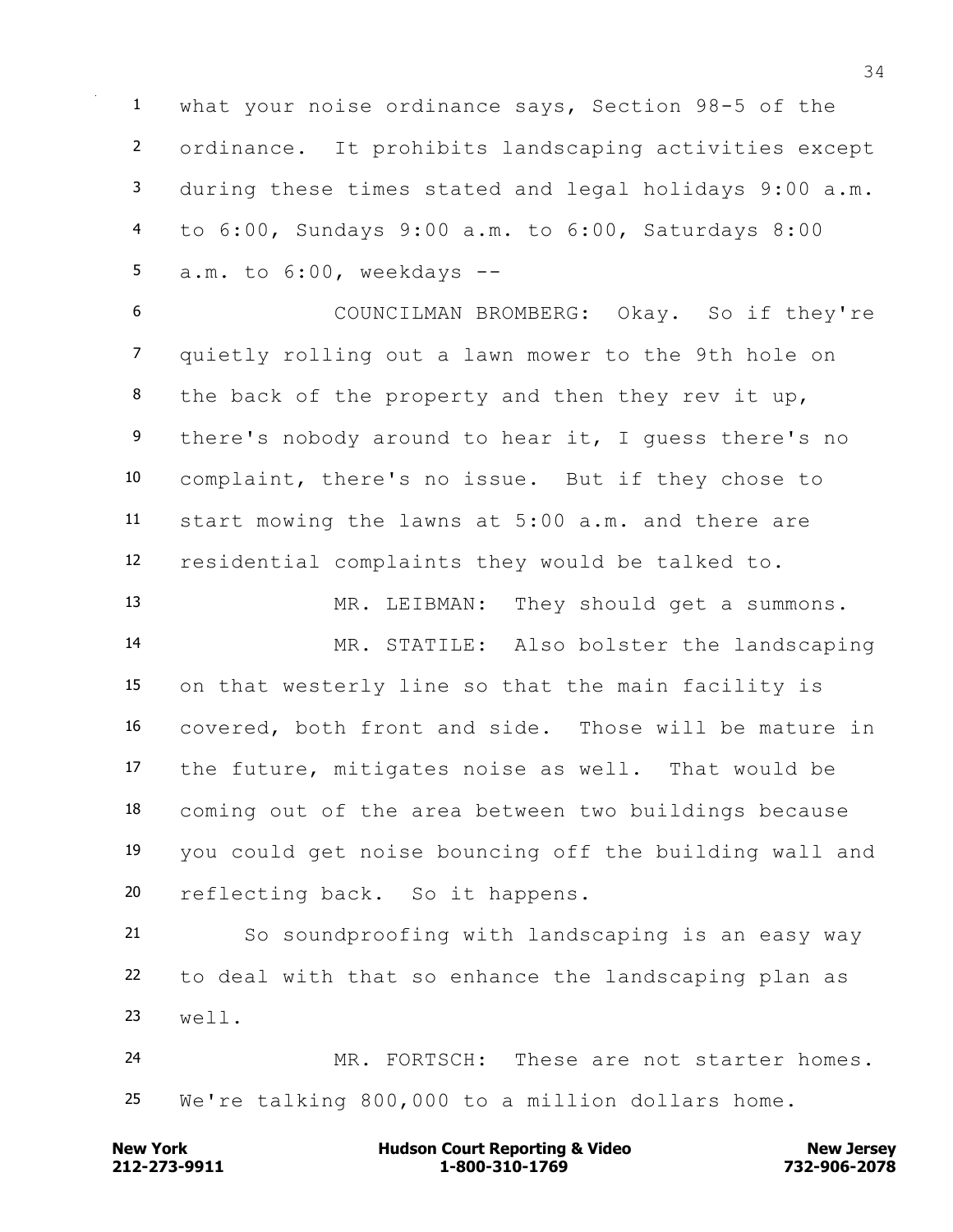That's a concern if, you know, you're 25 years old and you live in an apartment, you hear some noise, it's not that big of a deal. But you're talking about buyers who are going to want peace and quiet and I seriously question if that maintenance building is in the right position.

 I wouldn't think of buying a unit anywhere near that just speaking as a commissioner.

 MR. SANTOLA: We have another situation, too. And this is every golf course community, the homes with golf course views are also the most likely to get the noise when the mower comes out over here and here. Obviously, that's all part of the scheduling.

 As we do now we're careful to try not to mow the homes, closest to the existing residential homes until later in the morning so that we work inside out. I think that will have to be taken into account here. There is no question it's a mix of uses, whether

 it's restaurants, residential or whatever else you're putting together. They have to gel and they have to be respectful of one another.

 So whether this fairway becomes an issue or this fairway.

So, obviously, to your point exactly, these will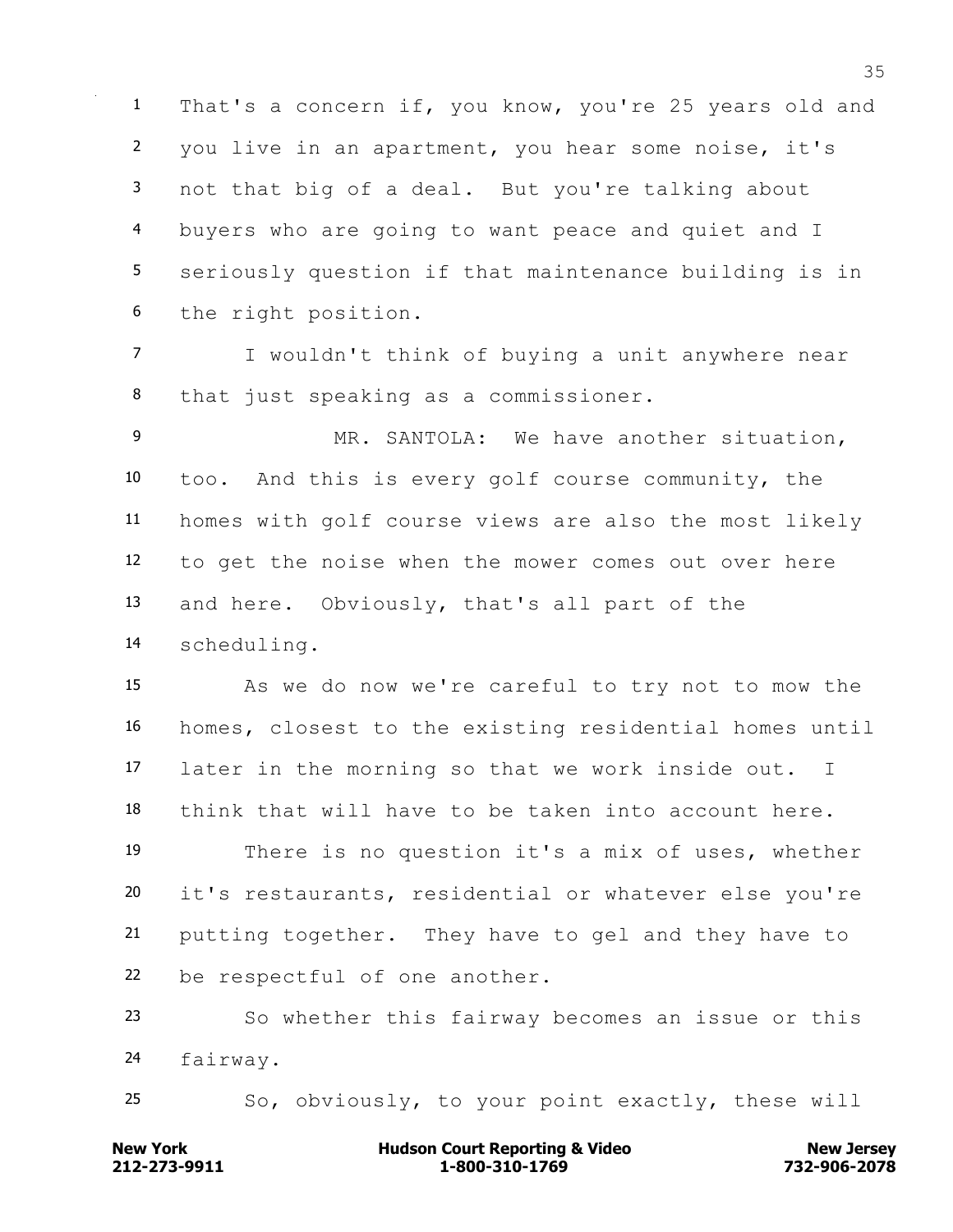be experienced home buyers who are paying a premium, an extra premium to live on a course, we're going to have to respect that.

 MR. FORTSCH: The fairway doesn't make a lot of noise. They usually cut the fairways after early morning hours. But to get out and cut 18 greens that requires some manpower that requires some vehicles.

 Every green has to be cut everyday and it has to do it early in the morning. That's the nature of golf.

 CHAIRMAN LIPPERT: All right. I think we've crossed this one. We hear you. We understand your views.

Any other Board Members have any questions?

 MR. LOWE: The grass strip along Piermont, will there be curbing or just pavement?

18 THE WITNESS: Actually, at the request of Mr. Statile, we're going to curb the portion of Piermont from the new egress drive at Mark Lane down to the parking lot.

MR. LOWE: Not the egress?

 THE WITNESS: No, this section will not be curbed and then the widened section along Piermont and Rivervale will be curbed. There is a section right in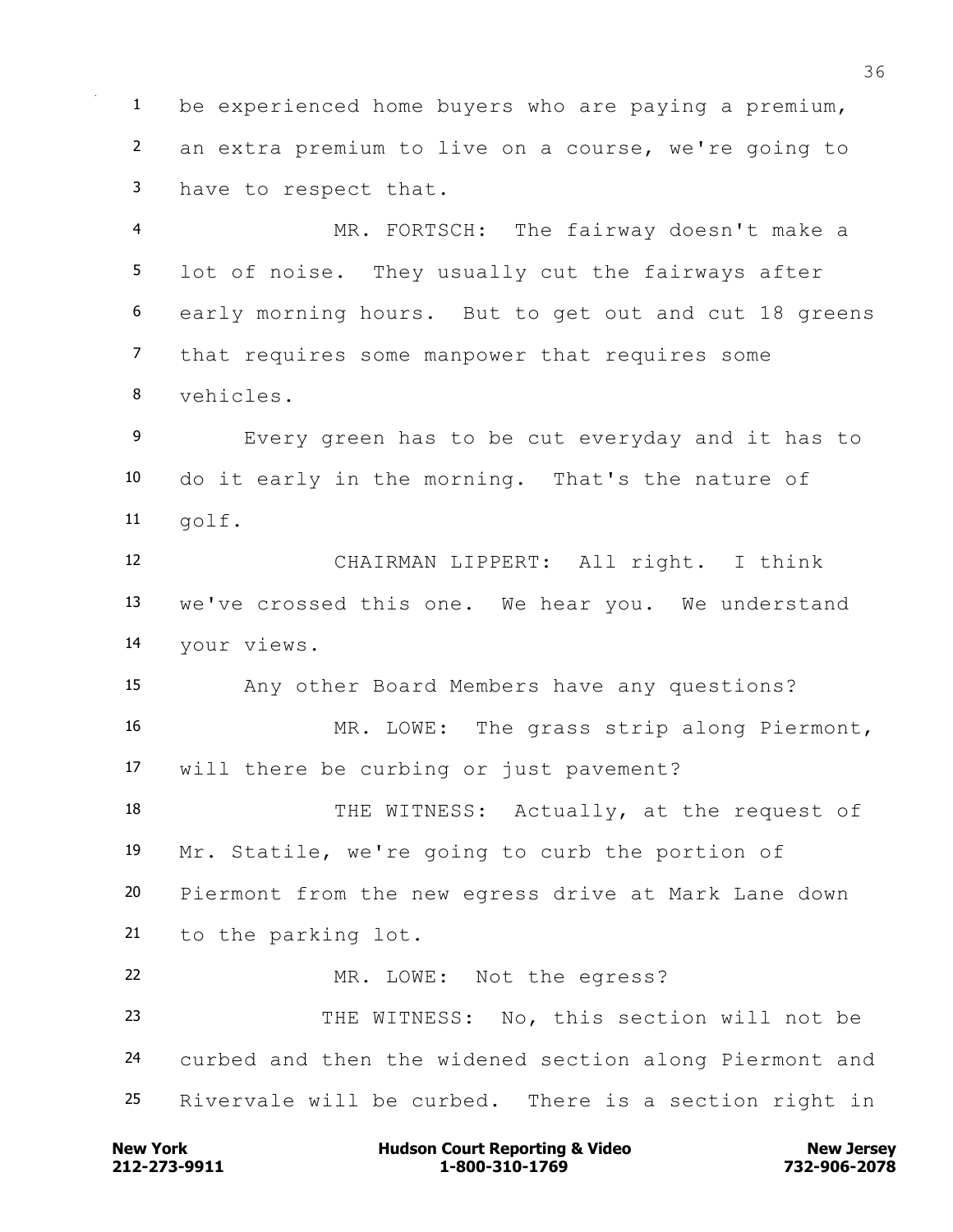here that will not be curbed. Mr. Statile requested that. MR. LOWE: Is there a reason that won't be granted or requested? MR. STATILE: Sir. MR. LOWE: There's a section along Piermont. 8 MR. STATILE: 7 feet will be an open gap. MR. LOWE: Is there a reason for that? What's the thought behind that? MR. STATILE: Really I'm mostly concerned on the westerly section where we have problems with the stormwater crossing over the sidewalks. It's more of a hazard, nuisance. The County has to curb -- delineation purposes so you could see the curbs widening. But that one section I have no problem with that. I discussed it with the County as well, with the County Planning Board as well. MR. LOWE: Okay. How about the blacktop crumbling along the edge. MR. STATILE: A lot of those trees are coming down because they're diseased so there will be planting along there as well. MR. PUCCIO: Just to clarify, the curbing,

**212-273-9911 1-800-310-1769 732-906-2078 New York Communist Court Reporting & Video New Jersey Reporting & Video**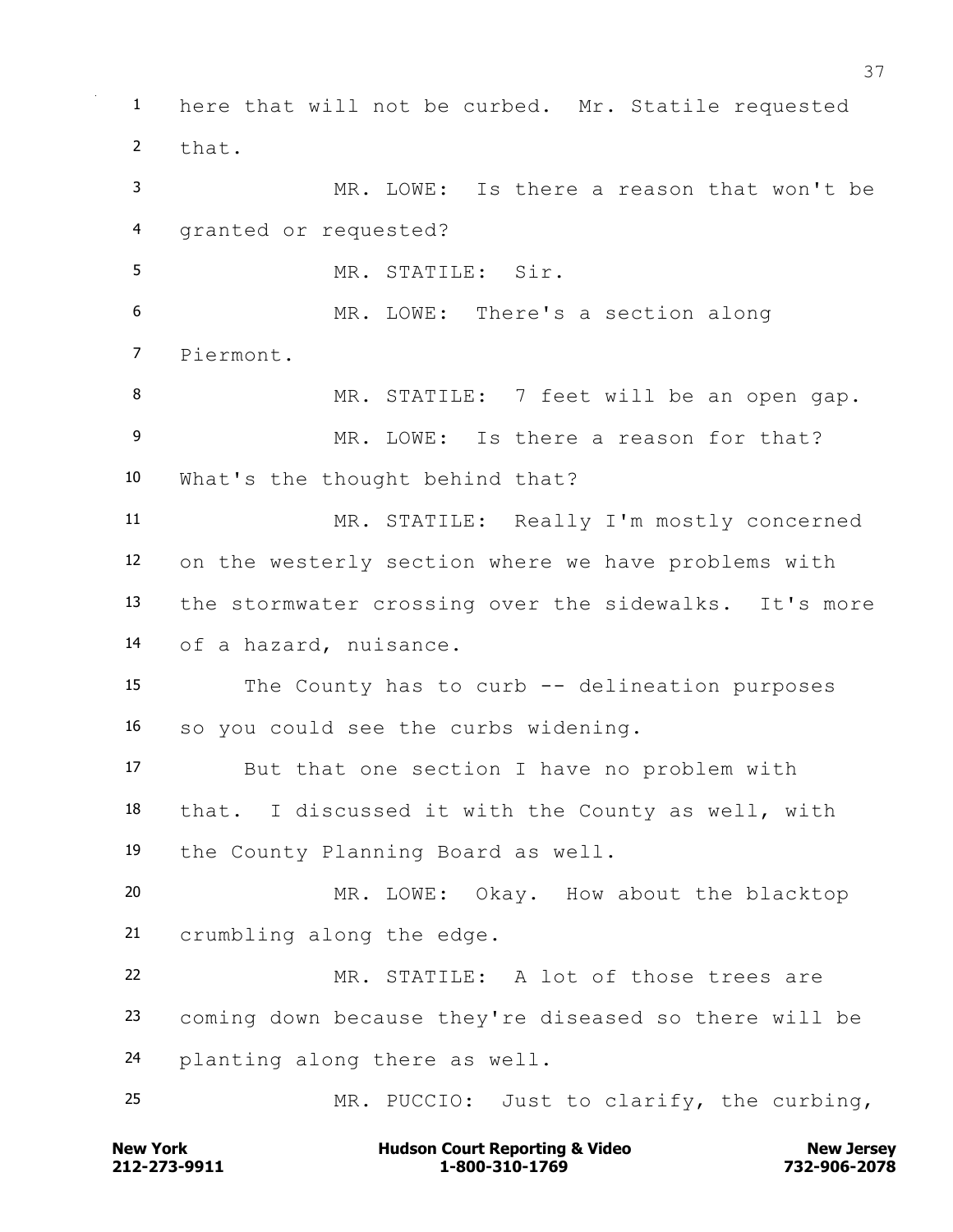the existing trees not coming down, you are putting steel plates by them? 3 THE WITNESS: No, we weren't -- along this section right in here there wasn't going to be anything proposed, the existing trees, although some of those trees are already going to come down based on recommendation from Mr. Statile. MR. PUCCIO: I know there was a discussion about steel plates. MR. STATILE: There is going to be maybe five of those trees left once the arborist looked at them, decided those were diseased and have to come down so those few five, replace them. MR. PUCCIO: That was discussed? MR. STATILE: Correct. MR. LEIBMAN: Chris, I had a chance to see your review letter and comments about the arborist. Is it preferable to leave the five trees or is it preferable to take them all down and create a consist continuity streetscape? MR. STATILE: To an arborist a tree is a beautiful thing. He's going to save a few of them, a few to save. MR. LEIBMAN: Are they clustered together or scattered?

**212-273-9911 1-800-310-1769 732-906-2078 New York Communist Court Reporting & Video New Jersey Rew Jersey**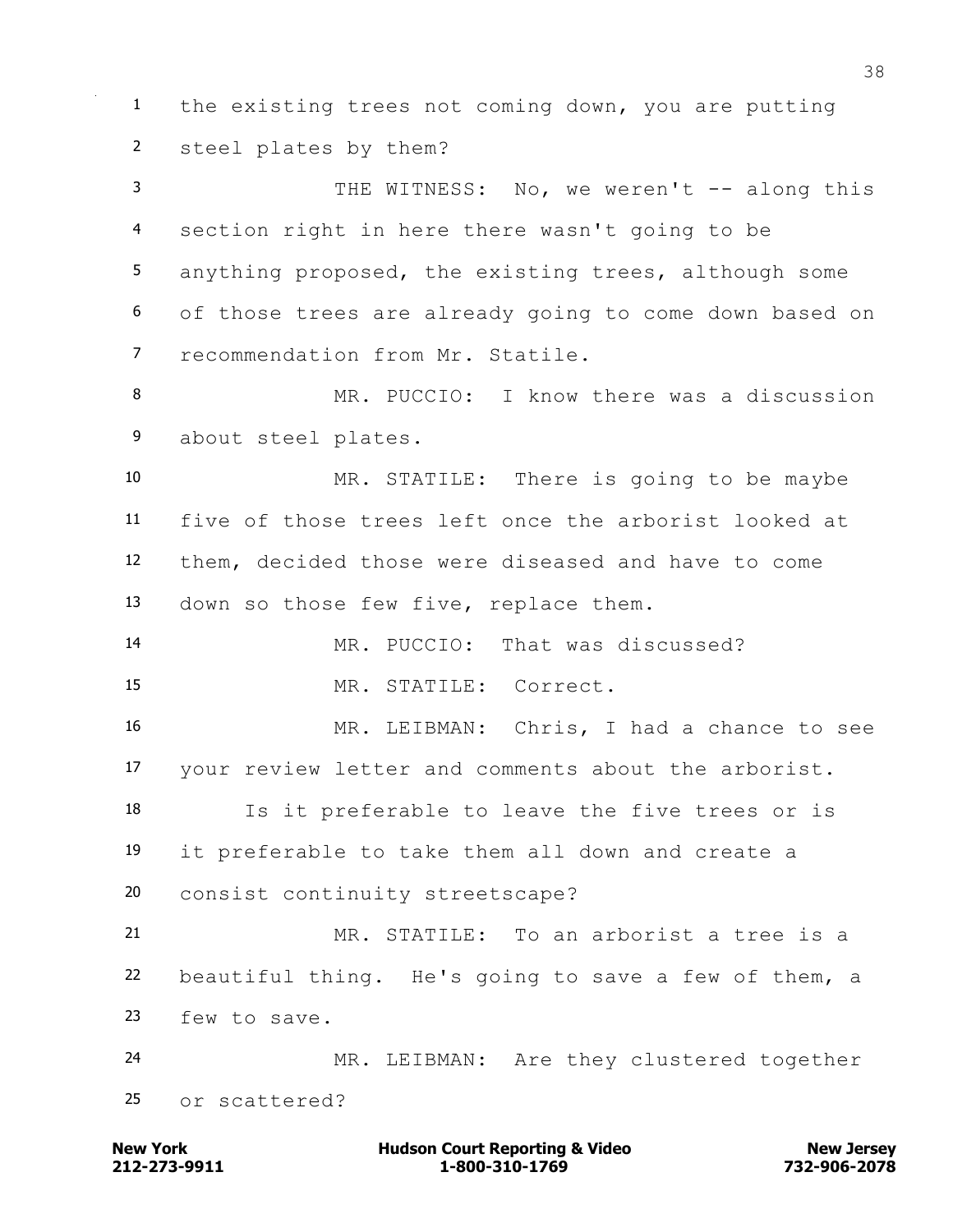**New York Construction Court Reporting & Video New Jersey Rew Jersey**  MR. STATILE: No, they're down -- It's not so bad. I hate to see big gaps. MR. LEIBMAN: What was the tree variety he recommended be installed? MR. STATILE: Replace them with maples, green mountain maples. MR. LEIBMAN: Do you know how tall those trees are? MR. STATILE: Going to become about 50 feet. MR. LEIBMAN: Are they going to be interfering with the electrical lines as they grow? MR. STATILE: On that side, no; power lines are the same. MR. LEIBMAN: Okay. Thanks. MR. STATILE: They can be planted within 17 the site zones of the driveway so they can't  $-$  they're going to be located along the roadway, the County wants the trees. MR. LEIBMAN: These will be some of the metal -- there's going to be some metal strips installed? MR. STATILE: For the few trees that are left perhaps. MR. LEIBMAN: Is there a plan reviewed

**212-273-9911 1-800-310-1769 732-906-2078**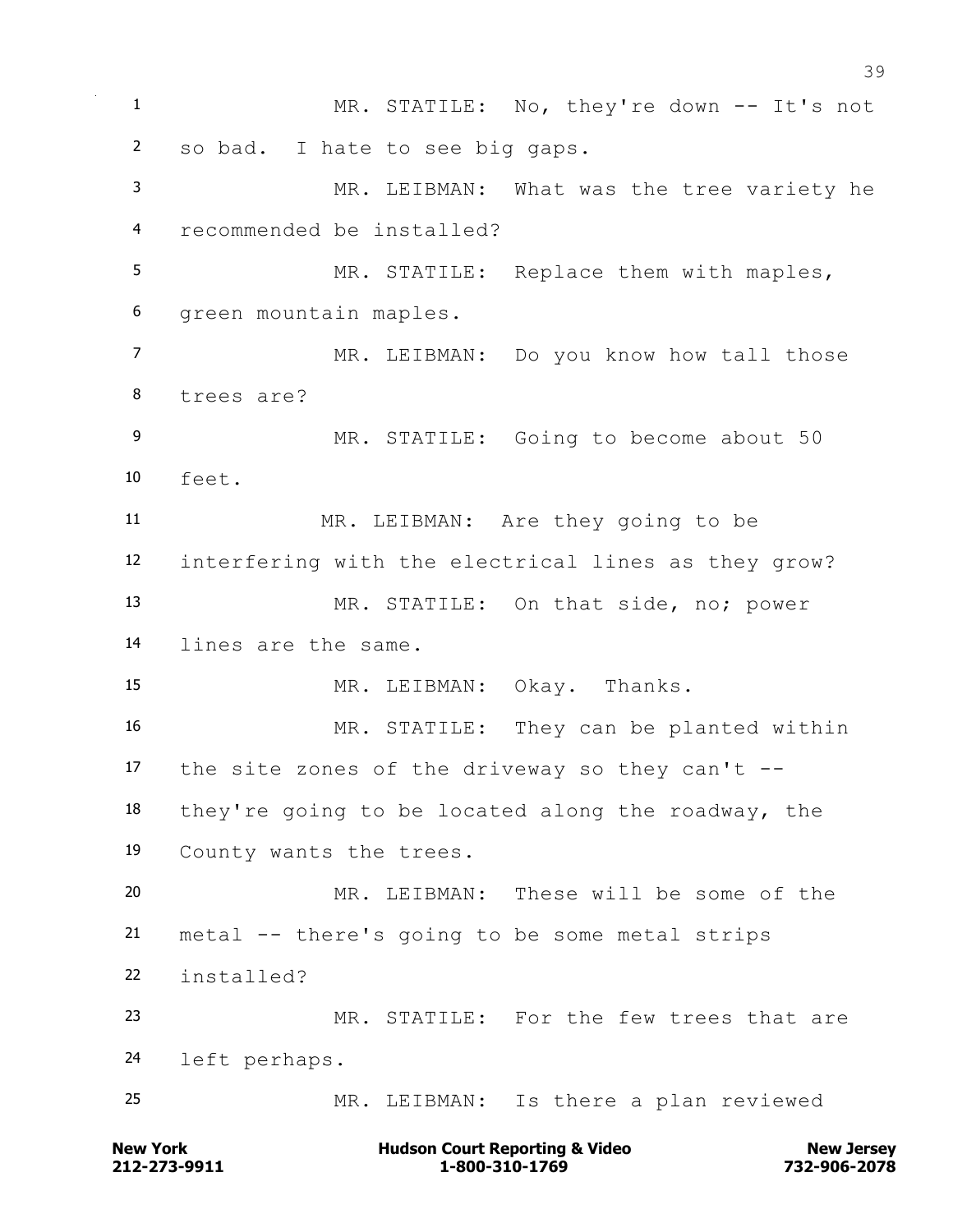showing where they are?

 MR. STATILE: Discussion, it's a minor detail. MR. LEIBMAN: Okay. Thanks. COUNCILMAN BROMBERG: I'm still a little stuck on Mr. Lippert's, too, esthetically and consistently for vehicles, whatever. Was there a reason why it wouldn't be? Is there a big negative? MR. STATILE: I sat down with the Bergen County Planning Board and discussed the County requirements, it's really their road, to see where they were going with it. We talked and the assistant engineer came as well. We thought there's enough commotion at that west end of the site, egress driveway, COAH building, maintenance building. It has to be cleaned up, more formalized. When you get away from that the County didn't think there was a need for curbing at the intersection because of the, again the change. It's a gap, not a big gap. COUNCILMAN BROMBERG: Okay. Thank you. CHAIRMAN LIPPERT: Any other Board Members with questions? MR. WAYNE: The curbing, I think it's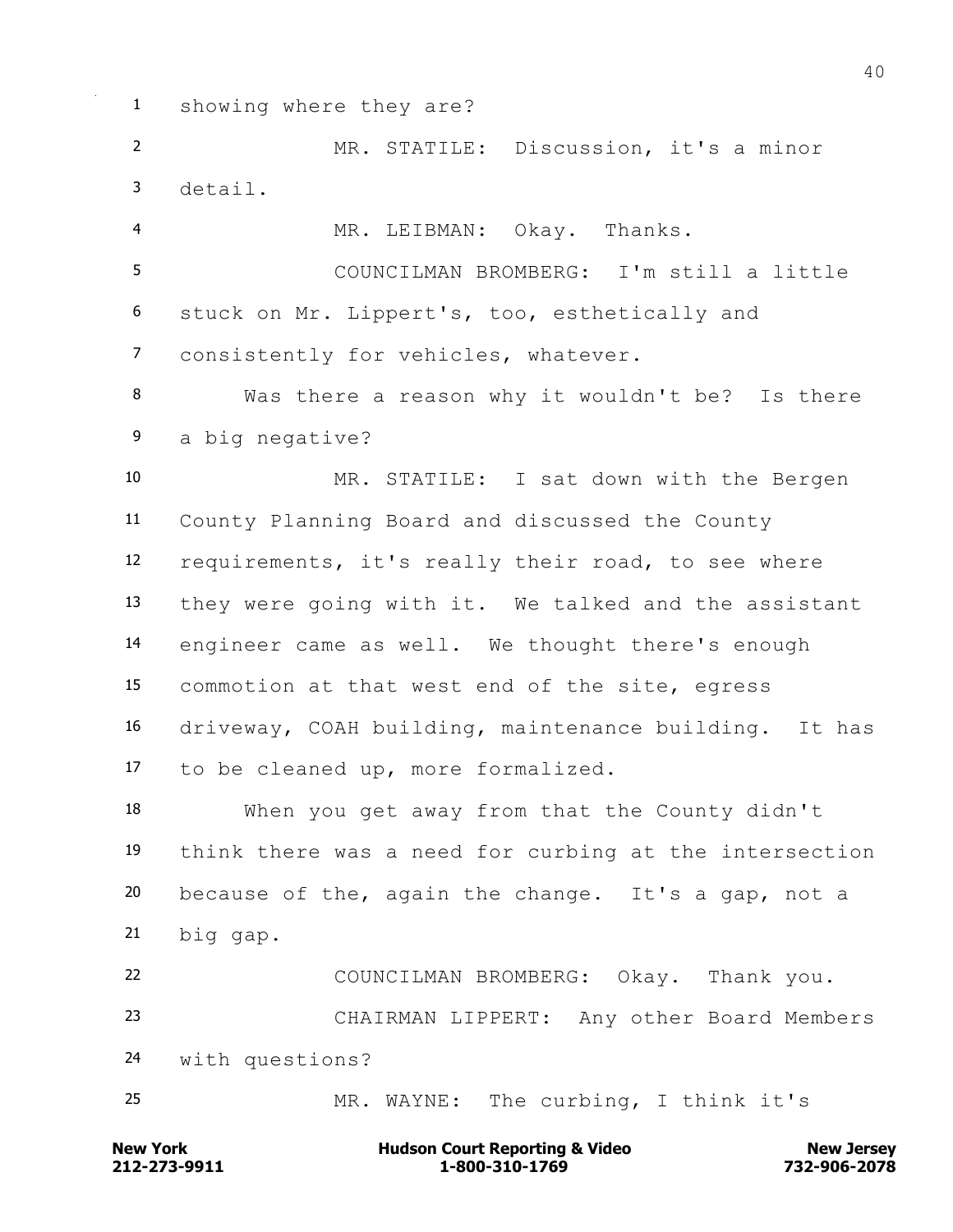piecemeal. I think the whole thing should be done. It would look a lot better than the curbs stopping and curb again. MR. STATILE: The Board can recommend it. That's fine. The County -- MR. WAYNE: Go all the way. Is it required? 8 MR. STATILE: No. Bergen County mandated so I worked with the Planning Board to work out a compromise with the Planning Board. We talked about it, looked at it together. MR. WAYNE: I would rather see it the other way. CHAIRMAN LIPPERT: Would the County object to that? MR. STATILE: They didn't want any curbing, why the discussion about it. CHAIRMAN LIPPERT: Because it's their road. MR. STATILE: We could recommend it to the County, go in the resolution, see what happens. COUNCILMAN BROMBERG: Is it that much of  $-$  MR. STATILE: About \$3,000 times 70 feet. Nothing else matters. The County curb is a big curb.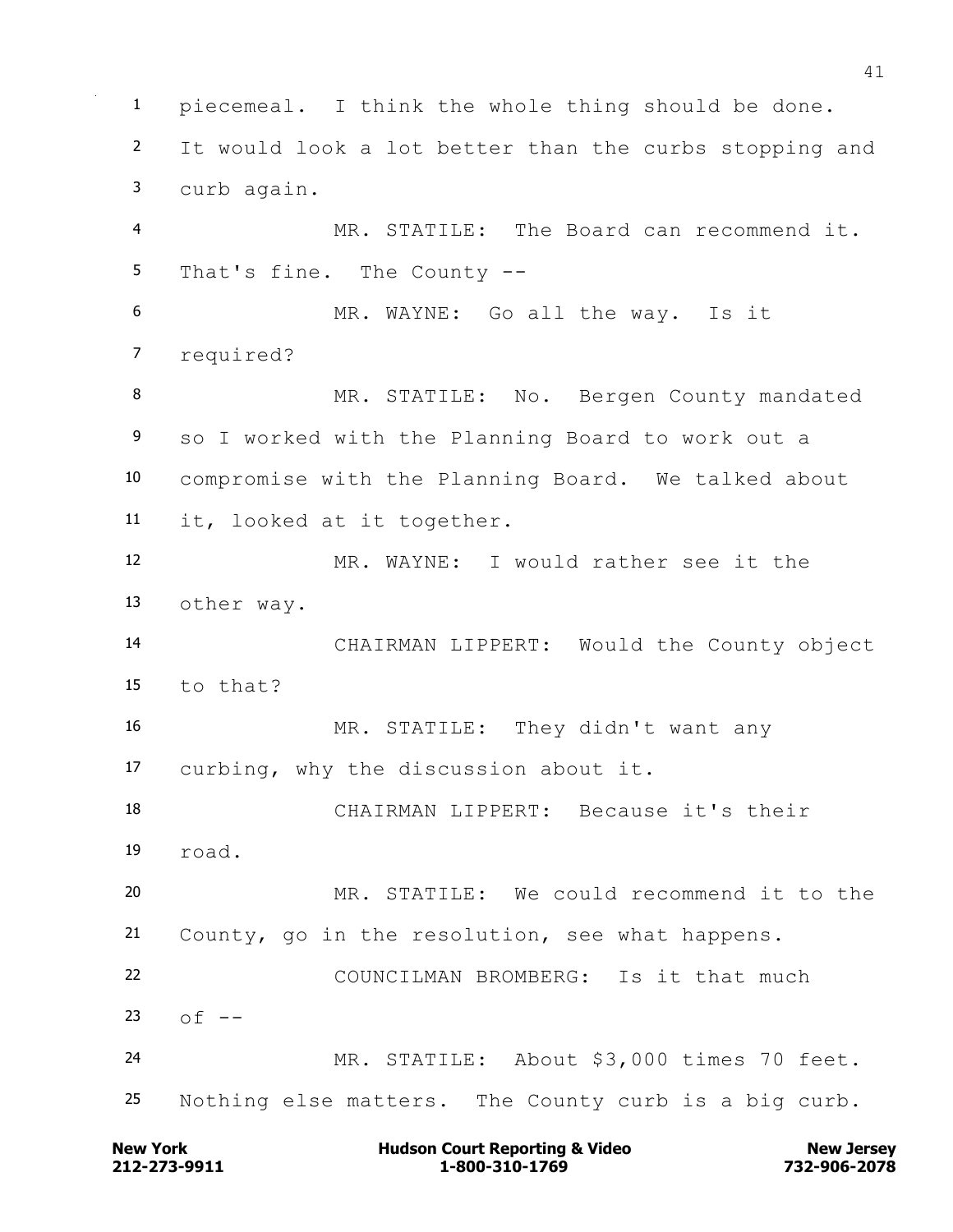That's the way it goes these days.

 Plus, you know, the police so a thousand dollars a day for a police officer.

 MR. WAYNE: Talk about that, the road is going to be shut down for a length of time.

 MR. STATILE: Through the applicant, detour, closed in one direction, go around.

8 MR. WAYNE: We get involved with that? MR. STATILE: Generally not. It's a police matter.

 MS. GALVIN: I did want to comment about the section that's proposed not to be curbed just as a general sense.

 I think that one of the County concerns also was the fact that certain portions of this can maintain more of a rural look as opposed to being curbed. A County curb is big bulky curb, sticks out visually. The grading in that area is more consistent, that it's just left alone as opposed to disturbing it and effecting the slope that's behind it.

 So we're still taking the position that this section, the end of the widening and the intersection of Mark Lane should not be curbed.

 CHAIRMAN LIPPERT: Let's put that on the list of things that, I think at the end of the day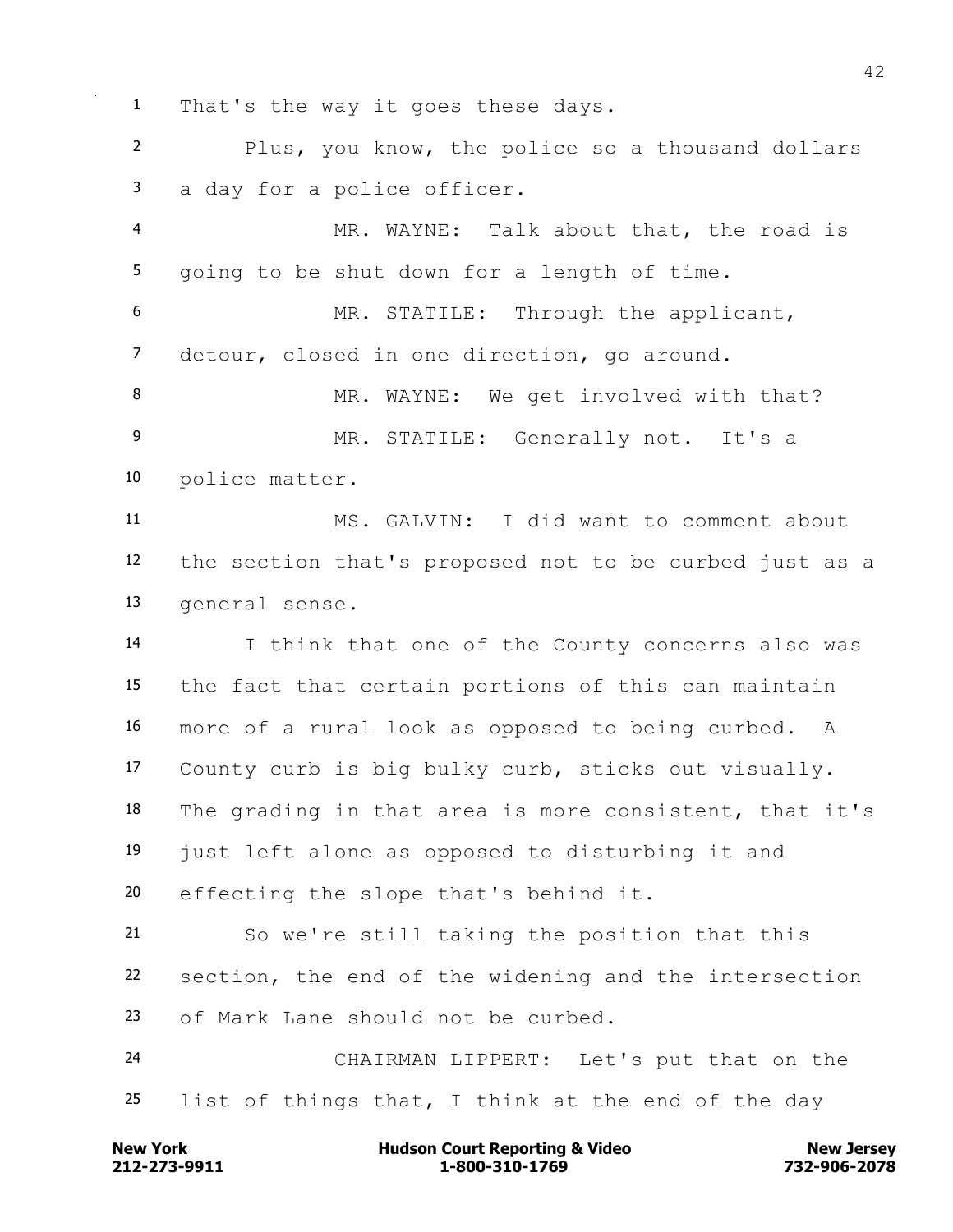we're going to still have a list of things the Board, I think we may have to go case by case and vote on each one. MR. STATILE: Okay. All right. CHAIRMAN LIPPERT: Any other Board Members have questions? Okay. Questions from the public. Come on up. Please state your name and address for the record. MR. JAEGER: My name is Rudy Jaeger, J A E G E R. I own 3 Holiday Court. And I previously commented on the impact of this project on groundwater at Holiday Court, namely the level below individual units that might be impacted by the stormwater runoff but an important consideration -- CHAIRMAN LIPPERT: Do you have a question for the witness? MR. JAEGER: The witness is not being asked that question. The question is whether the stormwater runoff has addressed the issue of sediment buildup and changes in sediment buildup in the stream which runs to the south of the project so that curbed stream heights and silt heights may be changed by the altered groundwater runoff. And the question is whether the project sees, as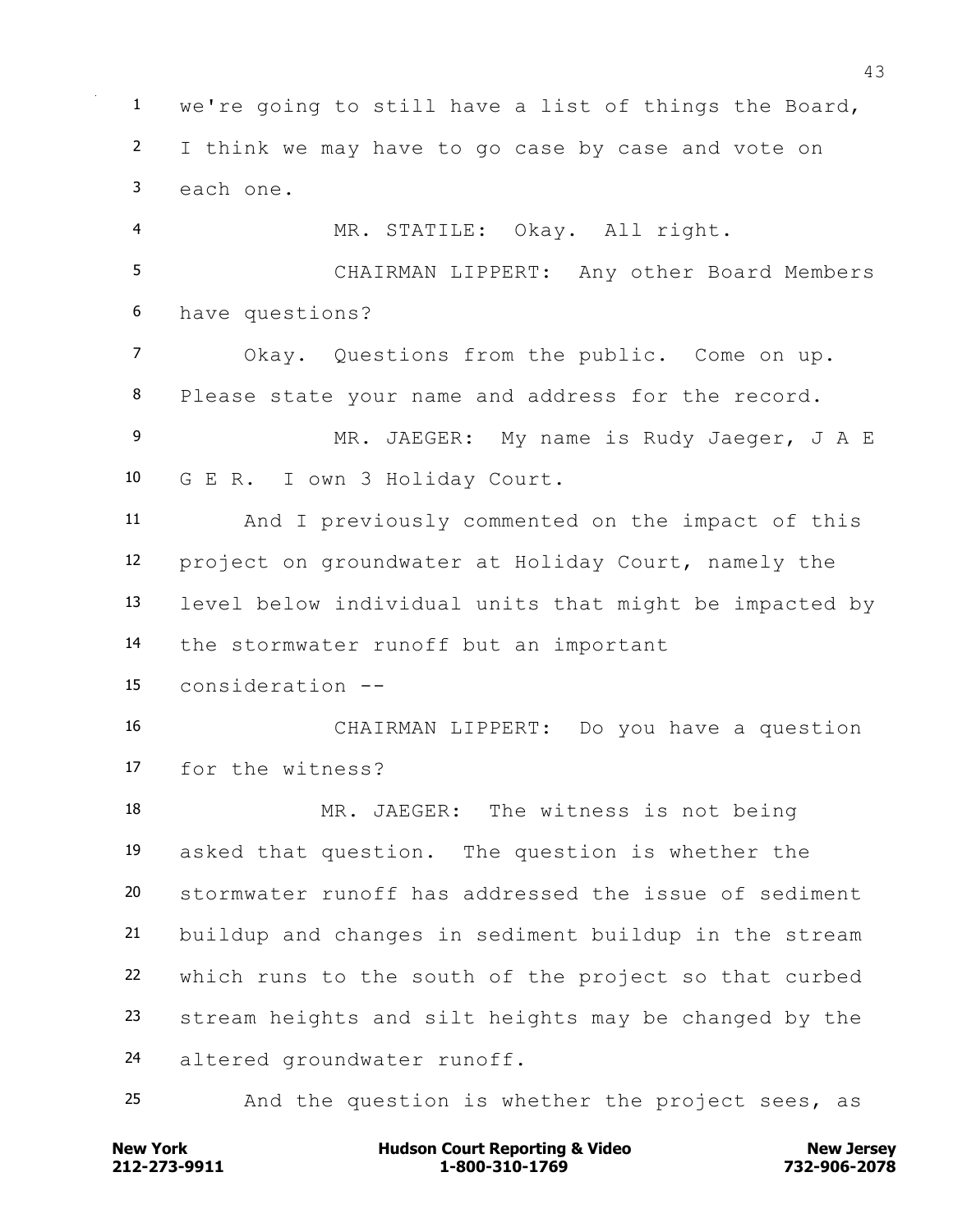part of its obligation, to maintain or to examine silt accumulation in that stream. Because that stream will back up into the property.

 MR. LEIBMAN: So that's what we call an objectionable compound question. You need to break it down to manageable pieces that call for one question, one answer.

 CHAIRMAN LIPPERT: It sounded to me like you were concerned about silt.

 MR. JAEGER: I'm concerned about silt and I'm asking whether silt has been addressed.

 CHAIRMAN LIPPERT: Okay. Let's start with that.

 MS. GALVIN: So the project is subject to review and certification by the Bergen County Soil Conservation District. And their responsibility is to review, to confirm that during construction, after construction that the site is stabilized to avoid siltation of offsite areas including the stream. We submitted an application to the Soil District

and we're waiting for their response.

 MR. JAEGER: Okay. And to the extent that after the project is complete, does the applicant have any obligation to remediate that soil silt change if there is one?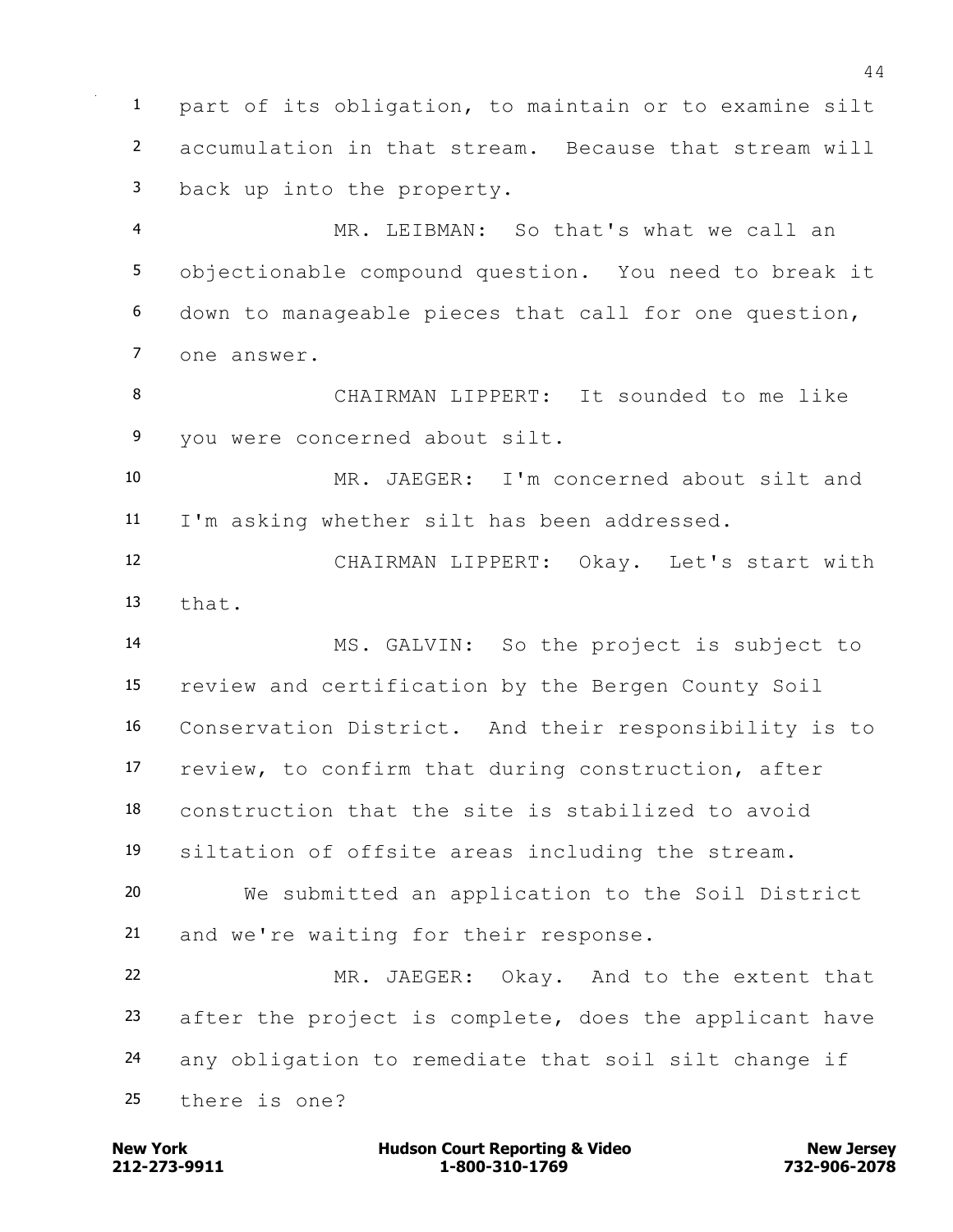CHAIRMAN LIPPERT: The applicant has an obligation to build -- to develop a site in accordance with the plans. MR. JAEGER: I'll leave it at that. 5 MS. MORGENSTEIN: Florence Morgenstein, 9 Holiday Court, M O R G E N S T E I N. There was a question about the lighting and Mr. Statile brought up and I will ask my question, about 9 having only the intersections. Are you aware that there are two street lights at the intersection of the Holiday Farms exit that already exist? THE WITNESS: I didn't realize there were two there. MS. MORGENSTEIN: So would there be a need for another one based on Mr. Statile's recommendation that each exit or entrance should have one? 18 THE WITNESS: I can't, I can't speak to whether there needs to be a light installed at the Holiday intersection. 21 MS. MORGENSTEIN: There is already. That's what I'm trying to say. MR. WOLFSON: Are you asking whether they should be installed at the ingress and egress of this project?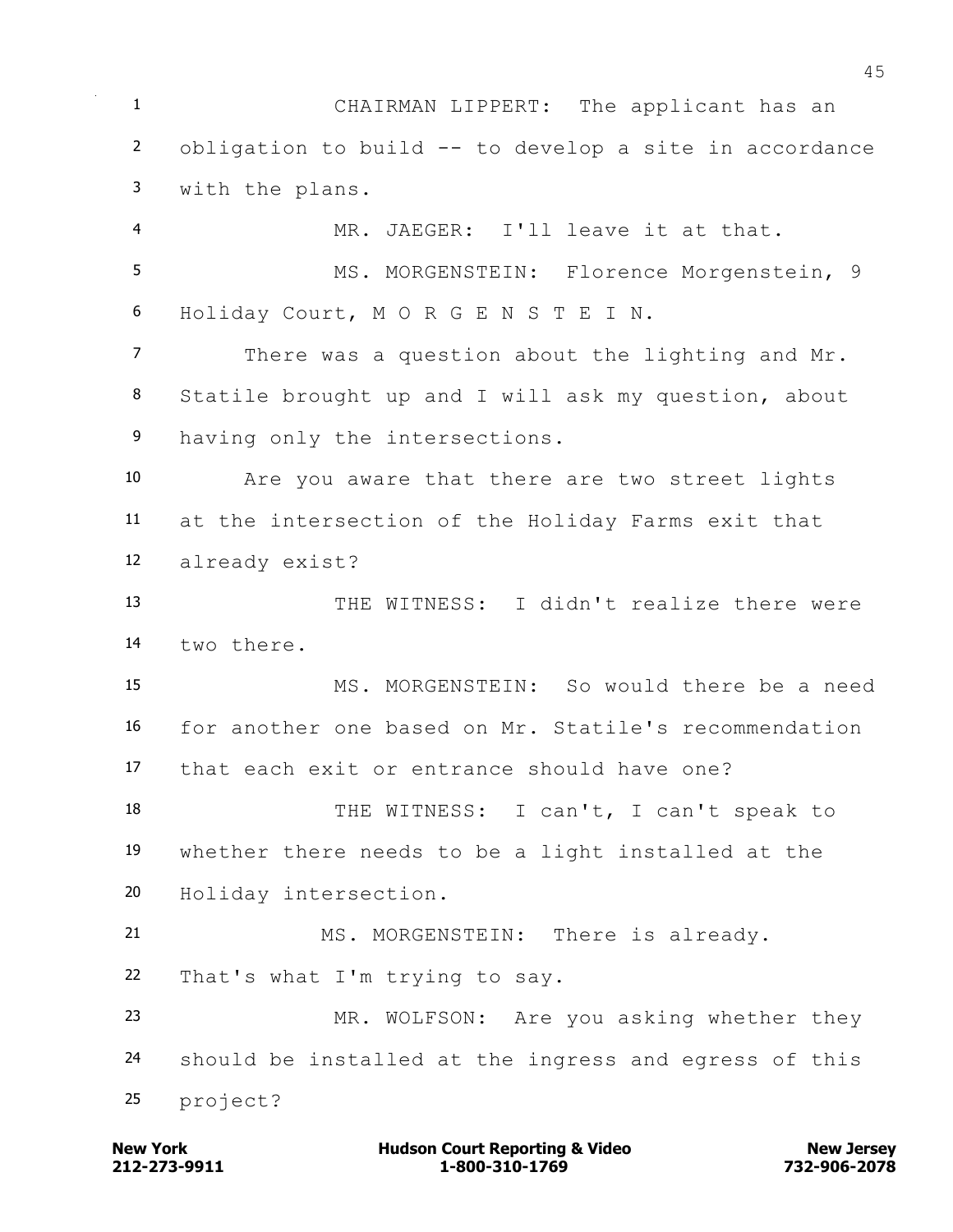MS. MORGENSTEIN: Yes, one on either side of the Holiday Farm, would there be a need for another one or your side where the COAH building is. THE WITNESS: There's, there's lighting proposed at the driveway where the driveway for the maintenance and COAH building. I don't know if

 they're right at the intersection. I do know that the driveway itself as well as the parking lot is proposed to be lit to the minimum levels we felt were safe.

 I don't know exactly where the fixtures are proposed.

 MS. MORGENSTEIN: My other question. You have that picture up of what exists right now of Piermont Avenue with all those trees.

15 THE WITNESS: Yes.

16 MS. MORGENSTEIN: Are those trees all going to stay as they are now?

 MR. WOLFSON: So you just put up Exhibit A-13. And you had testified earlier in describing this that this is a computer generated exhibit which includes existing vegetation as well as some of the supplemental vegetation that will be put in. 23 THE WITNESS: That's correct. And the question, the modification that's

proposed here up at, towards the right end of the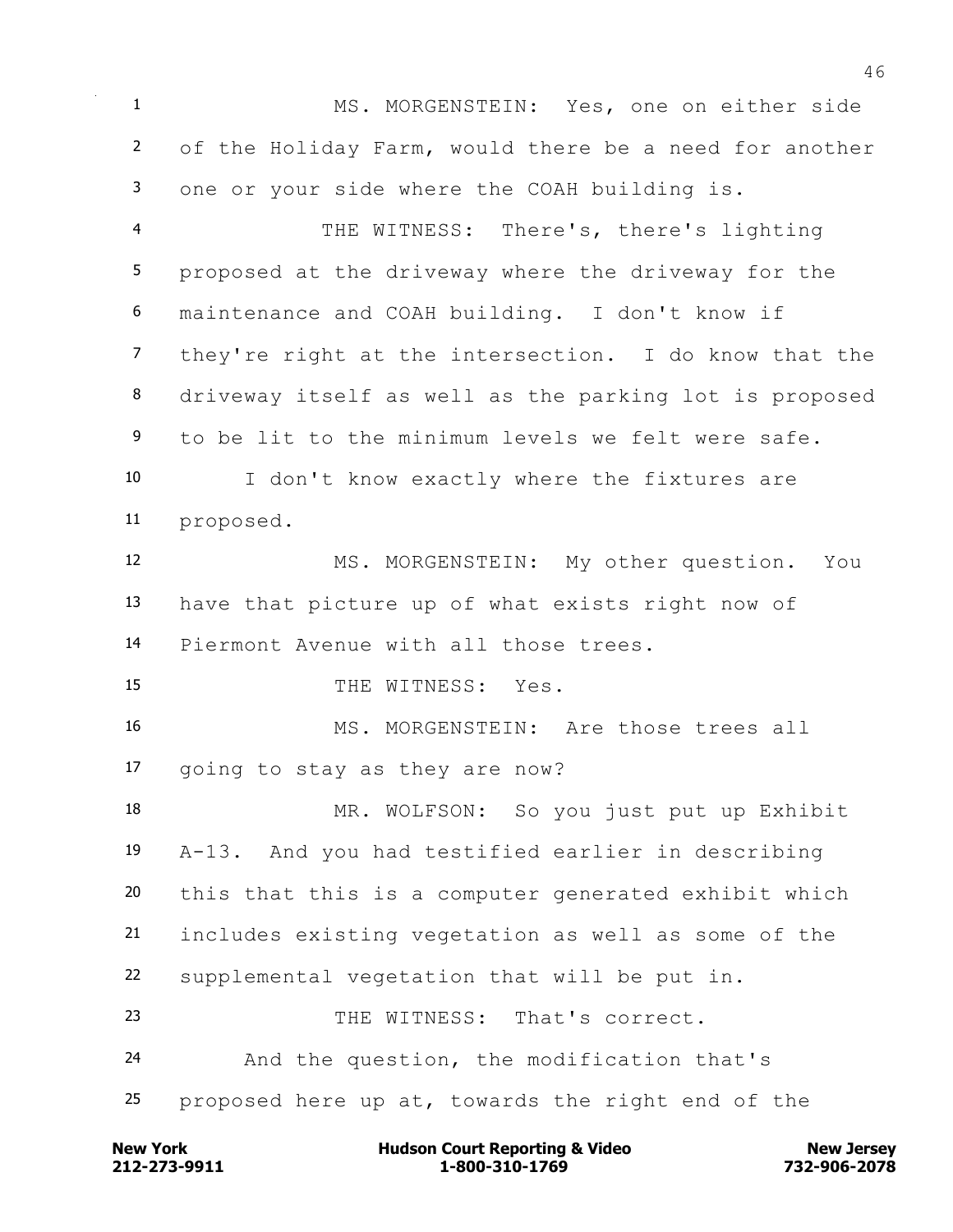exhibit, some of the trees that exist along Piermont Road are going to be removed because they're either in the sight triangle or have determined to be in poor 4 health. So up in this section right here, some of those will be removed. MS. MORGENSTEIN: Closer to Rivervale Road or closer to Piermont? 8 THE WITNESS: That actually is just to the east of the proposed driveway for the COAH and maintenance building, here. MR. WOLFSON: You are now going back to Sheet 4? THE WITNESS: Yes, Sheet 4. This area right here. MS. MORGENSTEIN: That's right opposite Holiday Farms. That's what you're pretty much saying? 17 THE WITNESS: Correct. MS. MORGENSTEIN: Let's get to the noise and tractor information and all. My question is, besides taking into account those people that are paying 800,000 to a million for their units that are near the maintenance building, what about the noise existing for the COAH building as well as Holiday Farms, how is that going to effect the noise level there as it does now as I walk my dog in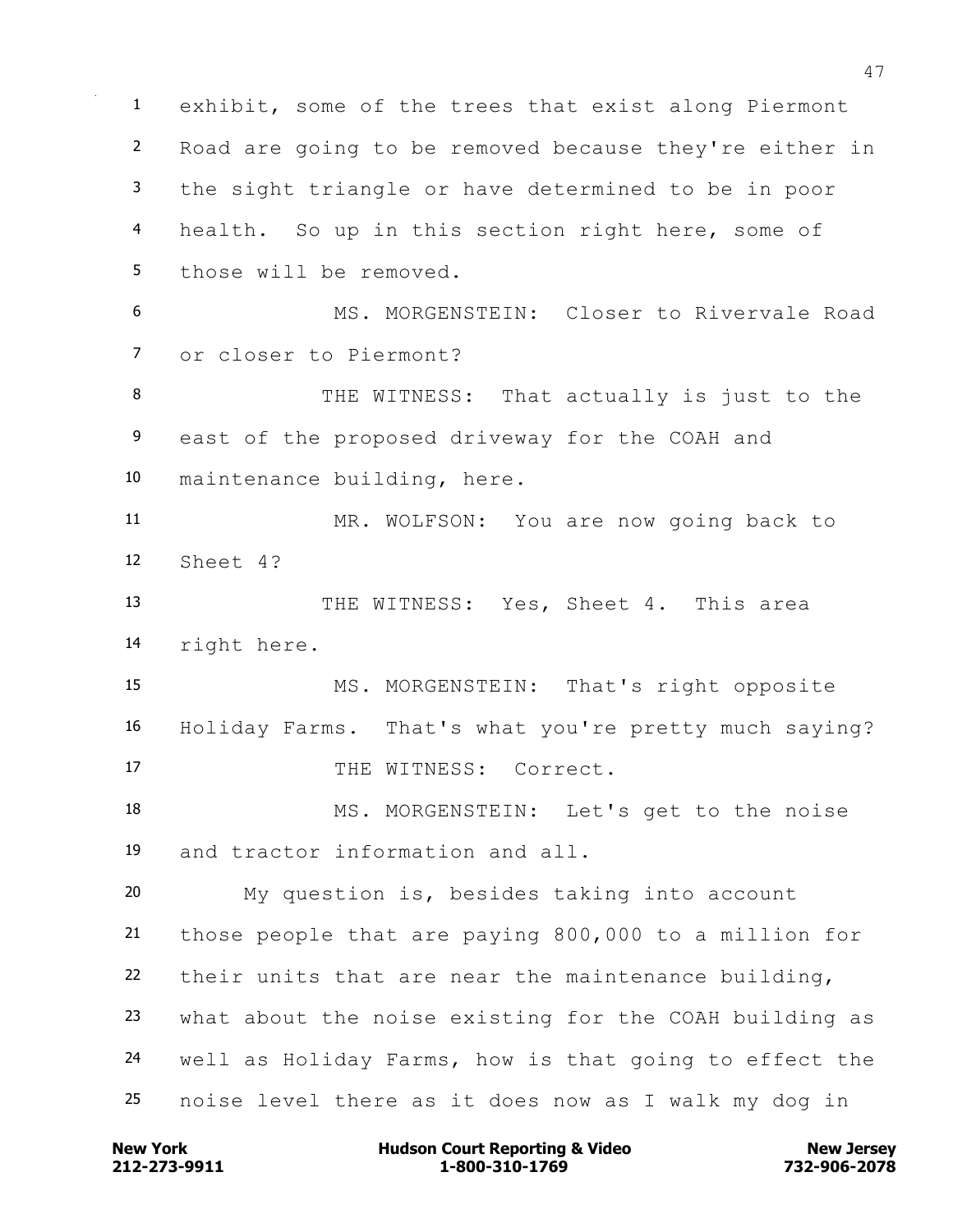the morning with only one tractor working?

 THE WITNESS: So is the question how does the noise of the COAH building effect --

 MS. MORGENSTEIN: How does the noise from the maintenance not only effect those units that as the builder said or the owner said, you know, people buy there knowing that they're looking at the maintenance building, knowing that they're, you know, on a golf course that it has to be maintained, how does it effect the noise of the COAH building as well as Holiday Farms?

12 THE WITNESS: The layout of the maintenance area is such that most of the operations occur behind the maintenance building not in front of the maintenance building where it could be heard and seen from Holiday Farms. It's behind in this area back in here so it's, so it's screened by the building itself.

 And that's also true with this long legged building as far as it being, as far as screening the noise and the visuals associated with the proposed building.

 MS. MORGENSTEIN: And my question last time really wasn't answered but wouldn't it make more sense for that building to be north of the catch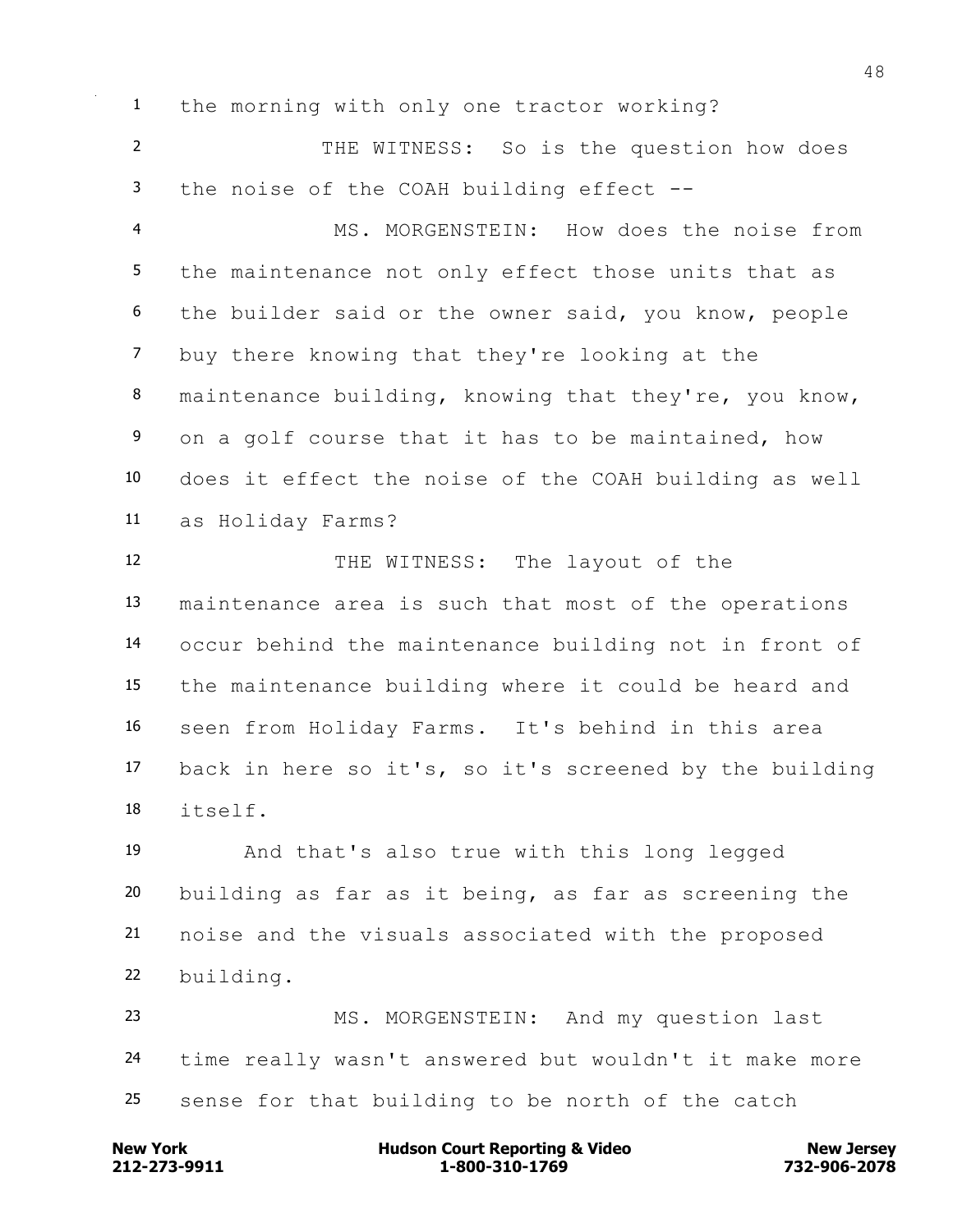basins rather than on Piermont Avenue?

 THE WITNESS: One of the other reasons for this location is that they, they need access off of Piermont Road so this is close to Piermont Road. MS. MORGENSTEIN: And what about the noise during construction? How is construction noise going to be effected by the -- THE WITNESS: It's also under the, has to 9 honor and respect the noise ordinance in town. MR. WOLFSON: I think there was discussion earlier on in this hearing that there will be a whole plan developed between the developer and the municipality in terms of protocol for construction activities. MR. LEIBMAN: The ordinance that applies to landscaping is at the same time. 17 MS. MORGENSTEIN: One more question about the catch basin. All the water from the development will be headed towards the catch basin. Correct? THE WITNESS: You're referring to the detention basin. MS. MORGENSTEIN: Those retention basins, yes.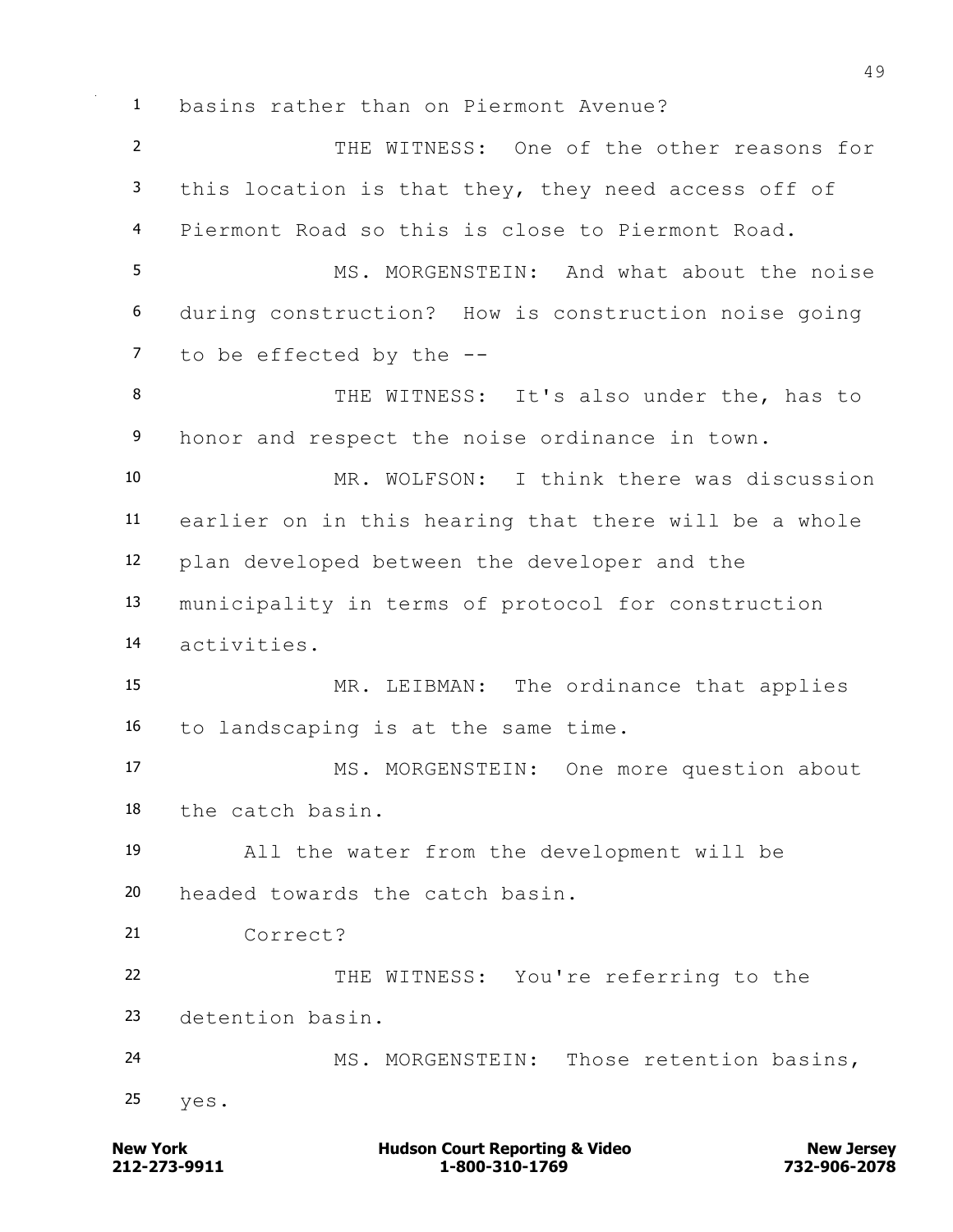## 1 THE WITNESS: Yes.

2 MS. MORGENSTEIN: So even from all the way east the water will go and flow into those retention basins?

5 THE WITNESS: A majority of the water does flow into those ponds and detention basins. There's a short section of Piermont Road, actually a shorter section in the existing condition that continues to 9 just flow along the edge of Piermont Road to the culvert. But the amount of flow along the edge of Piermont Road has been reduced because it's been intercepted by proposed improvements, drainage improvements along Piermont Road and routed into the on-site pond.

 MS. MORGENSTEIN: Isn't there, on the Rivervale Road side, a way that that water can be diverted into the stream that's there that goes right into the Hackensack River to take some pressure off all the water going into those retention basins, therefore effecting the stream that goes into Holiday Farms? THE WITNESS: No. Generally the idea is

 to maintain the overall drainage patterns from the project. So the, the area along River Vale as well as along Piermont all drains to the culvert on Piermont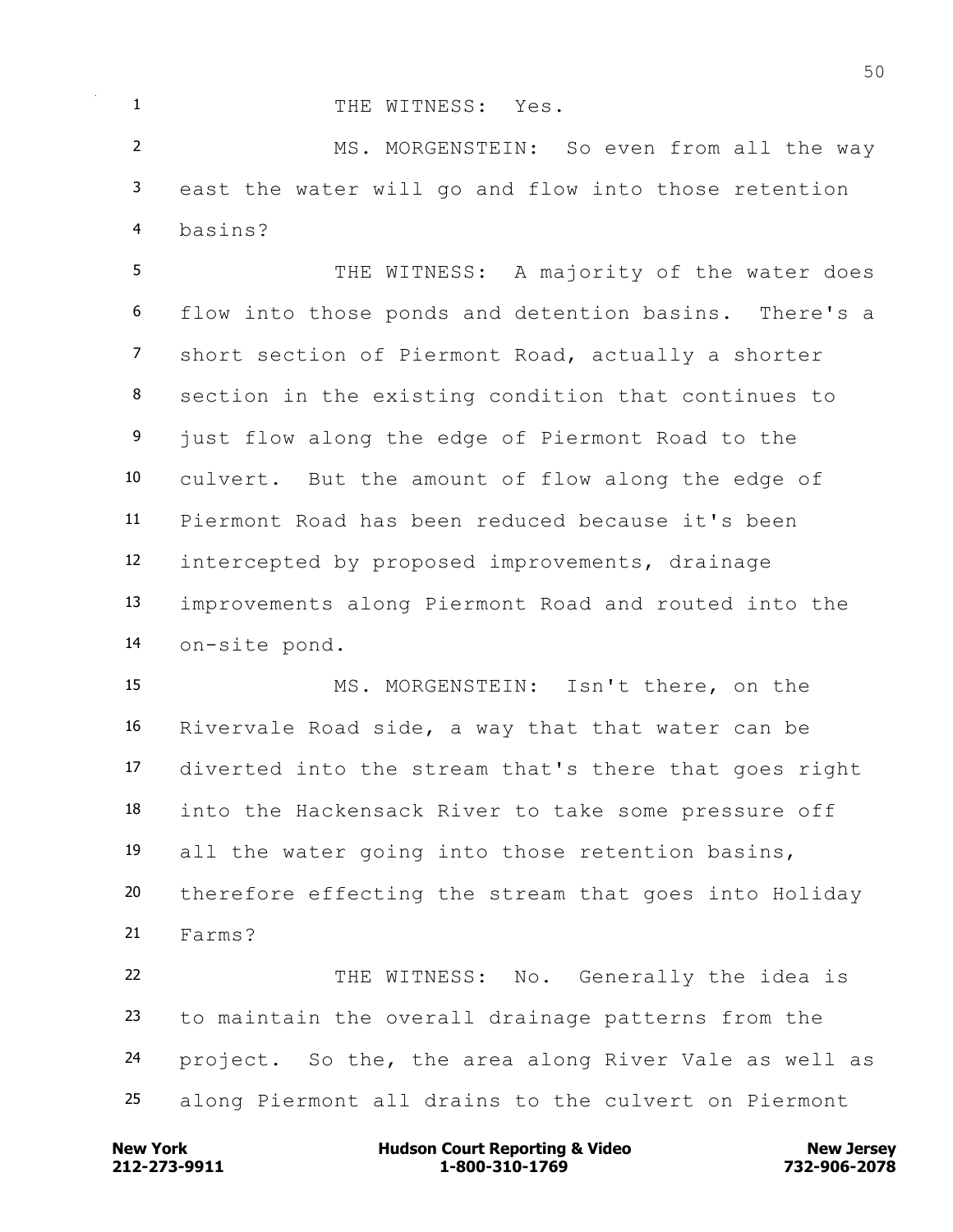Road.

 MS. MORGENSTEIN: All right. Thank you. CHAIRMAN LIPPERT: Anyone else? Come on up. MR. VEDRAL: Before I testify, I mention your clock is only correct twice a day. CHAIRMAN LIPPERT: It's a better record than I have. MR. VEDRAL: My name is John Vedral, V E D R A L. I live at 128 Terbell Parkway, River Vale, New Jersey. I had questions regarding the lighting. First, I want -- the question I have is, are the interior streets going to be dedicated to the municipality? 16 THE WITNESS: No. MR. VEDRAL: The streets are not going to be dedicated. Are the sidewalks going to be the responsibility of the municipality? 21 THE WITNESS: No. MR. VEDRAL: The question would be, why would the municipality be responsible for the lighting of the undedicated streets? MR. LEIBMAN: Again --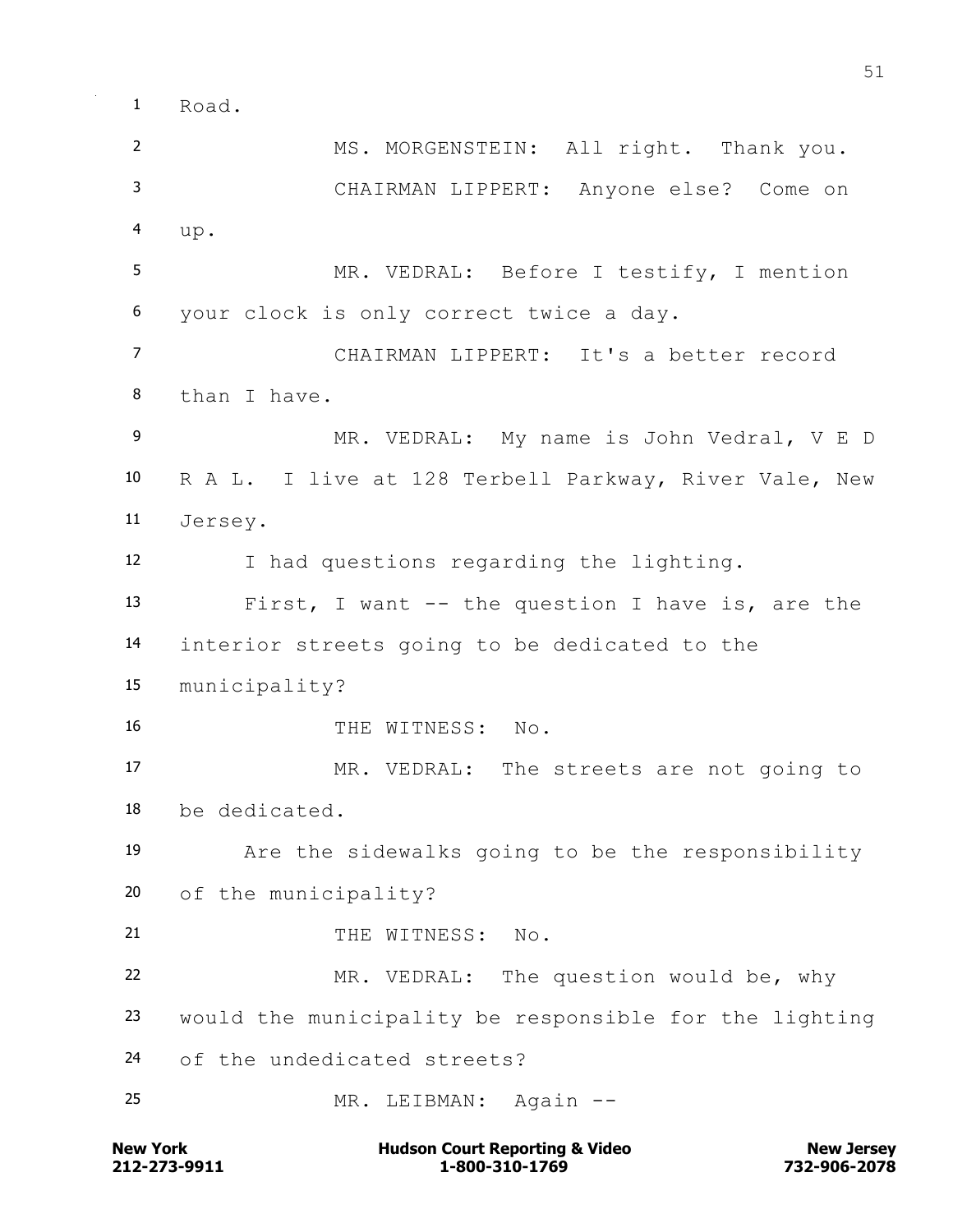**New York Communist Court Reporting & Video New Jersey Rew Jersey**  MR. STATILE: That's the actual law. CHAIRMAN LIPPERT: I think the answer is that's the law. MR. STATILE: That's the law. 5 MR. VEDRAL: Even though it's an undedicated street? MR. STATILE: The people in the townhomes are paying taxes. They're entitled to a minimum level 9 of services. The legislature said garbage collection, snow cleaning and street lighting, those are the three things that must be provided to those taxpayers. MR. VEDRAL: I didn't realize being an undedicated street -- CHAIRMAN LIPPERT: By the way, the same thing that pertains to -- excuse me. The same thing pertains to Holiday Farms. 17 MR. STATILE: And Cherrywood. MR. VEDRAL: I haven't been on that. Okay. That was the first question. The second question is, where are the utilities going to be? 22 THE WITNESS: All the utilities are proposed to be underground. MR. VEDRAL: In the street? THE WITNESS: Oh, a majority of the

**212-273-9911 1-800-310-1769 732-906-2078**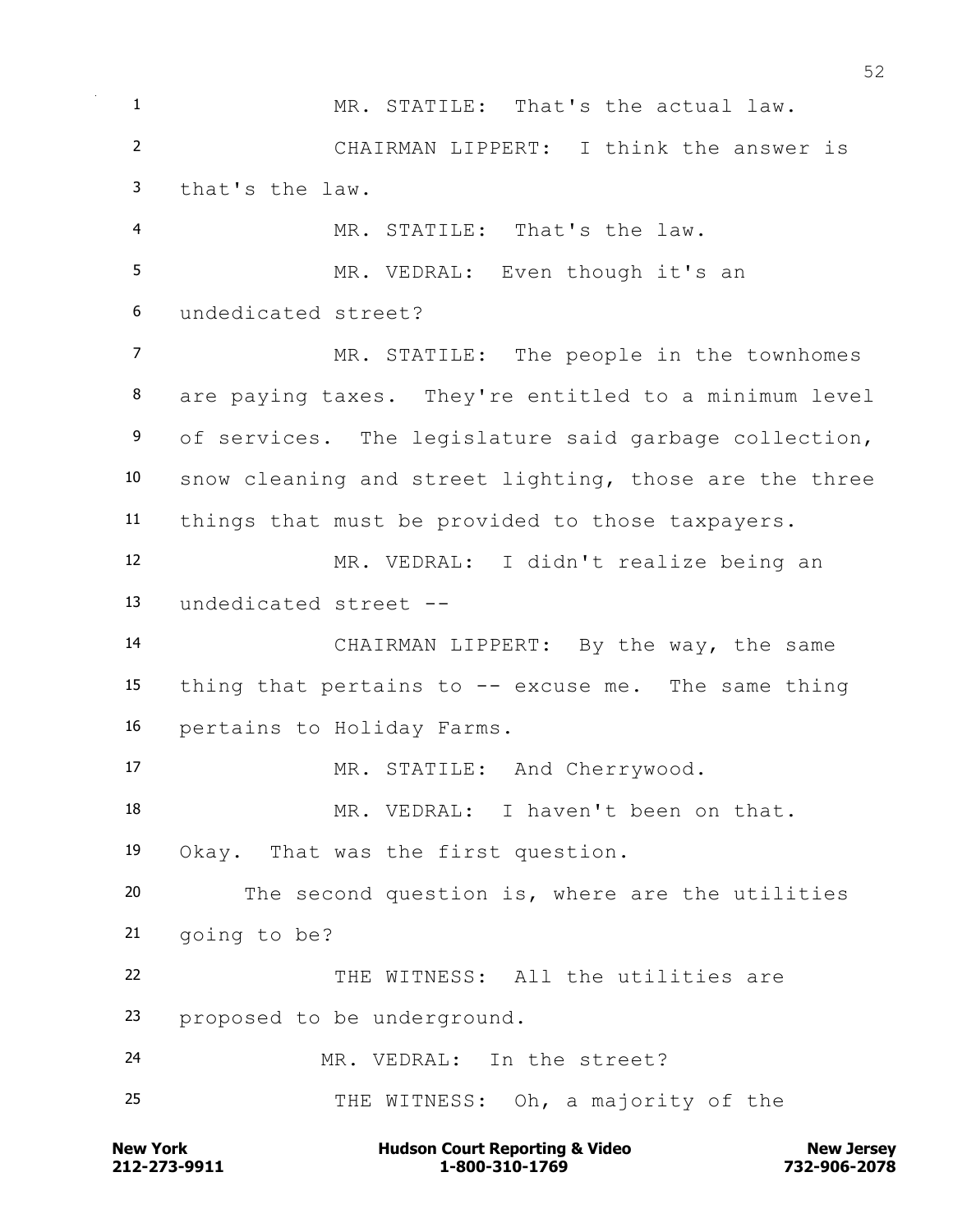utilities, water lines, gas lines, storm sewer lines, sanitary sewer lines, other underground utilities will be in the streets -- in the roadways but there are locations where those utilities go beyond the limits of the roadway. MR. VEDRAL: Which is not the standard with underground -- MR. STATILE: It's the utility company's call where the utilities go. MR. VEDRAL: They could be anyplace. MR. STATILE: Anyplace the utility company wants them. MR. VEDRAL: Regarding the lighting itself, is the lighting going to be there for safety or for esthetics? 16 THE WITNESS: Safety. MR. VEDRAL: Okay. That's because you believe that this area is less safe than the rest of River Vale? 20 THE WITNESS: No. I'm not, I'm not going to testify to the lighting levels that are proposed. That was already testified to by the landscape architect. That's his expertise. So I'm not, you know, aside from my understanding that the lighting is designed at the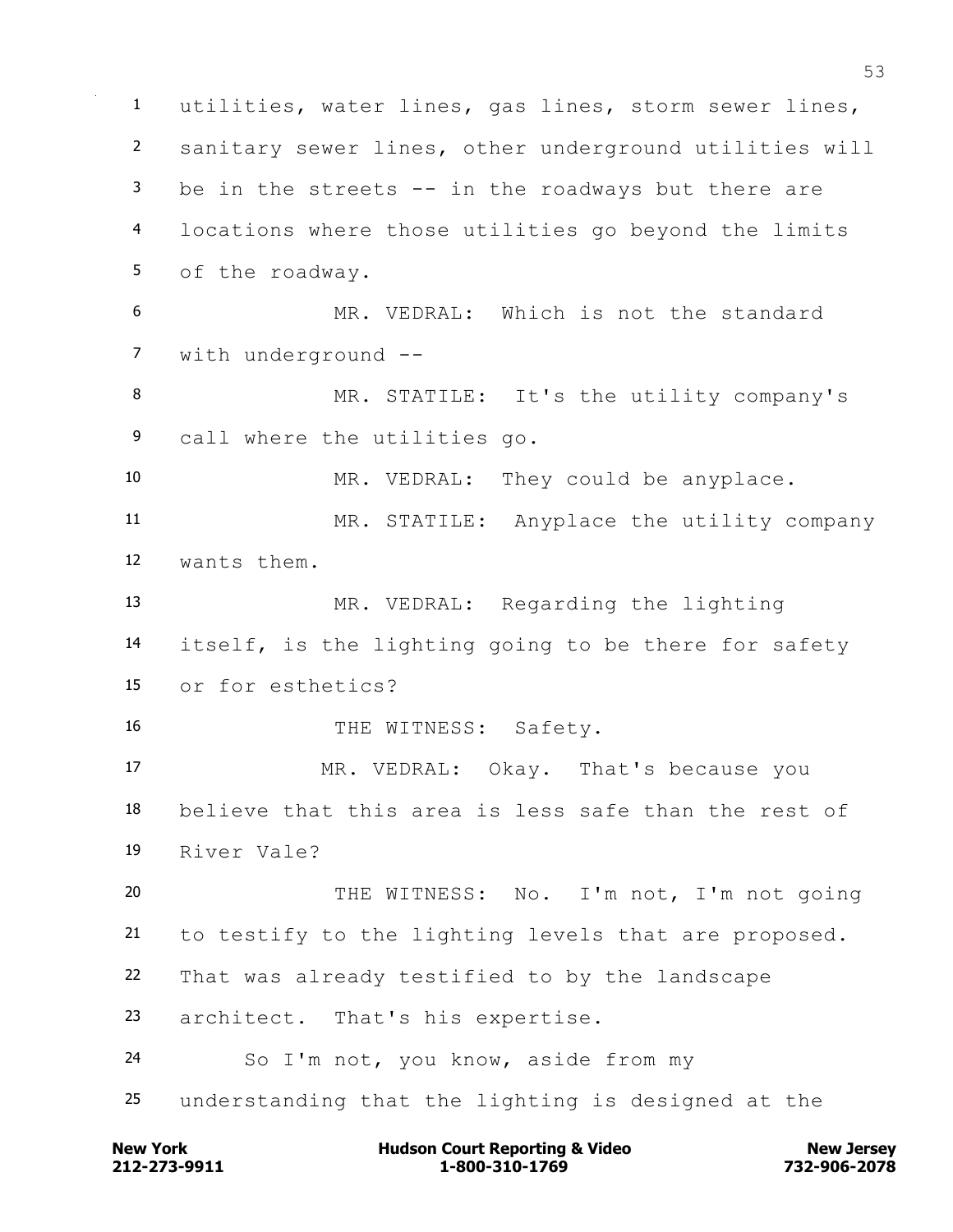minimum levels that he felt were necessary for safety. That's my testimony. MR. VEDRAL: I'm very perplexed because we don't have any lighting where I live. It must be extremely dangerous. I can't see a light pole for a thousand feet. CHAIRMAN LIPPERT: You know, people have 8 different views about that. Some people prefer more lighting, some people prefer less lighting. I have lived in River Vale for a long, long time. I live on a street that's pitch black. Some people like that, some people say it's too dark here. MR. VEDRAL: Well now I know it's safety not esthetics. Now the poles that are being proposed for the lighting, are they standard utility poles? 17 THE WITNESS: I believe that they are. 18 MR. VEDRAL: Are they wood or steel? THE WITNESS: I don't believe they're wood. They might be aluminum or fiber, I'm not sure. MR. VEDRAL: Do you know if there's a monthly facility charge for the pole or up front charge? THE WITNESS: I don't know. Maybe Chris knows.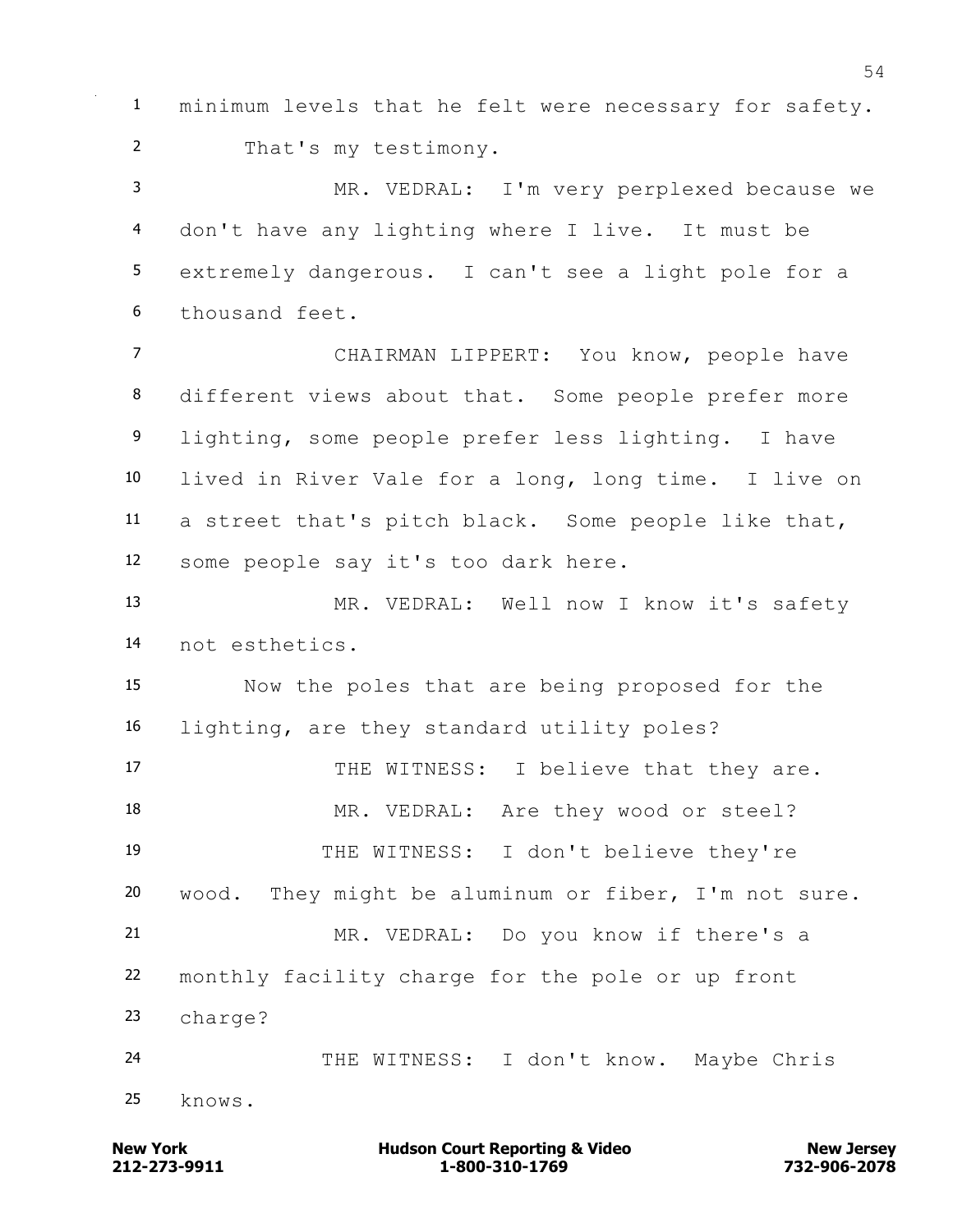MR. STATILE: It's monthly, monthly per fixture. MR. VEDRAL: The pole and the fixture? MR. STATILE: Well, in this case the pole's got to be the responsibility of the association. The Township is only paying the utility cost to put the light on, the actual power. The power costs, that's all the town is responsible for not the actual poles. MR. VEDRAL: Okay. MR. STATILE: It will probably be metered or the utility company will give us a prorated cost per fixture, wattage. MR. VEDRAL: So if there is a facility charge for the pole, the town will not be paying it? MR. STATILE: Correct. We only pay the energy charge per pole. 18 MR. VEDRAL: Okay. And is the fixture that's being specified by the architect or the designer a standard utility fixture? THE WITNESS: I believe it is. MR. STATILE: No. There are no landscaping plans, an ornamental fixture on top. MR. VEDRAL: And if there is a facility charge will the municipality being paying for it, not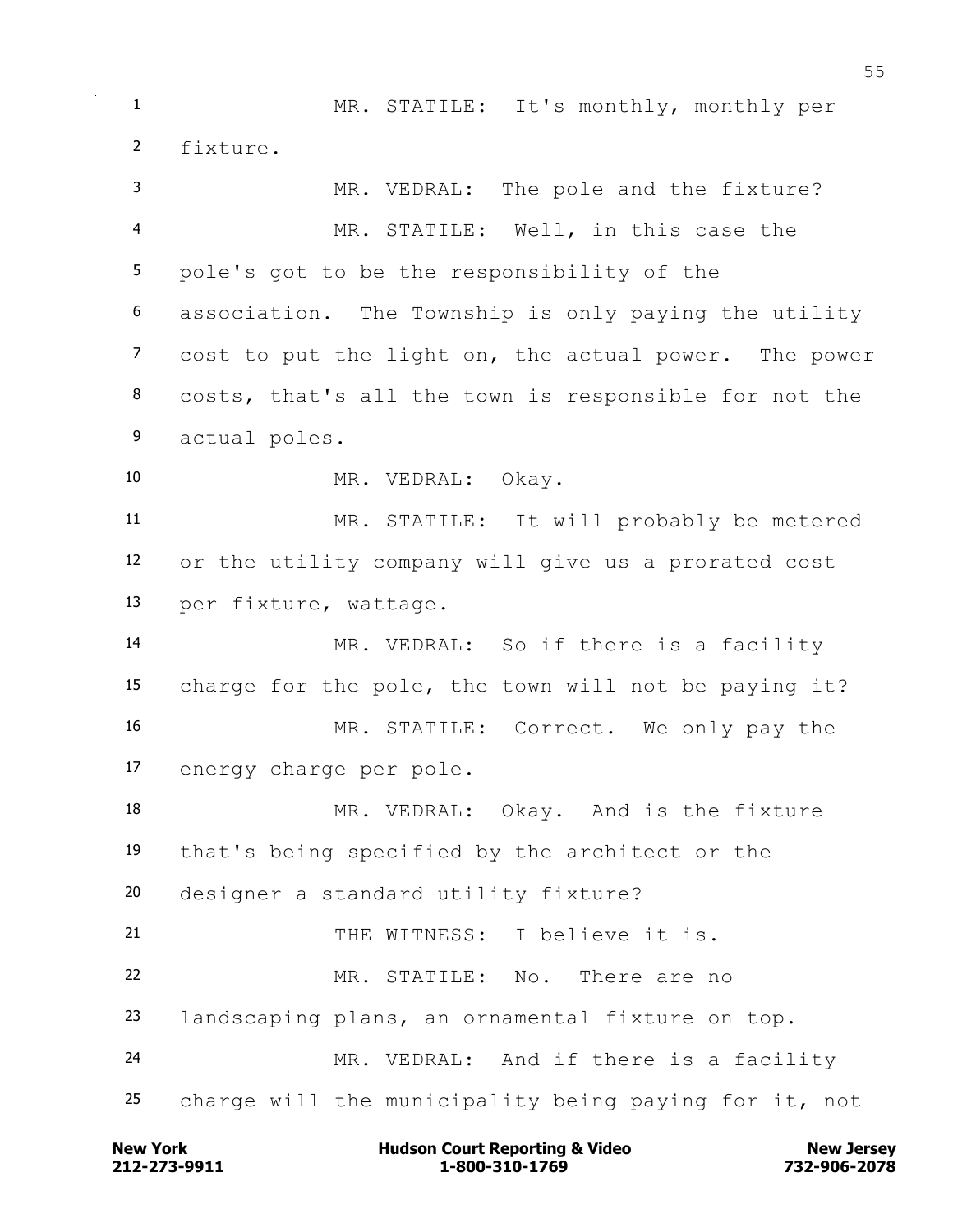the energy charge? MR. STATILE: They're only paying for the energy charge. MR. VEDRAL: Strictly energy? MR. STATILE: Correct. MR. VEDRAL: And that would be included should this be approved. Okay. I was -- again, I'm a little bit hung up 9 on lighting for streets that, because I don't have any lighting where I live and most of the municipality -- CHAIRMAN LIPPERT: Are you for or against? 12 MR. VEDRAL: I am -- I don't see why a -- well, let's call it a private area. MR. LEIBMAN: I'm going to interrupt you because I got so bored I started doing research on West Law and street lighting. And there's a case called Stonehill Properties Association versus Township of Vernon. MR. VEDRAL: I can't hear you. MR. LEIBMAN: There's a case from 1998 from Sussex County on this issue where there is a condominium association, that was vastly superior to everything else in town and vastly superior lighting. And the court concluded that the town only had to reimburse the costs of electricity to a level that was

**212-273-9911 1-800-310-1769 732-906-2078 New York Communist Court Reporting & Video New Jersey Rew Jersey**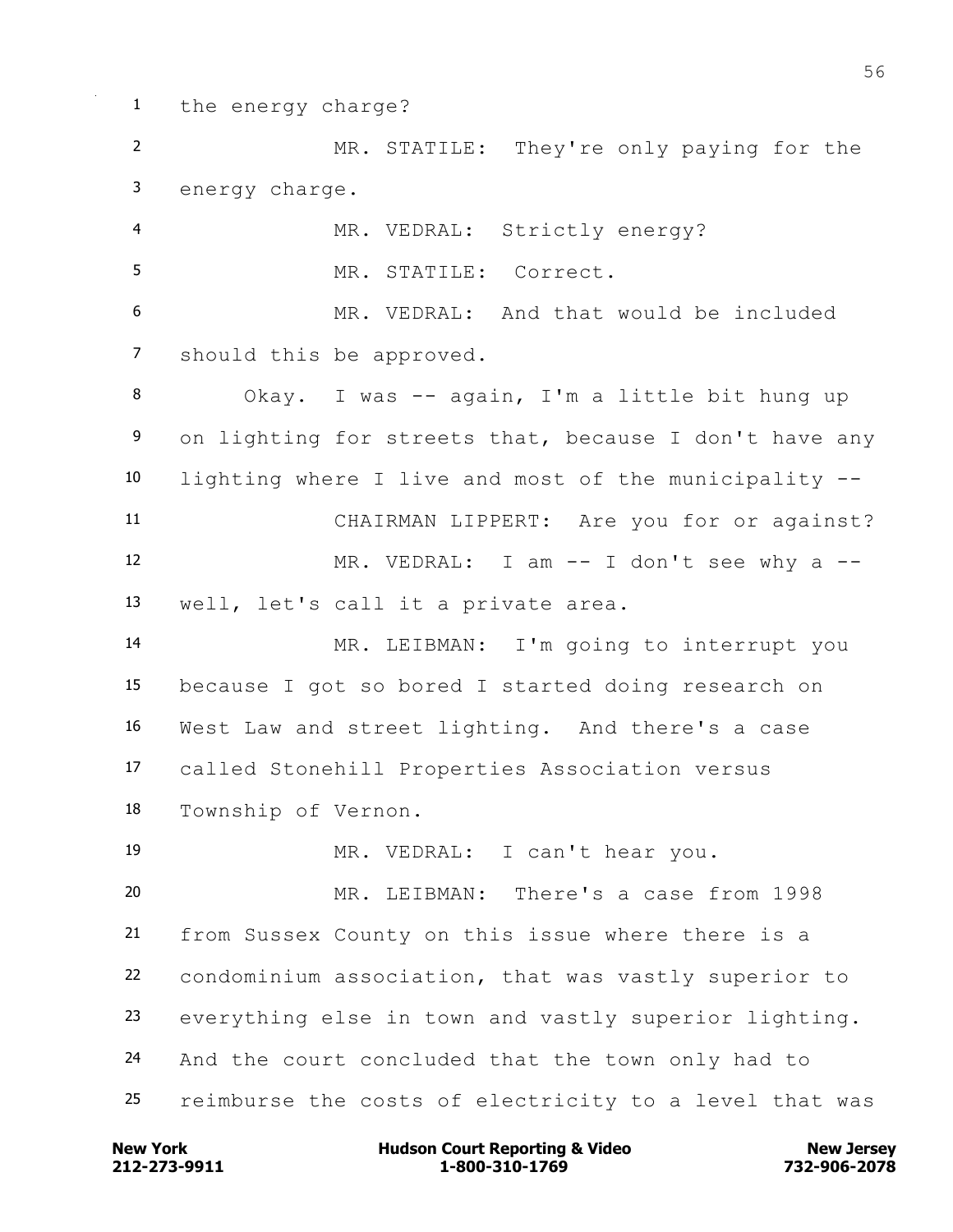consistent with what was going on in the rest of the town. So the municipality would only be obligated to reimburse the electricity at major intersections. So I think we're talking about a really nominal, nominal amount. MR. VEDRAL: Okay. It's a gated community I would consider safe if not safer than the rest of the municipality. CHAIRMAN LIPPERT: Okay. MR. VEDRAL: And that's why I'm having a little bit of difficulty understanding why the lighting not for decorative purposes but for safety purposes. CHAIRMAN LIPPERT: Okay. MR. VEDRAL: Let's see. I would request  $17 + hat$   $-$  CHAIRMAN LIPPERT: You're just asking questions. Ask questions. Again, I promise you -- let me finish. Let me finish. MR. VEDRAL: I'll change, I'll change it. CHAIRMAN LIPPERT: Let me finish. Everybody will have a chance to say whatever they want.

**212-273-9911 1-800-310-1769 732-906-2078 New York Communist Court Reporting & Video New Jersey Rew Jersey**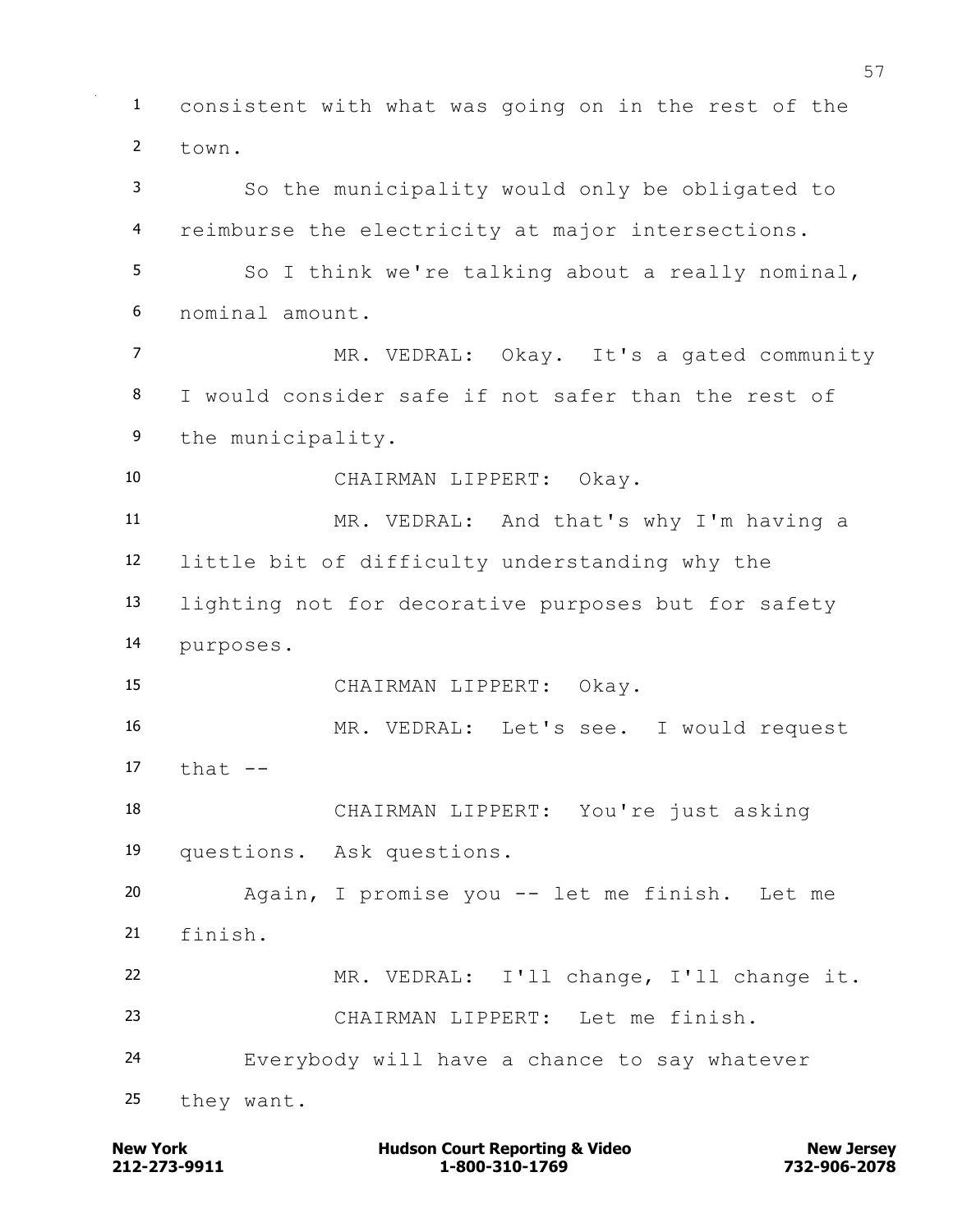1 MR. VEDRAL: No, no, this is -- CHAIRMAN LIPPERT: When we're done with the applicant's case. Okay. So you're asking questions now. But if you have a question, go ahead. MR. VEDRAL: My question is, are you willing to check with the utility to determine what the cost would be per fixture and per pole and what 9 the municipality's cost would be. CHAIRMAN LIPPERT: I don't think they need to do that. It's our obligation to pay for it. Chris is going to find out. MR. STATILE: We're going to find out. We'll find out. CHAIRMAN LIPPERT: Chris is going to find  $\Omega$ <sup>t.</sup> MR. VEDRAL: Okay. I thought it was their obligation not Chris's. But, thank you. CHAIRMAN LIPPERT: Anyone else have questions? CHAIRMAN LIPPERT: K I R A M c K E O W N A D A M O, 466 White Birch Drive. After the previous testimony have you explored any options to incorporate any sort of paving to reduce  $-$ 

**212-273-9911 1-800-310-1769 732-906-2078 New York Communist Court Reporting & Video New Jersey Rew Jersey**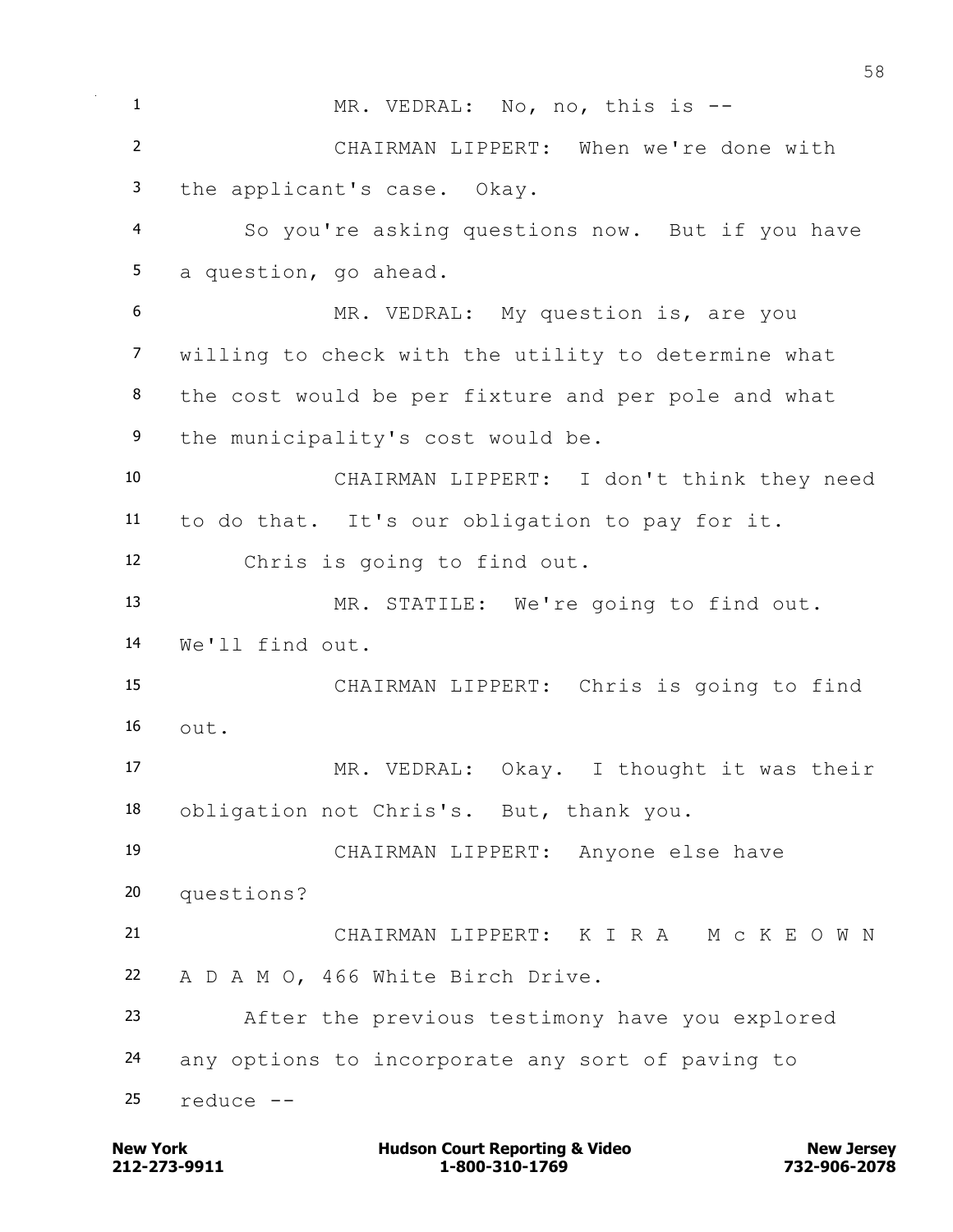| 1              | THE WITNESS: No.                                       |
|----------------|--------------------------------------------------------|
| $\overline{2}$ | MS. MCKEOWN ADAMO: Would that help in                  |
| 3              | reducing stormwater runoff?                            |
| $\overline{4}$ | THE WITNESS: Our design meets                          |
| 5              | requirements for addressing stormwater runoff.         |
| 6              | MS. MCKEOWN ADAMO: And did your previous               |
| $\overline{7}$ | testimony speak to the discharge rate being lower than |
| 8              | what is existing at Holdrum Brook?                     |
| 9              | THE WITNESS: Yes.                                      |
| 10             | MS. MCKEOWN ADAMO: Okay. Now how does                  |
| 11             | that effect down stream and the current volume?        |
| 12             | THE WITNESS: The previous testimony also               |
| 13             | discussed the fact that stormwater management is based |
| 14             | on runoff rates not volume.                            |
| 15             | I indicated that there would be an increase in         |
| 16             | volume but there's not an increase in the rate and     |
| 17             | that's in accordance with the standards.               |
| 18             | MS. MCKEOWN ADAMO: Okay. So if I can                   |
| 19             | clarify the question.                                  |
| 20             | Does that mean if we reach a level of zero down        |
| 21             | stream for the Holdrum Brook as the base of the river  |
| 22             | and the current water level is say at Elevation 2,     |
| 23             | does that mean the final elevations, without a storm,  |
| 24             | will be higher than 2 or would it be 2 plus X?         |
| 25             | THE WITNESS: I don't know. I can't                     |
|                |                                                        |

**212-273-9911 1-800-310-1769 732-906-2078 New York Hudson Court Reporting & Video New Jersey**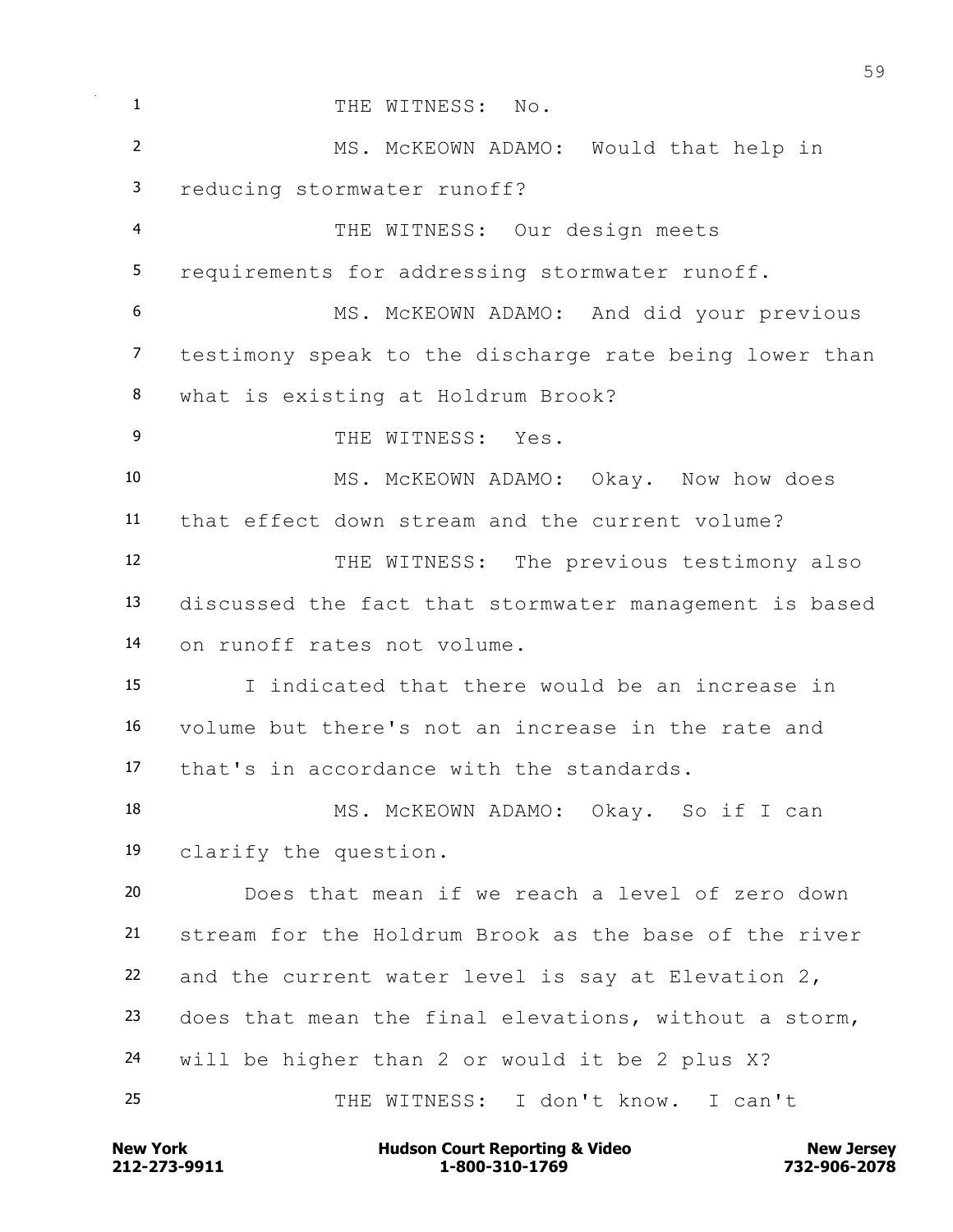answer that.

 I can tell you that the, that the discharge rate meets the requirements of the stormwater management standards. I have not analyzed anything down stream to understand, to be able to answer the question. MS. McKEOWN ADAMO: Is there, is there more water coming off the site at a constant rate than is right now with the proposed application? 9 THE WITNESS: The peak rate -- MS. McKEOWN ADAMO: Not the peak rate, the normal rate. You said it's going to be at a 4 foot height in the water basin -- in the retention pond rather and that would have a constant discharge rate. THE WITNESS: It's, it's not a constant discharge rate. It varies over time, it varies. So what we do is look at the peak rate which is the highest rate. 18 MS. McKEOWN ADAMO: Yes. THE WITNESS: And those rates have been reduced to the required -- to the reductions that are necessary by the State stormwater standards. MS. McKEOWN ADAMO: Is it fair to say the volume down stream at a constant -- will that be at a new elevation for the down stream water level? Is that fair to say?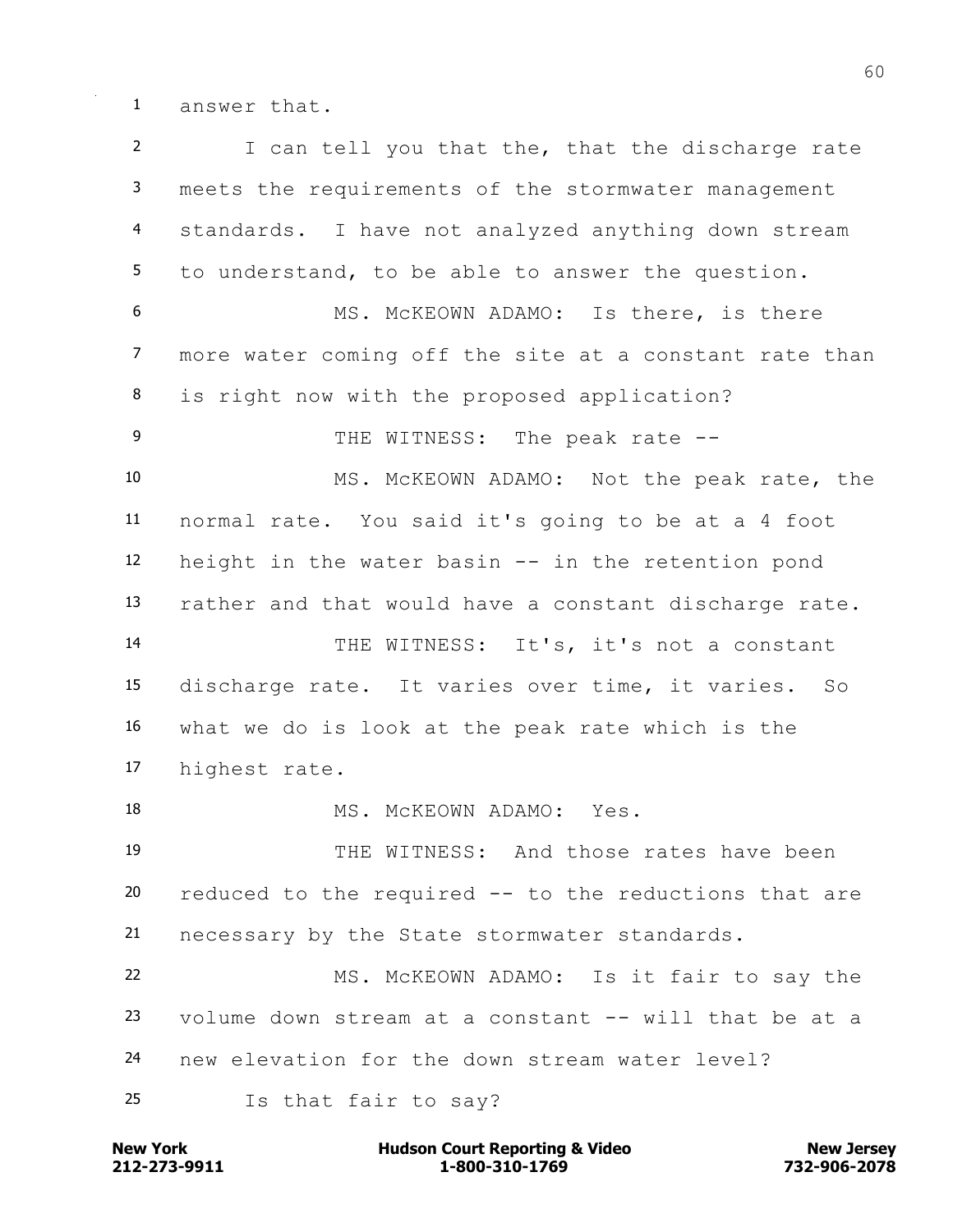THE WITNESS: I don't know what the elevation, the impact on the elevation is. MS. McKEOWN ADAMO: Well, the water height, we'll go with water height. THE WITNESS: I don't know if the water height will change as a result of the development. That's not part of the analysis. 8 MS. McKEOWN ADAMO: Is it fair to say that it has a possibility of changing to a higher water height? CHAIRMAN LIPPERT: Anything is possible. MR. WOLFSON: Mr. Chairman, respectfully we had many extended discussions about this. Mr. Statile, Mr. Statile was even kind enough to lead us through his explanation aimed to elucidate the public on this topic. So, respectfully, we have spent a lot of time on this and the answer remains the same. MS. McKEOWN ADAMO: And respectfully, the public is still concerned with the down stream water flow and what the height of this actual river will be now. And if Mr. Statile can give us some insight into that, if there will be more down stream flow, that will be helpful. Will it be at a higher elevation?

**212-273-9911 1-800-310-1769 732-906-2078 New York Communist Court Reporting & Video New Jersey Rew Jersey**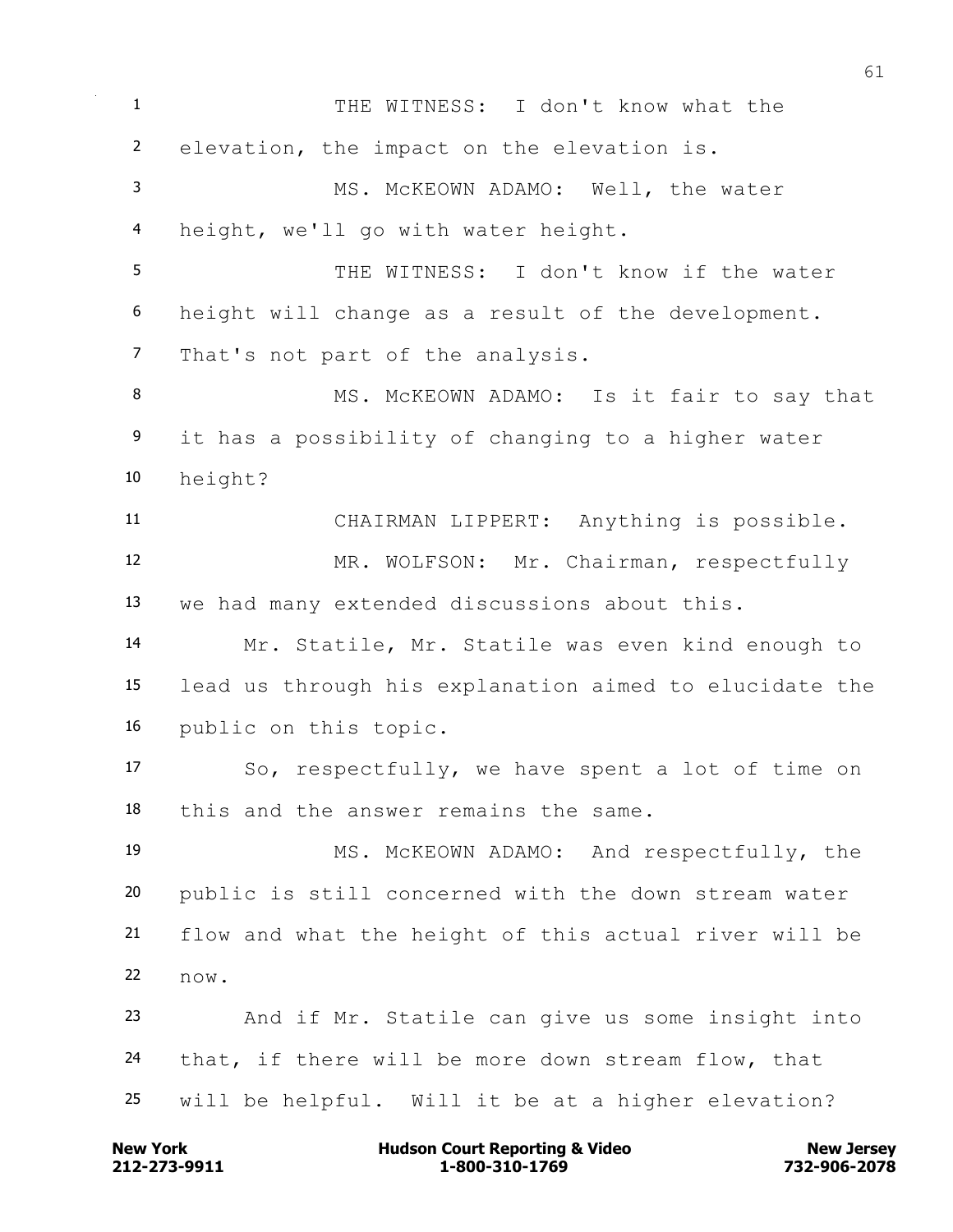MR. STATILE: There's no way you can tell because here's the problem, there's staging. You probably heard, mud stage at the Mississippi River occurs 24 hours after a storm event. The same thing occurs in the brooks in the town as well.

 A storm occurs, the brook swells from the water, the water goes down stream. Meanwhile, on all of the 8 retention ponds, the retention ponds in the townships 9 and the boroughs, the water has been held up so water is sitting there slowly, slowly discharging.

 So what happens is, there's a staging shift when the water used to runoff, hit the brook, run down street. That's now being --

MS. McKEOWN ADAMO: Curtailed.

 MR. STATILE: -- delayed because they're holding the water back.

 That pond they're developing may hold water for two days. So by that time most of the streams, more short reaction, very short reactions from storms. They have discharged the water. The water is gone. Meanwhile this pond is gradually letting the water out slowly.

 The other, there's a staging effect that goes on during a rain storm.

25 MS. McKEOWN ADAMO: Gradually we can --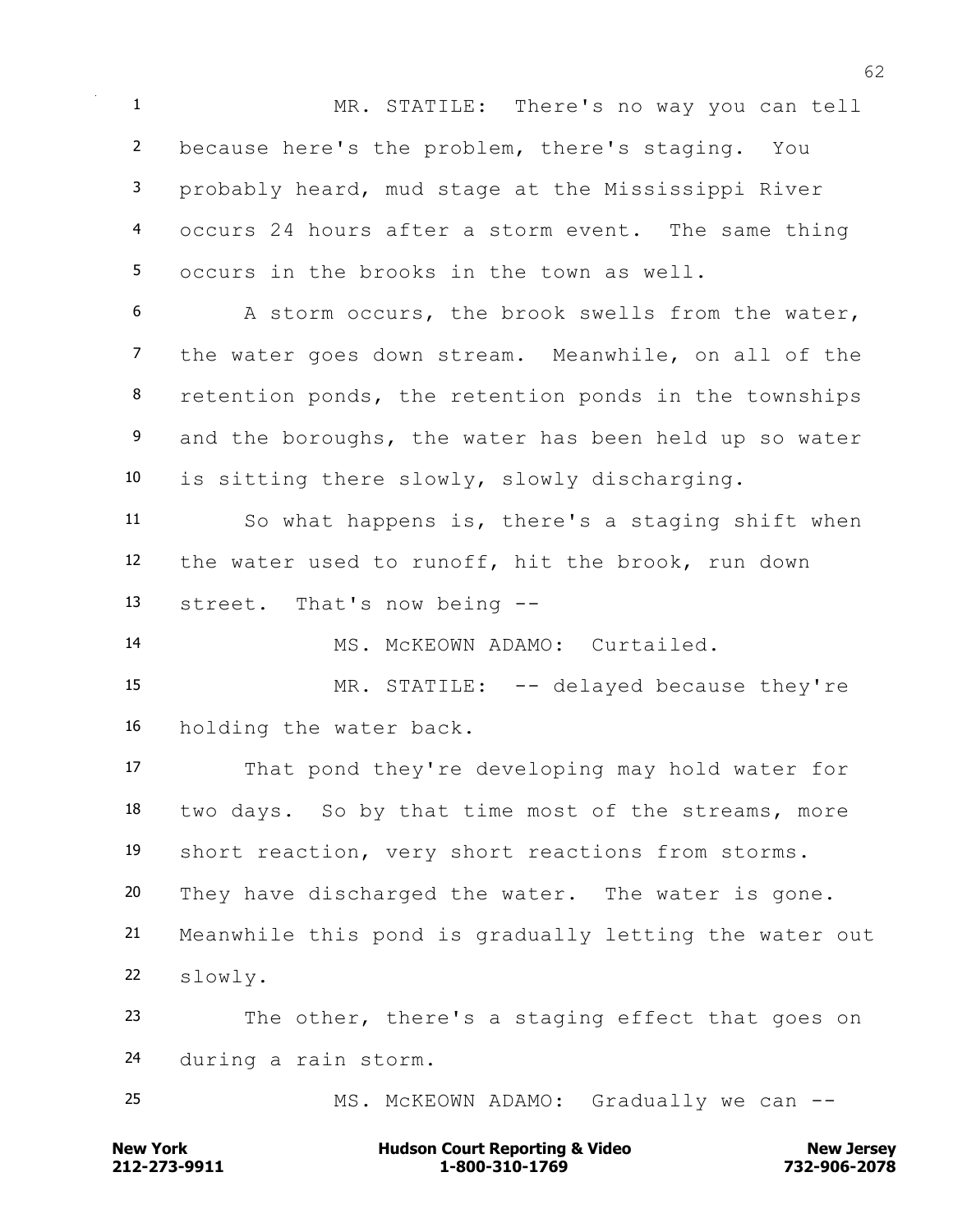MR. STATILE: Correct. MS. McKEOWN ADAMO: There will be more water discharged into the pond than currently from those storm events. MR. STATILE: That will be whatever -- MS. McKEOWN ADAMO: The volume would increase down stream as a result that. MR. STATILE: But when that water is 9 discharged it may not be at a flood stage. MS. McKEOWN ADAMO: Right. But I do believe, and that's what the whole concept of this is, to make the water down stream at a higher volume. We don't want the flood plain elevations changing for those down stream because the Municipal Land Use Law charges our Board to make decisions based on how to prevent floods and other catastrophes to the public and the town or their municipality rather. Are we allowed to speak to anything that was on Mr. Statile's letter? CHAIRMAN LIPPERT: Yeah. You can ask questions about it. MS. McKEOWN ADAMO: All right. It's unclear on your site plan how many accessory structures exist because they're not labeled. So some, I see, I see that there are 10 labeled or, or

**212-273-9911 1-800-310-1769 732-906-2078 New York Communist Court Reporting & Video New Jersey Rew Jersey**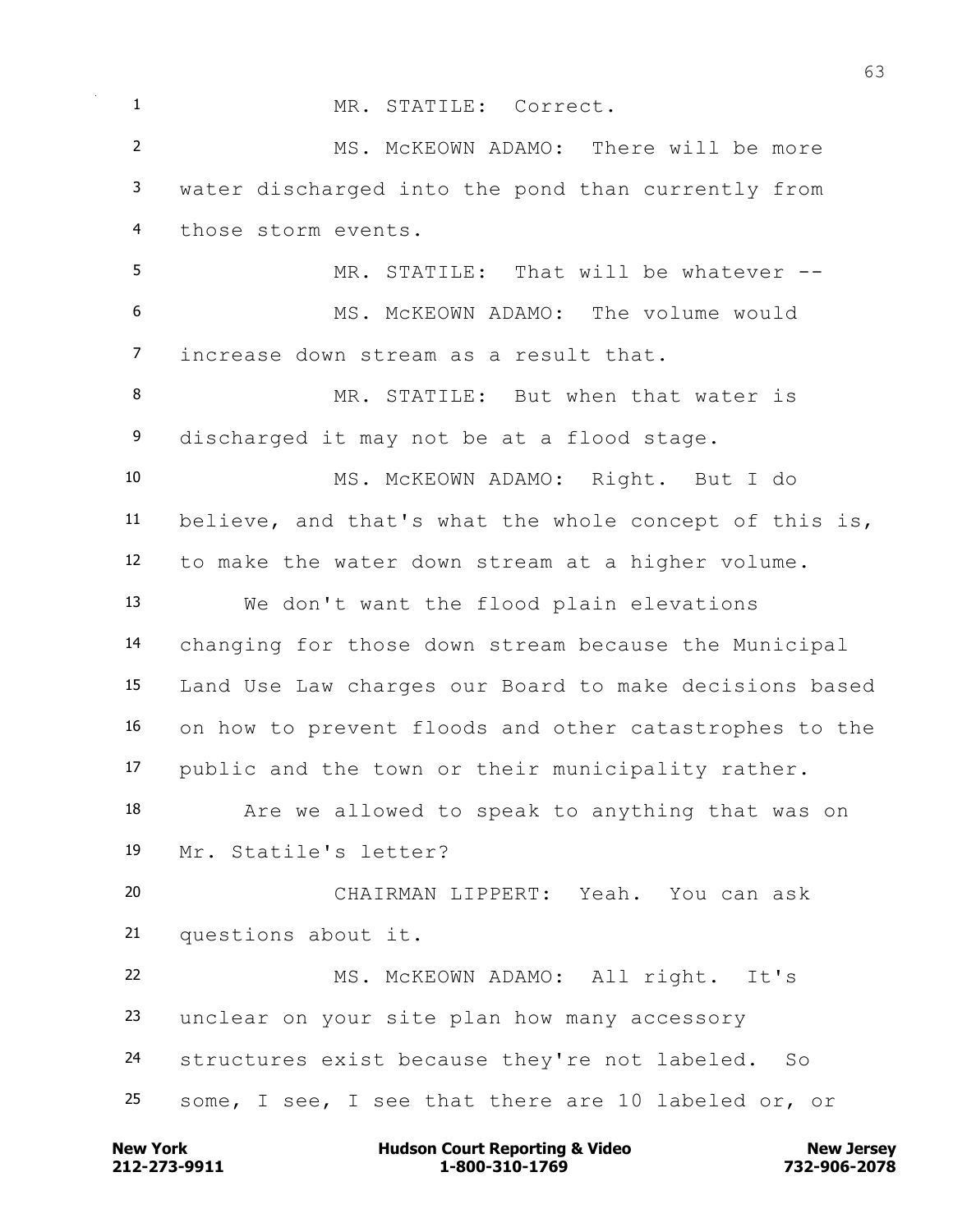written in the letter but then the site plan which I can't pull it up on my phone, it looks like there are some uses that aren't noted and I count around 14 accessory structures. CHAIRMAN LIPPERT: So is your question, is your question how many accessory structures are on -- MS. McKEOWN ADAMO: Yes, according to the definition in our town. 9 THE WITNESS: It's my understanding that there are 10 existing accessory structures. Okay. And we identified each one of them. MS. McKEOWN ADAMO: On the site plan? On the site plan? 14 THE WITNESS: No through testimony they were identified. MS. McKEOWN ADAMO: I don't believe that to be true because the tennis courts -- CHAIRMAN LIPPERT: No. No. No. This is not an argument now. MS. McKEOWN ADAMO: I'm sorry. I'm sorry. CHAIRMAN LIPPERT: You have to ask questions. MS. McKEOWN ADAMO: I'm sorry. Is the tennis court counted as one of the 10 accessory structures?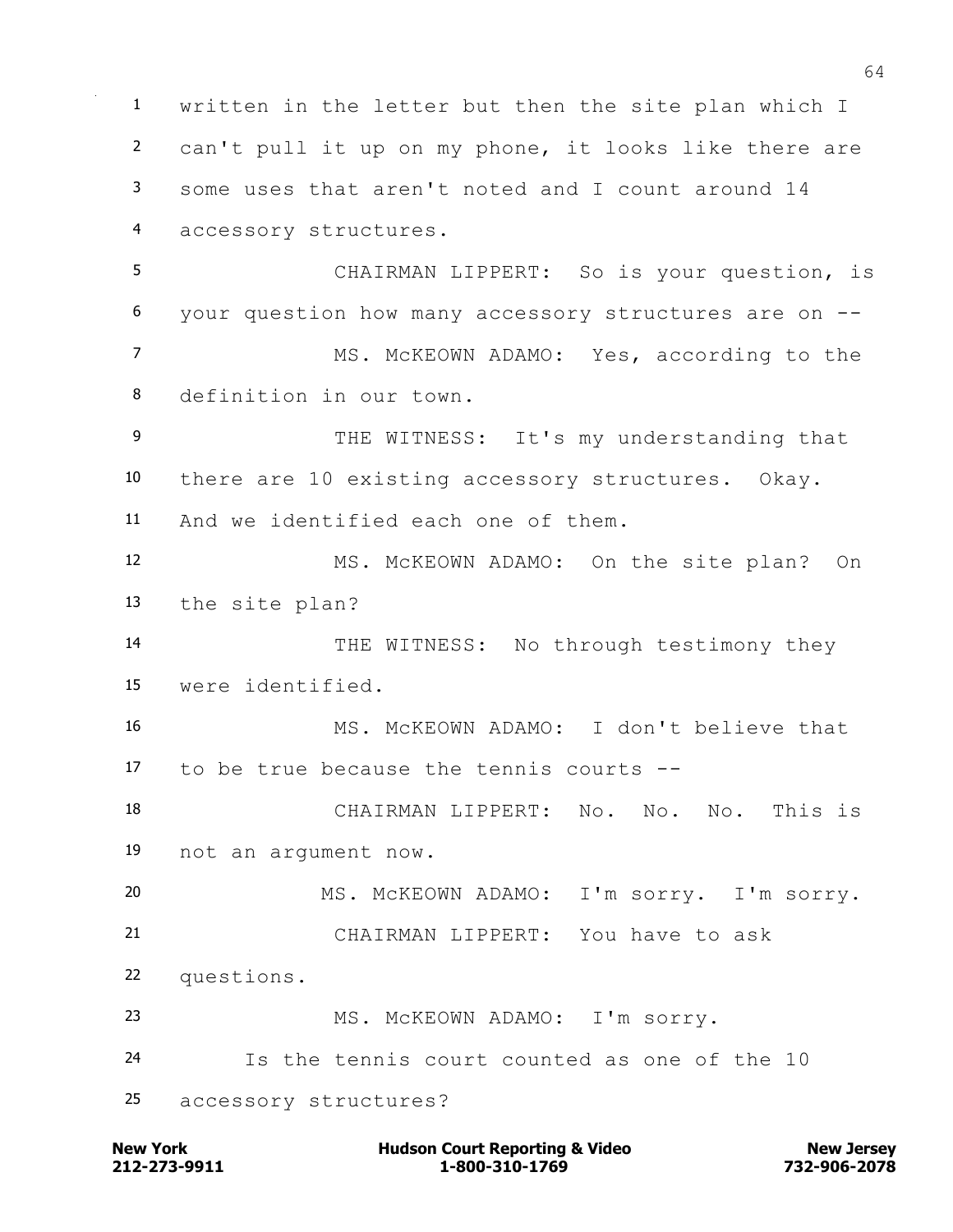THE WITNESS: I'm sorry. Could you repeat it? MS. McKEOWN ADAMO: Is the tennis court counted as one of the accessory structures and included in the calculation that is in the letter? THE WITNESS: No, the tennis court is not considered an accessory building. 8 MS. McKEOWN ADAMO: Previously Mr. Statile report that the tennis court has a use and as an accessory structure? MR. STATILE: You have to be careful on definitions. Give me a minute. It's accessory buildings which is current. We're getting a little confused, structures/buildings. Buildings have to have roofs. MS. McKEOWN ADAMO: I think it was established in the first or second -- MR. STATILE: I don't recall. I don't believe -- I don't recall but I have to make sure. MS. McKEOWN ADAMO: Can we have testimony for that? MR. WOLFSON: The ordinance provision talks about accessory buildings and that's the variance relief being proposed. MS. McKEOWN ADAMO: Let's just take the

**212-273-9911 1-800-310-1769 732-906-2078 New York Communist Court Reporting & Video New Jersey Rew Jersey**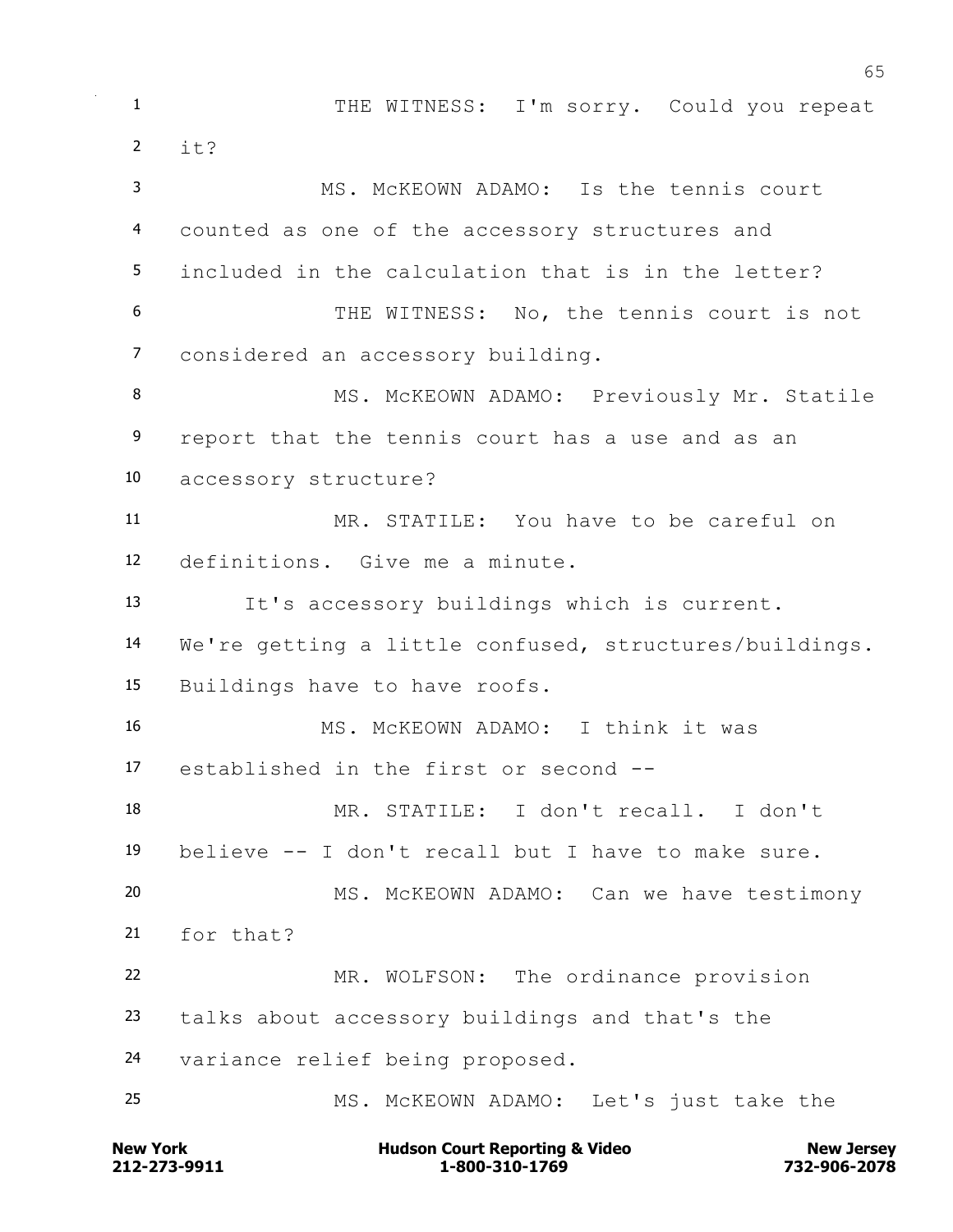calculation for, that were in the, that were provided for the letter. It says you are subtracting four existing accessory buildings or structures. You can say structures and you're adding three new ones. Now I calculated that the subtraction square footage is 33,579 square feet. Do you agree with that? 9 THE WITNESS: Could you tell me which four buildings you're referring to? MS. McKEOWN ADAMO: It doesn't say. It just has, it has it in that letter. I can't pull it for some reason. THE WITNESS: Correct. I'm looking at the size of the four buildings that are being removed. MR. WOLFSON: What are you looking at, Daphne? 18 THE WITNESS: Mr. Statile'S letter on Page 6, Item No. 5. MR. WOLFSON: Letter dated what? THE WITNESS: May 14th, 2019. MR. WOLFSON: That's his latest. Correct? 23 THE WITNESS: Correct. MS. McKEOWN ADAMO: Do you agree with that calculation of 33,579 square feet?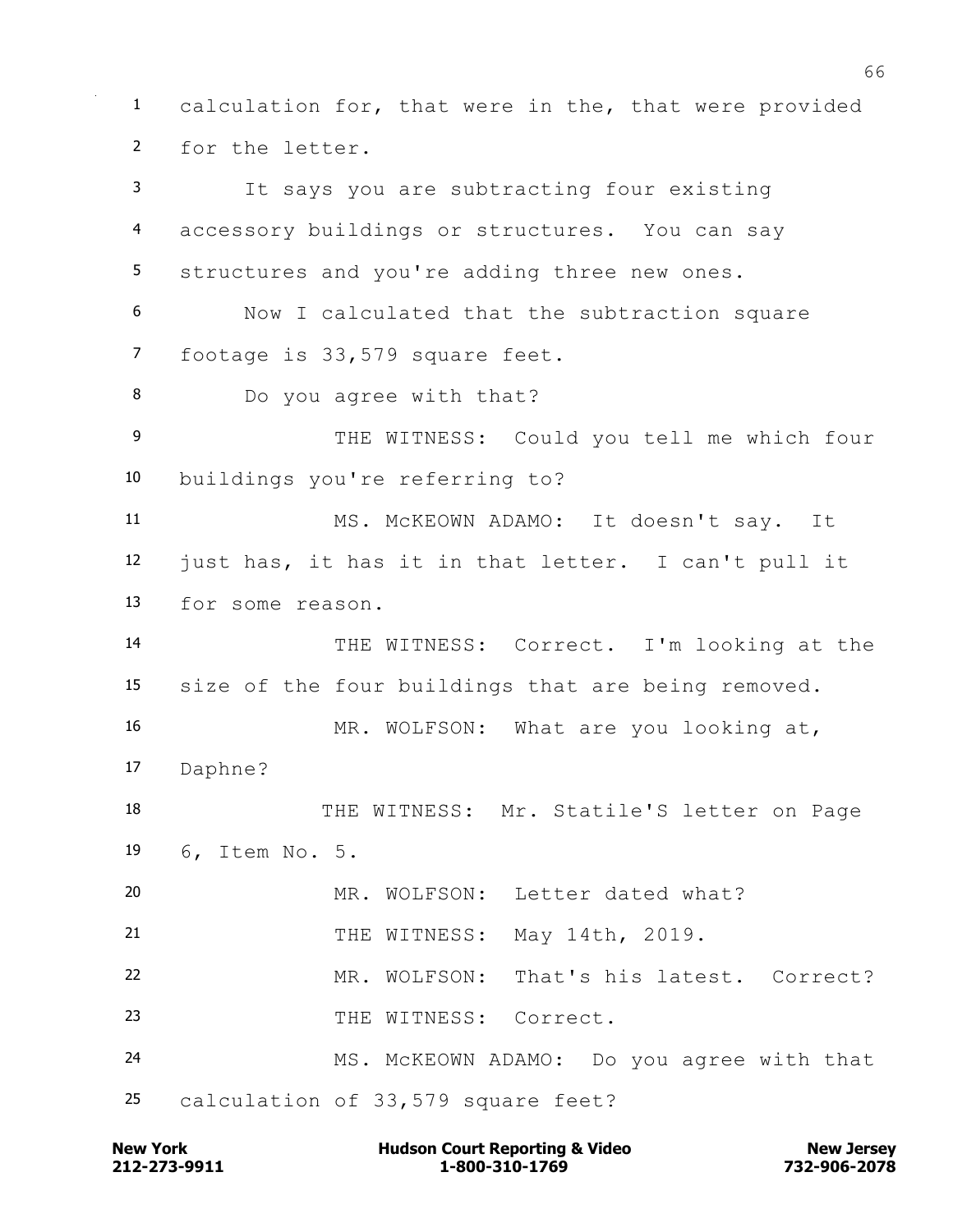1 THE WITNESS: No. MS. McKEOWN ADAMO: So your four buildings don't add up to 33,000 subtracting square feet from the site? THE WITNESS: No. The testimony I provided indicated four structures and the sizes associated with the four structures and I can eyeball it, it doesn't add up to anything near 33,000 square feet. MS. McKEOWN ADAMO: So you're not taking away 33,579 square feet? Can -- I can't load it up for some reason. I keep getting error messages from River Vale's website. CHAIRMAN LIPPERT: What's the -- MS. McKEOWN ADAMO: Okay. MR. WOLFSON: She's testified -- 17 MS. McKEOWN ADAMO: I -- the three new structures add up to 43,700. Do the three new structures add up to 43,783 square feet, the delta of 10,204 square feet? MR. SANTOLA: Rich testified to that last time. MR. WOLFSON: I wasn't here. My team reports at the last session the architect testified as to the square footages.

**212-273-9911 1-800-310-1769 732-906-2078 New York Communist Court Reporting & Video New Jersey Rew Jersey**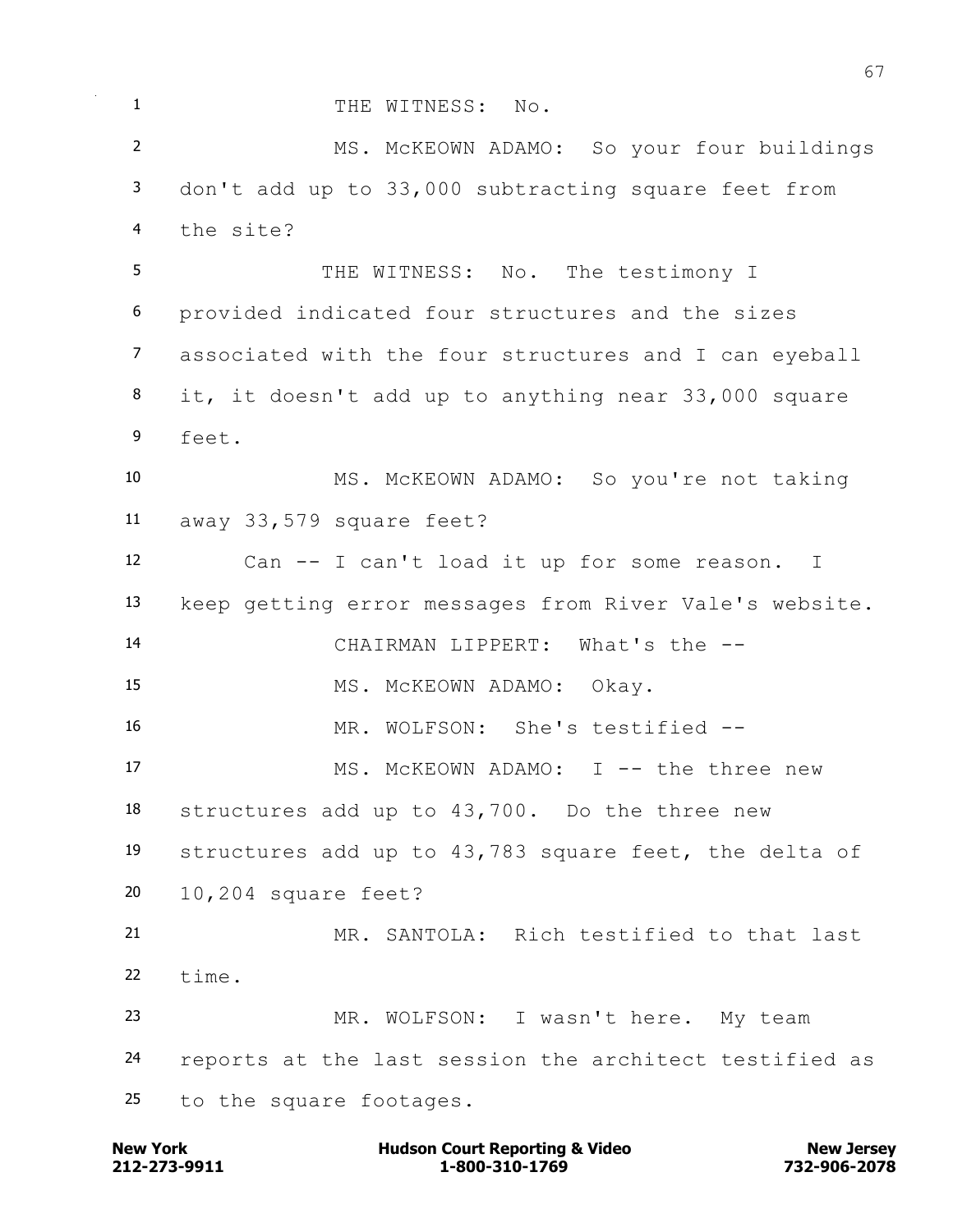1 MS. McKEOWN ADAMO: The architect, I believe he can give us the square footage of all of the accessory structures. CHAIRMAN LIPPERT: She can ask the question, if she knows. THE WITNESS: There's three accessory buildings being proposed, 172 gatehouse, a 16,800 square foot maintenance building known as Maintenance Building A and Maintenance Building B, 5,700 square feet. MS. McKEOWN ADAMO: Then this would be the total -- all right. This would be -- I get a total of 10,000 that we're adding but I don't have it in front of me so I can't do the math so I guess I'll wait to the end to do that. On the letter it also said that there is a -- I guess it's A, is it COAH, C, or is it Lot B? I can't remember, there's A, B and C. 19 THE WITNESS: Actually, they now have assigned lot numbers that were given by the tax assessor's office and the COAH building is 6.02. MS. McKEOWN ADAMO: So is Lot 6.02 addressed in the letter? Do you agree that there was a jog that has been taken out?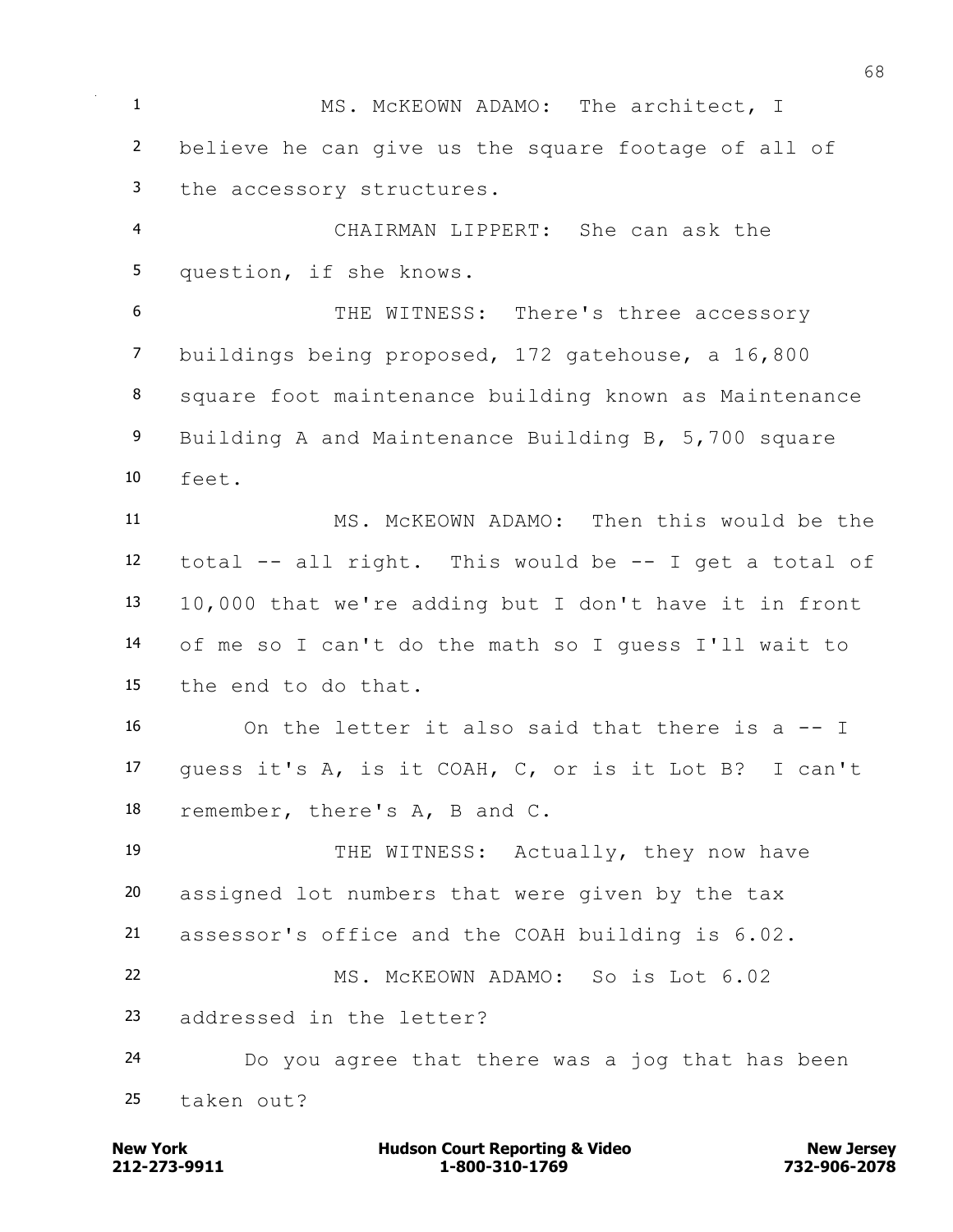1 THE WITNESS: Yes. 2 MS. McKEOWN ADAMO: There is a plan -- is there a plan on the website that says it's revised 4  $4/11?$  Was that submitted? THE WITNESS: Yes. 7 MS. McKEOWN ADAMO: Is the jog still, is there a jog still in it? 9 THE WITNESS: The westerly property line proposed to the COAH building which is this light right here is now just a straight line. It used to come off of Piermont Road, have a slight jog and then go up and continue up Piermont. 14 MS. McKEOWN ADAMO: I just want to -- I don't know if I'm testifying but that's not reflected on the town website. That's says it's reflected. CHAIRMAN LIPPERT: Those are the plans that have been produced -- MS. McKEOWN ADAMO: But when we look at this to try to get an idea, it's not right on the website. CHAIRMAN LIPPERT: I, I don't know whether it is or it isn't but what I want to tell you is that the plans that are in evidence upon which the Board will make its decisions are the plans that have been

**212-273-9911 1-800-310-1769 732-906-2078 New York Communist Court Reporting & Video New Jersey Rew Jersey**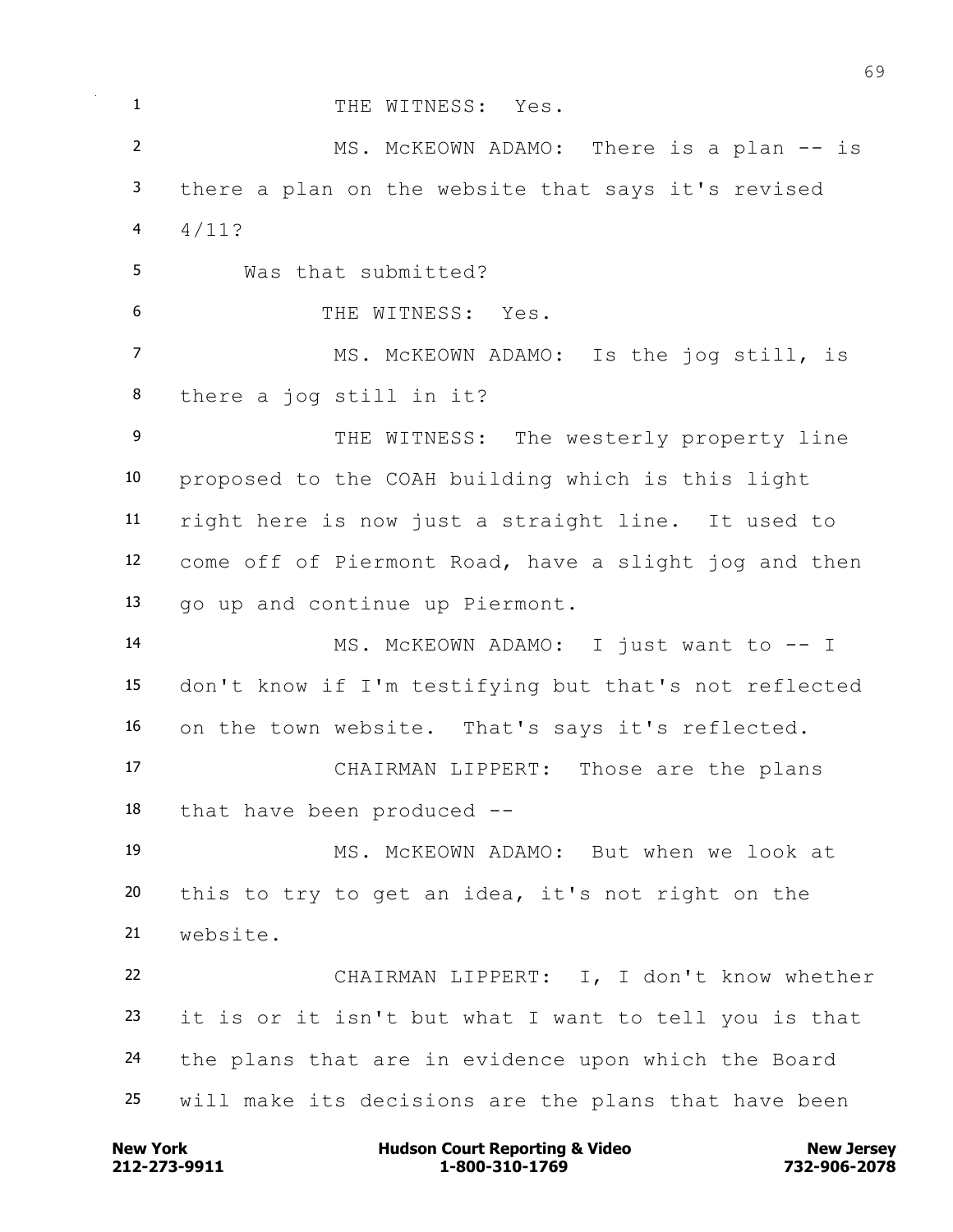marked as exhibits.

 MS. McKEOWN ADAMO: Okay. And that's from literally this evening when I was back there. And I wasn't able to get that, I was able to get the website up. How many fences surround the maintenance building area? 8 THE WITNESS: How many fences surround the maintenance building area? I believe a fence runs off of, off the west side of the maintenance area to block off the driveway and then wraps around the westerly side and the northerly side and it comes back in at the corner of the north easterly corner of Building A. MS. McKEOWN ADAMO: Okay. So are fences behind the fences permitted in front yards? THE WITNESS: The fence that I described is not in the front yard. MS. McKEOWN ADAMO: Is the -- is there frontage on Piermont Road that's considered front yard for the large lot of the Country Club? THE WITNESS: Along here? MS. McKEOWN ADAMO: Doesn't it go past the COAH building to the west? THE WITNESS: Yes.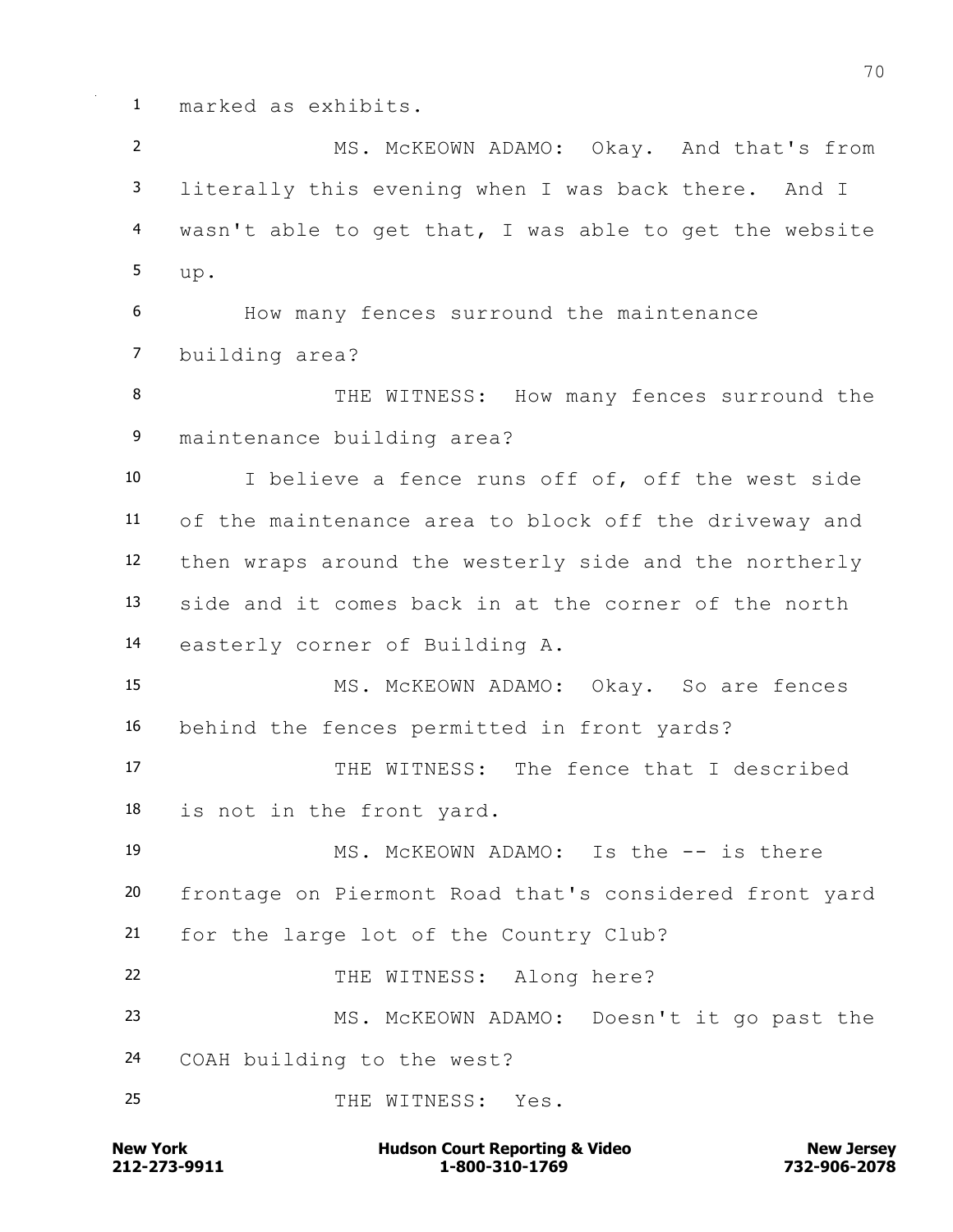MS. McKEOWN ADAMO: So that's a front yard? THE WITNESS: Yes. MS. McKEOWN ADAMO: So are fences permitted behind fences in front yards? THE WITNESS: There's, there's a fence that runs along the length, generally along the length of Piermont Road including across the front of the maintenance building and going down to the westerly property line. The other fence that I just described, it's set back from that fence quite a bit. It actually is attached to the or immediately adjacent. MS. McKEOWN ADAMO: I'm just asking if they're permitted in front yards, fences behind fences. That's all I'm asking. THE WITNESS: I don't know. 18 MS. McKEOWN ADAMO: Okay. And are maintenance or accessory buildings, structures, however they're defined, permitted in front yards, according to the town ordinance? CHAIRMAN LIPPERT: Well, Chris, are they in the front yard? MR. STATILE: What's that? CHAIRMAN LIPPERT: Maintenance buildings,

**212-273-9911 1-800-310-1769 732-906-2078 New York Communist Court Reporting & Video New Jersey Rew Jersey**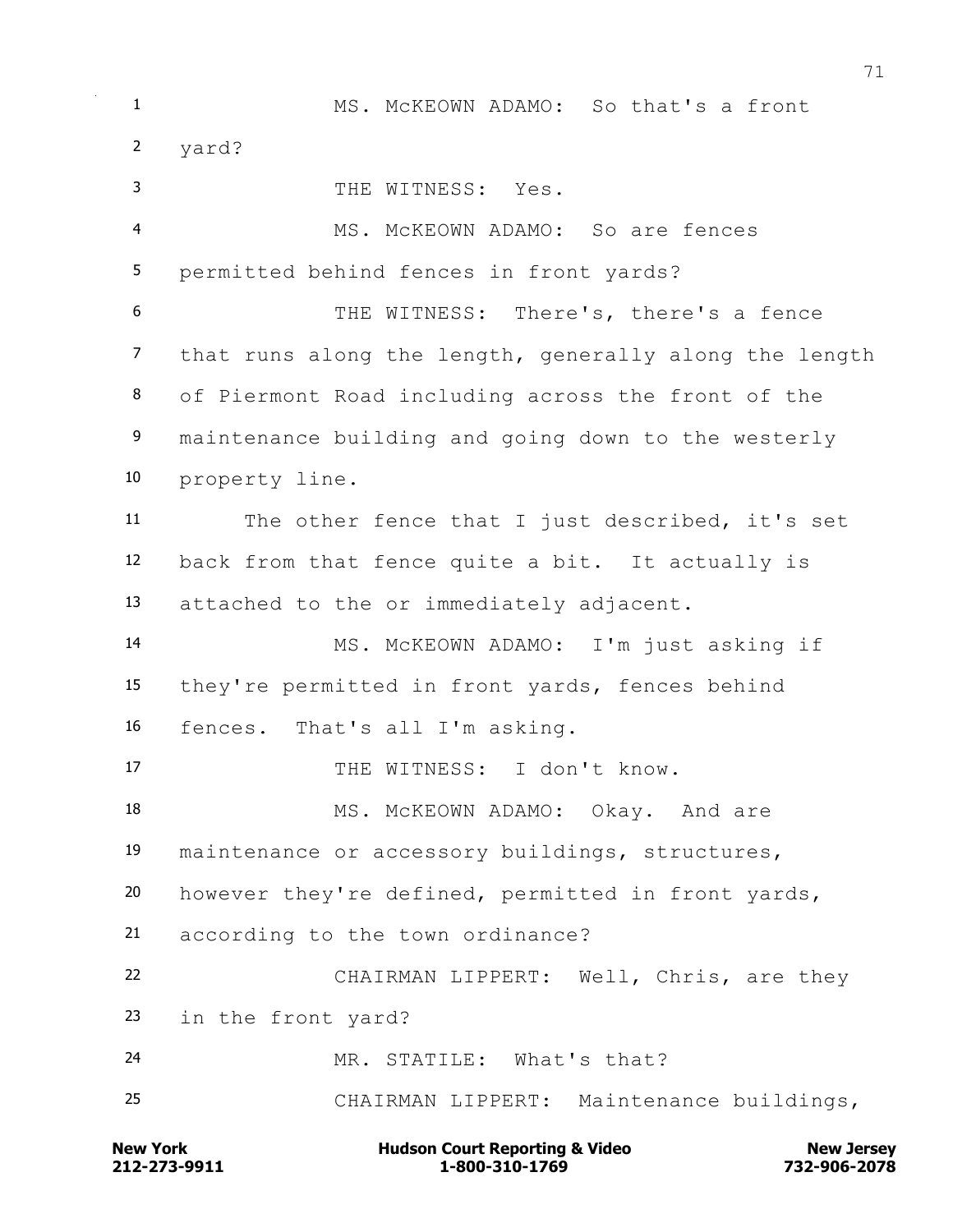are these maintenance buildings in the front yard? MS. McKEOWN ADAMO: Yes. MR. STATILE: It has a 106 foot setback for the maintenance building. I think that exceeds any setbacks. I'll check with the zoning. It's 106 feet. MR. LEIBMAN: Fences are permitted in the 8 front yard. There are restrictions on it but they are permitted. COUNCILMAN BROMBERG: 3 feet. MS. McKEOWN ADAMO: Are maintenance buildings permitted in front yards whether or not they're set back? MR. LEIBMAN: I don't think the ordinance specifically addresses maintenance buildings. 16 MS. McKEOWN ADAMO: Accessory building. MR. STATILE: It's building, accessory uses. MS. McKEOWN ADAMO: Are accessory uses permitted in the front yard, in a front yard because I believe there is two, some of that second maintenance building is also sticking out into the front yard. CHAIRMAN LIPPERT: So, so Mr. Leibman is saying that the ordinance doesn't address that. MS. McKEOWN ADAMO: Well, it doesn't have

**212-273-9911 1-800-310-1769 732-906-2078 New York Communist Court Reporting & Video New Jersey Rew Jersey**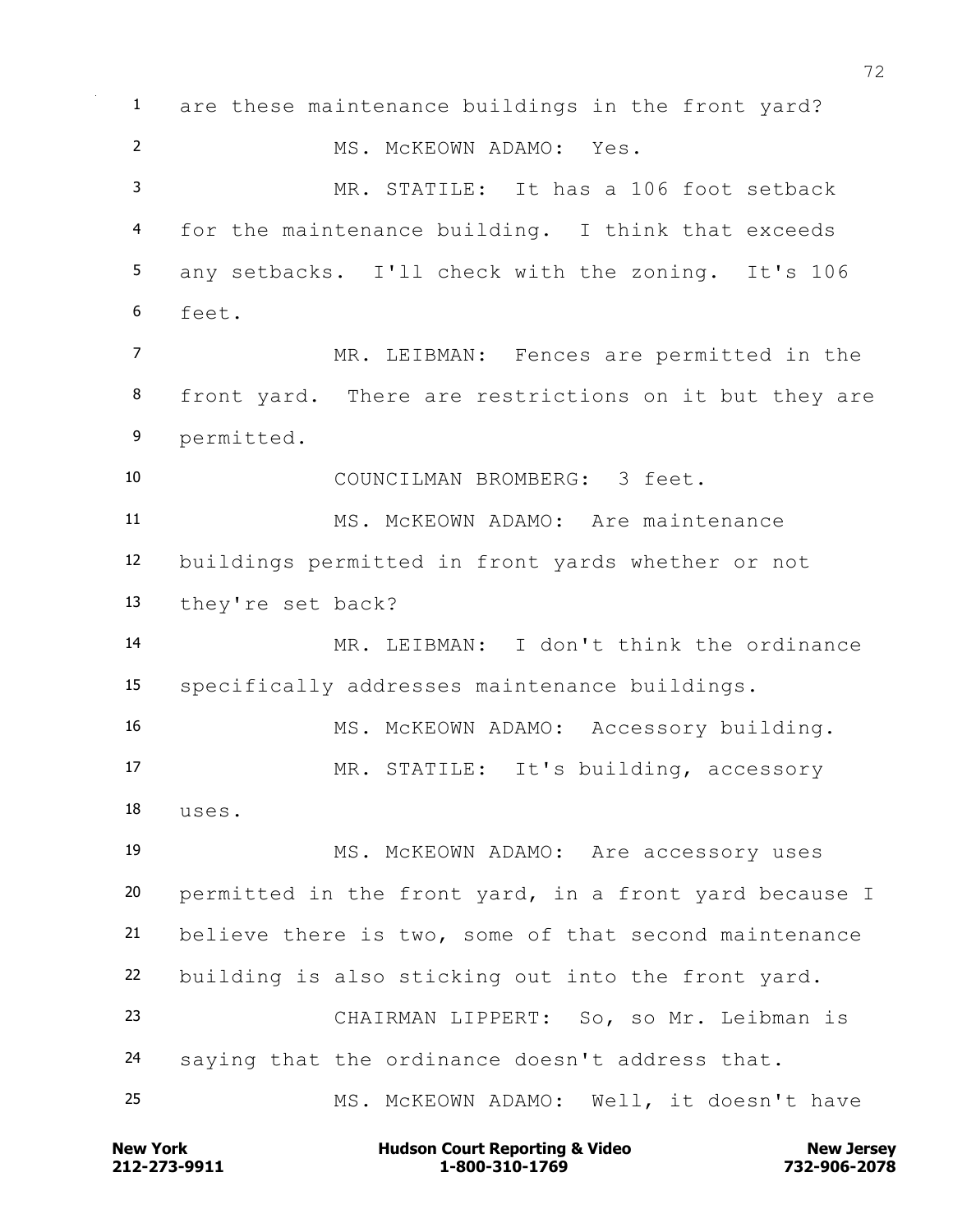anything that says anything about accessory structures in front yards? CHAIRMAN LIPPERT: No. If you find something and call it to our attention we would be glad to look at it. MS. McKEOWN ADAMO: So the A(1) overlay, does it, does it refer back to the A(1) ordinance at all? Because I believe the A(1) ordinance -- CHAIRMAN LIPPERT: I don't understand that question. MS. McKEOWN ADAMO: Well, the A(1) overlay doesn't, doesn't have all that information. Don't you refer back to the A(1) ordinance if it's missing that information? I believe that's normal. CHAIRMAN LIPPERT: All right. I think the question is, does the base sum apply even in the overlay district. 18 MS. McKEOWN ADAMO: Correct. CHAIRMAN LIPPERT: I think so. MR. STATILE: That is a decision -- you can't cherry pick what you want out of different zones, overlay zones. It's exact building height and other municipalities, if you want to use the required, required height, it would change it higher. But the townhome ordinance doesn't allow that so I'll take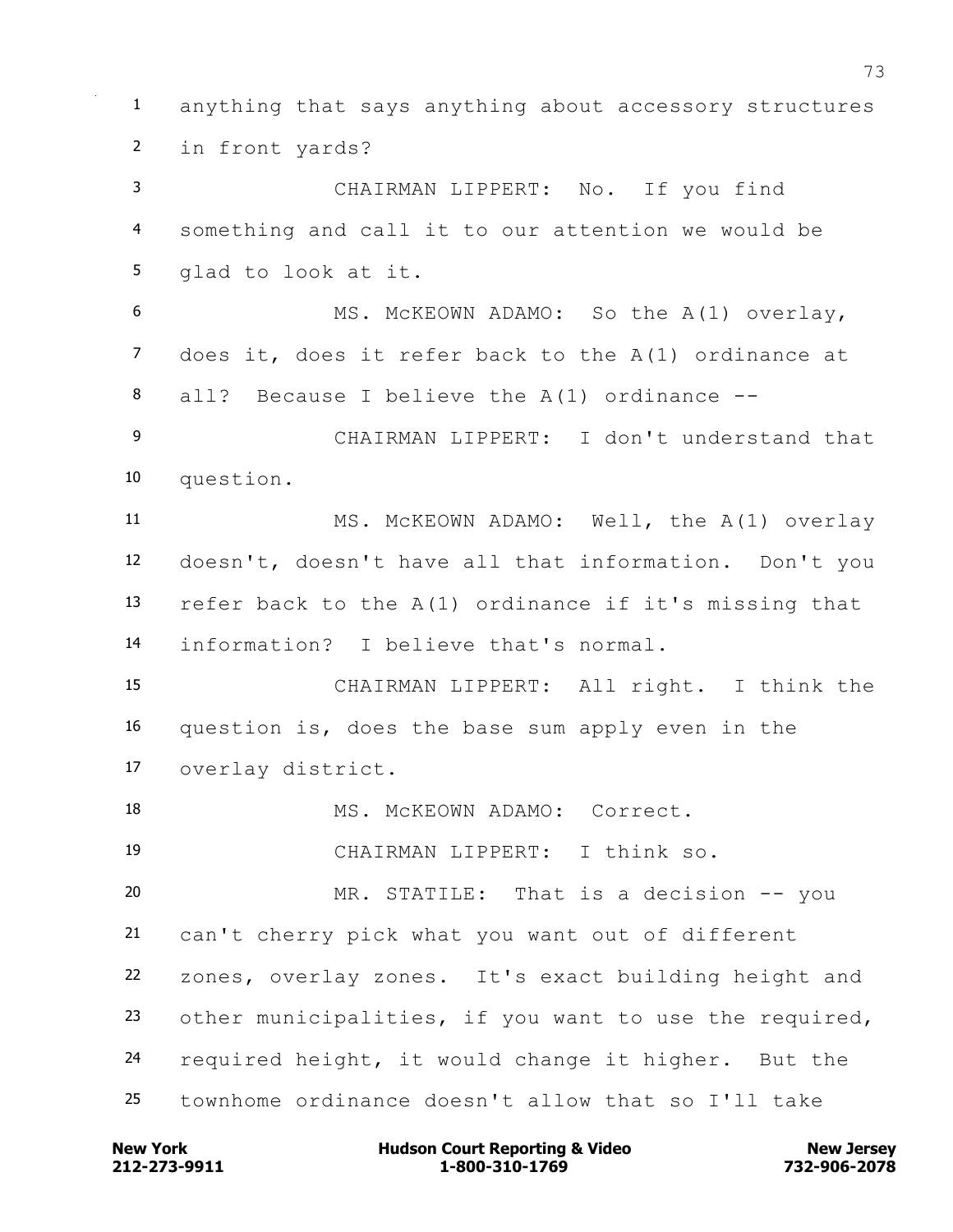that one out because it's higher. You can't cherry pick out of that zone district. We both agree. CHAIRMAN LIPPERT: I think that's the answer. MR. STATILE: You can't, you really can't. MS. McKEOWN ADAMO: So the A(1) overlay, does it have any information as to accessory structures or is that left out by mistake and we can put that anywhere? MR. LEIBMAN: No, there are a number of permitted accessory uses. 12 MS. McKEOWN ADAMO: What are they? MR. LEIBMAN: They're all set forth in the ordinance. I'm not going to read the ordinance into the record. MS. McKEOWN ADAMO: Okay. Do you know that a maintenance structure is written into the ordinance as an accessory use in the front yard or as an accessory use? Are you aware of that? THE WITNESS: I believe that the uses associated with the golf course are considered accessory uses and I believe a maintenance building is included in that although I don't know if the maintenance building is specifically identified in the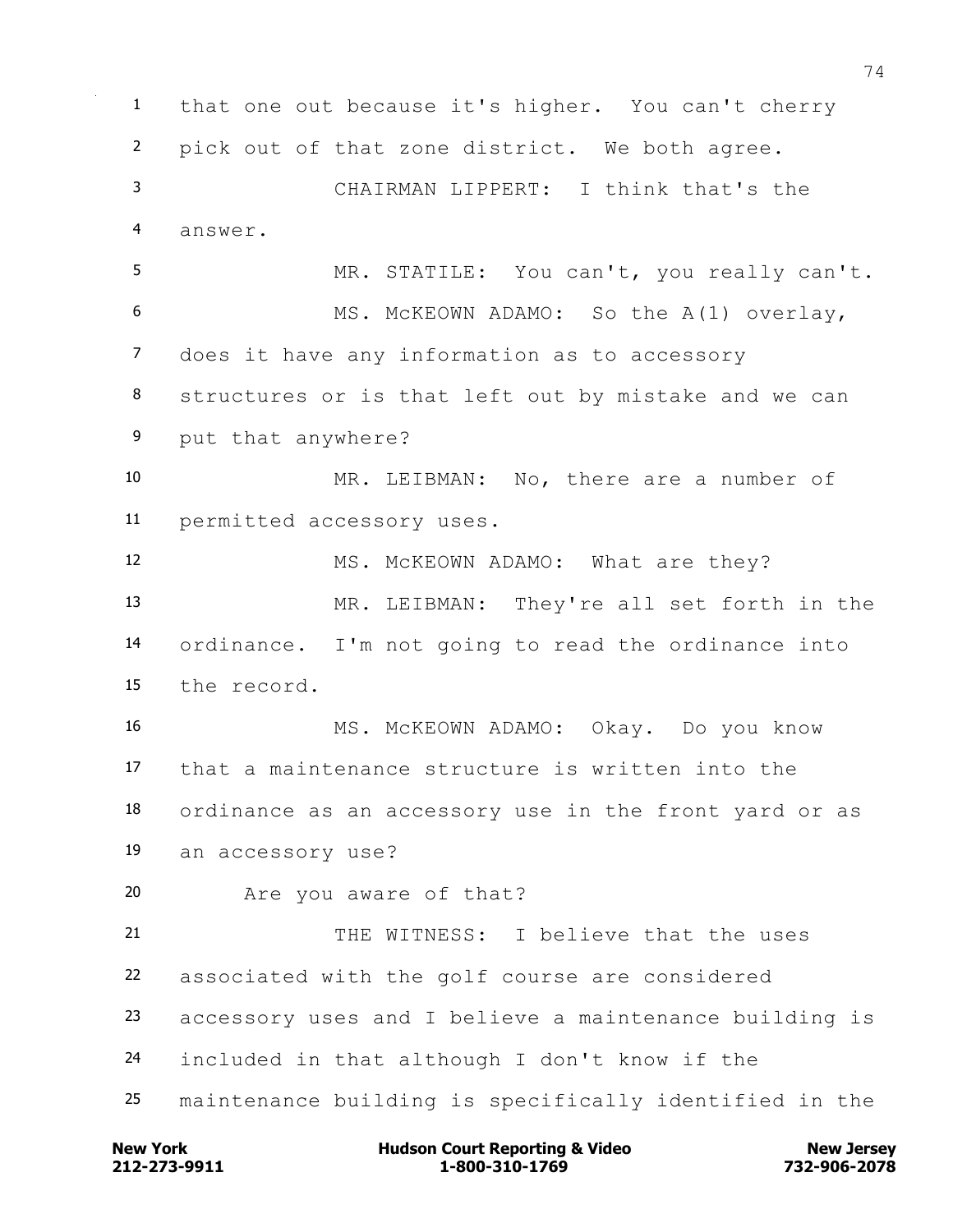ordinance.

 MS. McKEOWN ADAMO: Okay. So are you sure, are you not sure whether or not the accessory use for the maintenance buildings is permitted in this area? THE WITNESS: I'm sure it's permitted. I just don't know if it's specifically listed. 8 MS. McKEOWN ADAMO: Okay. There are --9 are there two maintenance buildings in that particular front yard as one sticks out past the other one? So if we, if there's more information brought forward that it's not permitted are there two structures there that have frontage on that front yard? CHAIRMAN LIPPERT: Well, wait. There's nothing to suggest that they're not permitted so your question assumes something that is not the case. 18 MS. McKEOWN ADAMO: Okay. So if more information comes up about this can we revisit this? MR. WOLFSON: We're going to have a planner at the next session. CHAIRMAN LIPPERT: That's a good point, too. The planner will be well-versed in the ordinance and you could ask all -- MS. McKEOWN ADAMO: Excellent.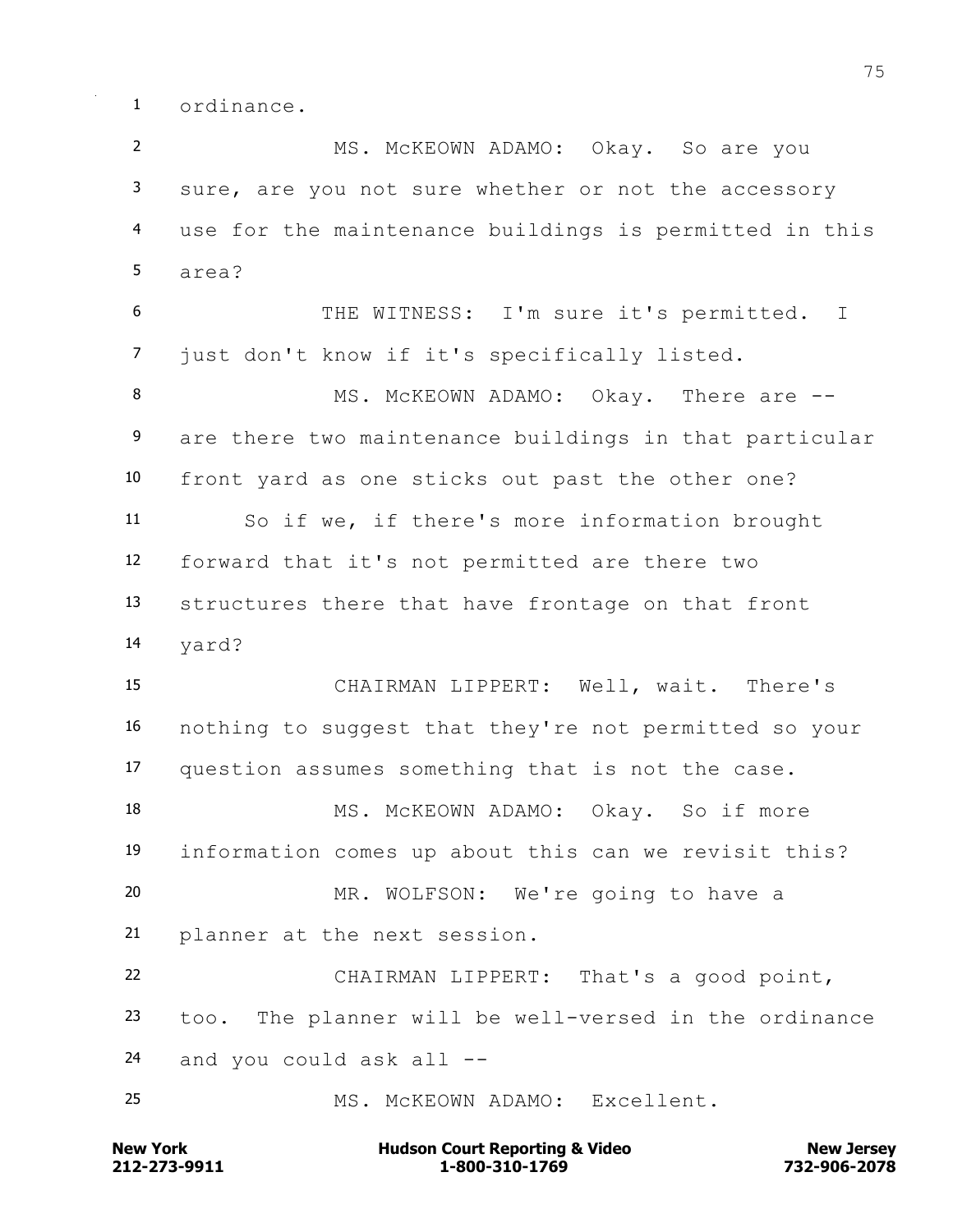1 CHAIRMAN LIPPERT: -- all those questions of the planner. MS. McKEOWN ADAMO: Excellent. CHAIRMAN LIPPERT: I think you would make better progress. MS. McKEOWN ADAMO: I think that's it. Oh, the lot, the COAH lot and the Edgewood Country Club lot, they will be two separate lots. Correct? 10 THE WITNESS: Correct. MS. McKEOWN ADAMO: And then the townhouse lot will be a third lot? THE WITNESS: Correct. MS. McKEOWN ADAMO: Okay. Generally do we allow properties to have runoff into other properties, stormwater runoff onto other properties? 17 THE WITNESS: Yes. 18 MS. McKEOWN ADAMO: Okay. So is it possible for one house to use another house's property for their stormwater runoff? 21 THE WITNESS: Yes. MS. McKEOWN ADAMO: Okay. Then that's something that's permitted? 24 THE WITNESS: It's commonplace, yes. MS. McKEOWN ADAMO: Okay. Thank you.

**212-273-9911 1-800-310-1769 732-906-2078 New York Communist Court Reporting & Video New Jersey Rew Jersey**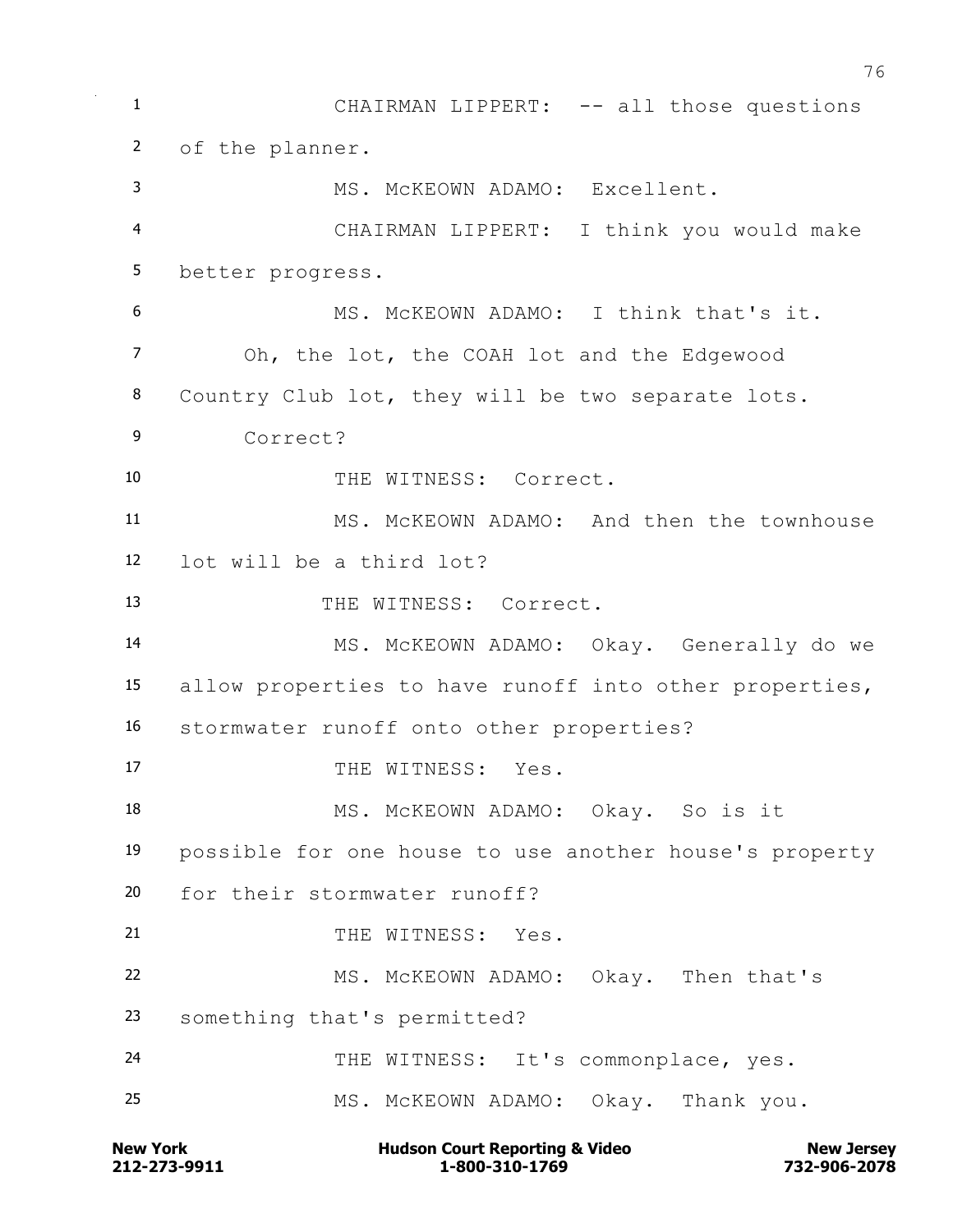CHAIRMAN LIPPERT: Thank you. Anyone else? MS. McKEOWN ADAMO: Oh, I forgot something. I'm sorry. Thank you. CHAIRMAN LIPPERT: All right. Mr. Van Eck, you're up. 7 MR. VAN ECK: Thank you. Good evening. Jameson Van Eck, Verde, Steinberg & Pontell on behalf of River Vale Holiday Farms Townhouse section. CROSS-EXAMINATION BY MR. VAN ECK: Q Good evening, Ms. Galvin. A Good evening. Q I do just want to read for you, it's Section 142-2.5(f). It says no accessory building shall be located closer to the street line than the building line of the principal building. So I just point that out for everyone. You had given some testimony with regard to the berms? A Yes. Q I just want to focus on the COAH building  $22 \t 10^{+}$ . Do you have a sheet on that plan that shows where those berms are located? A There are no berms proposed on the COAH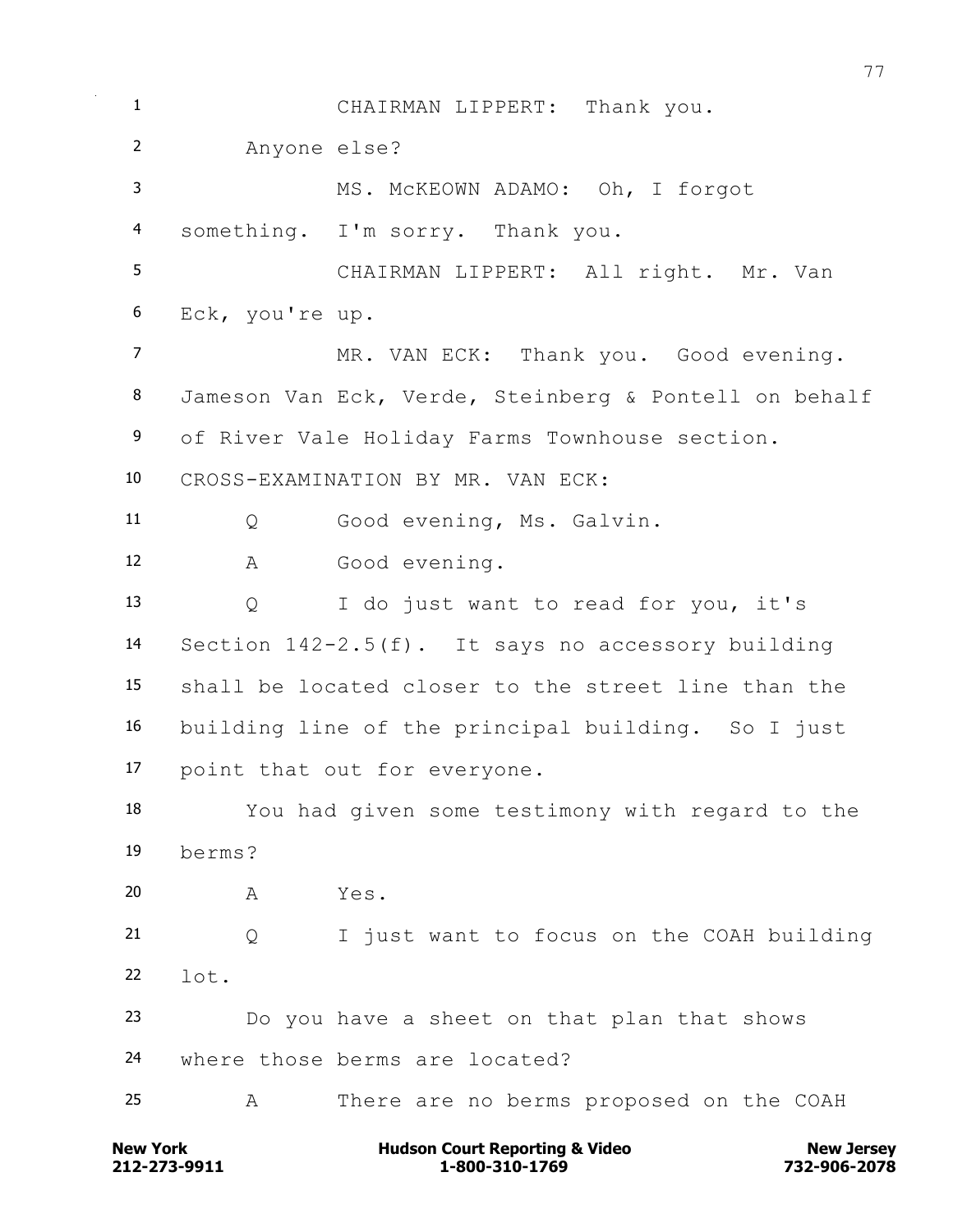$1 \quad \text{let.}$ 

 Q Where do the berms start? If you go east of the COAH lot, where is the first berm? A Just east of the COAH lot. Q That runs the entire length of the front of that lot along Piermont? 7 A A majority of the length. There are sections where it is not. Q That is depicted on the plans, the locations of the berms? A It's shown on the grading plans, correct. Q Do you know what the height of the berm is going to be? A It varies. Q What's the lowest height? A Well, the lowest height would be in locations where they don't exist at all. And the highest height as measured off of Piermont Road would be approximately 15 feet. Q Could you point out one of those? A Sure. The 15 feet is right in this area here on Piermont Road, is a berm created right in the intersection that's 15 feet above Piermont Road. Q You had testified that you were reducing the grade of the COAH and maintenance lot. I think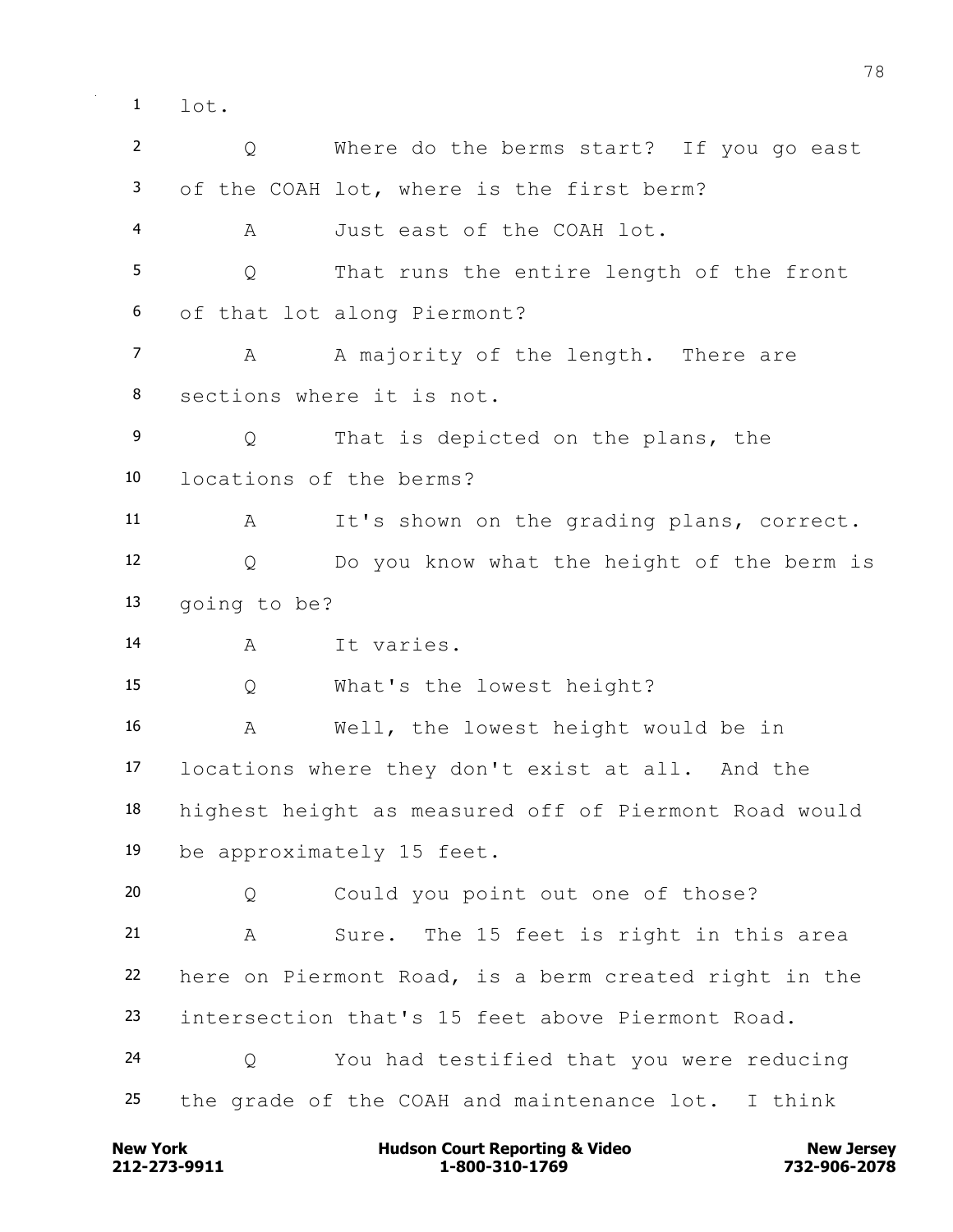the maintenance was about 3 feet? A Correct. Q And the COAH lot about 2, 2 1/2 feet? A Correct. Q Were you also reducing the heights of the structures or just by virtue of the grade being reduced? A I'll defer all structure comments to the architect. Q So you don't know if the maintenance building and, A and B are being reduced in height specifically? 13 A No. MR. WOLFSON: The architect will answer. Q Subsequent to revising the site plans did you do an updated landscaping analysis to see if you meet the 30 percent landscaping? 18 A No. Q So you have not updated that exhibit from January, that has not been updated? A That's correct. There's been very little change to the limits of the landscaped areas proposed. Q I believe that that -- I'm sorry. MR. WOLFSON: In your testimony earlier was that you will exceed the 30 percent minimum.

**212-273-9911 1-800-310-1769 732-906-2078 New York Communist Court Reporting & Video New Jersey Rew Jersey**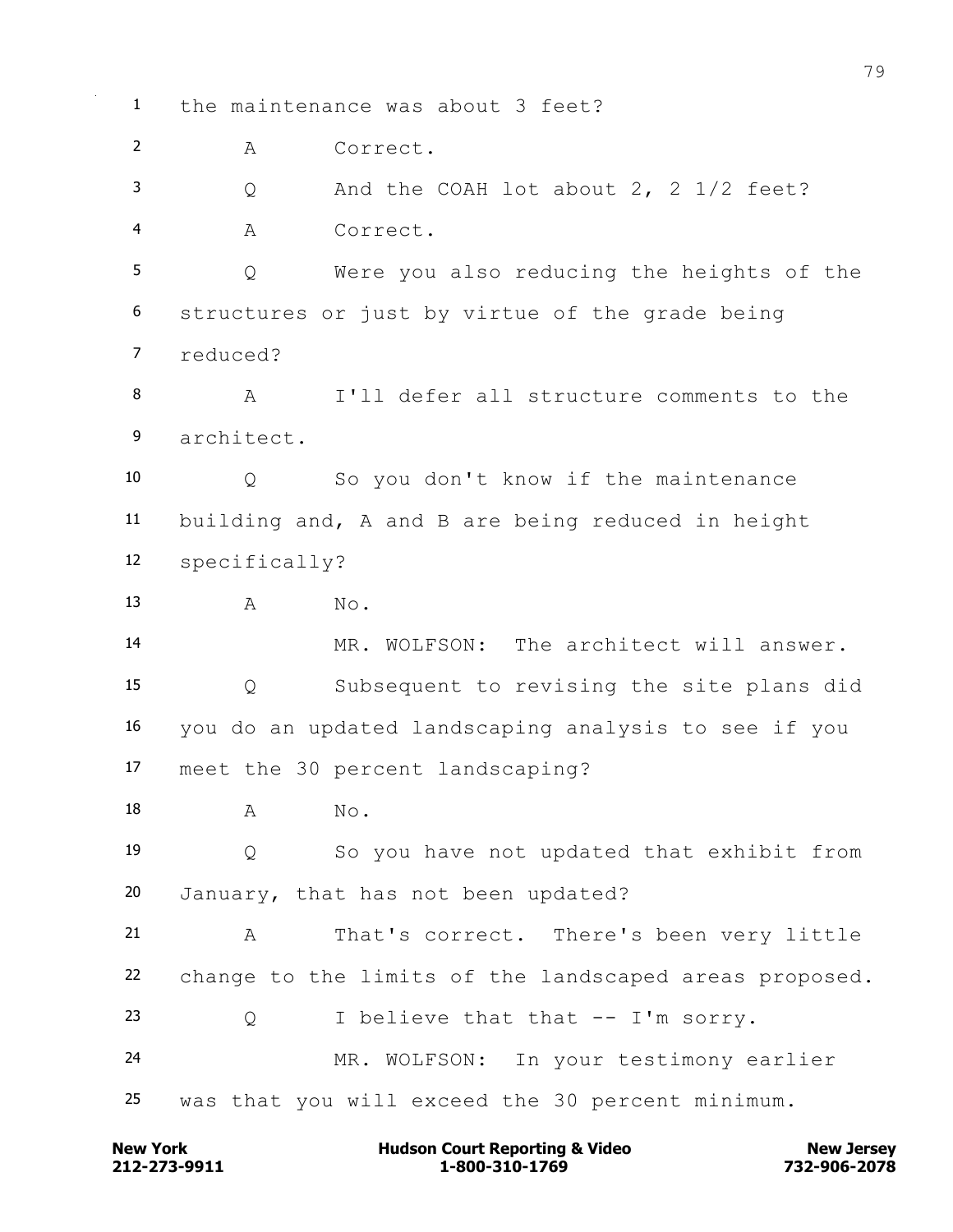1 THE WITNESS: That's correct. MR. WOLFSON: And you're confident with the revision to the plans which includes additional plantings that you still exceed the minimum requirement? THE WITNESS: Correct. 7 O And at that time you testified that there are about 13.5 acres would be landscaping? A I believe that's correct. Yes, based on the calculations at that time, 13.5. Q And the requirement is 13.3? A That's correct. Q So about a .2 acre difference? A That's correct. What we did with that calculation, because it's a very tedious calculation, is once we exceeded the minimum required we stopped. We didn't have to go any further. We met the minimum. Q So you believe it's beyond 13.5 acres? A Yes. Q So why not stop at 13.4 acres when you do the calculation? I mean, can you tell me the exact amount of acreage on this site that's devoted to landscaping? 25 A No.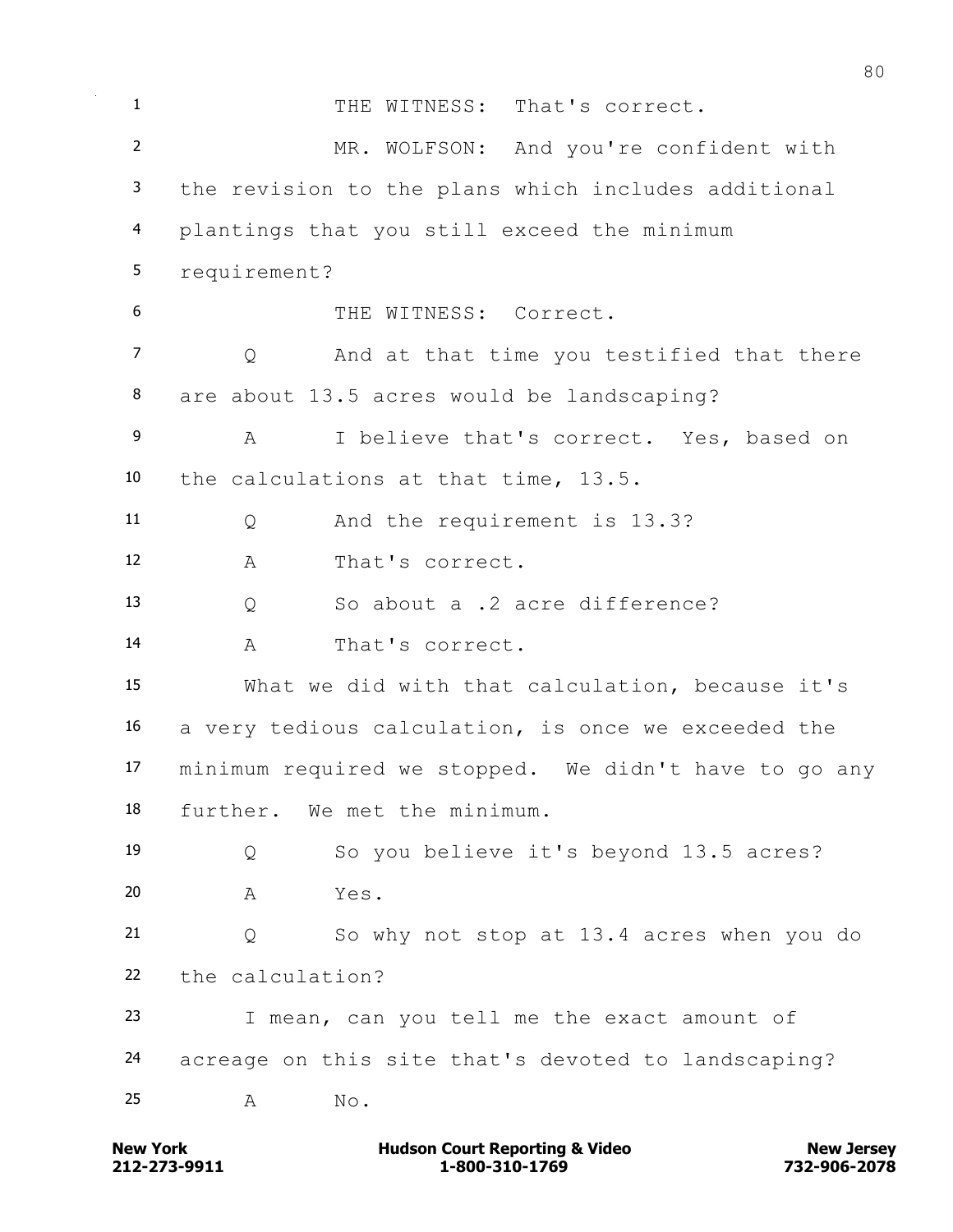MR. WOLFSON: In excess of 13.5? THE WITNESS: Yes, in excess of 13.5 acres. That's on the townhouse...

 Q I believe you testified, correct me if I'm wrong, that the bike path that's along Piermont is within the area that you calculated as part of the landscape?

 A I don't believe that's what I testified to. But if it's a paved pathway, it was not included in the calculation because it's paved.

 Q But the submission you show where you had a green highlighted area and represented that that green highlighted area was what you based your calculation on, the bike path would fall within that green area.

Correct?

 A If that's how it's shown. It's difficult to see on this scale. Then that was incorrectly shaded as green -- as a landscaped area.

 I'm still confident that we are in excess of the 30 percent requirement.

 Q I believe you testified that the computer is what did the calculation and you shaded in the area on the site plan and then CAD or some other program told you what amount of acreage was covered?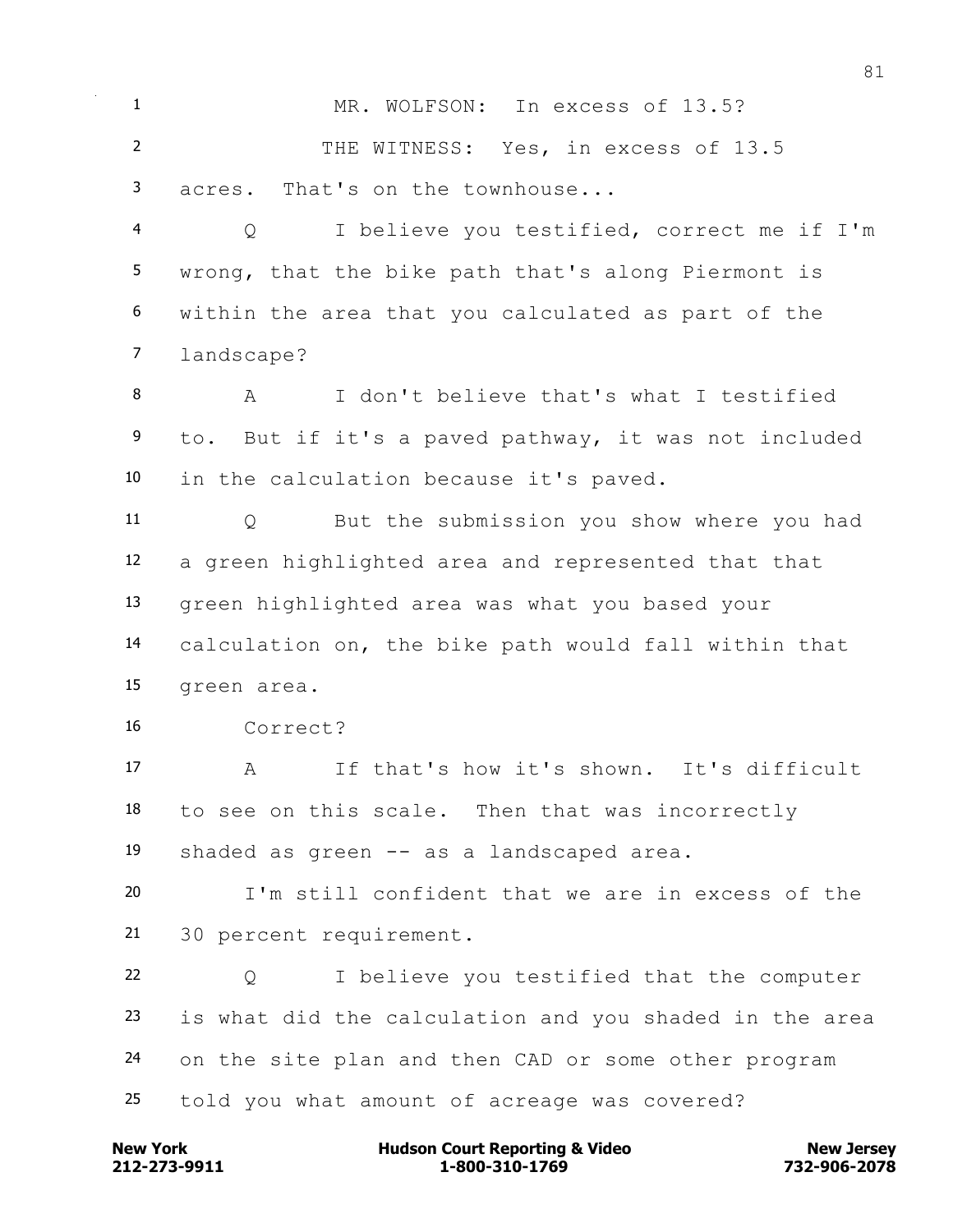A That's correct. The computer does the actual area calculation. Q So if you stated in the bike bath it would have included that, the computer would have given you that as part of the calculation for landscaping? A That's correct. Q Do you know the bike path is going to be about 7 feet wide? Is that fair? A Correct. Q It runs about 2,000 feet along the frontage of Piermont. Is that fair? A I believe so. Q That would be about 14,000 square feet. Correct? A Yes. Q And .2 acres would be about 500 square feet. Correct? 21 A Correct. Q So it is possible that if you, if the computer improperly included that, the bike path might actually be below 13.5? A No because I testified several times that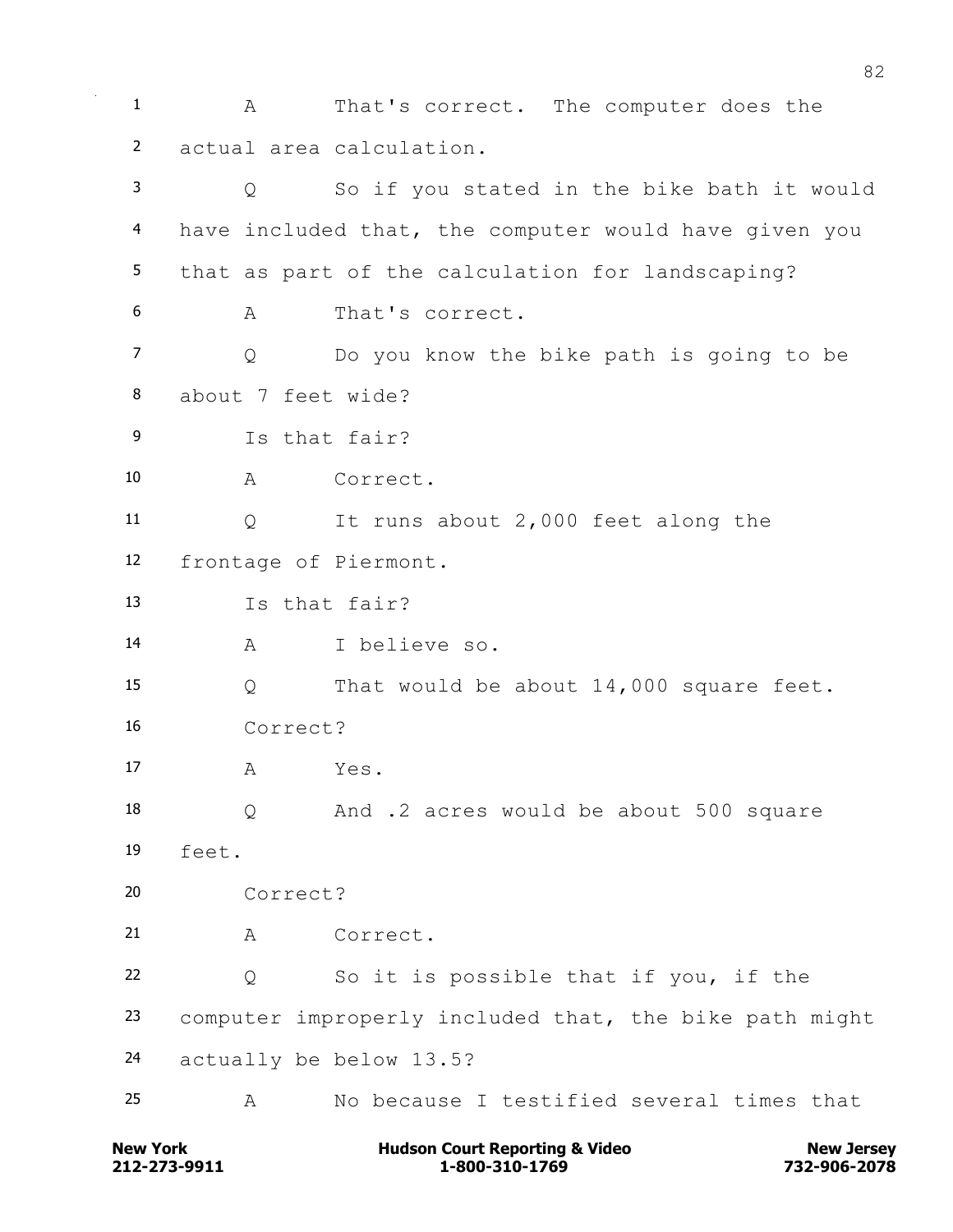we are well in excess of the 13.5 acres that's identified on this plan. We just stopped the calculations at that point. Q But isn't the calculation what tells us what area you have covered? Otherwise it's a net opinion if you don't have numbers to back it up. Do you stop at 13.5? 8 A Correct. 9 0 So all you can testify to here is you have 13.5? A Correct. I provided updated calculations to show that the, we're pulling the sidewalk out of the calculation. Q I also assume that the lawn area was included in the landscaping calculation? A Yes. Q Is it fair to say it is more than an acre of lawn area in this project? A Yes. Q Is it more than 2 acres of lawn area? A Yes. Q More than 3 acres? A I don't know the exact acres of the lawn area. Q 2 acres, we're now at 85,000 square feet.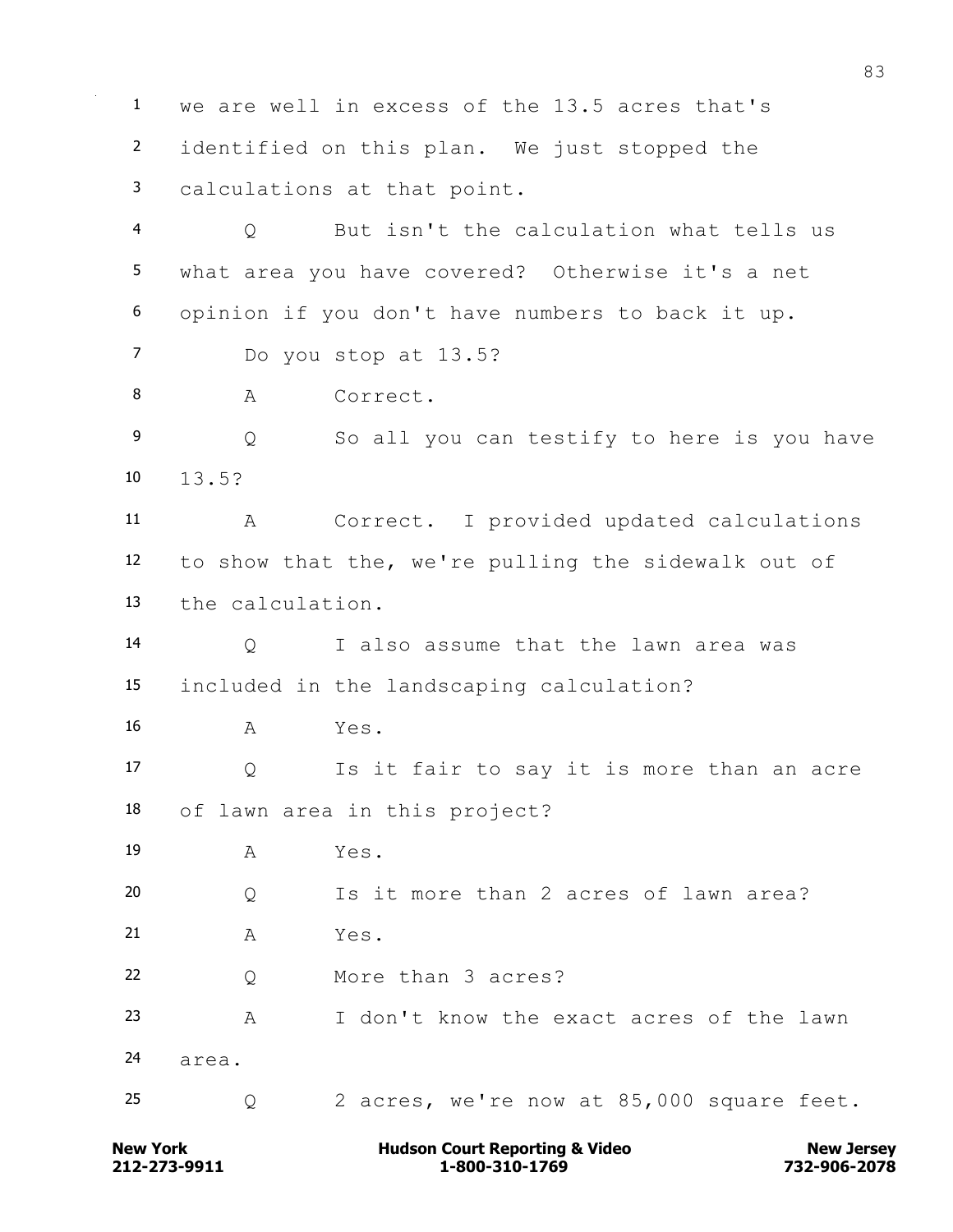So if lawn area is not included in the Borough's ordinance there's a chance you're going to fall below  $-$ 

 A It is included in the landscape requirement.

 MR. LEIBMAN: If I could just grab everyone's attention, Section 1.2-1.1, landscaping includes not only the design installation of the plant 9 material but also pavers, benches, fountains, exterior lighting fixtures, finishes and other outdoor furniture serving pedestrian, design of these items shall compliment the total design of the specs, grass, the area is included. That's landscaping. MR. VAN ECK: What section? MR. LEIBMAN: Setion 1.2-1.1. 16 MR. VAN ECK: What section are you reading? 18 MR. LEIBMAN: So it seems abundantly clear that the site is well-landscaped so let's try to move on. MR. VAN ECK: I'm going to continue to ask my questions. MR. LEIBMAN: Go right ahead. Q I want to get to stormwater. You indicated that you're moving from three basins to two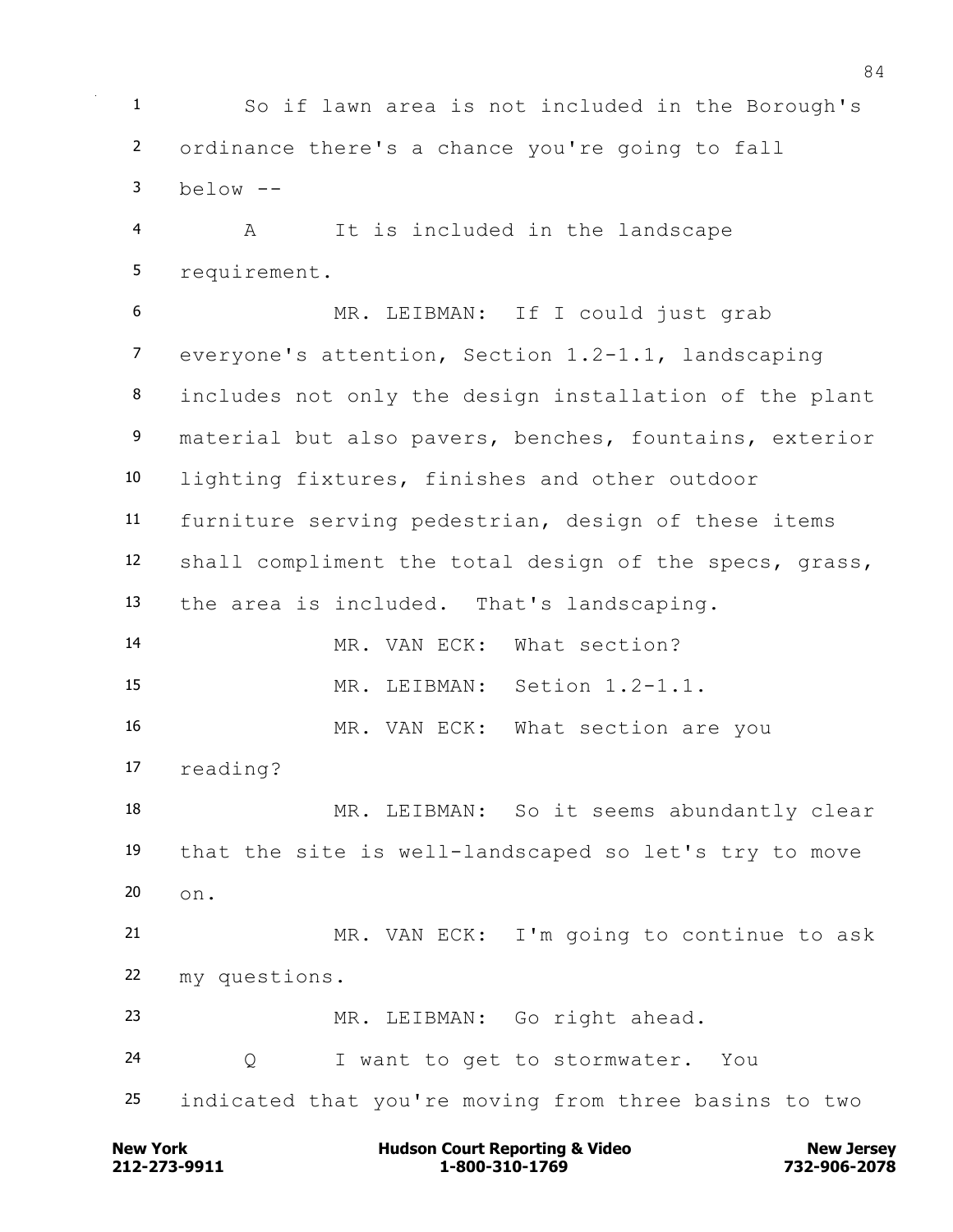basins.

| $\overline{2}$  | Correct?                                               |
|-----------------|--------------------------------------------------------|
| 3               | Correct.<br>А                                          |
| 4               | And it actually appears from your report<br>Q          |
| 5               | and looking at Table 3 that by going from three basins |
| 6               | to two basins you're actually increasing the runoff    |
| $\overline{7}$  | for the 2, 10 and hundred year storms.                 |
| 8               | Is that fair?                                          |
| 9               | We're not increasing the rate of runoff<br>А           |
| 10              | from existing conditions.                              |
| 11 <sub>1</sub> | That's your testimony. Correct?<br>Q                   |
| 12              | But from the plan where you submitted a design         |
| 13              | of three basins the rate of runoff for that design     |
| 14              | compared to this new design of two basins there is an  |
| 15              | increase in the rate of runoff between those two       |
| 16              | designs?                                               |
| 17              | That's correct.<br>Α                                   |
| 18              | Can you explain why that is?<br>Q                      |
| 19              | The modification of the design, the<br>A               |
| 20              | results of the modification did increase the proposed  |
| 21              | rate of runoff but it's still within the DEP standards |
| 22              | as part of the reductions.                             |
| 23              | What caused the rate to increase?<br>Q                 |
| 24              | The modifications of the design.<br>А                  |
| 25              | What modifications?<br>Q                               |
|                 |                                                        |

**212-273-9911 1-800-310-1769 732-906-2078 New York Hudson Court Reporting & Video New Jersey**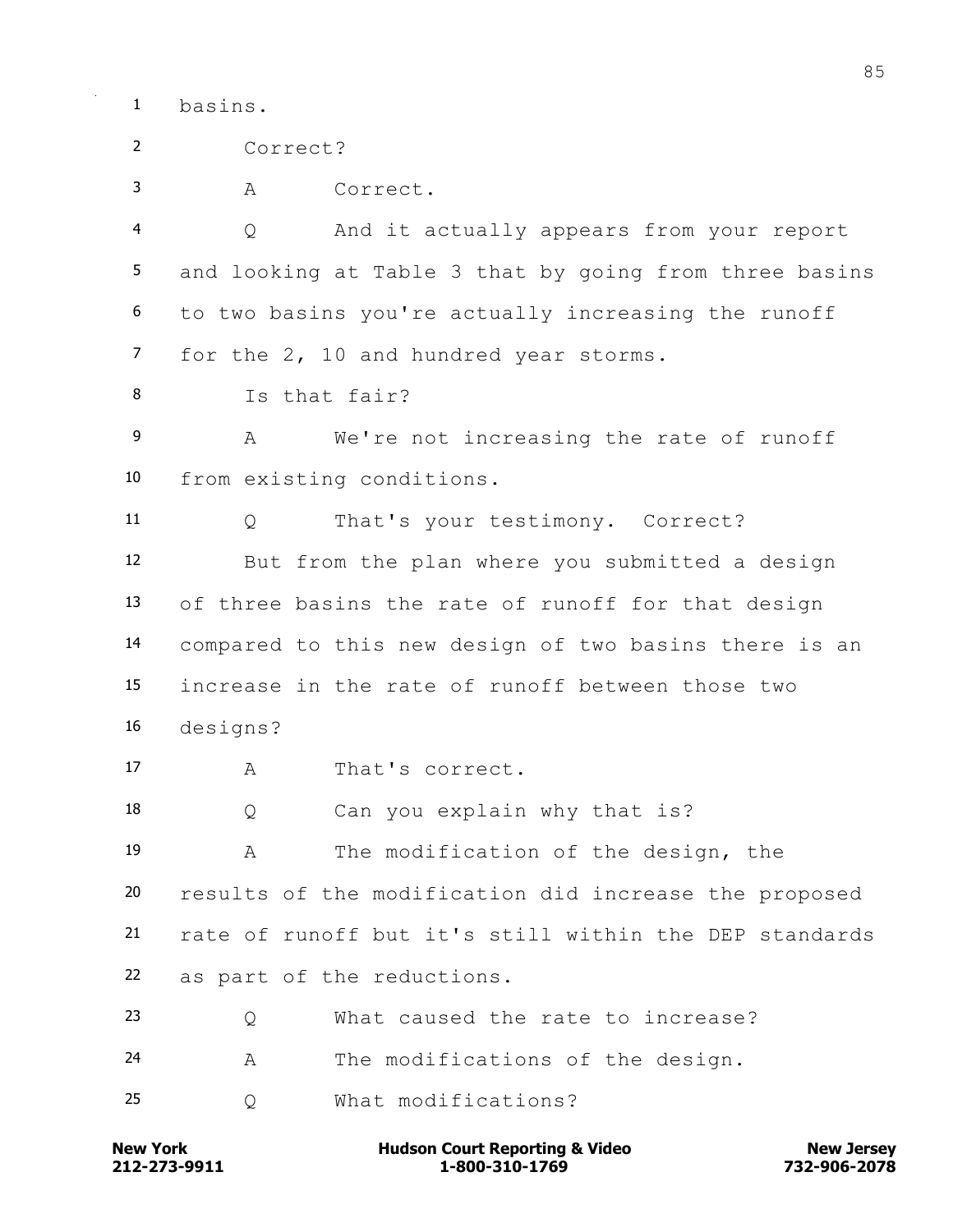A By consolidating the basins and rerouting it through the two new basins, there was an increase in flow from what was previously proposed. It's still within the stormwater management. MR. WOLFSON: The basins were combined at

the suggestion of Mr. Statile?

THE WITNESS: That's correct.

 Q I believe you just testified you did not look down stream. I assume as part of this revised analysis you did not look at the water quantity standard which asked you to look at the timing and the volume of water down stream.

 A I don't think that the standard requires you to do that. One of the options is to address in the volume issue is to provide the reductions which is what we've done.

 Q So the answer is no, you did not analyze 18  $i+2$ 

 MR. WOLFSON: She answered the question. MR. VAN ECK: No, she didn't answer the question. THE WITNESS: I answered it last time,

yes.

 Q But you did not analyze that, you did not use that provision in the stormwater, applying the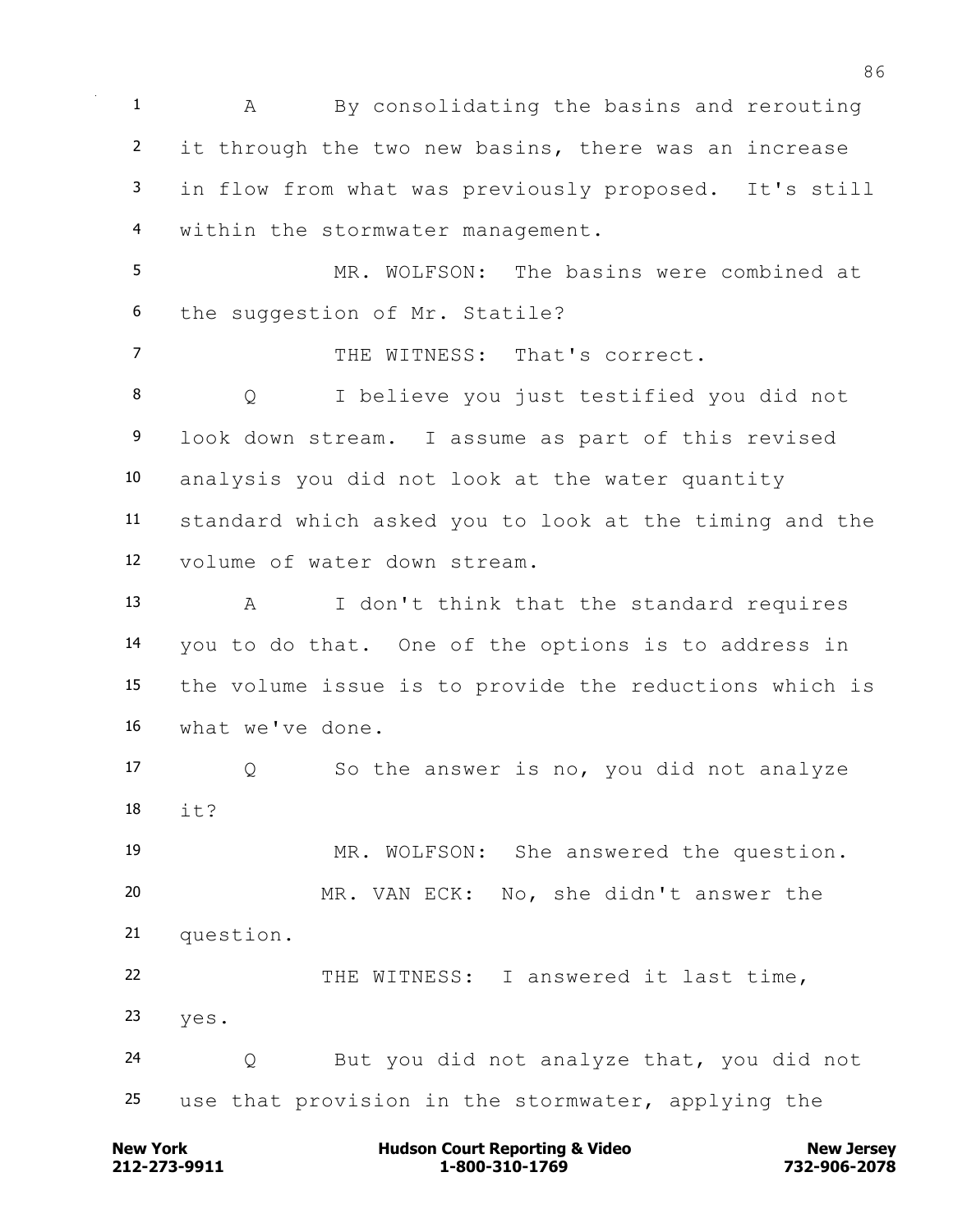standard, did not conduct that analysis?

A Correct.

 Q Mr. Statile pointed out that what you're basically doing with a basin is you're changing the staging and timing of that water and that may coincide with the normal peak of that river and it may not. Here do we know if the delay in putting volume into that stream is going to have a negative effect down stream? A I don't know. Q Did you change or add any non structural techniques from your prior testimony? 13 A No. Q I'll move on to lighting. I don't know if you can answer this. But there was a question last time about whether the lights were going to be on timers or not so overnight there wouldn't be lights in the maintenance parking lot and the COAH parking lot. Do you know if that is being addressed or not? A I don't recall what the testimony was from the landscape architect. MR. SANTOLA: I testified to that. I did testify that we would make sure that the lighting to those parking lots was reduced down to security level.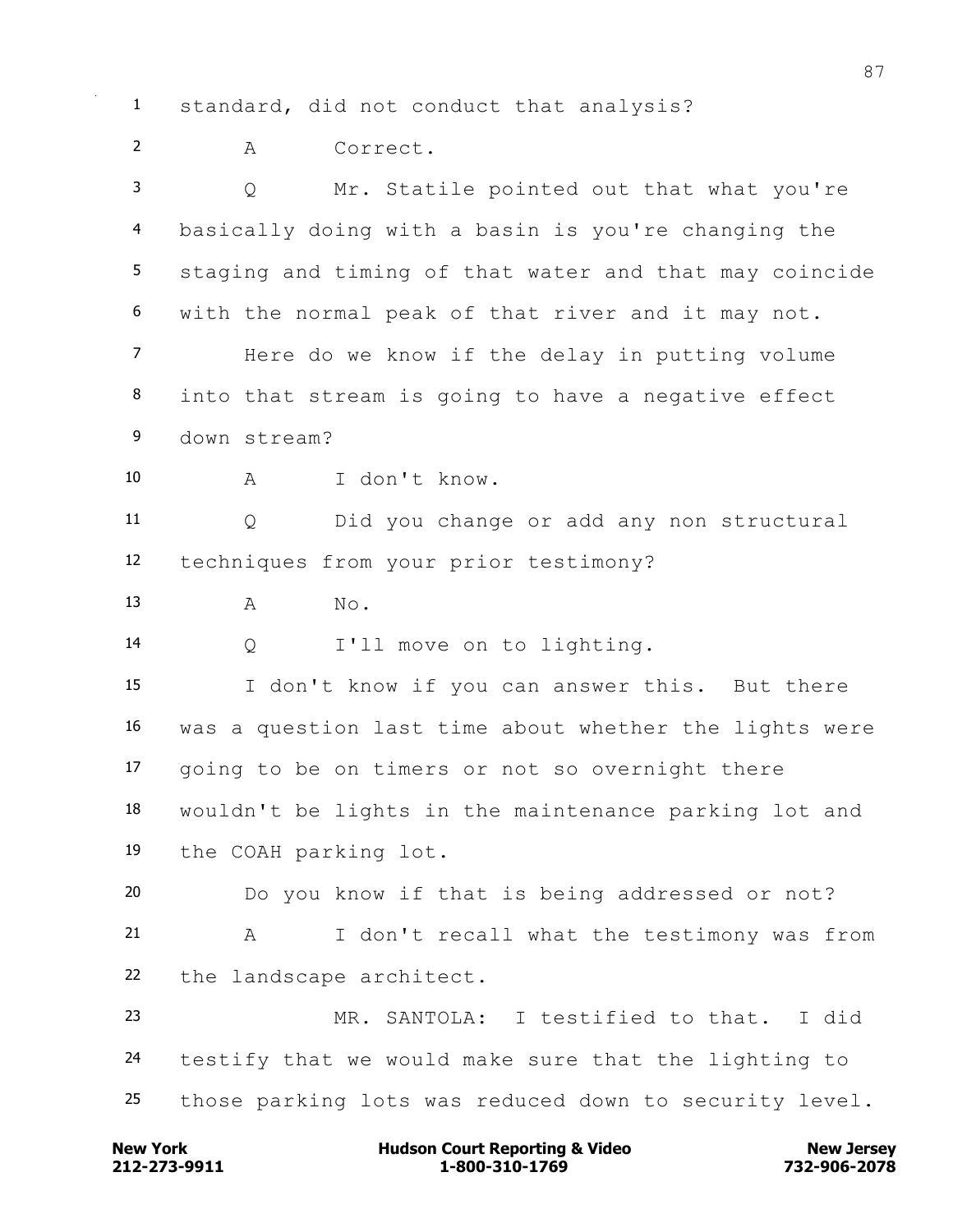CHAIRMAN LIPPERT: He asked about timers. MR. SANTOLA: Well, you could do it photo, with timers. The key is it gets reduced. If the Board has a preference we could have that conversation. I think what they were getting at, they don't want to have bright lights lit up at 11:00 at night when nobody is in those parking lots. MR. VAN ECK: That's true. And if there is a way to turn them off at night I think that would be preferable. MR. SANTOLA: I think in the maintenance building that may be possible, in the COAH parking lot I don't think, from a safety point of view, that would be wise. But we certainly can dim them when it would be less used. MR. VAN ECK: Thank you, Mr. Santola. That's all I have. Thank you. CHAIRMAN LIPPERT: Thank you. Mr. Wolfson, your architect is here? MR. WOLFSON: Yes, just for some very short limited testimony on a couple of modifications to the COAH and maintenance building. CHAIRMAN LIPPERT: All right. Oh, yeah. We're going to, we're just going to take a real fast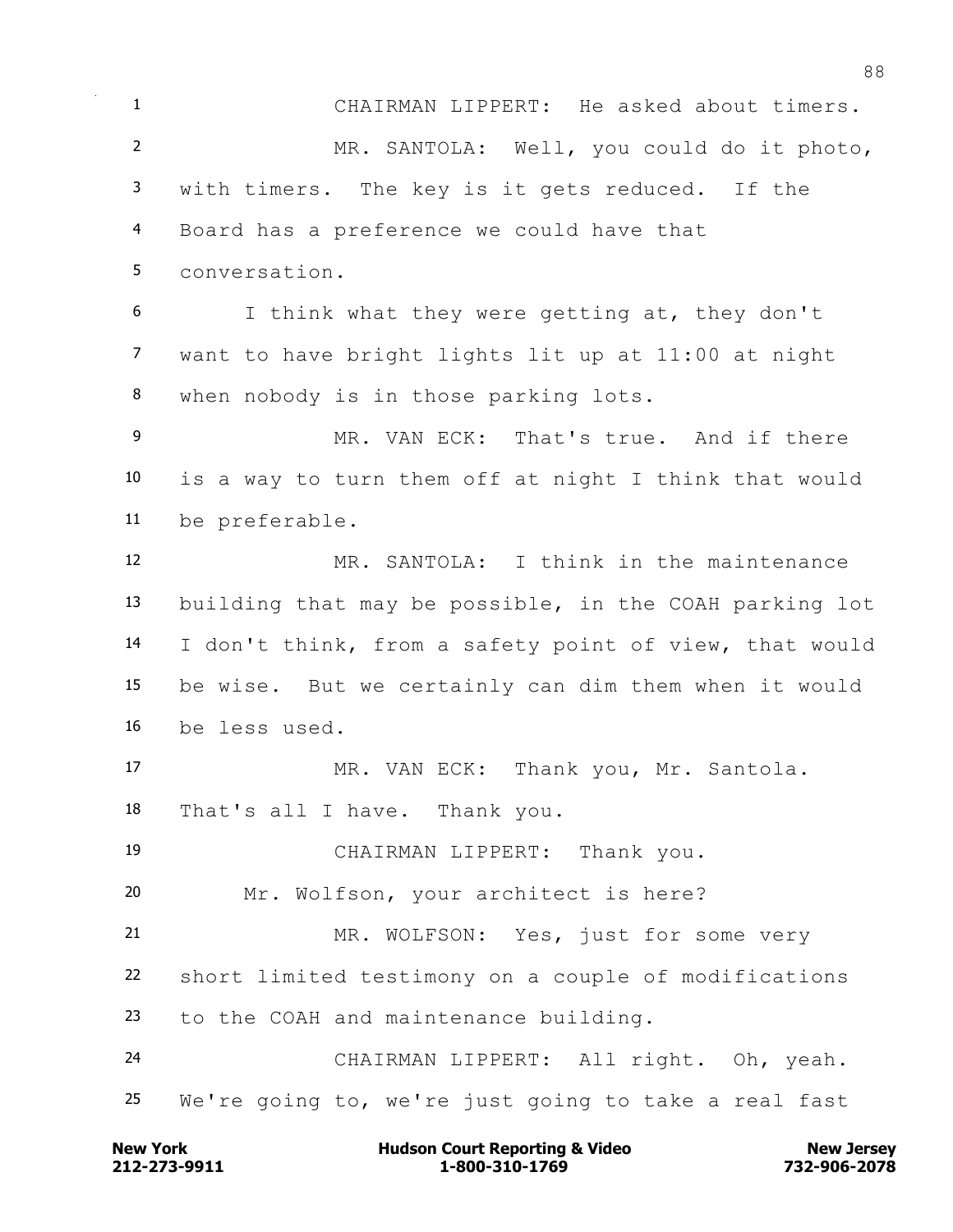break. Okay. (A recess is taken.) CHAIRMAN LIPPERT: Okay. If we could reconvene. Okay. We're back on the record at 9:40. Can we have a roll call, please. MS. KOKOWSKI: Yes. Mr. Lowe. 8 MR. LOWE: Here. 9 MS. KOKOWSKI: Councilman Bromberg. COUNCILMAN BROMBERG: Here. MS. KOKOWSKI: Mr. Fortsch. VICE CHAIRMAN FORTSCH: Here. 13 MS. KOKOWSKI: Mr. Wayne. 14 MR. WAYNE: Here. MS. KOKOWSKI: Mr. Puccio. MR. PUCCIO: Still here. Yeah. 17 MS. KOKOWSKI: Mr. Lippert. 18 CHAIRMAN LIPPERT: Here. MS. KOKOWSKI: Mr. Leibman. MR. LEIBMAN: Here. MS. KOKOWSKI: Mr. Statile. MR. STATILE: Here. 23 MS. KOKOWSKI: Ms. Haaq. MS. HAAG: Here. CHAIRMAN LIPPERT: Okay.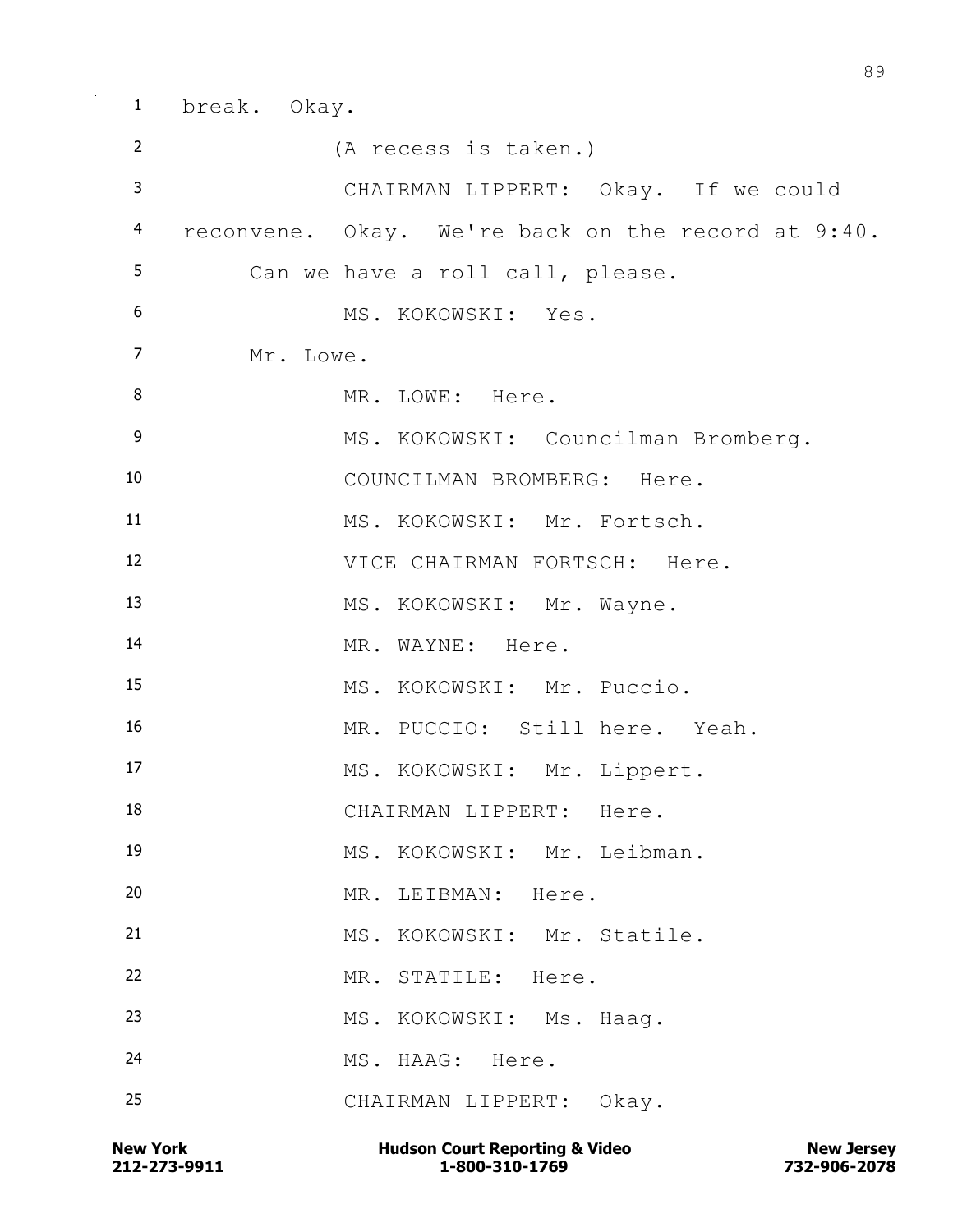MR. WOLFSON: Mr. Chairman, during the break we had an opportunity to confer and we thought it would be valuable to the public as well as the record if Daphne supplemented one of her answers based on the storm water analysis that she did for down stream.

 CHAIRMAN LIPPERT: Okay. 8 MS. GALVIN: The State stormwater 9 standards have different options for evaluating down stream impacts as the result of increase in stormwater runoff quantity. One of the options is to reduce the runoff from the existing condition.

 For example, in the two year storm we have to reduce the runoff to no greater than 50 percent of the existing runoff. Other storms have different reductions required. That's the option that we selected in this instance.

 We designed to the storm water management standards. So by reducing the runoff to those required percentages we feel we met the requirements of the stormwater standards such that there's no impact on the down stream properties.

 CHAIRMAN LIPPERT: And that's why they do down stream analysis?

MS. GALVIN: That's correct.

**212-273-9911 1-800-310-1769 732-906-2078 New York Communist Court Reporting & Video New Jersey Rew Jersey**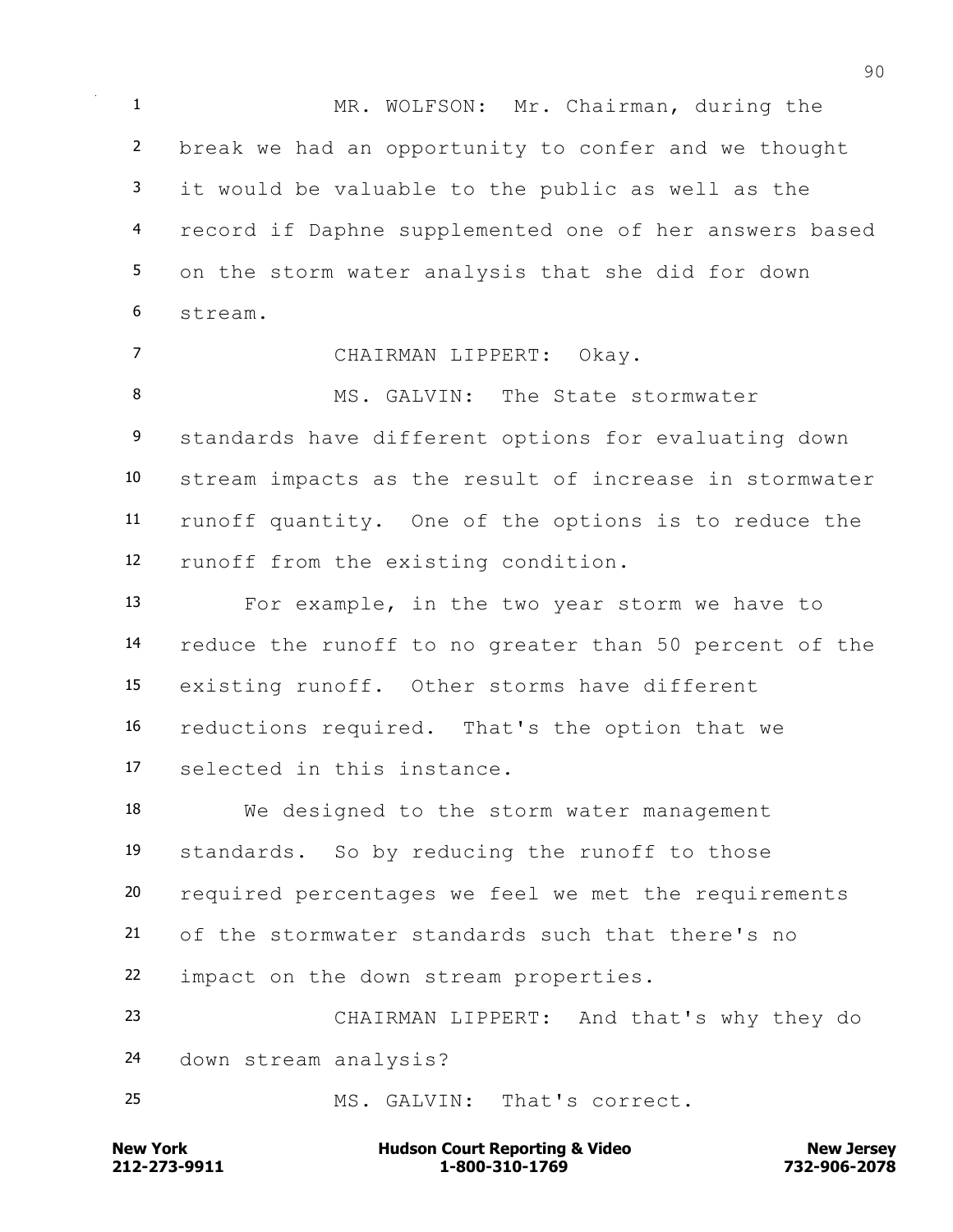CHAIRMAN LIPPERT: And I think you testified to that previously. MS. GALVIN: That's consistent with my earlier testimony. CHAIRMAN LIPPERT: Okay. MR. WOLFSON: That's all that Daphne had. I don't know if there's follow-up questions from anyone. CHAIRMAN LIPPERT: I don't think so. 10 MR. WOLFSON: Great. I would like to recall our project architect with some brief discussion relative to some modifications to the maintenance building and the COAH building. You remain under oath. MR. LEIBMAN: Spell your name again, your name again. 18 THE WITNESS: Richard Arzberger, Sonnenfeld & Trocchia Architects. I'm still under oath. Basically my testimony will regard two buildings which had minor architectural changes and update on documentation of one of, the COAH building. So first the large maintenance building and my previous testimony.

**212-273-9911 1-800-310-1769 732-906-2078 New York Communist Court Reporting & Video New Jersey Rew Jersey**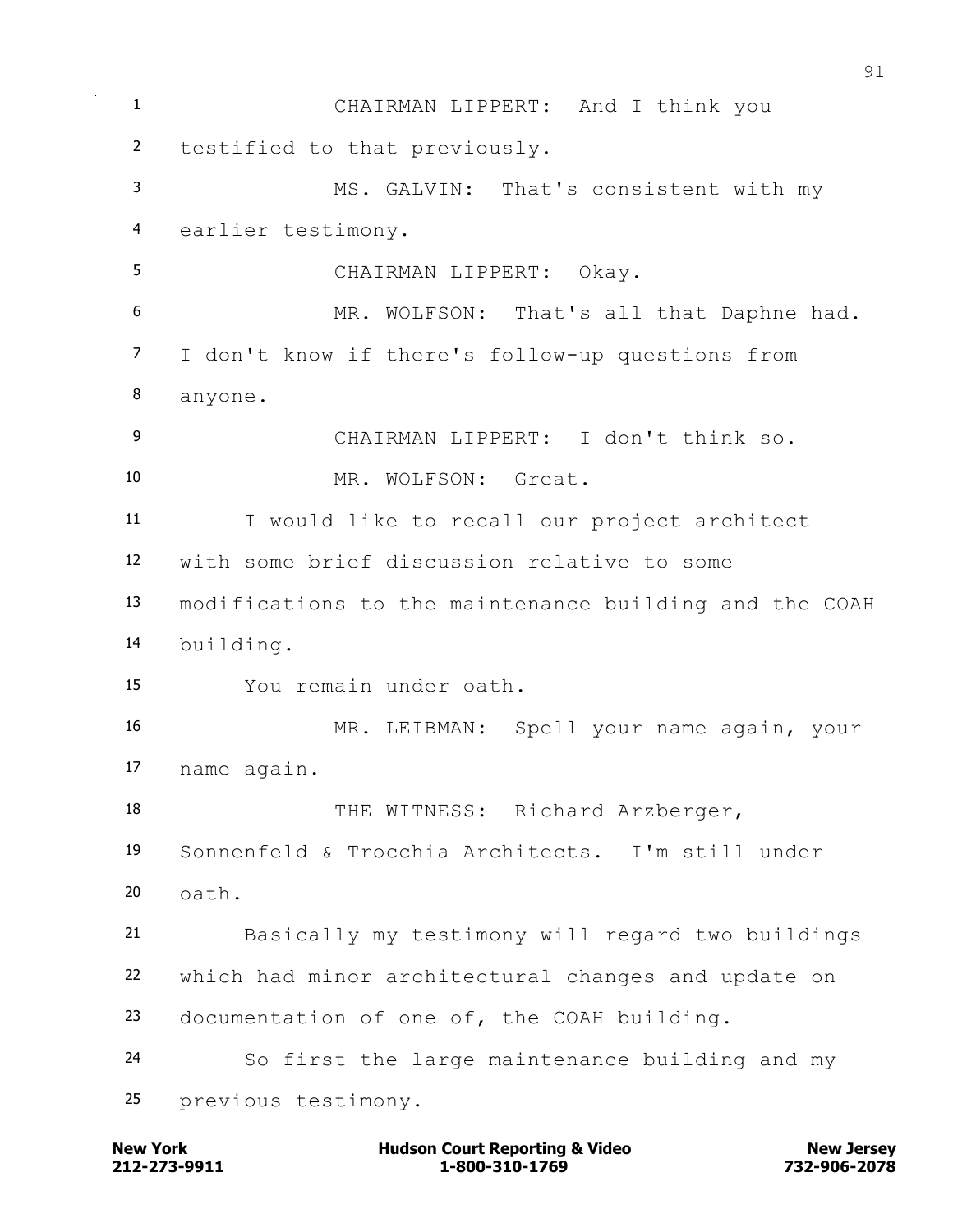REDIRECT EXAMINATION BY MR. WOLFSON: Q So you just placed an exhibit up on the board, on the easel. Is this a new board? A My previous testimony included boards which were comprised entirely of what was submitted to the Board in the application. Some of the sheets that 9 I'm going to show you are updated and I don't believe those have been submitted yet. So I think those have to be marked as exhibits if I stand created. Q Let me go to the first one. I'm going to mark that A-14. 14 A Actually, that one did not change. The back side is the A-14. Q Okay. A It should be the elevations of the maintenance building. MR. WOLFSON: Okay. This is A-14. CHAIRMAN LIPPERT: Is there revised elevations of the maintenance building. THE WITNESS: Revised elevation of the maintenance building. Q What's the last revision date on that, Richard?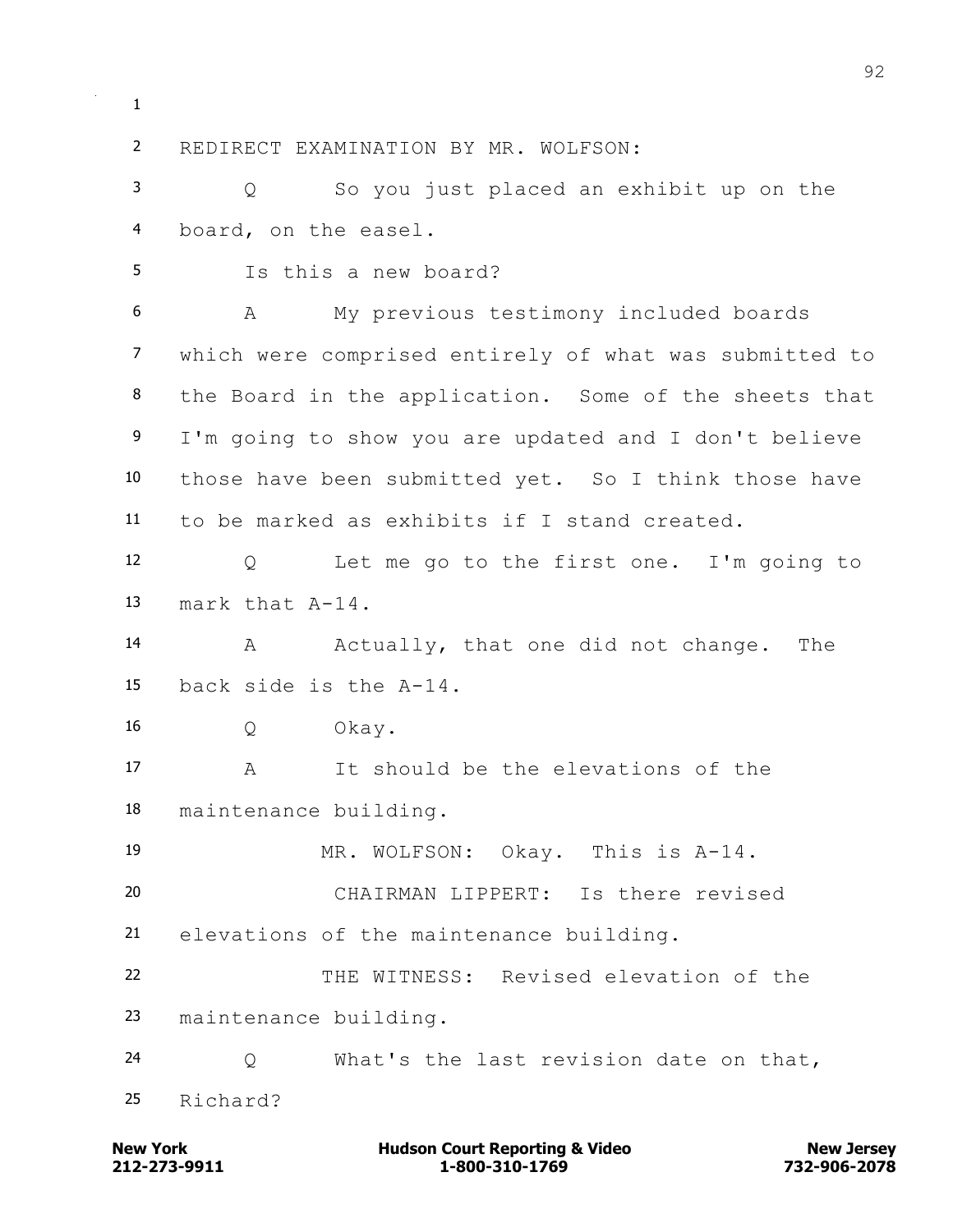A Revision date is May 8th. MR. STATILE: Sheet A-4.1. THE WITNESS: Sheet A-4.1. So this supercedes the previous Sheet A-4.1 in the application. Secondly is sheet, is a revision to Sheet A-4.2 which is the, it's labeled maintenance building but this is what we refer to in testimony as the environmental building. And that will be Exhibit A-15. CHAIRMAN LIPPERT: Those are elevations as well? THE WITNESS: Those are elevations and floor plan but the changes were entirely to the elevations. And then, finally, Sheet A-3.2 and Sheet A-3.0, those are elevations and floor plans of the COAH building. Those will be Exhibit A-16. CHAIRMAN LIPPERT: Yep. THE WITNESS: First look over the maintenance building which is the larger maintenance building, the L-shape. And what, we were asked to break up the long treatment of the longer wing which runs north/south on the site. And the way in which we treated that was we

**212-273-9911 1-800-310-1769 732-906-2078 New York Communist Court Reporting & Video New Jersey Rew Jersey**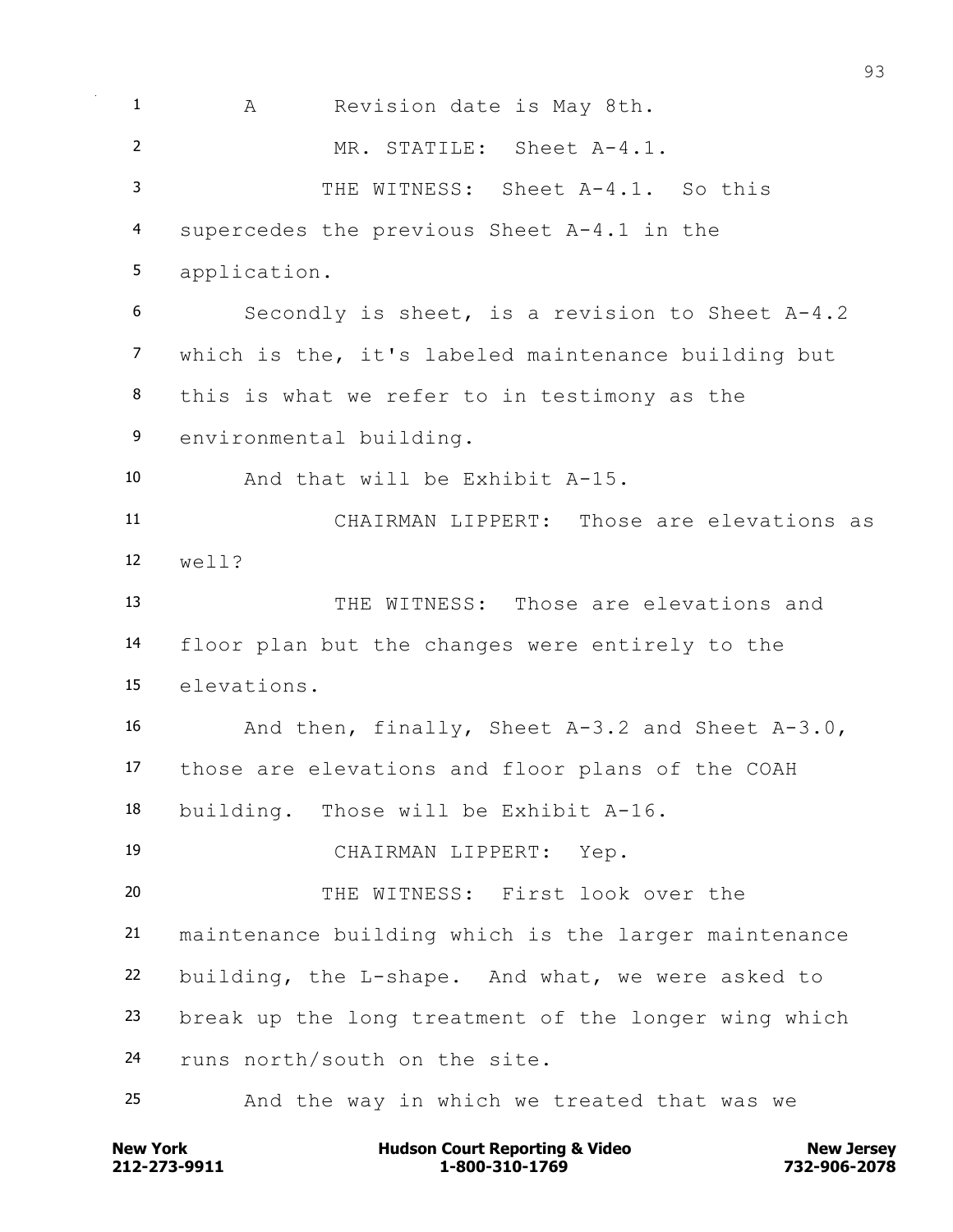broke the eve line at a certain location which had the resultant break in roof plans so the roof plans basically step up. And the area below that where the area stepped up, we changed the siding from the board and batten siding to a shingle siding. So we felt that broke up the length of the building visually.

 In addition, we added a series of cupolas, two in the gambled roof section facing Piermont and an additional two which are on the long run and that's reflected in Sheet A-4.1.

MR. STATILE: You --

12 THE WITNESS: We added -- actually, we just added windows to this area. One was already existing. And that's the extent of the modifications to the maintenance building.

 In the case of the environmental building, what we were asked to do was take a look and see if there was a way we could reduce the overall building height. And the way in which we did that, we rotated the orientation of the roof so that the ridge line was parallel to the long side of the building thereby reducing the run of the roof and the resulting roof height as well.

 In addition to lower the roof pitch from 5-on-12 to 4-on-12. A combination of those two things allowed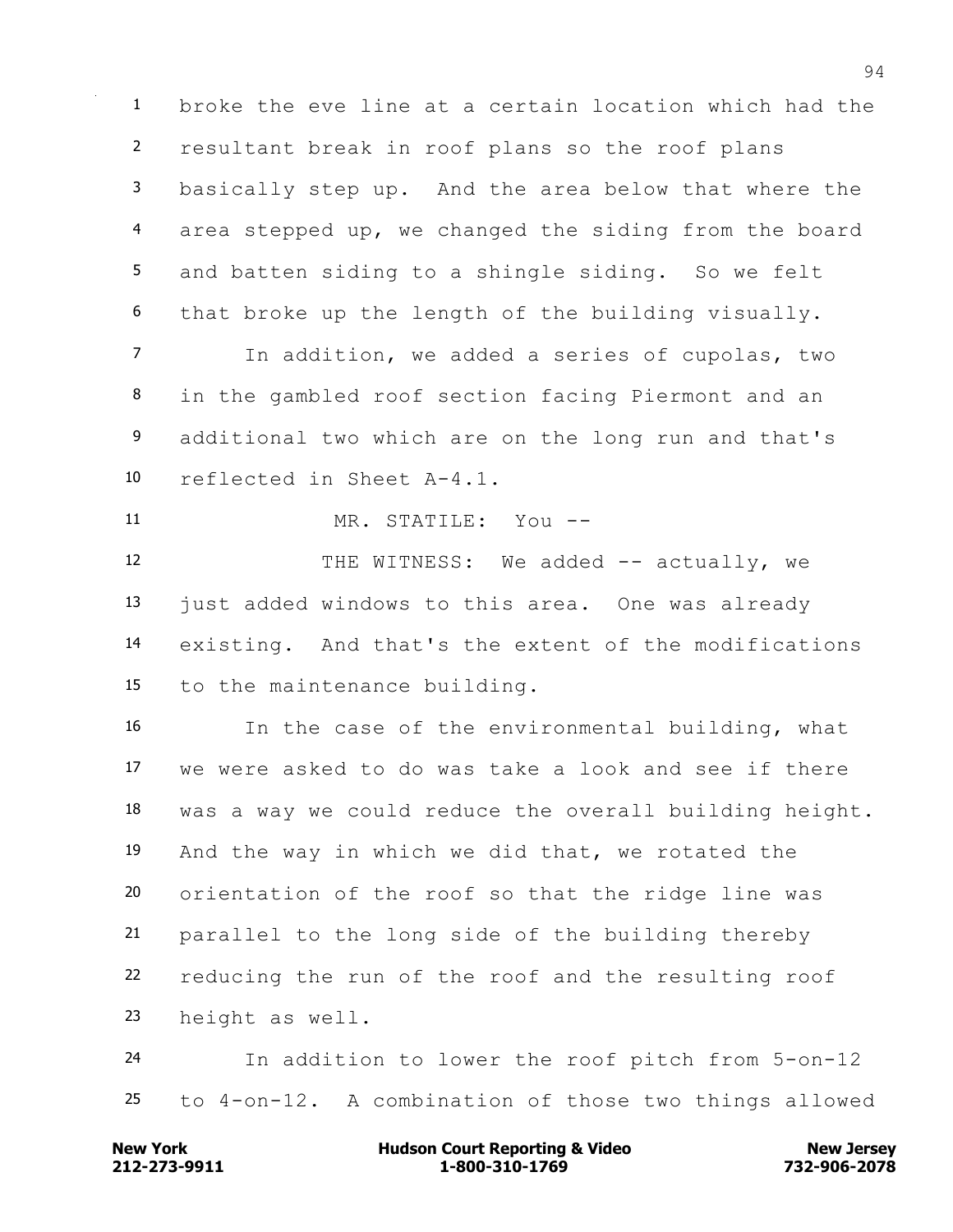us to reduce the overall height to 25 feet 8 inches. CHAIRMAN LIPPERT: From? 3 THE WITNESS: I think I testified, I have a scale because it wasn't indicated on the elevations last time, I think either 31 or 32 feet. CHAIRMAN LIPPERT: Okay. 7 THE WITNESS: In addition, we were asked to clarify, pull out the walls of this building being CMU or concrete masonry units. And what we're intending to use, there are masonry concrete units, however, split face block style that comes in a variety of colors and split fact block is basically a rough textured block which has a lot of exposed aggregate in it. You'll see it used in a lot in office buildings, retail buildings and so on. And I have a photograph of our, what the wall would look like in that block style. CHAIRMAN LIPPERT: This is A-17? 19 THE WITNESS: Yes. A-17. And that's just to give you an idea of the overall look of it. The block comes in a variety of colors. MR. WOLFSON: Pass it around. THE WITNESS: Pass it around. And we'll select a color that compliments the

**212-273-9911 1-800-310-1769 732-906-2078 New York Communist Court Reporting & Video New Jersey Rew Jersey**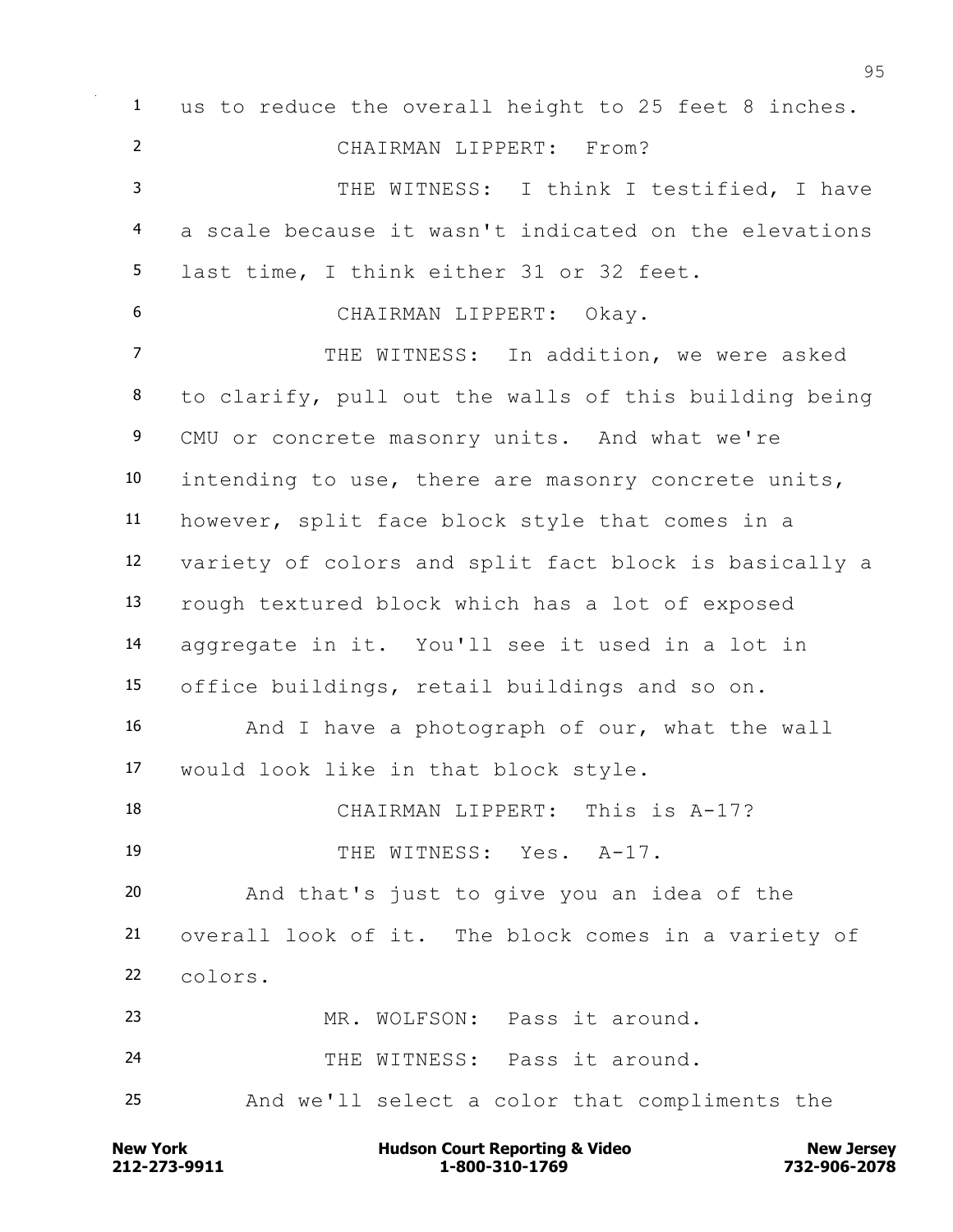siding, stone colors in the balance of the buildings. So it's more of a natural look. It's not the plain concrete block. MR. WAYNE: And where will that be on the building? THE WITNESS: That will be on the environmental building which is the smaller maintenance building. CHAIRMAN LIPPERT: Is A-17 fairly representative of the color scheme? THE WITNESS: No. We haven't selected a color yet. What we'll do, go with a complementary color to match the color pallet of all the buildings. CHAIRMAN LIPPERT: That hasn't been decided? THE WITNESS: That hasn't been decided. CHAIRMAN LIPPERT: This is just to show -- 18 THE WITNESS: Just to show you the basic look of it, the texture and what it would look like. I think in that example there are two colors shown. It comes in a variety of colors. CHAIRMAN LIPPERT: Okay. MR. LEIBMAN: It's not going to be ugly cinderblock? THE WITNESS: Yes, it's not plain concrete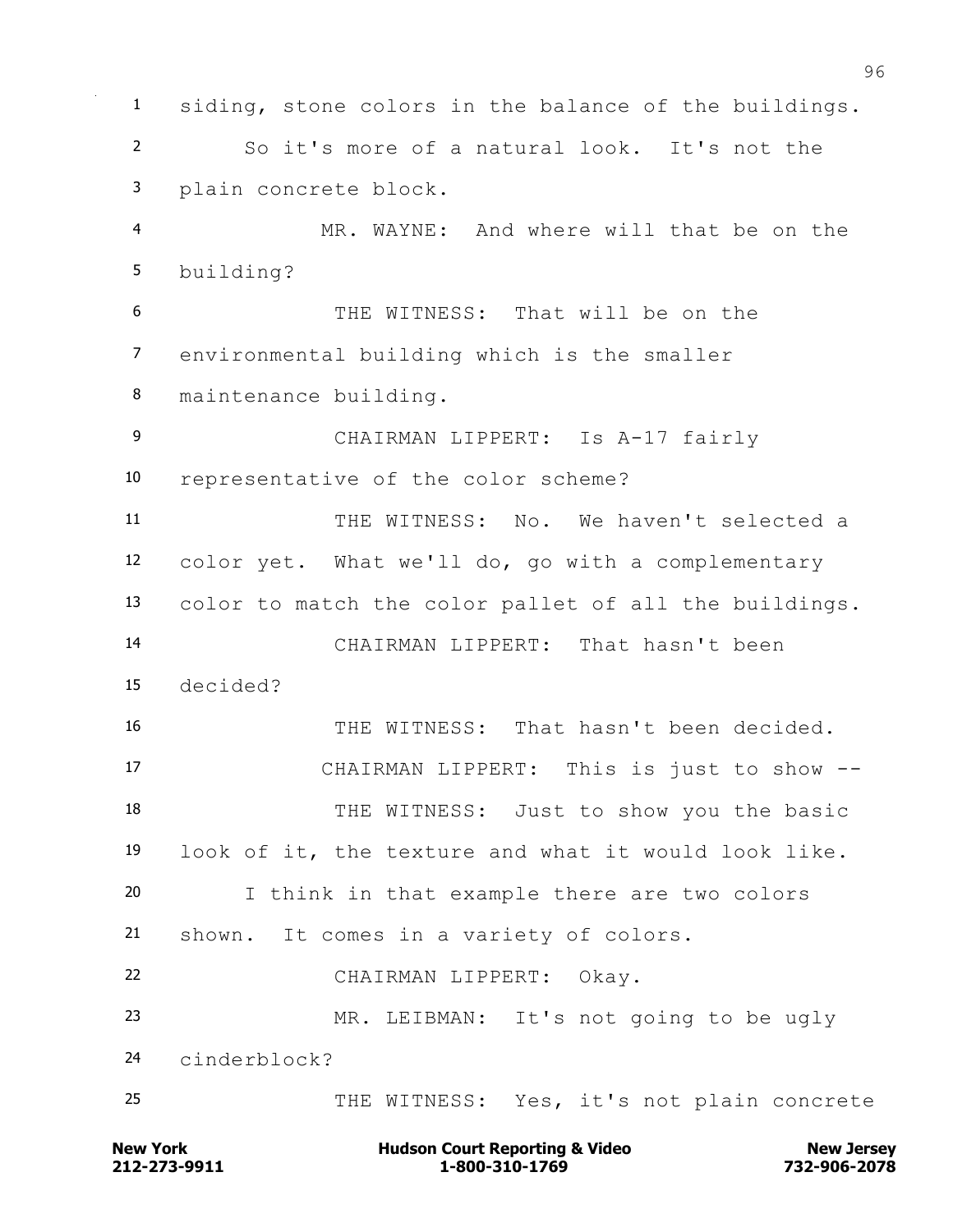parking lot like you see on a basement wall, for example. It's intended as an esthetic treatment on the outside of the building.

And then finally, the COAH building.

 Now in my original testimony I said that as a result of regrading which is being proposed that the elevation and plan that I had shown you varied slightly from what we're actually suggesting but we 9 haven't had an opportunity to update the elevation and plans for that meeting. However, since that time we have managed to do that and as I testified at that meeting because the grade, the grading of the building changing, we're splitting the building in half along the common party wall and we're dropping as you look at the front of the building on the left side of the building.

 In addition, if you take a look at the floor plan on Sheet A-3.0, in addition to that vertical break also in the horizontal break, we're stepping the building 2 feet front and back, so basically splitting the building in half, taking advantage of the grading plan to lower one-half of the building.

 MR. WAYNE: What's the difference in the two heights?

25 THE WITNESS: The vertical step is 6 -- is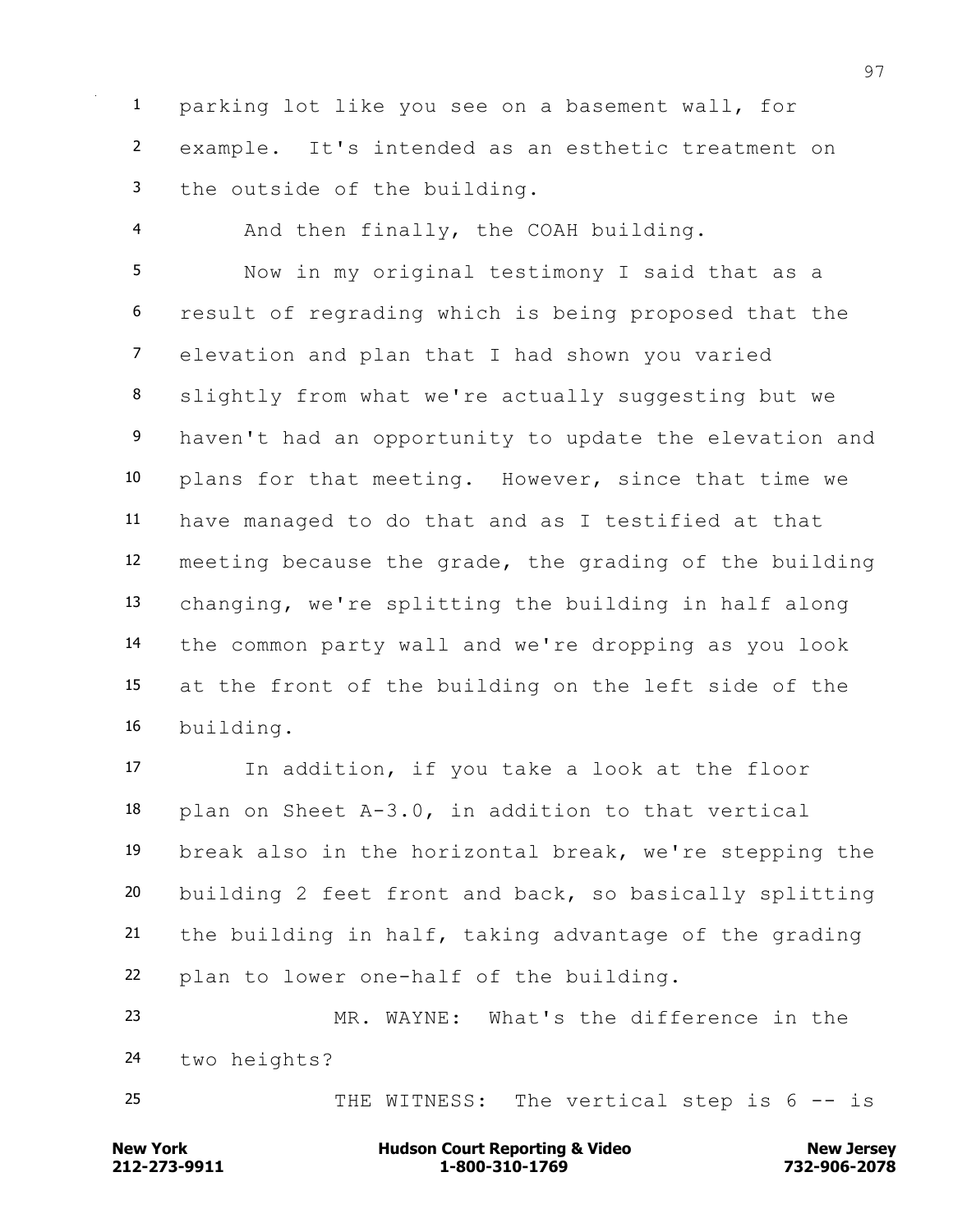1 foot 4 inches, 16 inches. So the side elevation, the left side will be 16 inches lower than the right hand slab and the same thing with the roof line, it will drop 16 inches. In addition, we were asked to describe the materials of the COAH building so we have a photograph that we passed around. 8 MR. WOLFSON: A-18. THE WITNESS: This is A-18. This photograph was taken of a similar building in another project, just to give, to illustrate the detail and materials based on massing. The primary difference between this photograph and what's shown on the elevations is that first of all that building has balconies and mechanical closets attached to it. We're not proposing to do either balconies or the mechanical closets. 18 But, other than that, the basic treatment is pretty much the same except we're introducing, in lieu of those, the balconies, mechanical closets, there's areas where we have paneled wall siding in these locations. We also introduced a little cover entry with the metal roof. But the reason why we're showing this photograph it gives you an overall scale of materials, colors, et

**212-273-9911 1-800-310-1769 732-906-2078 New York Communist Court Reporting & Video New Jersey Rew Jersey**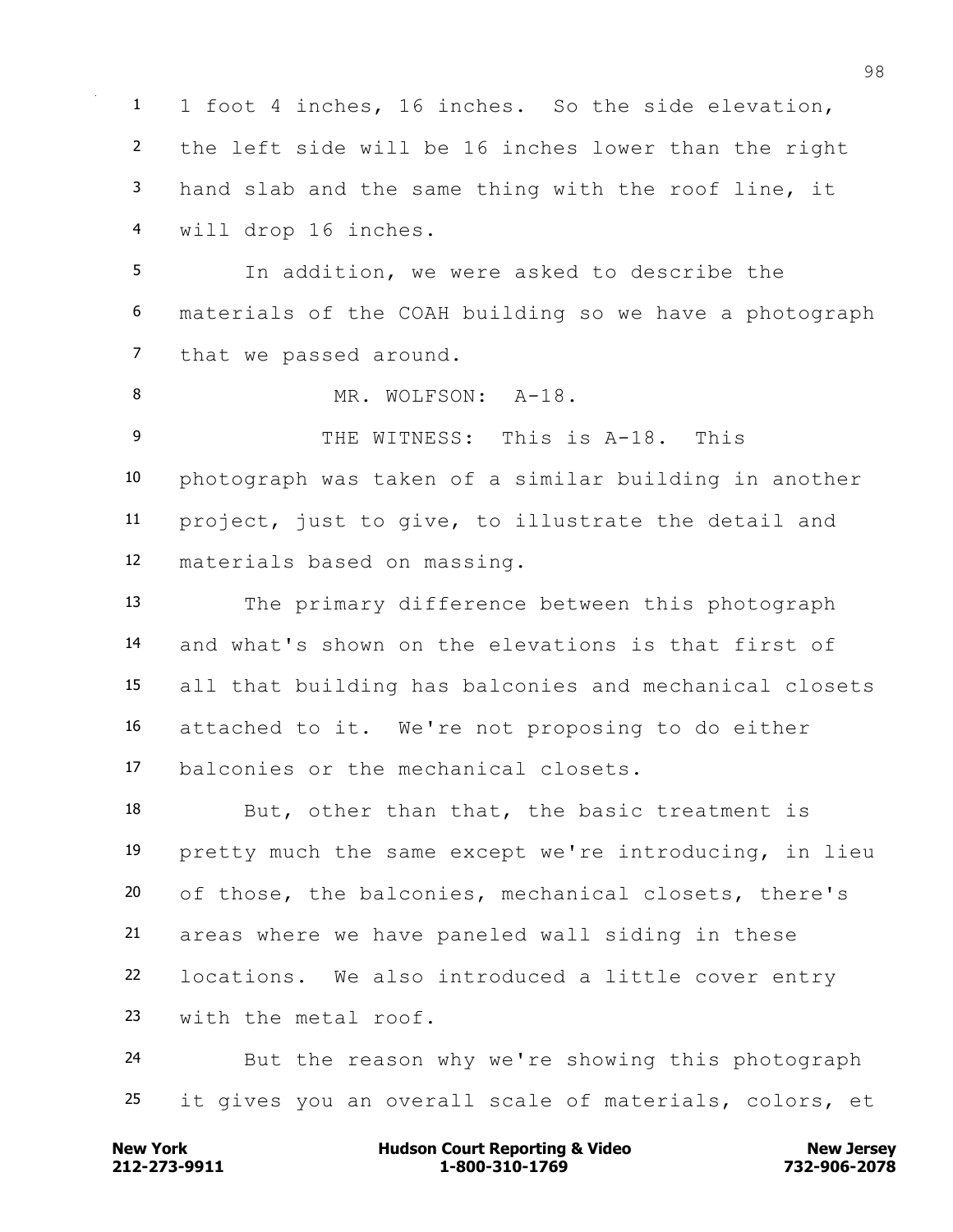cetera that we would be proposing to utilize in this building.

 MR. STATILE: Is this stone? I can't tell.

5 THE WITNESS: That, it looks like, this one looks to be like brick.

 Also keep in mind that's basically half the building because this building is half the size of 9 that. So you'll see the right part of the building is cut off because that building is twice as long as this one. So we wanted to better represent what we're proposing here. So that's why you see the building extends beyond the frame of the picture.

 But, I believe this one is of a brick. But in lieu of the brick, in keeping with the theme of the overall project, you're going to be using the stone, the manufactured stone instead.

 Once again, that's the -- because in the townhouses we are using cultured stones as opposed to brick.

 And that's the extent -- as I said, I just wanted to clarify these elevations and present the minor architectural changes we made to the two maintenance buildings. That's the extent of my testimony.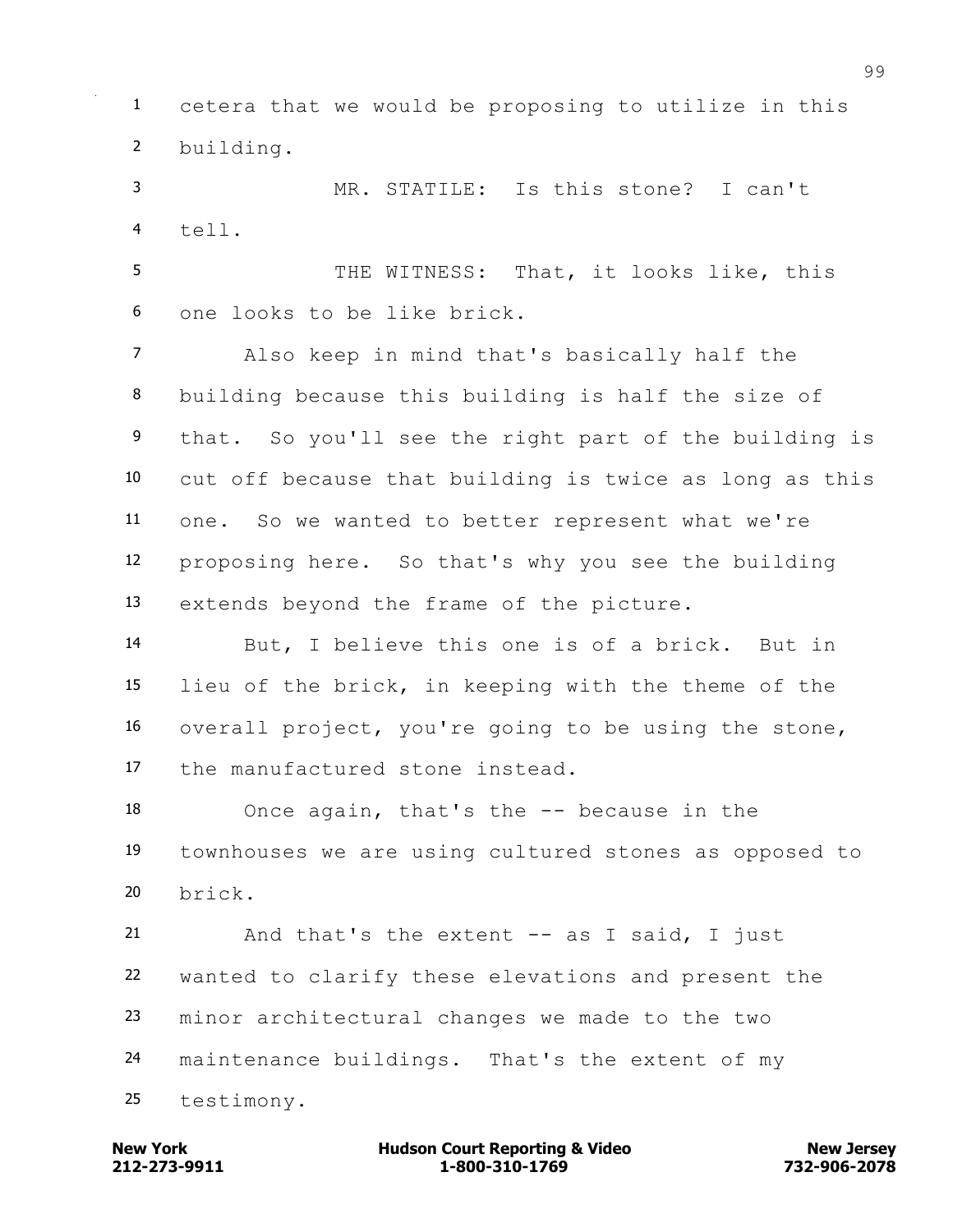Q So, Richard, you heard testimony in the past that these structures are going to be largely unseen from Piermont. With that being said, these improvements to the architectural will make them more interesting and esthetically pleasing in your opinion? A Yes. CHAIRMAN LIPPERT: Do Board Members have questions? COUNCILMAN BROMBERG: So this is a flash picture one might get traveling east on Piermont of these structures, roof designs, breaking up as opposed to a flat roof. So that's what you're going to be seeing through that tree line. THE WITNESS: As far as the COAH building goes, I believe the COAH building is oriented perpendicular to Piermont. MR. SANTOLA: No. 18 THE WITNESS: No. I'm thinking of the L-shape. So this is the front side. So what you'll be seeing from Piermont is -- CHAIRMAN LIPPERT: To the extent we're going to be able to see through all those trees. THE WITNESS: Sheet A-3.3 which the treatment goes all the way around the building. So

**212-273-9911 1-800-310-1769 732-906-2078 New York Communist Court Reporting & Video New Jersey Rew Jersey**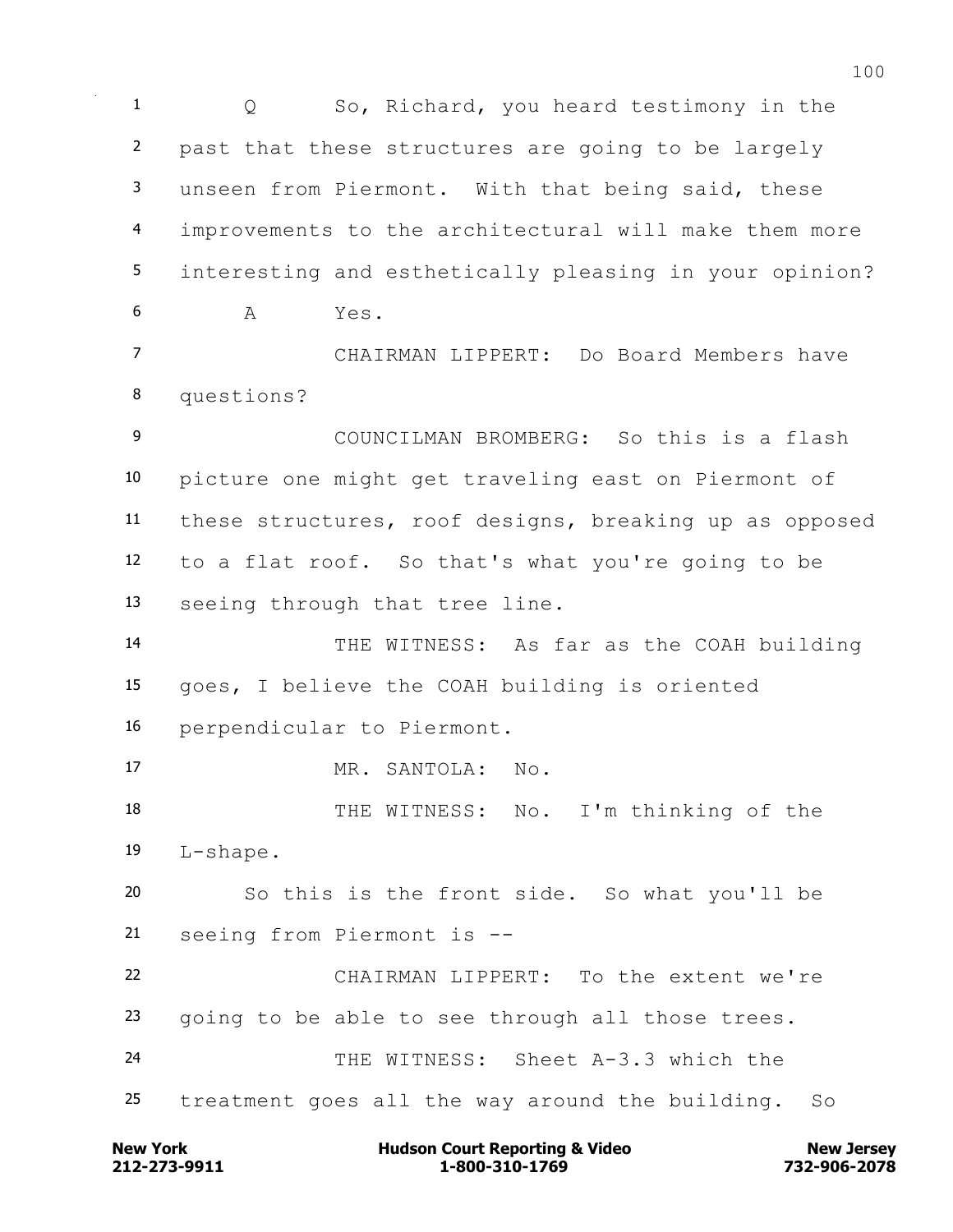**212-273-9911 1-800-310-1769 732-906-2078 New York Communist Court Reporting & Video New Jersey Rew Jersey**  side of the building as well as on the front. So there is no -- it's not a front and a back where the back is stripped down. The material detail is carrying all the way around. COUNCILMAN BROMBERG: Going back to the auxiliary building, maintenance buildings, environmental building, it's all going to be in a similar type of pattern. 11 THE WITNESS: What we're trying to do with the maintenance building, particularly the large maintenance building is to give it a barn like look so it's a gambled roof. It's also using, is using a different type of siding, a board and batten siding as opposed to in the townhouses and quadplexes we're using a clapboard siding. In the case of the maintenance building it's primarily board and batten. We introduced a little bit of the shingles where I indicated and also extensive use of stone on the elevation which faces Piermont. COUNCILMAN BROMBERG: So basically the view one is going to get entering River Vale eastbound on Piermont is not entering a factory type zone. And

the stone, the panels, turn gables are on the rear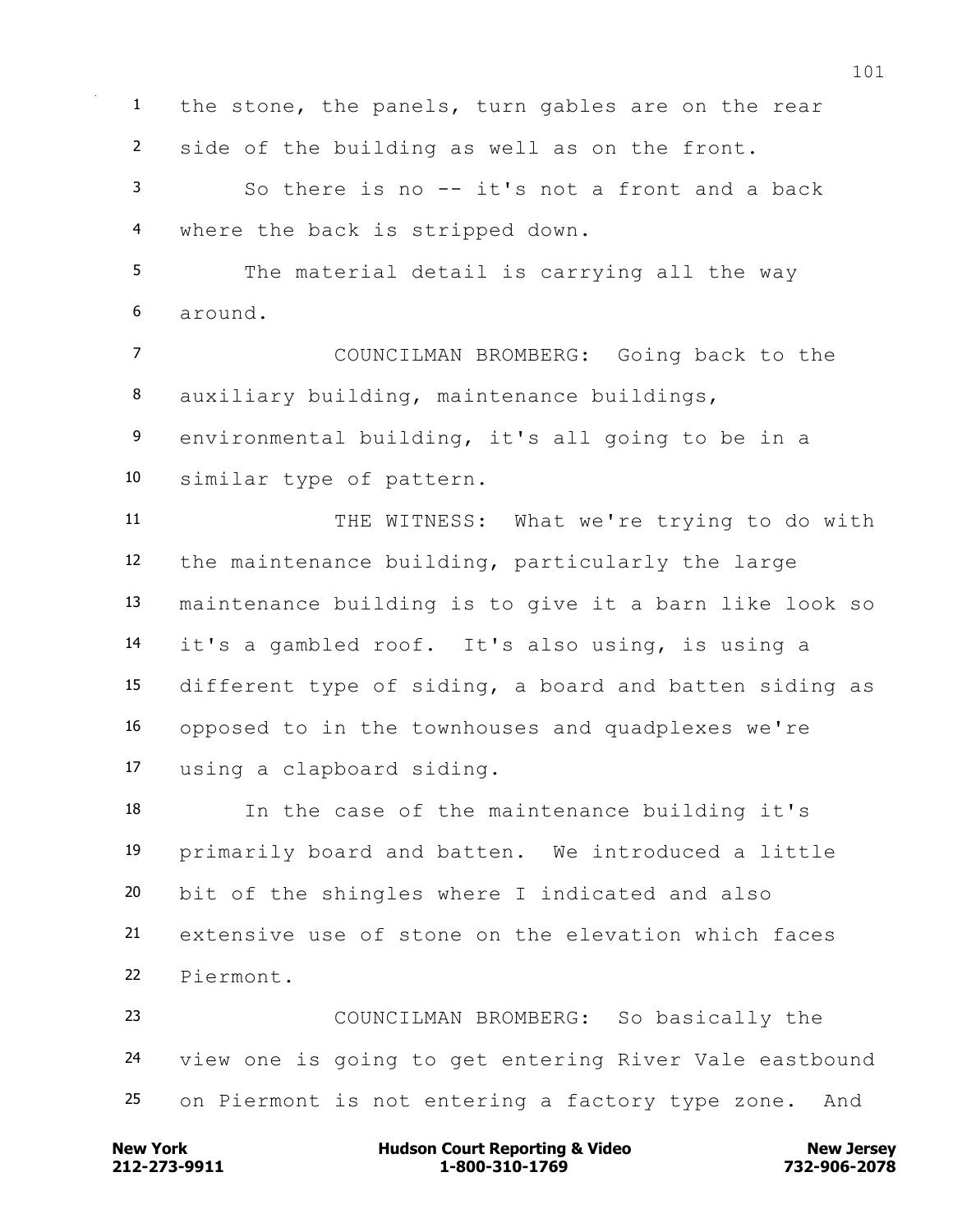that was the whole purpose of doing this.

 THE WITNESS: What you're going to see from Piermont is shown on Sheet A-4.1, what's called the front elevation. You'll see the end of the long wing with the board and batten siding and then the gambled roof element with the stone that goes all the way up to the eve line and dormer and cupola. That's what you're seeing. MR. WOLFSON: To the extent you can see it? 11 THE WITNESS: To the extent you can see it. COUNCILMAN BROMBERG: The tree line and roof line is all blocking. MR. WAYNE: With that side of the building is where all the garage doors are. 17 THE WITNESS: No. The garage doors are shown on the side elevation. That's what faces the environmental building. MR. WAYNE: Right. So as you come into, from the culvert looking to the east, they're facing west, the garage walls. THE WITNESS: Right. This faces west, labeled side elevation. The second one down is the west elevation.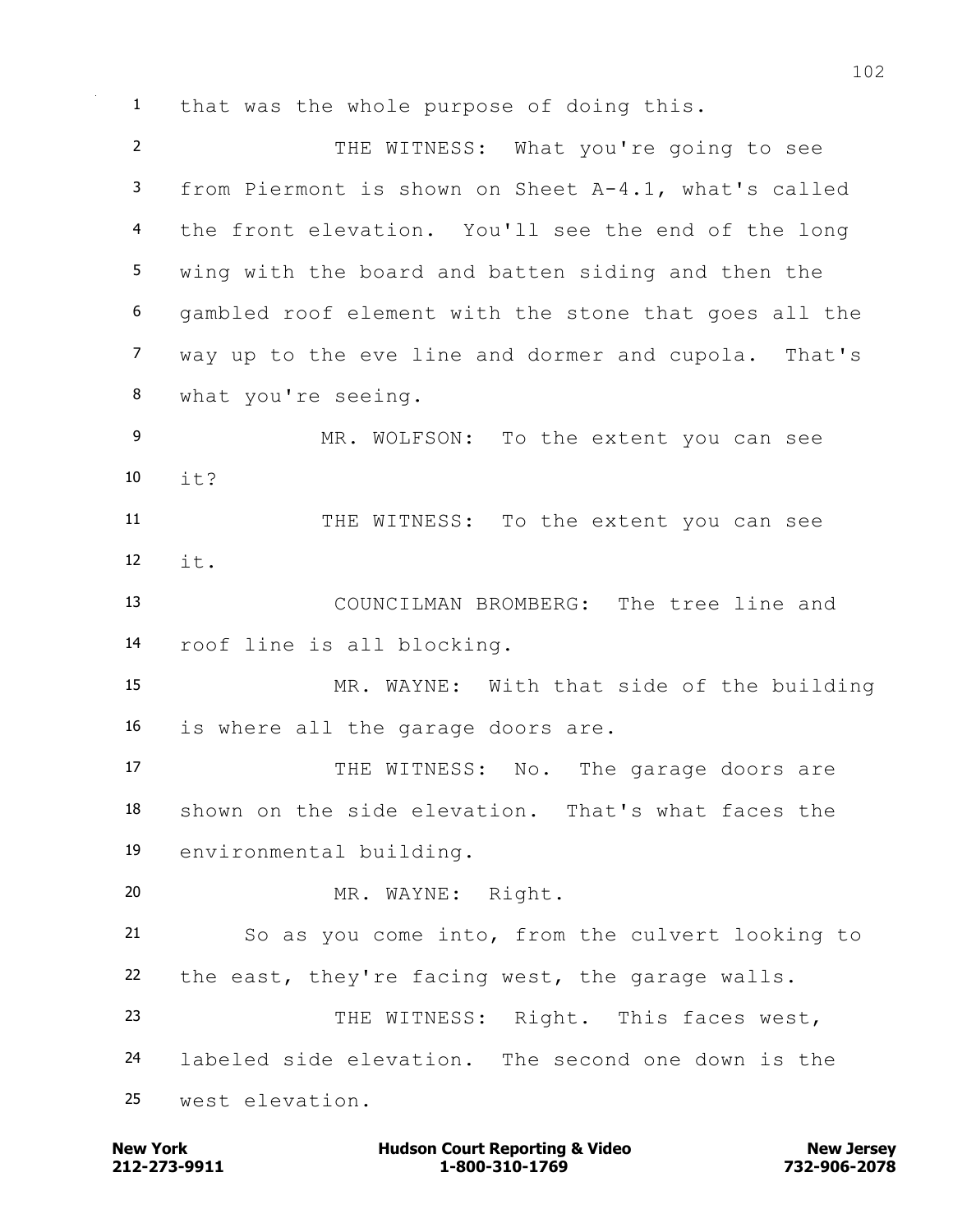But keep in mind the other building, the environmental building is going to be in front of that. MR. WAYNE: Right. THE WITNESS: So it will be shielding, most of this, most if not all of this elevation from view from the street in combination with the trees as well. MR. WOLFSON: You recall the exhibit we showed earlier in terms of the very limited possible view shed. MR. WAYNE: Then you put the different siding, is facing the COAH siding. THE WITNESS: That's the side that faces the COAH building. MR. WAYNE: And during these changes having changed the height of the building. 18 THE WITNESS: The only thing which changed, because I broke the roof line by breaking the eaves here, this section of the roof is approximately 2 feet higher than the section that was adjacent to it. But the overall roof height is measured to the top roof line of the gamble so we didn't change the roof height, we only changed the roof and locations where it was not highest.

**212-273-9911 1-800-310-1769 732-906-2078 New York Communist Court Reporting & Video New Jersey Rew Jersey**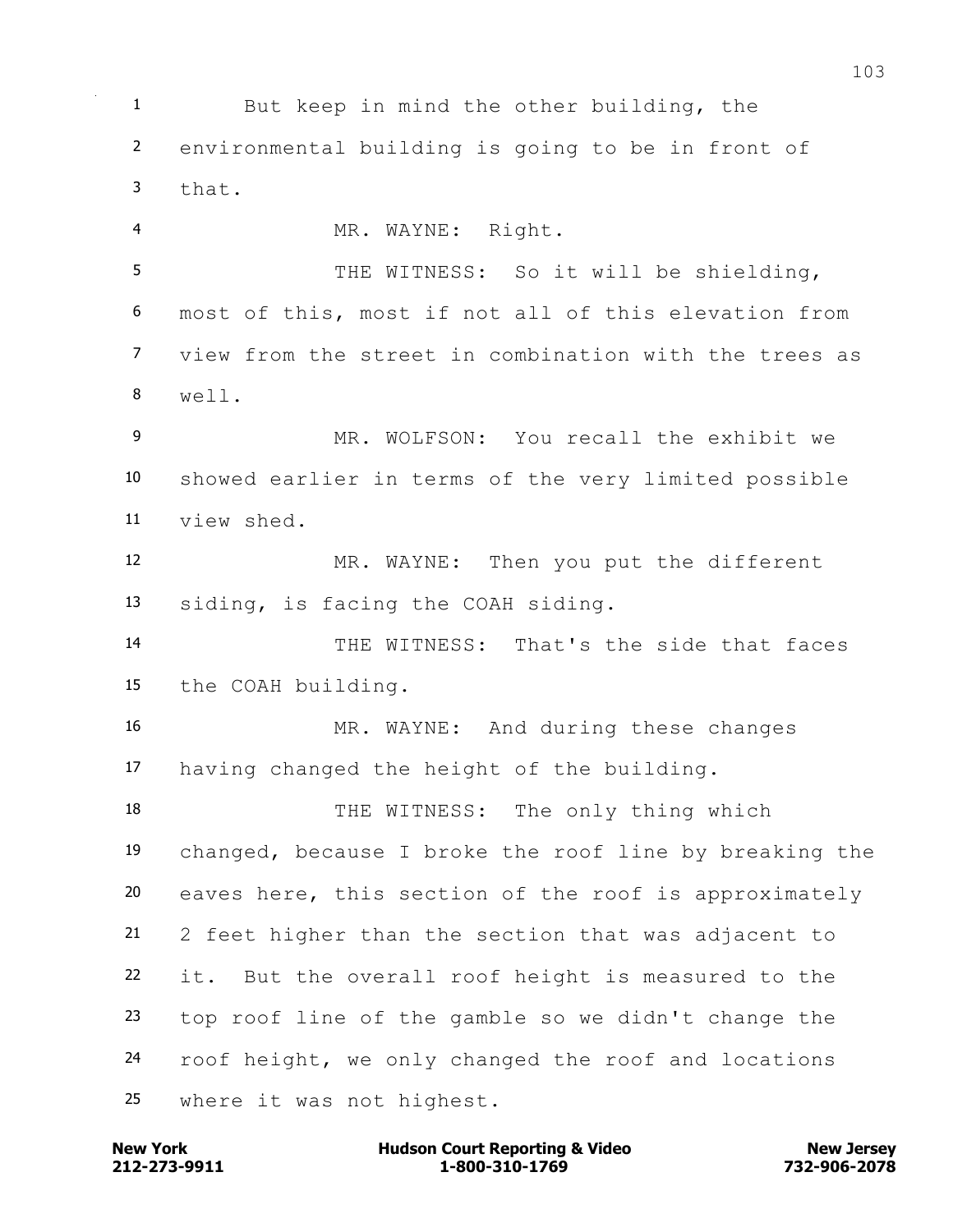**New York Communist Court Reporting & Video New Jersey Rew Jersey**  MR. SANTOLA: The environmental building. THE WITNESS: The environmental building was significant. It was reduced from 31, 32 feet down to 25.8. So those are the two effects on the roof height that we dealt with in these changes. CHAIRMAN LIPPERT: Any other questions from Board Members? All right. Questions from the public. Just keep in mind he gave very limited testimony so please address what he testified to. FEMALE SPEAKER: Can we see the picture of  $\mathbf{i} + \mathbf{j}$  CHAIRMAN LIPPERT: Sure. MR. SANTOLA: Which picture would you like? FEMALE SPEAKER: The picture of the building. I think it was passed around. 18 CHAIRMAN LIPPERT: Yes. Yes. FEMALE SPEAKER: Thank you. THE WITNESS: Keep in mind these photographs, there are no decks or mechanical closets indicated in the photo. CHAIRMAN LIPPERT: All right. I guess, Mr. Van Eck, you're up. MR. VAN ECK: Just one question.

**212-273-9911 1-800-310-1769 732-906-2078**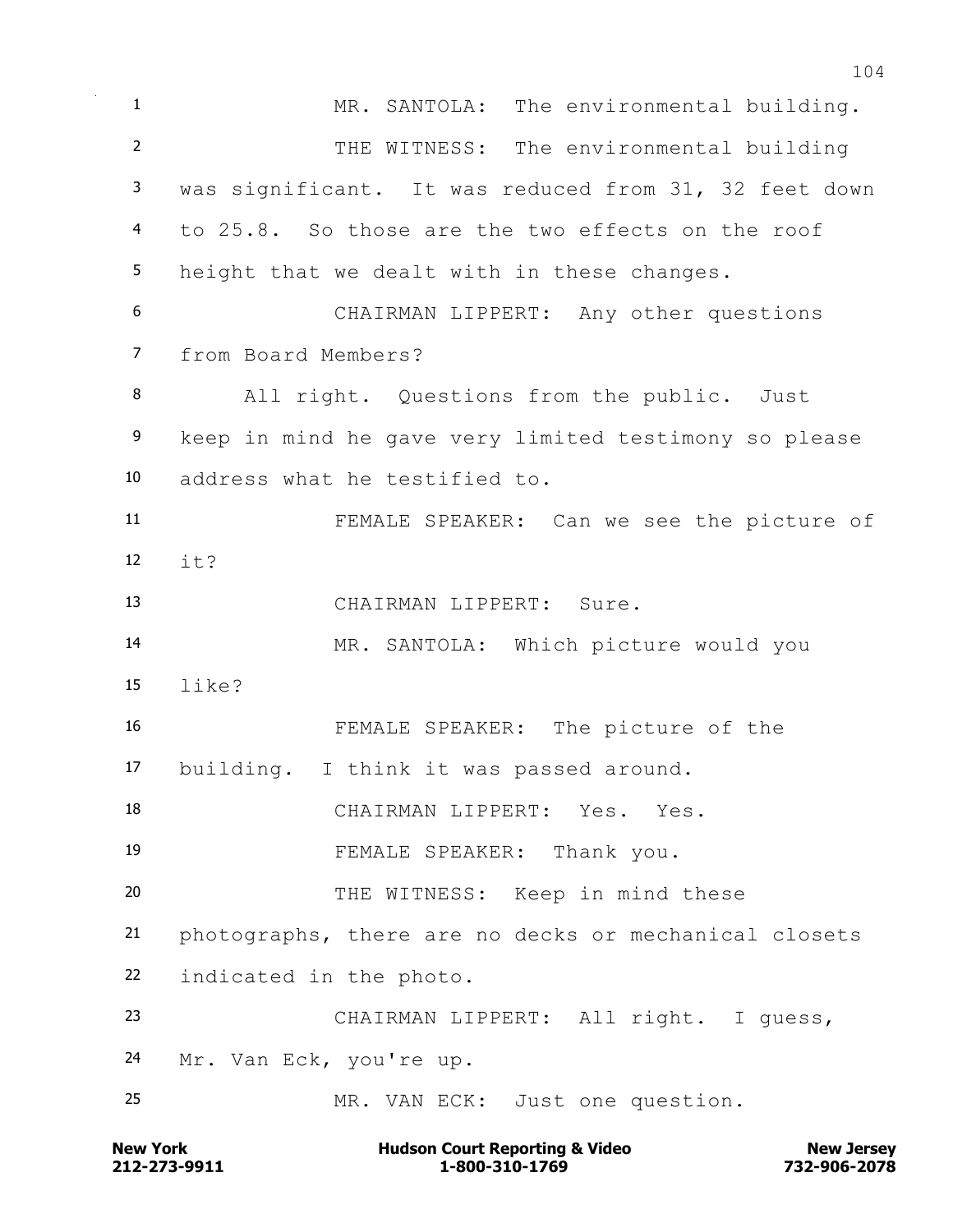RECROSS-EXAMINATION BY MR. VAN ECK:

 Q Looking at A-18, the photograph that you sent around, is that roof going to look the same as the roof that you're proposing?

A Yes.

Q It is?

7 A It's the same roof pitch.

8 O Excellent.

9 A And what that indicates, my own pet peeve, elevations being a photographic projection, are not -- they don't accurately represent what the eye sees.

 What happens, as you see, a shortening of pitched surfaces that go away from you so as you approach the building you see less and less of the roof. So when this was taken, even though it's the same roof pitch of the elevation, it appears much lower and that's what you'll actually see in the light as well.

 MR. VAN ECK: Thank you. Even I can't complain about 8 inches, a variance for 8 inches. MR. WOLFSON: Did you get that? MS. MORGENSTEIN: Can I ask a question? Florence Morgenstein, 9 Holiday Court. So correct me if I'm wrong, coming from Hillsdale into River Vale, once you pass the Hillsdale House and the stream, you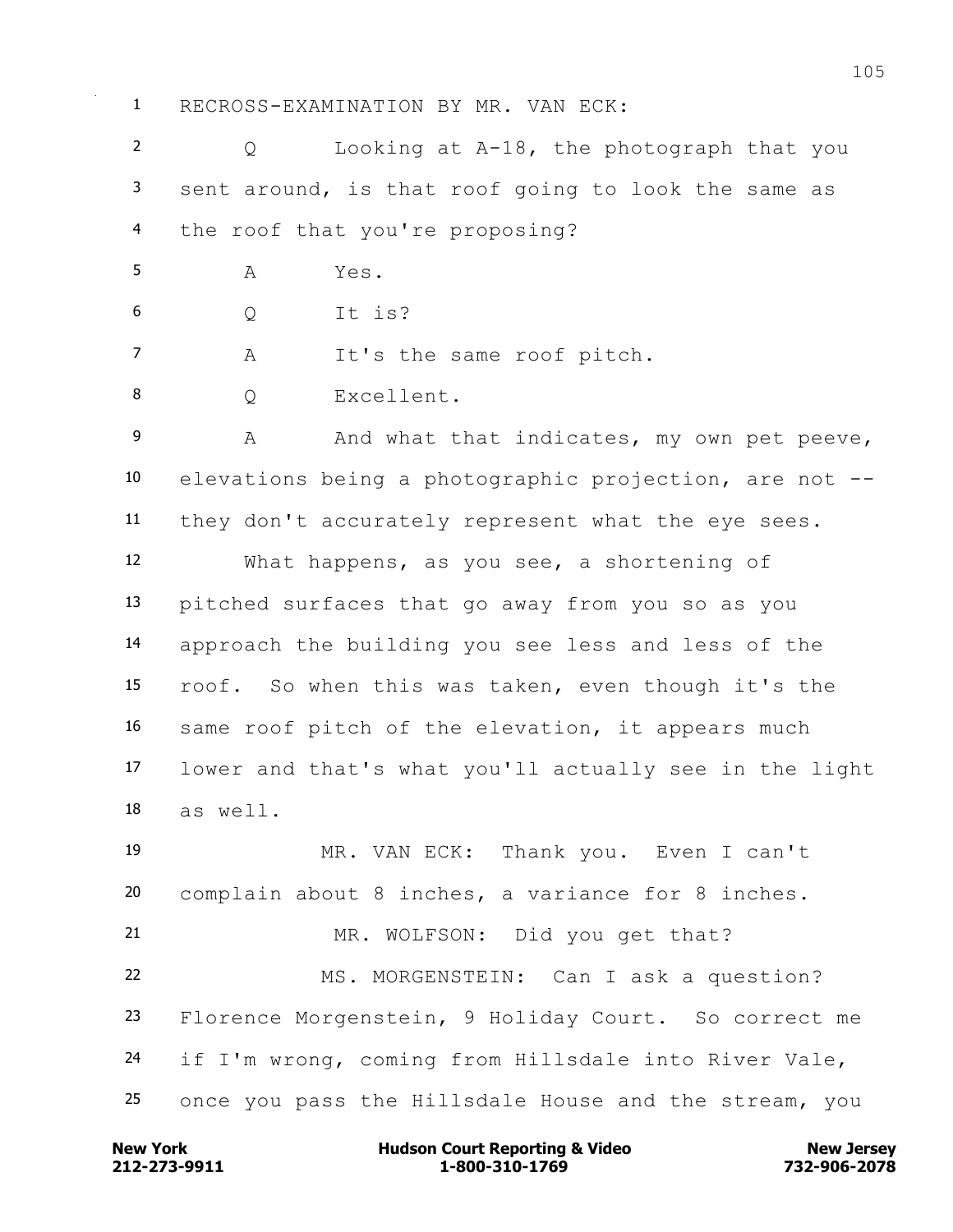will see the maintenance building, you will see the COAH, you will see the parking lot, you will see the pump house and you will see the quads, all building structures all along Piermont or am I wrong.

 THE WITNESS: My understanding was that the, although the buildings were arranged exactly as you described, it's not going to be as visible because of the trees and the berms and so on which are located along Piermont.

 MS. MORGENSTEIN: Well, previous testimony from the builder was we can go up to Tices over there, Grand and whatever it's called that you built and the other one in Montvale and I went and looked and I have pictures on my phone with berms and you could see through everything to add to the structures, the townhouses that are there.

 So what guaranty will you give us that we will not see those buildings with the trees except for maybe the tops of the buildings?

 THE WITNESS: I wasn't the one who gave testimony on that.

MS. MORGENSTEIN: No, you didn't.

MR. SANTOLA: That was me.

 I think that the ordinance was prepared by the Board all about that buffer and the 25 feet and the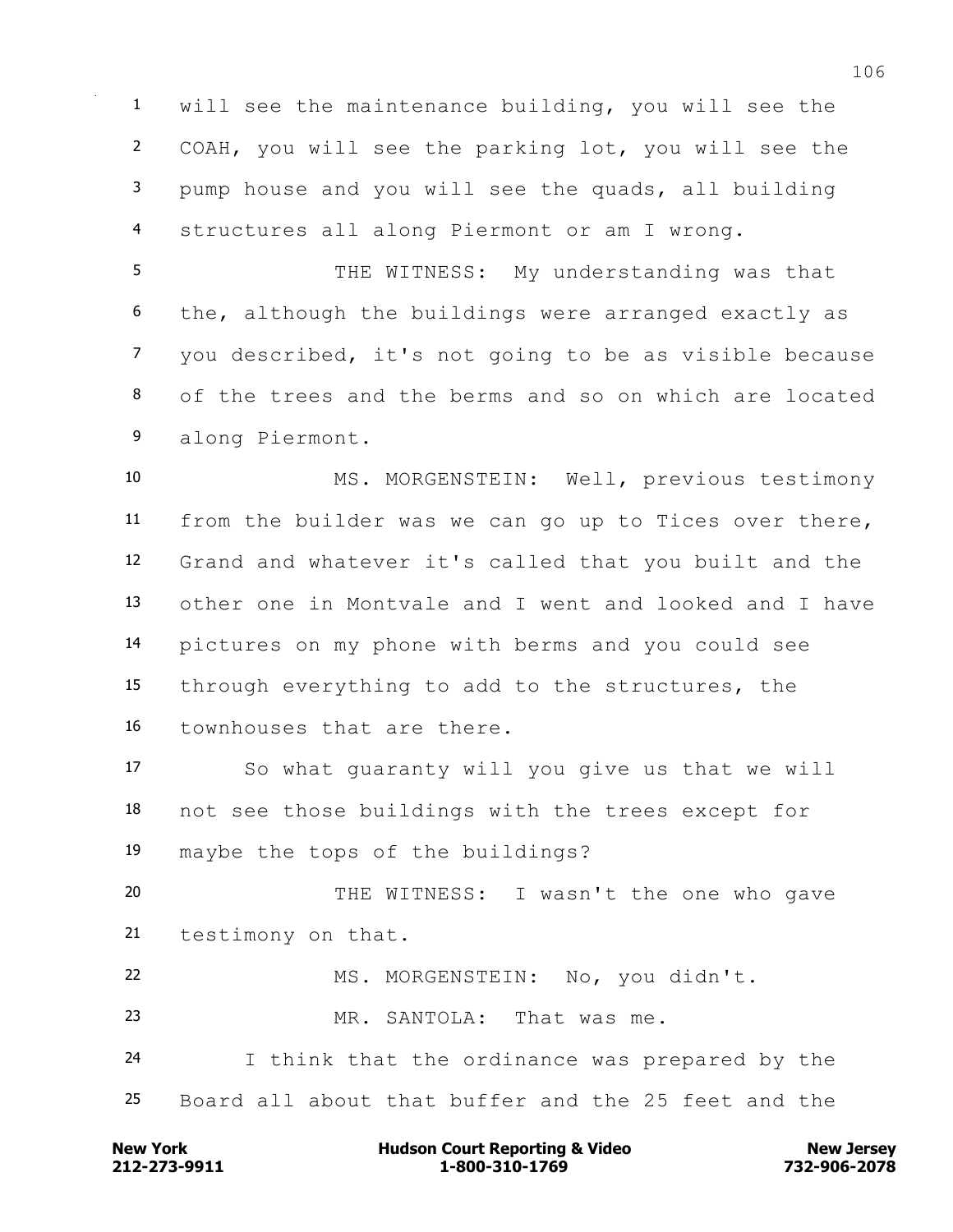question Mr. Van Eck has been answering and I don't think there's any dispute that we meet every requirement. We have shown four different images including one tonight that shows none of the buildings but shows the buffer to see what you will see going from Hillsdale into River Vale.

 So I stand by that we met all the requirements. It is our goal to buffer all these uses from Piermont not just because that's what the town wanted in the ordinance but we think that's good planning from our perspective as well.

12 MS. MORGENSTEIN: Okay. We will see. CHAIRMAN LIPPERT: All right. So then we got to talk about our next meeting.

 MR. LEIBMAN: All right. So the next 16 meeting is June  $-$ - May 29th, May 29th at 7:30 p.m. That meeting is going to be at Borough Hall.

 I know I spoke with Mr. Wolfson about trying to have that meeting here. We were concerned that the public may -- apparently this room is unavailable.

 I think based, based on the size of the crowd the last few meetings, I'm pretty comfortable going forward with the meeting at Borough Hall.

 COUNCILMAN BROMBERG: What testimony do you expect?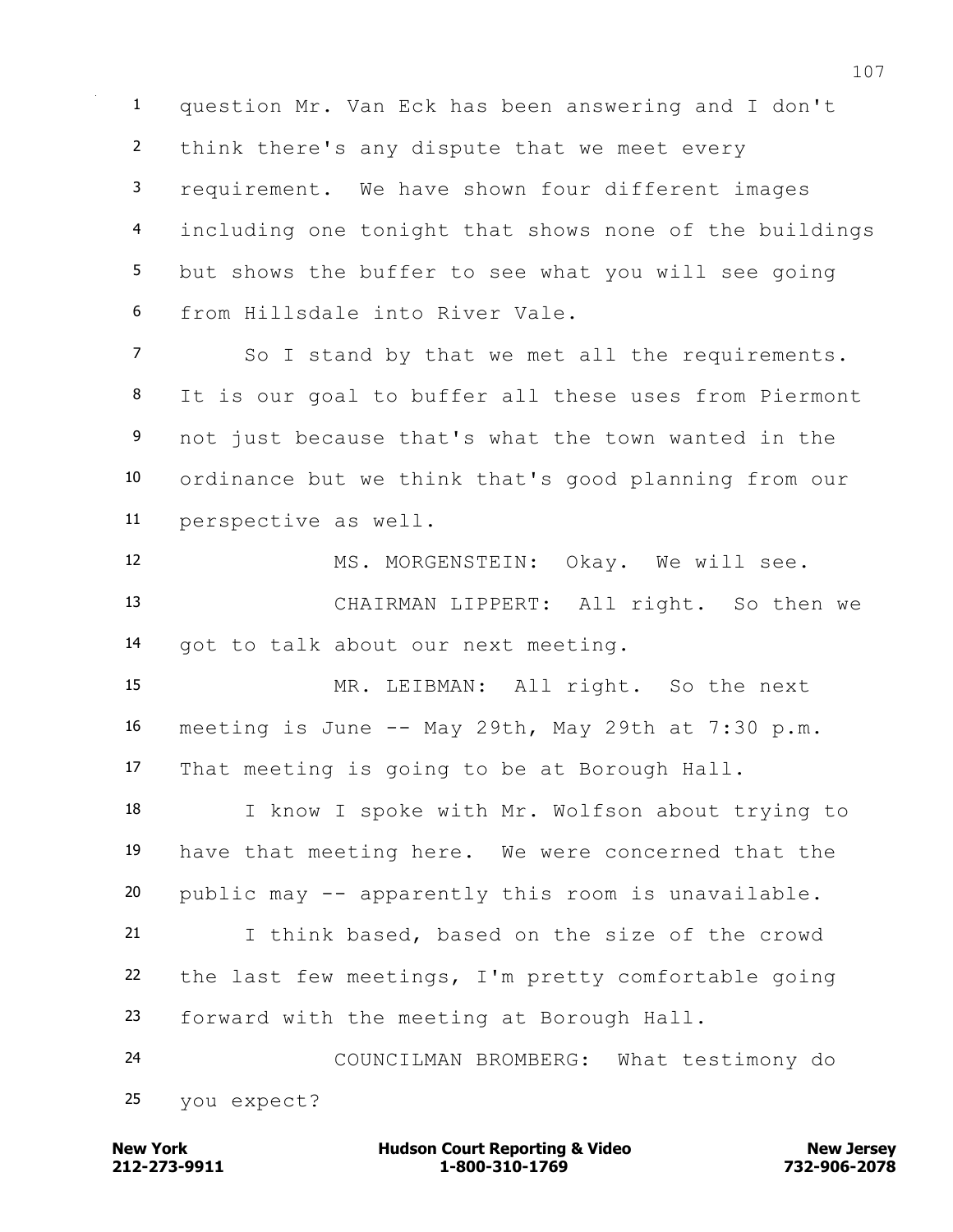1 MR. LEIBMAN: Planning. COUNCILMAN BROMBERG: Just the planner? MR. LEIBMAN: Planning testimony from the applicant and cross-examination and then I think -- Will that be your last witness, Mr. Wolfson, subject to your opportunity to present a rebuttal case of course. CHAIRMAN LIPPERT: Mr. Van Eck, you only have the planner as a witness or other witnesses? MR. VAN ECK: I also have an engineer. MR. LEIBMAN: Okay. So I think you should be prepared to go forward with your case, Mr. Van Eck, at the meeting of May 29th. I'm hopeful that we'll get through both of your witnesses but we may get through either of them or only one of them. So let's plan on doing that the 29th at 7:30 p.m. and there will be no further notice for the meeting. MR. SANTOLA: Is there any possibility that we could move something around to get this room? We're only concerned because our planner has been holding this date for two months now and if something would go wrong it would set us back awhile. MS. HAAG: There's a meeting here that night. It's been publicized and advertised.

**212-273-9911 1-800-310-1769 732-906-2078 New York Communist Court Reporting & Video New Jersey Rew Jersey**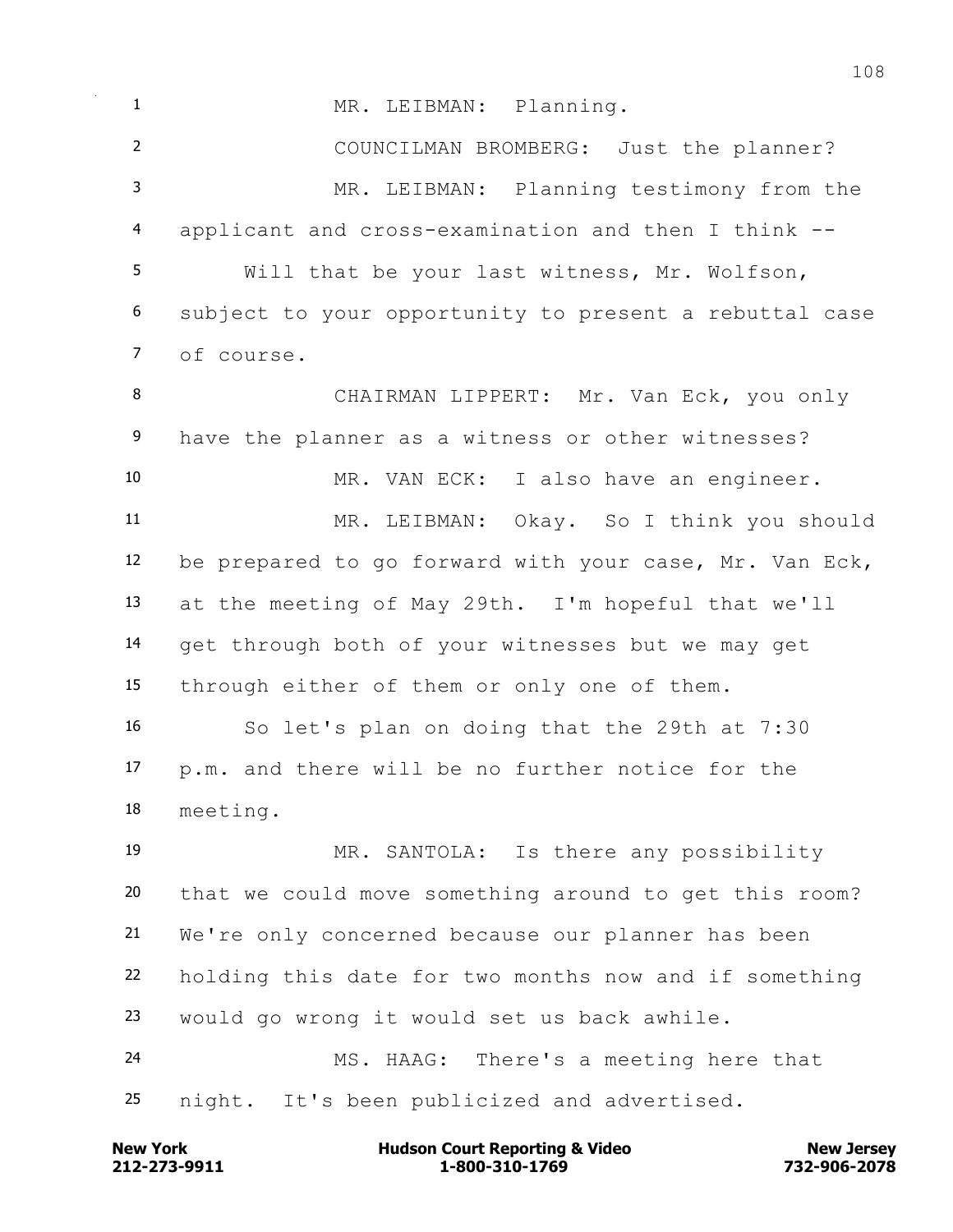**New York Communist Court Reporting & Video New Jersey Rew Jersey**  MR. LEIBMAN: I want to pick a special meeting for June right now. So if we do, due to technical reasons, let's get a backup. So for all that you guys have to do, this job, what's June look like? MS. HAAG: June 13th is available. MR. LEIBMAN: When is our regular meeting date? MS. HAAG: June 19th. June 13th, this room is available June 13th. MR. LEIBMAN: What else is available in here? MS. HAAG: June 26th. MR. LEIBMAN: Is that it? MS. HAAG: I can move things around in June. We just have to be careful with graduations and school events. COUNCILMAN BROMBERG: The 30th is not good. MR. SANTOLA: The June 30th date was excellent. MR. LEIBMAN: I can do it. CHAIRMAN LIPPERT: What date is that? MR. LEIBMAN: June 13th. COUNCILMAN BROMBERG: Thursday, June 13th.

**212-273-9911 1-800-310-1769 732-906-2078**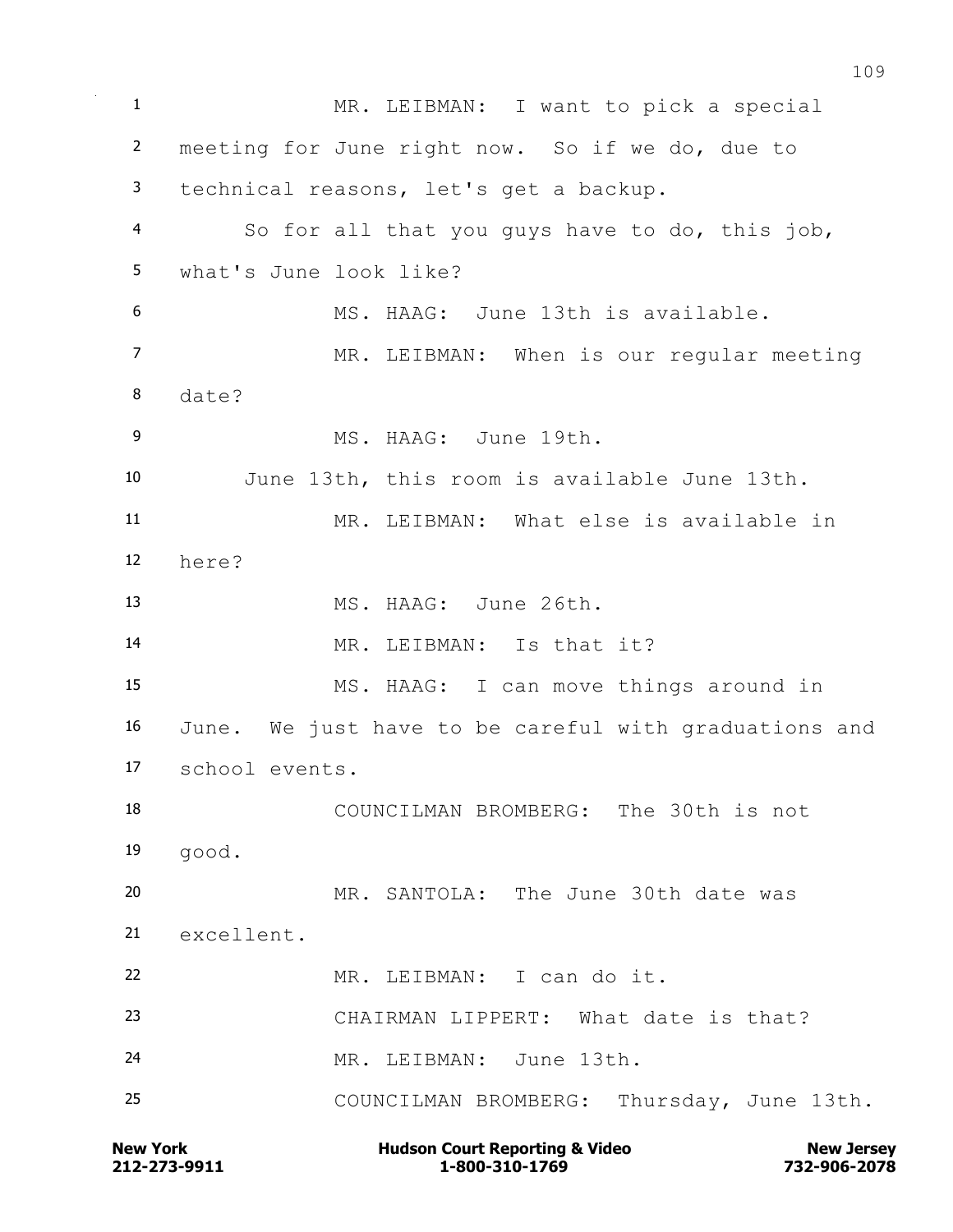**New York Communist Court Reporting & Video New Jersey Rew Jersey**  MS. HAAG: And that would be in this room. MR. LEIBMAN: Can you start at 7:00 and end promptly at 10:00? COUNCILMAN BROMBERG: I assume we'll be getting to the public, open to the public at that meeting. MR. LEIBMAN: We might be. Yeah. There is a good chance we will be. CHAIRMAN LIPPERT: And that will be here? MR. LEIBMAN: I think the applicant wants to try and use this space if possible so that we don't have a problem if there's a big crowd that comes out at the end for public comment. So June 13th should be -- MS. HAAG: 7:00 instead of 7:30? MR. LEIBMAN: That's your scheduling. I got two kids at home. 18 COUNCILMAN BROMBERG: So long as --19 MR. LEIBMAN: June -- MS. HAAG: June 13th. MR. STATILE: That's at 7:00? MR. LEIBMAN: And we can confirm that May 29th. MR. WOLFSON: Right. COUNCILMAN BROMBERG: That's possible at

**212-273-9911 1-800-310-1769 732-906-2078**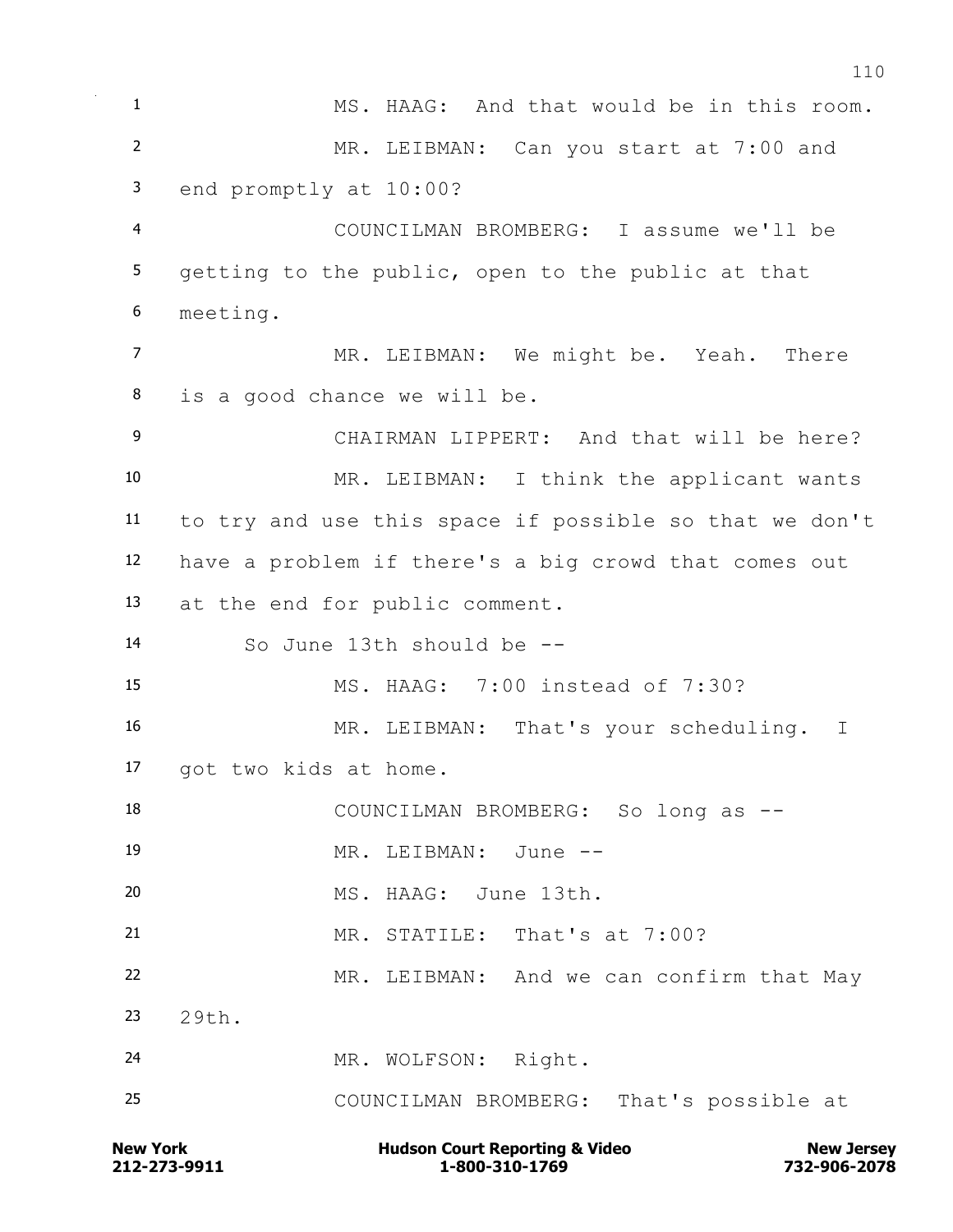the May 29th meeting. MS. HAAG: I have already noticed it, 7:30. MR. FORTSCH: 7:30, May 29th. COUNCILMAN BROMBERG: Borough Hall. MR. LEIBMAN: Just leave it at 7:30. MS. HAAG: June 13th. 8 MR. LEIBMAN: For the June 13th, keep it as 7:30. I don't want to -- someone will come and at 7:30 they'll say your meetings always start at 7:30, what did you do. That's all we have. That's it. MR. WOLFSON: Thank you. MR. SANTOLA: Thank you very much. MR. WOLFSON: Thank you. We appreciate 16  $i + 1$  (The hearing adjourns 10:06 p.m.)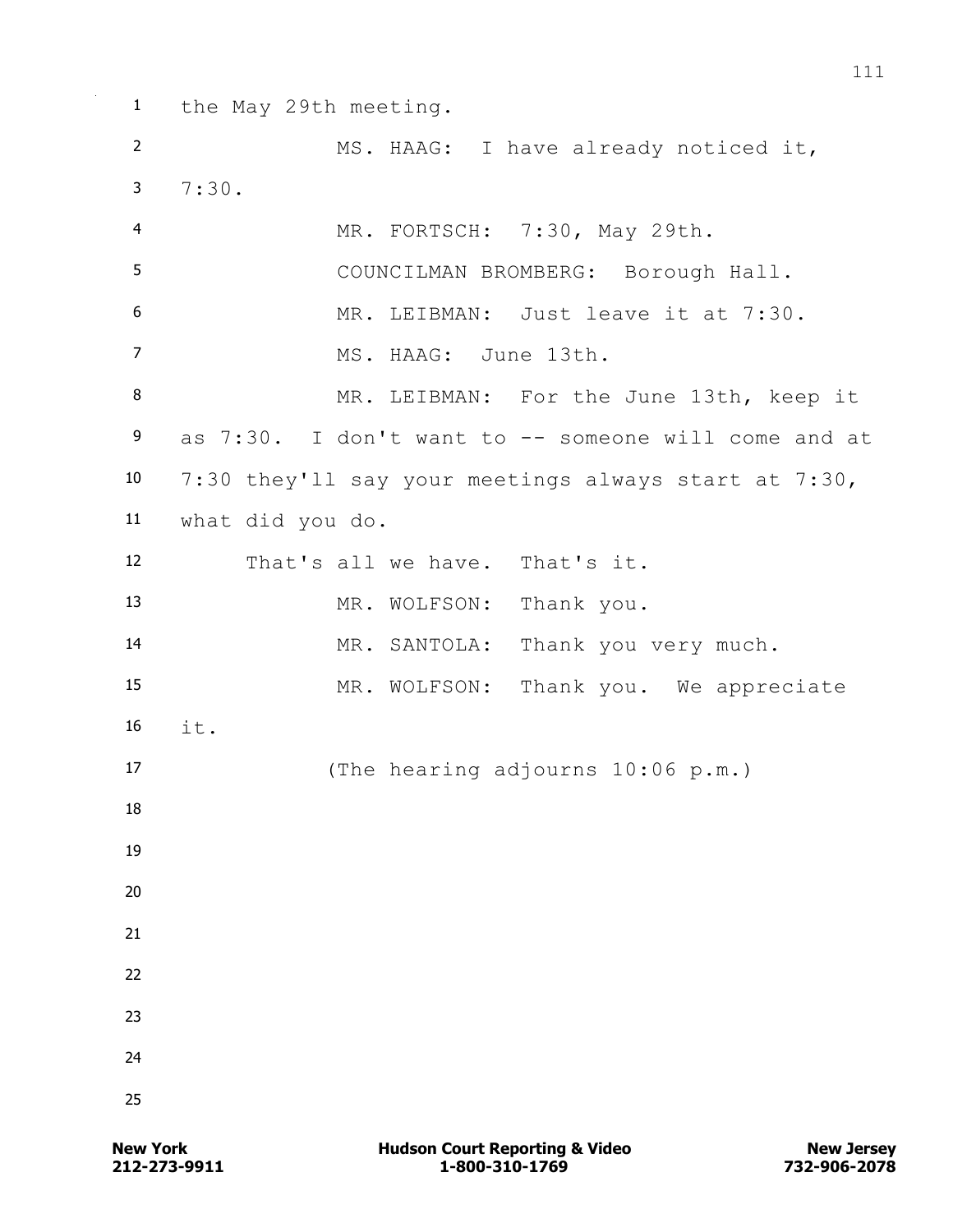| $\mathbf{1}$   | CERTIFICATE                                            |
|----------------|--------------------------------------------------------|
| $\overline{2}$ | I CERTIFY that the foregoing is a true and             |
| 3              | accurate transcript of the testimony and proceedings   |
| 4              | as reported stenographically by me at the time, place  |
| 5              | and on the date herein before set forth.               |
| 6              | I DO FURTHER CERTIFY that I am neither a               |
| $\overline{7}$ | relative nor employee nor attorney or counsel of any   |
| 8              | of the parties to this action, and that I am neither a |
| 9              | relative nor employee of such attorney or counsel, and |
| 10             | that I am not financially interested in this action.   |
| 11             |                                                        |
| 12             |                                                        |
| 13             |                                                        |
| 14             |                                                        |
| 15             |                                                        |
| 16             |                                                        |
| 17             |                                                        |
|                | DONNA LYNN J. ARNOLD, C.C.R.                           |
| 18             | LICENSE NO. XI00991                                    |
|                | MY COMMISSION EXPIRES 08/04/19                         |
| 19             |                                                        |
| 20             |                                                        |
| 21             |                                                        |
| 22             |                                                        |
| 23             |                                                        |
| 24             |                                                        |
| 25             |                                                        |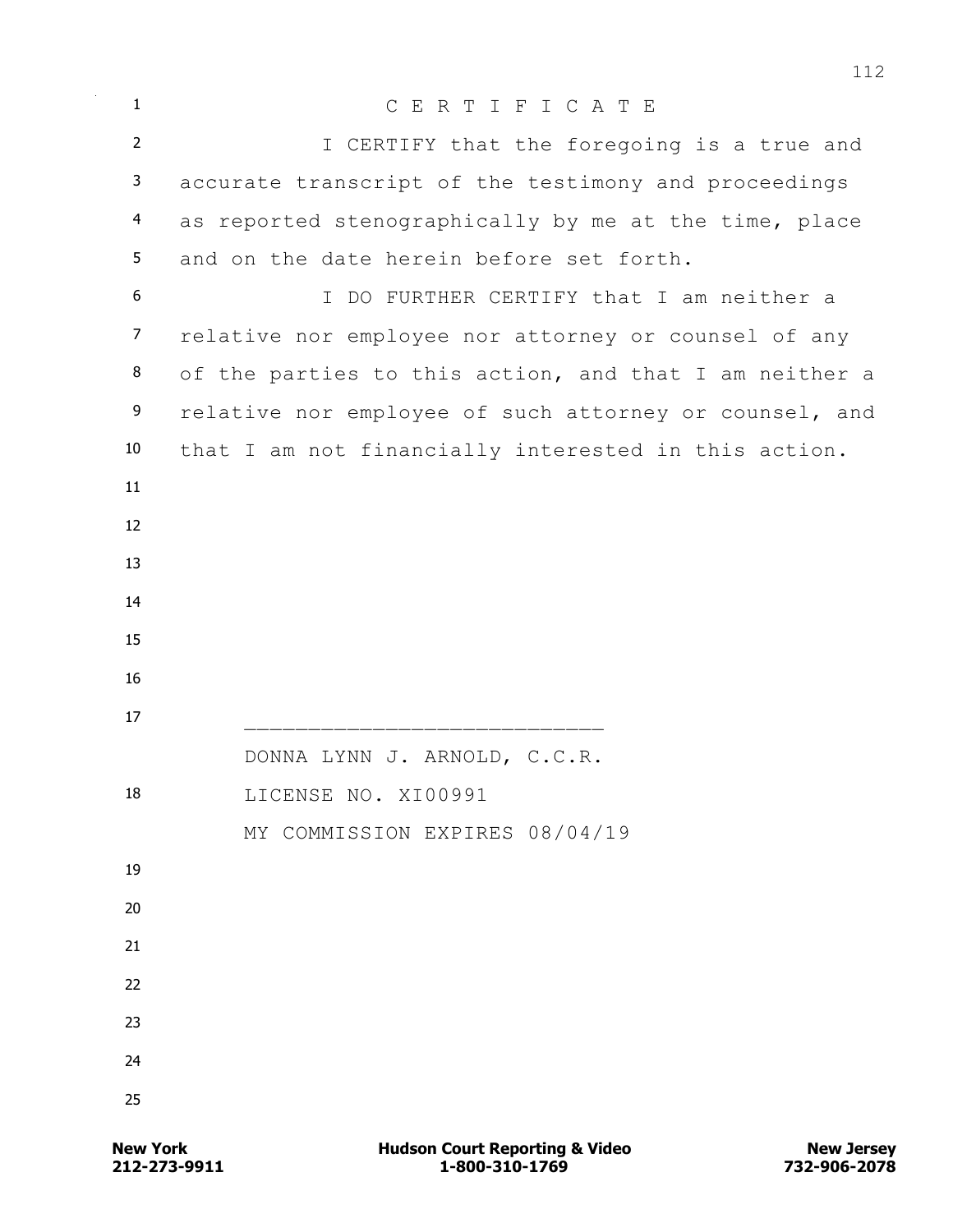|                |                         | 59:6, 10, 18          | 86:14                 | 32:13            |
|----------------|-------------------------|-----------------------|-----------------------|------------------|
| A              | accessory<br>63:23 64:4 | 60:6,10,18            | 104:10                | 63:18            |
| $A-123:3$      | 64:6, 10, 25            | $60:22$ $61:3$        | addressed             | 94:25            |
| 19:14,15       | 65:4,7,10               | 61:8,19               | 43:20                 | altered          |
| $A-133:5$      |                         |                       |                       |                  |
| $21:5$ 46:19   | 65:13,23                | 62:14,25              | 44:11                 | 43:24            |
| $A-143:7$      | 66:4 68:3               | 63:2,6,10             | 68:23                 | aluminum         |
| 92:13,15       | 68:6 71:19              | 63:22 64:7            | 87:20                 | 54:20            |
| 92:19          | 72:16,17                | 64:12,16              | addresses             | amount $33:23$   |
| $A-153:8$      | 72:19 73:1              | 64:20,23              | 72:15                 | $50:10$ $57:6$   |
| 93:10          | 74:7,11,18              | 65:3,8,16             | addressing            | 80:23            |
| $A-163:10$     | 74:19,23                | 65:20,25              | 59:5                  | 81:25            |
| 93:18          | 75:3 77:14              | 66:11,24              | adequate              | ample $13:7$     |
| $A-173:11$     | accidents               | 67:2,10,15            | 15:24                 | analysis         |
| 95:18,19       | 16:10                   | 67:1768:1             | adjacent              | 26:23 61:7       |
| 96:9           | account                 | 68:11,22              | $23:17$ 30:4          | 79:16            |
| $A-183:12$     | 35:18                   | 69:2,7,14             | 30:5,6,10             | 86:10 87:1       |
| 98:8,9         | 47:20                   | 69:19 70:2            | 71:13                 | 90:5,24          |
| 105:2          | accumula                | 70:15,19              | 103:21                | analyze          |
| $A - 3.093:16$ | 44:2                    | 70:23 71:1            | adjourns              | 86:17,24         |
| 97:18          | accurate                | 71:4,14,18            | 111:17                | analyzed         |
| $A - 3.293:16$ | $22:7$ 112:3            | 72:2,11,16            | ADMINIST              | 60:4             |
| $A-3.3100:24$  | accurately              | 72:19,25              | 1:16                  | annoyed          |
| $A-4.193:2,3$  | 105:11                  | 73:6,11,18            | ado $8:2$             | 11:24            |
| 93:4 94:10     | acknowledge             | 74:6, 12, 16          | advantage             | annoying         |
| 102:3          | 5:13                    | 75:2,8,18             | 97:21                 | 28:17            |
| $A-4.293:6$    | $\texttt{acre} 80:13$   | 75:25 76:3            | advertised            | answer $44:7$    |
| $A(1)$ 73:6,7  | 83:17                   | 76:6, 11, 14          | 108:25                | 52:2 60:1        |
| 73:8,11,13     | acreage                 | 76:18,22              | $\texttt{afield}28:2$ | $60:5$ $61:18$   |
| 74:6           | 80:24                   | 76:25 77:3            | agenda $7:2$          | 74:4 79:14       |
| a.m.32:14,15   | 81:25                   | add $67:3,8$          | aggregate             | 86:17,20         |
| 32:16,18       | acres 80:8              | 67:18,19              | 95:14                 | 87:15            |
| 33:1,3         | 80:19,21                | 87:11                 | agree $14:9$          | answered         |
| 34:3,4,5       | 81:3 82:18              | 106:15                | 14:13                 | 48:24            |
| 34:11          | 83:1,20,22              | added23:10            | 33:20 66:8            | 86:19,22         |
| $able$ 33:6    | 83:23,25                | 24:725:15             | 66:24                 | answering        |
| $60:5$ 70:4    | Act $4:7$               | 26:694:7              | 68:24 74:2            | 107:1            |
| 70:4           | action 112:8            | 94:12,13              | agreed $8:11$         | answers $90:4$   |
| 100:23         | 112:10                  | adding $66:5$         | 24:13,18              | anticipate       |
| absent $1:11$  | activities              | 68:13                 | 24:20                 | 31:8             |
| 1:12,13        | 34:2 49:14              | addition              | agreement<br>15:18    | anybody<br>12:18 |
| abundantly     | activity<br>31:4        | 18:18<br>$25:14$ 94:7 | ahead $58:5$          | 31:17            |
| 84:18          | actual22:2              | 94:24 95:7            | 84:23                 | 32:11            |
| acceptable     | $52:1$ 55:7             | 97:17,18              | aimed $61:15$         | anyplace         |
| 17:21          | 55:961:21               | 98:5                  | Alexander             | 53:10,11         |
| access $14:3$  | 82:2                    | additional            | 7:14                  | apartment        |
| 23:1327:7      | Adam $7:14$             | $12:18$ 19:6          | allow $27:6$          | 35:2             |
| $32:2$ 49:3    | Adamo $1:10$            | $80:3$ $94:9$         | 73:25                 | apparently       |
| accessible     | 2:104:15                | address $43:8$        | 76:15                 | 107:20           |
| 32:7           | $4:16$ 59:2             | 72:24                 | allowed               | appeal $18:21$   |
|                |                         |                       |                       |                  |

New York 212-273-9911

г

Hudson Court Reporting & Video<br>1-800-310-1769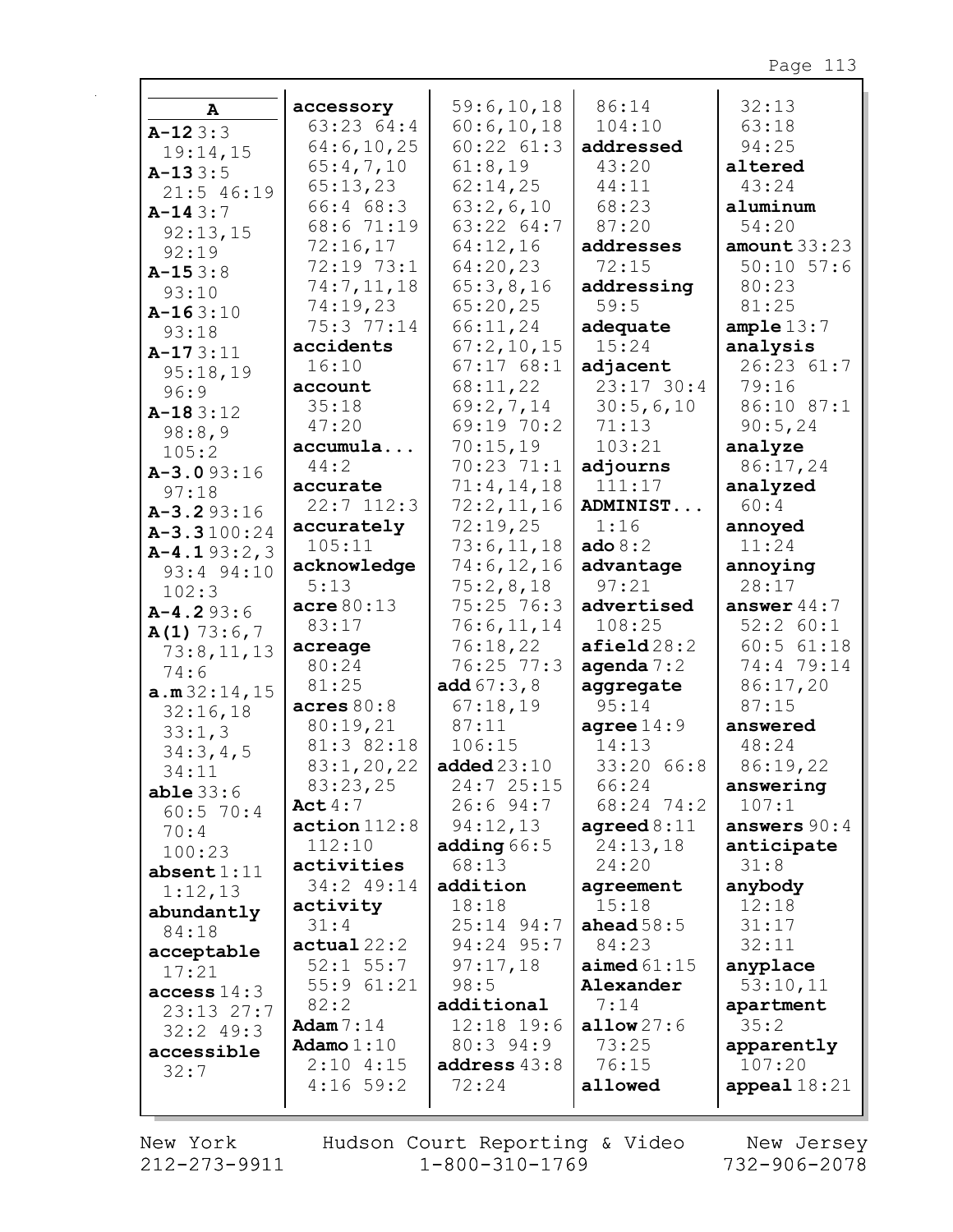| appears $21:4$              | $6:25$ 7:1,3          | 84:1,13                      | 98:16                   | 89:4 92:15                     |
|-----------------------------|-----------------------|------------------------------|-------------------------|--------------------------------|
| 85:4                        | $7:5$ 14:1            | 94:3,4,13                    | attention               | 97:20                          |
| 105:16                      | 21:923:9              | areas $18:13$                | 73:4 84:7               | 101:3,4,7                      |
| applicant                   | arborist              | 18:16                        | attorney                | 108:23                         |
| $1:20$ 7:4                  | 38:11,17              | 23:17                        | $1:15$ $112:7$          | backup $109:3$                 |
| $7:11$ $10:15$              | 38:21                 | 44:19                        | 112:9                   | bad29:19                       |
| 17:25                       | architect             | 79:22                        | Attorneys               | 39:2                           |
| 28:23 30:7                  | 6:197:15              | 98:21                        | 1:20,24                 | $\mathtt{baked29:9}$           |
| $42:6$ $44:23$              | $7:17$ 9:6            | argument                     | audience                | balance                        |
| $45:1$ $108:4$<br>110:10    | 18:23                 | 64:19                        | $11:1$ $27:25$          | $27:13$ 96:1                   |
|                             | 53:23<br>55:19        | <b>ARNOLD</b><br>112:17      | auxiliary<br>101:8      | balanced<br>27:12              |
| applicant's<br>$7:14$ 17:23 | $67:24$ $68:1$        | arranged                     | available               | balconies                      |
| 58:3                        | 79:9,14               | 106:6                        | 109:6,10                | 98:15,17                       |
| application                 | 87:22                 | Arzberger                    | 109:11                  | 98:20                          |
| 6:1,2,10                    | 88:20                 | $2:13$ 7:16                  | Avenue $3:3$            | $\mathtt{barn}$ 101:13         |
| $7:5$ 11:10                 | 91:11                 | $7:23$ $91:18$               | 19:18                   | barrel $16:10$                 |
| 18:6,17                     | architect's           | aside $11:14$                | 21:12                   | base $59:21$                   |
| 26:22                       | 21:7                  | 26:18                        | 26:17                   | 73:16                          |
| 44:20 60:8                  | architects            | 53:24                        | 46:14 49:1              | <b>based</b> $3:6$             |
| $92:8$ 93:5                 | 7:16 91:19            | asked $43:19$                | avoid $44:18$           | $9:3,5$ 18:5                   |
| applicat                    | architec              | 86:11 88:1                   | aware $45:10$           | 18:25                          |
| 6:4                         | 7:17 18:19            | 93:22                        | 74:20                   | 20:11 21:9                     |
| applies                     | 18:21                 | 94:17 95:7                   | awhile                  | 22:4 23:21                     |
| 49:15                       | 91:22                 | 98:5                         | 108:23                  | 26:8,22,24                     |
| apply73:16                  | 99:23                 | asking $44:11$               |                         | 38:6 45:16                     |
| applying                    | 100:4                 | 45:23                        | $\, {\bf B}$            | 59:13                          |
| 86:25                       | area $13:2$           | $57:18$ 58:4                 | B1:83:1                 | 63:15 80:9                     |
| appointed                   | 18:5, 24              | 71:14,16                     | 18:8 20:2               | 81:13 90:4                     |
| 5:15                        | 19:1,7                | assessor's                   | 68:9,17,18              | 98:12                          |
| appreciate                  | 20:8,14               | 68:21                        | 79:11                   | 107:21,21                      |
| 33:19                       | 21:14,22              | assigned                     | back $6:19$             | basement                       |
| 111:15                      | 23:24 24:3            | 68:20                        | $9:19$ $12:19$          | 97:1                           |
| approach                    | 26:8,10               | assistant                    | 14:7,9,11               | basic $96:18$                  |
| 15:10                       | 28:20,23              | 40:13                        | 15:5,12                 | 98:18                          |
| 105:14                      | 31:25                 | associated                   | 16:2,17,18              | basically                      |
| approaching                 | 34:18                 | 24:3 26:14                   | 16:20,22                | 87:4 91:21                     |
| 21:13                       | 42:18                 | $48:21$ 67:7                 | $17:1$ 19:2             | 94:3 95:12                     |
| appropriate                 | 47:13                 | 74:22                        | 19:5 20:22              | $97:20$ 99:7                   |
| $9:7$ 14:9                  | 48:13,16              | association                  | $21:20$ 23:4            | 101:23                         |
| 27:22                       | 50:24                 | $1:25$ $12:19$               | 23:925:9<br>$27:2$ 34:8 | basin $24:1, 2$                |
| 28:24                       | 53:18                 | 55:656:17                    | 34:20 44:3              | 24:9 49:18                     |
| approval                    | $56:13$ 70:7          | 56:22                        | 47:11                   | 49:20,23                       |
| 6:11                        | 70:9,11<br>75:5 78:21 | assume $12:23$<br>83:14 86:9 | 48:17                   | $60:12$ 87:4<br>basins $23:23$ |
| approved<br>56:7            | 81:6, 12, 13          | 110:4                        | $62:16$ 70:3            | 49:1,24                        |
| approxim                    | 81:15,19              | assumes                      | 70:13                   | 50:4,6,19                      |
| 78:19                       | 81:23 82:2            | 75:17                        | 71:12                   | 84:25 85:1                     |
| 103:20                      | 83:5, 14, 18          | attached                     | 72:13 73:7              | 85:5,6,13                      |
| April $3:6$                 | 83:20,24              | 71:13                        | 73:13 83:6              | 85:14 86:1                     |
|                             |                       |                              |                         |                                |

г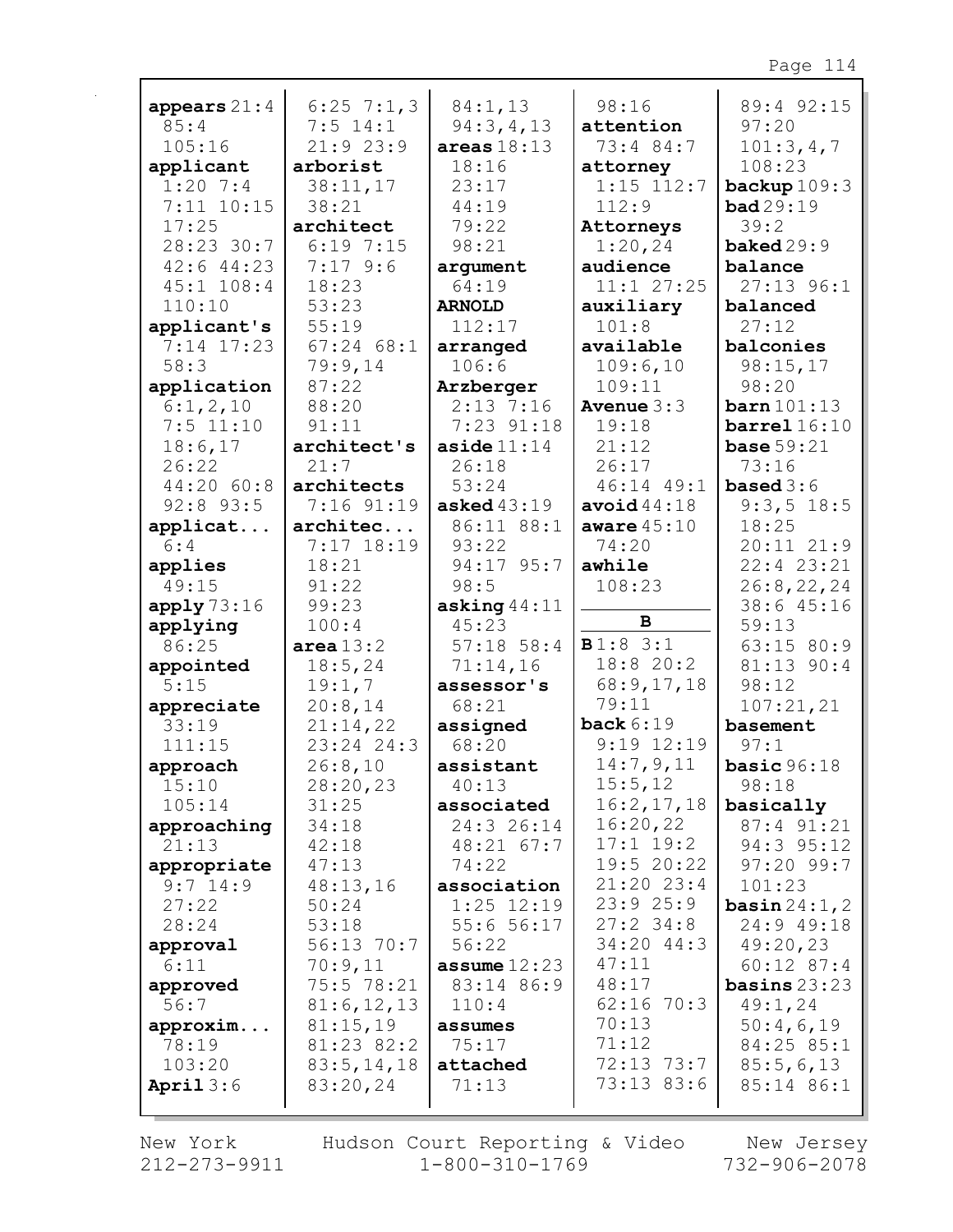| 86:2,5                   | beyond $53:4$             | 41:4,9,10                 | $15:23$ $16:3$            | 34:19 35:5           |
|--------------------------|---------------------------|---------------------------|---------------------------|----------------------|
| bath 82:3                | 80:19                     | 43:1,5                    | 16:8,13                   | 40:16,16             |
| batten 94:5              | 99:13                     | 63:15                     | 29:16 32:9                | 46:3,6               |
| 101:15,19                | bicycles                  | 69:24 88:4                | 32:16,21                  | 47:10,22             |
| 102:5                    | 15:8                      | 92:4,5,8                  | 33:6, 10, 18              | $47:23$ $48:3$       |
| <b>Beaches</b>           | bicyclists                | 94:4 100:7                | 34:640:5                  | 48:8, 10, 14         |
| 30:16                    | 16:8                      | 101:15,19                 | 40:22                     | 48:15,17             |
| beautiful                | big14:20                  | 102:5                     | 41:22                     | 48:20,22             |
| 38:22                    | 35:339:2                  | 104:7                     | 72:10 89:9                | 48:25 65:7           |
| behalf 77:8              | 40:9,21                   | 106:25                    | 89:10                     | 68:8,9,9             |
| believe $9:6$            | 41:25                     | board-on                  | 100:9                     | 68:21                |
| 31:23                    | 42:17                     | 26:6                      | 101:7,23                  | 69:10 70:7           |
| 53:18                    | 110:12                    | <b>boards</b> $92:6$      | 102:13                    | 70:9,14,24           |
| 54:17,19                 | bike $14:7$               | bolster                   | 107:24                    | 71:9 72:4            |
| 55:21                    | 15:621:16                 | 34:14                     | 108:2                     | 72:16,17             |
| 63:11                    | 24:14,17                  | bored $56:15$             | 109:18,25                 | 72:22                |
| 64:16                    | 81:5,14                   | Borough                   | 110:4,18                  | 73:22                |
| 65:1968:2                | 82:3,7,23                 | 107:17,23                 | 110:25                    | 74:23,25             |
| 70:10                    | bikers $14:24$            | 111:5                     | 111:5                     | 77:14,16             |
| 72:21 73:8               | 14:25                     | Borough's                 | brook $3:4$               | 77:16,21             |
| 73:14                    | bikeway $23:1$            | 84:1                      | 19:18 59:8                | 79:11                |
| 74:21,23                 | $\text{Binch}\,2:11$      | boroughs                  | 59:2162:6                 | 88:13,23             |
| 79:23 80:9<br>80:19 81:4 | 58:22<br>bit56:8          | 62:9<br>bottom 9:12       | 62:12<br>brooks $62:5$    | 91:13,14<br>91:23,24 |
| 81:8,22                  | 57:12                     | 13:16                     | brought $45:8$            | 92:18,21             |
| 82:14 86:8               | 71:12                     | bouncing                  | 75:11                     | 92:23 93:7           |
| 92:9 99:14               | 101:20                    | 34:19                     | buffer $26:5$             | 93:9,18,21           |
| 100:15                   | black $54:11$             | break $18:20$             | 106:25                    | 93:22 94:6           |
| benches $84:9$           | blacktop                  | 44:5 89:1                 | 107:5,8                   | 94:15,16             |
| bend $17:10$             | 37:20                     | $90:2$ $93:23$            | build45:2                 | 94:18,21             |
| Bergen $1:2$             | block $1:4$               | 94:2 97:19                | builder $48:6$            | 95:8 96:5            |
| $5:16$ 40:10             | $6:5$ 70:11               | 97:19                     | 106:11                    | 96:7,8               |
| $41:8$ $44:15$           | 95:11,12                  | breaking                  | building $3:7$            | 97:3,4,12            |
| <b>berm</b> $78:3,12$    | 95:13,17                  | 100:11                    | 3:8,10                    | 97:13,15             |
| 78:22                    | 95:21 96:3                | 103:19                    | 7:258:1                   | 97:16,20             |
| berms $25:12$            | blocking                  | breaks $18:20$            | 18:7,7,8,8                | 97:21,22             |
| 26:3 77:19               | 102:14                    | brick 99:6                | 18:10,11                  | 98:6,10,15           |
| 77:24,25                 | board $1:1$ , $15$        | 99:14,15                  | 18:16,18                  | 99:2,8,8,9           |
| 78:2,10                  | 1:15,16                   | 99:20                     | 18:19,21                  | 99:10,12             |
| 106:8,14                 | $2:4,15$ 3:3              | brief 91:12               | 18:22 19:3                | 100:14,15            |
| best5:22<br>$27:14$ 32:5 | 3:54:4                    | bright $88:7$             | 19:8,10                   | 100:25               |
| 32:7,8                   | 5:11,13,22<br>$6:8,8$ 7:6 | broke $94:1, 6$<br>103:19 | 20:1, 2, 3, 9<br>21:22,23 | 101:2,8,9            |
| better $14:7$            | 7:79:13                   | Bromberg                  | 21:23                     | 101:12,13<br>101:18  |
| $25:16$ 26:5             | 11:12,19                  | $1:11$ $4:17$             | 22:17,17                  | 102:15,19            |
| $26:10$ 27:7             | $18:1$ $19:11$            | $4:18$ 8:24               | 22:19,23                  | 103:1, 2, 15         |
| 41:2 51:7                | 19:11 21:3                | $9:20$ 10:6               | 23:17                     | 103:17               |
| 76:5 99:11               | 23:3 36:15                | 11:14                     | 24:23 28:4                | 104:1, 2, 17         |
| Beukas $1:11$            | 37:19                     | 12:13,23                  | 28:5 29:11                | 105:14               |
| $4:14$ 5:11              | 40:11,23                  | 13:6,12                   | 31:4,6,6                  | 106:1,3              |
|                          |                           |                           |                           |                      |

New York 212-273-9911

г

Hudson Court Reporting & Video  $1 - 800 - 310 - 1769$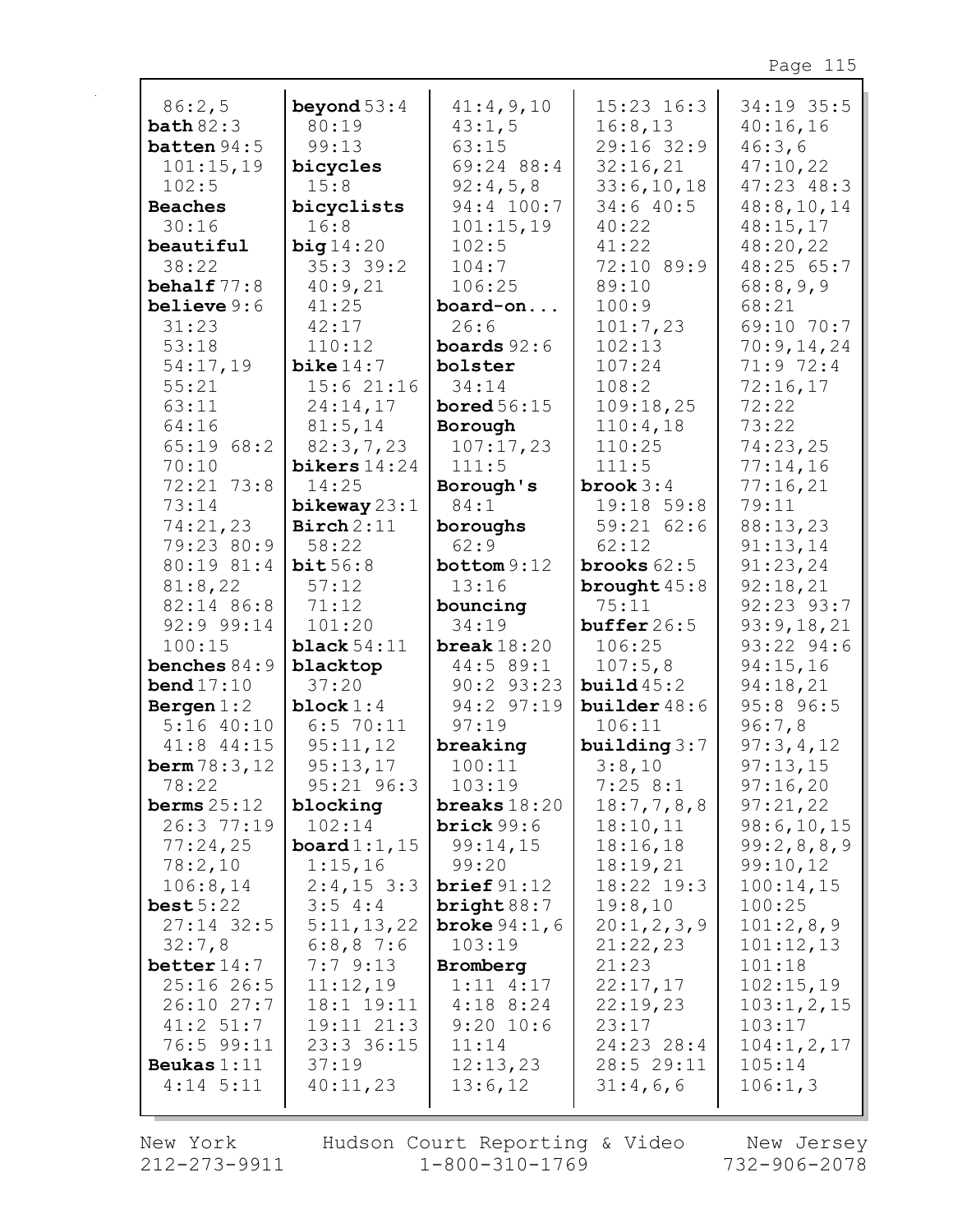| buildings           | 7:10,11                | $42:15$ 94:1           | 89:25 90:1     | 54:23              |
|---------------------|------------------------|------------------------|----------------|--------------------|
| 18:7,13             | 26:25                  | certainly              | 90:7,23        | 55:15,17           |
| $31:7$ 34:18        | 27:12                  | 88:15                  | 91:1,5,9       | $55:25$ $56:1$     |
| 65:13,15            | 80:10 83:3             | certific               | 92:20          | 56:3               |
| 65:23 66:4          | 83:11                  | 44:15                  | 93:11,19       | charges            |
| 66:10,15            | Caldwell               | <b>CERTIFY</b>         | 95:2,6,18      | 63:15              |
| 67:268:7            | 30:15                  | 112:2,6                | 96:9,14,17     | check $58:7$       |
| 71:19,25            | call $4:9$             | cetera 99:1            | 96:22          | 72:5               |
| 72:1, 12, 15        | $11:16$ $44:4$         | Chairman $1:9$         | 100:7,22       | cherry $73:21$     |
| 75:4,9              | 44:653:9               | $1:10$ 4:1,8           | 104:6,13       | 74:1               |
| 91:21               | 56:13 73:4             | $4:11 \ 5:9$           | 104:18,23      | Cherrywood         |
| 95:15,15            | 89:5                   | 6:3,7,12               | 107:13         | 10:5 52:17         |
| 96:1,13             | called $56:17$         | 6:18,22                | 108:8          | chose $34:10$      |
| 99:24               | 102:3                  | 8:4,23                 | 109:23         | Chris $10:17$      |
| 101:8               | 106:12                 | 10:11,25               | 110:9          | 10:25              |
| 106:6,18            | calm 5:18              | 15:14,20               | chance $38:16$ | 15:21              |
| 106:19              | career $5:23$          | 22:2,5,7               | $57:24$ 84:2   | 32:10              |
| 107:4               | 5:24                   | 27:9,13,16             | 110:8          | 38:16              |
| buildup             | careful                | 27:18,24               | change $40:20$ | 54:24              |
| 43:21,21            | 35:15                  | 28:3 29:1              | 44:24          | 58:12,15           |
| build22:21          | 65:11                  | 29:5,8,13              | 57:22,22       | 71:22              |
| 30:10               | 109:16                 | 30:3,23,24             | 61:6 73:24     | Chris's            |
| 106:12              | $carried$ $7:1$        | 31:16                  | 79:22          | 58:18              |
| bulky $42:17$       | carry $25:10$          | 36:12                  | 87:11          | <b>CHRISTOPHER</b> |
| buy $29:6$          | carrying               | 40:23                  | 92:14          | 1:15               |
| 48:7                | 101:5                  | 41:14,18               | 103:23         | cinderblock        |
|                     |                        |                        |                |                    |
| buyers $35:4$       | case 12:11             | $42:24$ $43:5$         | changed        | 96:24              |
| 36:1                | 43:2, 2                | 43:16 44:8             | 43:23 94:4     | clapboard          |
| buying $29:9$       | 55:4 56:16             | 44:12 45:1             | 103:17,19      | 101:17             |
| $30:4$ 33:21        | $56:20$ $58:3$         | 51:3,7                 | 103:24         | clarific           |
| $33:21$ $35:7$      | 75:17                  | 52:2,14                | changes $6:15$ | 8:13,16            |
| $\mathbf C$         | 94:16                  | 54:756:11              | 7:208:12       | 17:19              |
|                     | 101:18                 | 57:10,15               | 8:18 17:20     | clarify            |
| $c1:17$ 58:21       | 108:6,12               | 57:18,23               | 18:2,4,19      | 37:25              |
| 68:17,18<br>112:1,1 | catastro               | 58:2,10,15             | 23:8,21        | 59:19 95:8         |
| C.C.R112:17         | 63:16<br>catch $48:25$ | 58:19,21               | 24:12<br>26:22 | 99:22<br>cleaned   |
| <b>CAD</b> 81:24    | 49:18,20               | 61:11,12<br>63:20 64:5 | 27:17          | 40:17              |
| calculated          | category               | 64:18,21               | 43:21          | cleaning           |
| 66:681:6            | 8:17                   | $67:14$ $68:4$         | 91:22          | 52:10              |
| calculation         | cause $16:16$          | 69:17,22               | 93:14          | clear $84:18$      |
| 65:566:1            | caused $85:23$         | 71:22,25               | 99:23          | cleared            |
| 66:25               | ceiling                | $72:23$ $73:3$         | 103:16         | 15:13              |
| 80:15,16            | 14:19                  | 73:9,15,19             | 104:5          | clock $51:6$       |
| 80:22               | cell28:16              | 74:3 75:15             | changing       | close $28:20$      |
| 81:10,14            | center $1:6$           | 75:22 76:1             | $61:9$ $63:14$ | $30:14$ 49:4       |
| 81:23 82:2          | 22:13                  | 76:4 77:1              | 87:4 97:13     | closed $42:7$      |
| $82:5$ $83:4$       | certain                | 77:588:1               | character      | closer $19:2$      |
| 83:13,15            | 11:23,23               | 88:19,24               | 12:4           | 47:6,7             |
| calculat            | 33:9,12,23             | 89:3,12,18             | charge $54:22$ | 77:15              |

New York 212-273-9911

г

Hudson Court Reporting & Video<br>1-800-310-1769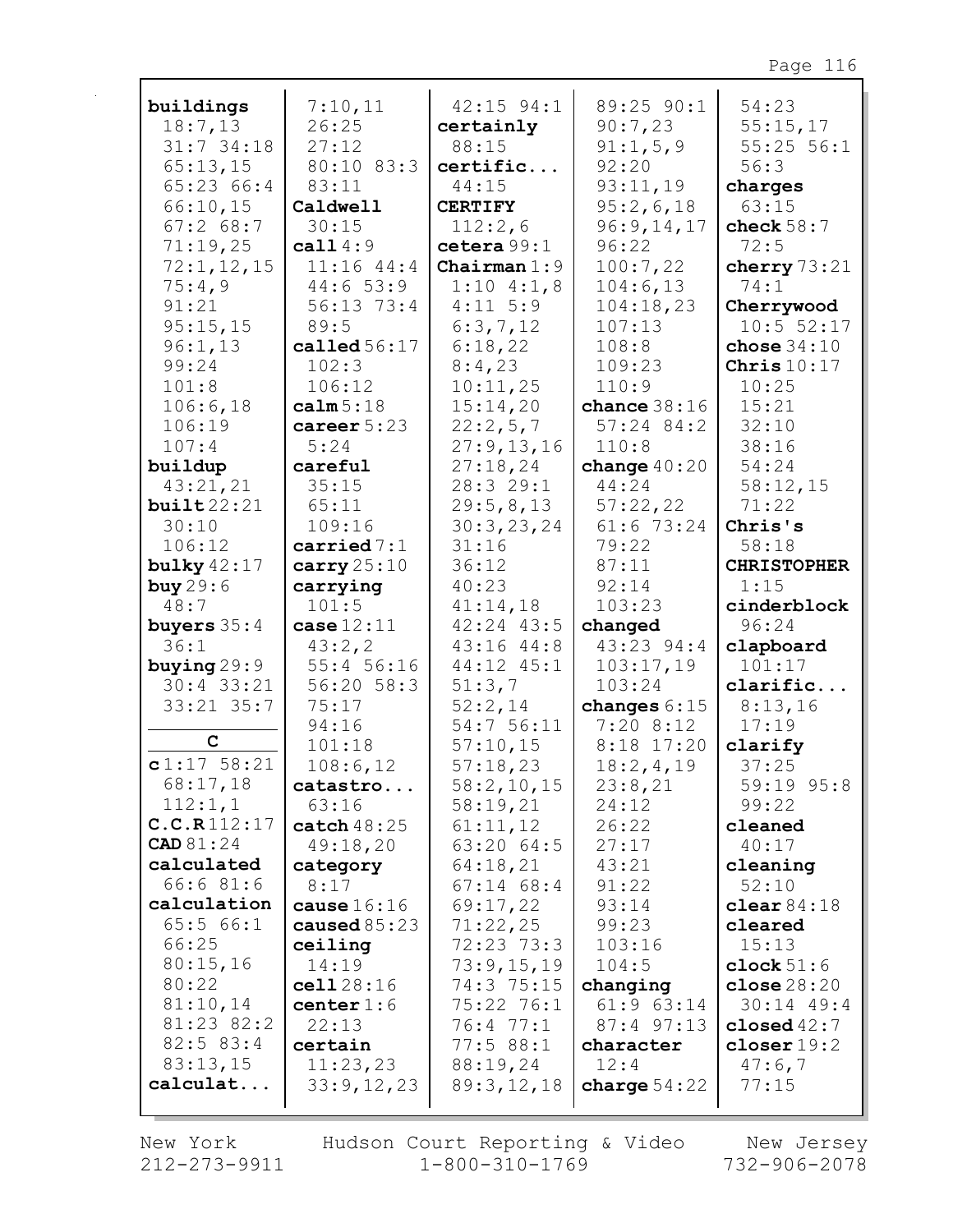| closest $31:6$   | 94:25          | communities   | concerned               | 91:3           |
|------------------|----------------|---------------|-------------------------|----------------|
| 31:20            | 103:7          | 30:8          | $37:11$ 44:9            | consiste       |
| 35:16            | combined       | community     | 44:10                   | 40:7           |
| closets          | 86:5           | 1:65:14       | 61:20                   | consolid       |
| 98:15,17         | come $10:22$   | $5:15$ 31:18  | 107:19                  | 23:23 86:1     |
| 98:20            | 12:21          | $32:4$ 35:10  | 108:21                  | constant       |
| 104:21           | 14:12,25       | 57:7          | concerns                | 60:7,13,14     |
| Club $70:21$     | 19:22 31:5     | company       | 14:18                   | 60:23          |
| 76:8             | 38:6,12        | 53:11         | 18:16 19:9              | construc       |
| clubhouse        | 43:751:3       | 55:12         | 28:1 42:14              | 44:17,18       |
| 26:8             | 69:12          | company's     | concluded               | 49:6,6,13      |
| clustered        | 102:21         | 53:8          | 56:24                   | continua       |
| 38:24            | 111:9          | compared      | concrete                | 6:9            |
| <b>CMU 95:9</b>  | comes 31:17    | 85:14         | 95:9,10                 | continue       |
| <b>COAH 3:10</b> | 35:12          | complain      | 96:3,25                 | $5:14$ 69:13   |
| $7:25$ 18:5      | 70:13          | 105:20        | condition               | 84:21          |
| 18:11,18         | 75:19          | complaint     | 24:16 50:8              | continued      |
| 19:3,8           | 95:11,21       | 33:15         | 90:12                   | $6:25$ 25:14   |
| 21:21,22         | 96:21          | 34:10         | conditions              | continues      |
| 21:23            | 110:12         | complaints    | 85:10                   | 50:8           |
| $22:17$ $24:3$   | comfortable    | 11:22         | Condo $1:25$            | continuity     |
| 40:1646:3        | 107:22         | 34:12         | condominium             | 38:20          |
| 46:647:9         | coming $34:18$ | compleme      | 56:22                   | controls       |
| $47:23$ $48:3$   | $37:23$ $38:1$ | 96:12         | conduct $87:1$          | 24:11          |
| 48:10            | 60:7           | complete      | $\mathbf{confer}\,90:2$ | convenience    |
| 68:17,21         | 105:24         | $7:12$ 44:23  | confessions             | 32:8           |
| 69:10            | Commencing     | compliment    | 28:13                   | conversa       |
| 70:24 76:7       | 1:8            | 84:12         | confident               | 88:5           |
| 77:21,25         | comment        | compliments   | 80:2 81:20              | conversa       |
| 78:3,4,25        | 42:11          | 95:25         | confirm                 | 28:19 31:9     |
| 79:3 87:19       | 110:13         | comply 8:11   | 44:17                   | corner 19:1    |
| 88:13,23         | commented      | compound      | 110:22                  | 20:22:4:4      |
| 91:13,23         | 43:11          | 44:5          | confused                | 70:13,14       |
| 93:17 97:4       | comments 7:6   | comprised     | 65:14                   | corners $20:1$ |
| 98:6             | $8:12$ 18:5    | 92:7          | connecti                | correct 8:9    |
| 100:14,15        | 18:25          | compromise    | 31:24                   | $8:14$ 12:17   |
| 103:13,15        | 23:22          | 41:10         | Conserva                | 13:25          |
| 106:2            | 38:17 79:8     | compute       | 44:16                   | 14:23          |
| coincide         | commercial     | 12:21         | consider                | 15:22          |
| 87:5             | 29:11,17       | computer      | 57:8                    | 17:22          |
| collection       | 32:13          | 46:20         | consider                | 19:13          |
| 52:9             | COMMISSION     | 81:22 82:1    | 43:15                   | 20:15,19       |
| color $95:25$    | 112:18         | 82:4,23       | considered              | $21:2$ 23:6    |
| 96:10,12         | commissi       | concept       | 12:2,4                  | 25:126:1       |
| 96:13,13         | 35:8           | 63:11         | 65:7 70:20              | $27:14$ 28:7   |
| colors 95:12     | common $97:14$ | concern $9:2$ | 74:22                   | 28:9 38:15     |
| $95:22$ $96:1$   | commonplace    | 16:4 28:10    | consist                 | 46:23          |
| 96:20,21         | 76:24          | 30:11         | 38:20                   | 47:17          |
| 98:25            | commotion      | 33:19,20      | consistent              | 49:21 51:6     |
| combination      | 40:15          | 35:1          | $42:18$ 57:1            | $55:16$ 56:5   |
|                  |                |               |                         |                |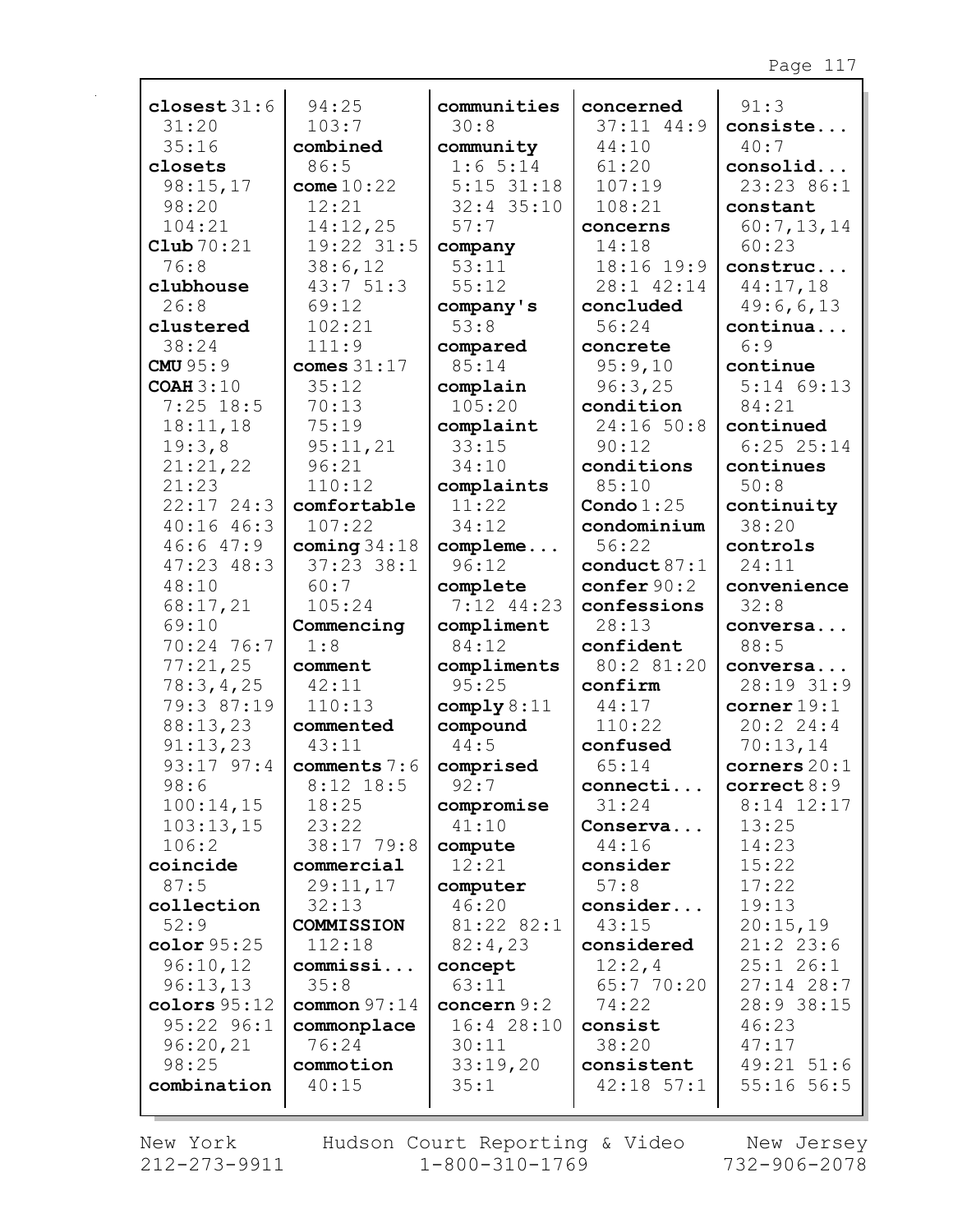| $63:1$ $66:14$ | 102:13                  | $64:24$ $65:3$         | 36:19          | dataed3:6        |
|----------------|-------------------------|------------------------|----------------|------------------|
| 66:22,23       | 107:24                  | 65:6,9                 | $37:15$ $41:3$ | $8:8$ 19:19      |
| 73:18 76:9     | 108:2                   | 105:23                 | 41:25,25       | 21:966:20        |
| 76:10,13       | 109:18,25               |                        |                |                  |
|                |                         | courts $64:17$         | 42:17,17       | day 1:18 6:9     |
| 78:11 79:2     | 110:4,18                | cover 98:22            | curbed $14:5$  | $10:16$ $42:3$   |
| 79:4,21        | 110:25                  | covered                | 36:24,25       | $42:25$ 51:6     |
| 80:1,6,9       | 111:5                   | 34:16                  | 37:1 42:12     | days $42:1$      |
| 80:12,14       | counsel                 | 81:25 83:5             | 42:16,23       | 62:18            |
| 81:4,16        | 112:7,9                 | crank $30:1$           | 43:22          | deal22:24        |
| 82:1,6,10      | count $64:3$            | cranking               | curbing        | 34:22 35:3       |
| 82:16,20       | counted                 | 28:12,18               | 36:17          | death104:5       |
| 82:21 83:8     | 64:24 65:4              | 29:15                  | 37:25          | decide 9:19      |
| 83:11 85:2     | Country                 | create $26:5$          | 40:19,25       | 10:16            |
| 85:3,11,17     | 70:21 76:8              | 38:19                  | 41:17          | decided          |
| 86:7 87:2      |                         | created                |                | 17:25            |
|                | County $1:2$            |                        | curbs $37:16$  |                  |
| 90:25          | $5:16$ $15:4$           | 78:22                  | 41:2           | 38:12            |
| 105:23         | 16:12                   | 92:11                  | current        | 96:15,16         |
| $\cos 22:23$   | 37:15,18                | creeping               | 59:11,22       | decides          |
| cost10:19      | 37:19                   | 17:15                  | 65:13          | 32:17            |
| $10:23$ 55:7   | 39:19                   | cross 2:2              | currently      | decision         |
| $55:12$ $58:8$ | 40:11,11                | 15:3                   | 9:8,10         | 11:9 73:20       |
| 58:9           | $40:18$ $41:5$          | cross-ex               | 14:25 63:3     | decisions        |
| costs 9:14     | 41:8, 14, 21            | $7:14$ $77:10$         | Curtailed      | 63:15            |
| 10:4,21        | 41:25                   | 108:4                  | 62:14          | 69:25            |
| 11:3,6,15      | 42:14,17                | crossed                | cut16:17       | decks 104:21     |
| 12:19,21       | 44:15                   | 36:13                  | 26:23          | decorative       |
| 55:8 56:25     | 56:21                   | crossing               | $31:11$ $33:1$ | 25:21            |
| Council $9:15$ | $\texttt{couple}\,6:20$ | 19:23                  | 33:1,2         | 57:13            |
| 9:16,18,19     | 88:22                   | 37:13                  | 36:5,6,9       | dedicated        |
|                |                         |                        |                |                  |
| 10:12,16       | course $12:23$          | crosswalk              | 99:10          | $5:12$ $51:14$   |
| 10:18          | 17:15                   | 16:2                   | D              | 51:18            |
| 11:22          | 20:21                   | crosswalks             |                | defer 79:8       |
| Councilman     | $22:11$ $28:6$          | 15:10                  | D29:21 51:9    | defined          |
| $1:11$ $4:18$  | 28:8,25                 | $\texttt{crowd107:21}$ | 58:22          | 71:20            |
| $8:24$ 9:20    | 29:7,10,23              | 110:12                 | dangerous      | definition       |
| $10:6$ 11:14   | 30:2,4,5,8              | crumbling              | 54:5           | 64:8             |
| 12:13,23       | 30:13                   | 37:21                  | Daphne $2:3$   | definitions      |
| 13:6,12        | 32:12,25                | cultured               | 8:3,7          | 65:12            |
| $15:23$ $16:3$ | 33:11                   | 99:19                  | $17:18$ 23:3   | delay $87:7$     |
| 16:8,13        | 35:10,11                | $\texttt{culvert} 3:4$ | 27:20,22       | delayed          |
| 29:16 32:9     | 36:248:9                | $3:6$ 19:18            | 66:17 90:4     | 62:15            |
| 32:16,21       | 74:22                   | 19:23 21:9             | 91:6           | delineated       |
| 33:6, 10, 18   | 108:7                   | 21:13,25               | dark 12:9      | 20:17            |
| 34:640:5       | courses                 | $22:11$ $25:8$         | 54:12          | delineation      |
| 40:22          | 30:10                   | 50:10,25               | date $92:24$   | 37:15            |
| 41:22          | court 1:22              | 102:21                 | 93:1           | delta67:19       |
| 72:10 89:9     | 2:6,8,17                | cupola $102:7$         | 108:22         | <b>DEP</b> 24:10 |
| 89:10          |                         |                        | 109:8,20       | 85:21            |
|                | 5:16,23                 | cupolas $94:7$         | 109:23         |                  |
| 100:9          | 43:10,12                | curb16:18              |                | Department       |
| 101:7,23       | 45:656:24               | 27:2,3                 | 112:5          | 23:12,12         |
|                |                         |                        |                |                  |

New York 212-273-9911 Hudson Court Reporting & Video<br>1-800-310-1769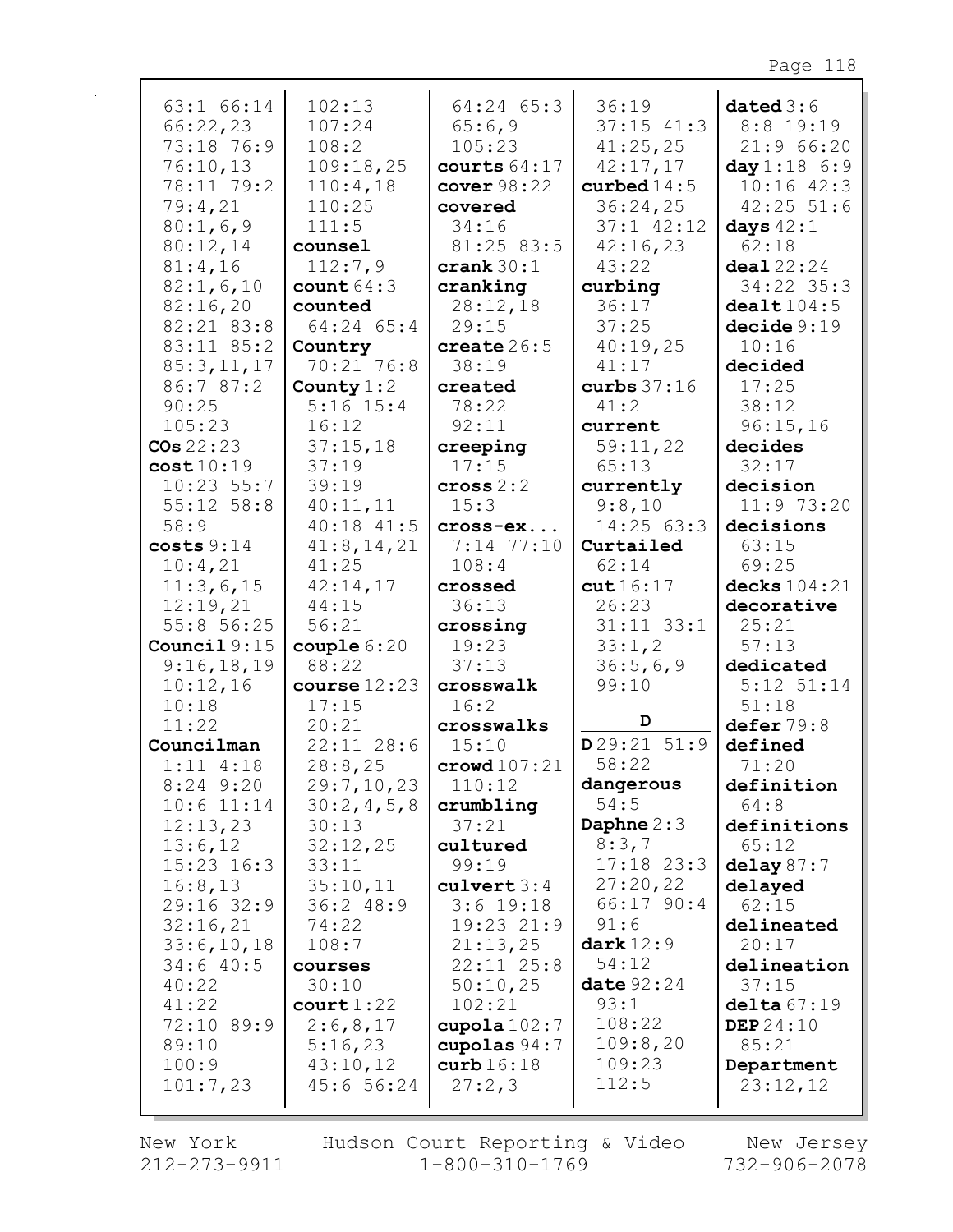| 23:19                     | dictate                   | 61:13                                  | 47:9 70:11                                | 84:21                        |
|---------------------------|---------------------------|----------------------------------------|-------------------------------------------|------------------------------|
| depicted                  | 10:13,14                  | diseased                               | driveways                                 | 86:20 88:9                   |
| 78:9                      | difference                | 37:23                                  | 24:5                                      | 88:17                        |
| describe                  | 80:13                     | 38:12                                  | drop98:4                                  | 104:24,25                    |
| $7:20$ 98:5               | 97:23                     | dispute                                | dropped                                   | 105:1,19                     |
| described                 | 98:13                     | 107:2                                  | 18:11                                     | 107:1                        |
| 70:17                     | different                 | distance                               | dropping                                  | 108:8,10                     |
| 71:11<br>106:7            | $29:1$ 54:8<br>73:21 90:9 | 15:620:5<br>20:6,22                    | 97:14                                     | 108:12                       |
| describing                | 90:15                     | 21:23,25                               | $\operatorname{dry}{24:1}$<br>due $109:2$ | edge $20:21$<br>$37:21$ 50:9 |
| 46:19                     | 101:15                    | $31:7$ 33:13                           | dwelling                                  | 50:10                        |
| design 7:25               | 103:12                    | district                               | $17:4$ 26:12                              | Edgewood $1:3$               |
| 24:10 59:4                | 107:3                     | 44:16,20                               | 30:17                                     | $6:5$ 76:7                   |
| 84:8,11,12                | differen                  | 73:17 74:2                             |                                           | effect $47:24$               |
| 85:12,13                  | 18:15                     | disturbing                             | $\mathbf E$                               | 48:3,5,10                    |
| 85:14,19                  | difficult                 | 31:14                                  | E1:8,8,17                                 | 59:11                        |
| 85:24                     | 81:17                     | 42:19                                  | $1:17 \; 2:1,1$                           | 62:23 87:8                   |
| designed                  | difficulty                | diverted                               | $3:1$ 43:9                                | effected                     |
| 53:25                     | 57:12                     | 50:17                                  | 43:10 45:6                                | 49:7                         |
| 90:18                     | dim 88:15                 | document                               | 45:651:9                                  | effecting                    |
| designer                  | dimension                 | 91:23                                  | 58:21                                     | 42:20                        |
| 55:20                     | 14:13                     | $\log 47:25$                           | 112:1,1                                   | 50:20                        |
| designs                   | DIRECT 2:2                | $\Delta$ oing 33:14                    | earlier $33:3$                            | effects                      |
| 85:16                     | direction                 | 56:1587:4                              | 46:19                                     | 104:4                        |
| 100:11                    | 22:12 42:7                | 102:1                                  | 49:11                                     | egress $23:10$               |
| $\texttt{detail}$ $14:17$ | directly                  | 108:16                                 | 79:24 91:4                                | 36:20,22                     |
| 15:12                     | 23:15                     | dollars                                | 103:10                                    | 40:15                        |
| 18:23 40:3                | discharge                 | $34:25$ $42:2$                         | early $36:6$                              | 45:24                        |
| 98:11                     | 59:760:2                  | <b>DONNA</b> 112:17                    | 36:10                                     | either $46:1$                |
| 101:5                     | 60:13,15                  | doors $102:16$                         | easel $13:19$                             | $47:2$ 95:5                  |
| detention                 | discharged                | 102:17                                 | $21:4$ 92:4                               | 98:16                        |
| 49:23 50:6                | $62:20$ $63:3$            | dormer 102:7                           | east $1:22$                               | 108:15                       |
| determine                 | 63:9                      | drainage                               | 47:950:3                                  | electrical                   |
| 58:7                      | discharging               | 50:12,23                               | 78:2,4                                    | 39:12                        |
| determined                | 62:10                     | drains $50:25$                         | 100:10                                    | electricity                  |
| 47:3                      | discretion                | $\texttt{drive} \, 2 \, \texttt{:} 11$ | 102:22                                    | $9:23$ 11:15                 |
| detour $42:7$             | 16:9                      | $14:3$ $15:1$                          | eastbound<br>19:22                        | $56:25$ $57:4$               |
| develop $45:2$            | discussed<br>7:3,22       | $30:1$ 36:20<br>58:22                  | 21:12                                     | element<br>102:6             |
| developed<br>30:749:12    | 11:15                     | $\frac{driver}{15:2}$                  | 101:24                                    | elevation                    |
| developer                 | 37:18                     | drivers $15:1$                         | easterly                                  | 16:16                        |
| 12:25                     | 38:14                     | 17:15                                  | 22:12 26:7                                | 18:15                        |
| 49:12                     | 40:11                     | drives $16:5$                          | 70:14                                     | 59:22                        |
| developing                | 59:13                     | 16:24                                  | easy $34:21$                              | $60:24$ $61:2$               |
| 29:662:17                 | discussion                | driveway                               | eaves $103:20$                            | 61:2,25                      |
| development               | $15:15$ 38:8              | 14:8,25                                | Eck $1:22$                                | $92:22$ $97:7$               |
| $12:9$ 23:16              | $40:2$ $41:17$            | 17:5,6                                 | 2:12,15                                   | 97:998:1                     |
| 49:19 61:6                | 49:10                     | $27:6$ 39:17                           | 77:6,7,8                                  | 101:21                       |
| devoted                   | 91:12                     | 40:1646:5                              | 77:10                                     | 102:4,18                     |
| 80:24                     | discussions               | 46:5,8                                 | 84:14,16                                  | 102:24,25                    |
|                           |                           |                                        |                                           |                              |

г

New York Hudson Court Reporting & Video New Jersey<br>212-273-9911 1-800-310-1769 732-906-2078 New York Hudson Court Reporting & Video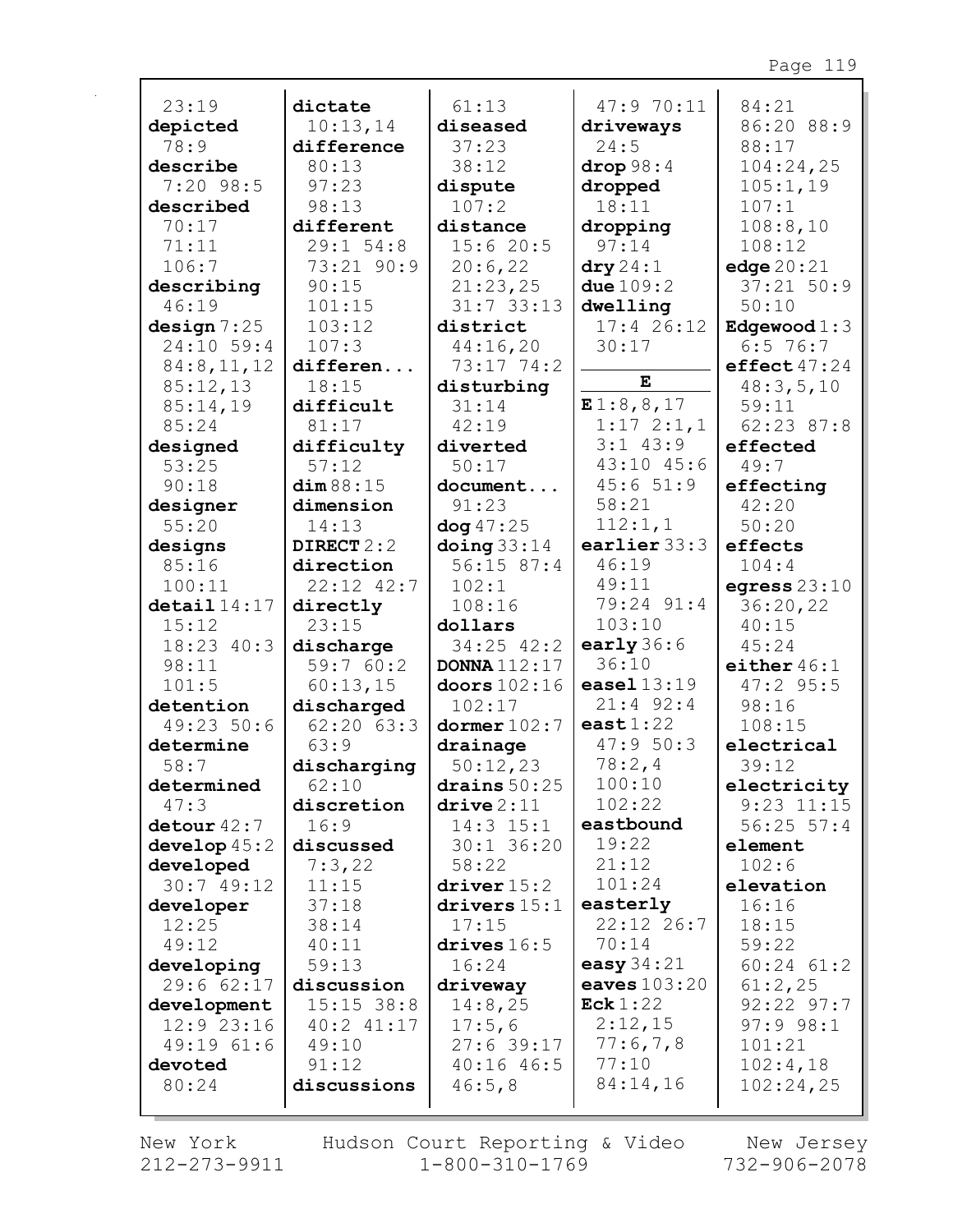| 103:6          | 104:1,2        | 106:6              | 47:2350:8      | 54:5                 |
|----------------|----------------|--------------------|----------------|----------------------|
| 105:16         | equipment      | <b>EXAMINATION</b> | 59:8 64:10     | eye 105:11           |
| elevations     | 29:15,23       | $8:6$ 92:2         | 66:3 85:10     | eyeball $67:7$       |
| 3:7,9,10       | $31:10$ $32:3$ | examine $44:1$     | 90:12,15       | eyes $31:22$         |
| 59:23          | error 67:13    | example            | 94:14          |                      |
| 63:13          | ESQ1:15,18     | 90:13              | exists $12:3$  | F                    |
| 92:17,21       | 1:22           | $96:20$ $97:2$     | 46:13          | F1:8 112:1           |
| 93:11,13       | essentially    | exceed 33:8        | exit26:17      | face 95:11           |
| 93:15,17       | 26:11          | 79:25 80:4         | 45:11,17       | faces $101:21$       |
| 95:4 98:14     | established    | exceeded           | expect         | 102:18,23            |
| 99:22          | 65:17          | 80:16              | 107:25         | 103:14               |
| 105:10         | esthetic       | exceeds            | expense        | facilities           |
| elucidate      | $11:16$ 97:2   | 24:10 72:4         | 10:19          | 24:7                 |
| 61:15          | esthetic       | excellent          | experience     | facility             |
| employee       | $40:6$ 100:5   | 75:25 76:3         | $17:16$ 30:9   | 28:24                |
| 112:7,9        | esthetics      | 105:8              | experienced    | 34:15                |
| enclosure      | 53:15          | 109:21             | 36:1           | 54:22                |
| 18:25          | 54:14          | excess 12:1        | expertise      | 55:14,24             |
| ended $24:22$  | estimate       | 81:1,2,20          | 53:23          | facing 94:8          |
| ends $26:10$   | 11:626:25      | 83:1               | <b>EXPIRES</b> | 102:22               |
| energy $12:21$ | 27:15          | excessive          | 112:18         | 103:13               |
| $55:17$ $56:1$ | e t 98:25      | $12:2$ $14:12$     | explain21:5    | fact 14:15           |
| 56:3,4         | evaluating     | excuse $52:15$     | 85:18          | $16:6$ $42:15$       |
| engineer       | 90:9           | exhibit $3:3$      | explanation    | 59:13                |
| $1:15$ 6:14    | eve $94:1$     | $3:5$ 13:18        | 61:15          | 95:12                |
| 40:14          | 102:7          | 19:12,17           | explored       | factory              |
| 108:10         | evening $4:1$  | 19:21              | 58:23          | 101:25               |
| enhance        | 6:770:3        | 20:17              | exposed        | fair $5:18$          |
| 34:22          | 77:7,11,12     | 21:11              | 95:13          | $6:16$ 31:17         |
| entering       | event $62:4$   | 22:20              | express        | 60:22,25             |
| 101:24,25      | events $63:4$  | 46:18,20           | 10:15          | 61:8 82:9            |
| entire $19:7$  | 109:17         | 47:1 79:19         | extend24:19    | 82:13                |
| 25:22 78:5     | everybody      | $92:3$ $93:10$     | 24:20,24       | 83:17 85:8           |
| entirely       | $8:20$ 11:18   | 93:18              | extended       | fairly $96:9$        |
| $92:7$ $93:14$ | 33:25          | 103:9              | 25:15          | fairway $28:5$       |
| entitled       | 57:24          | exhibits           | 61:13          | 35:23,24             |
| 52:8           | everyday       | 70:1 92:11         | extends        | 36:4                 |
| entrance       | $33:2$ 36:9    | exist45:12         | 99:13          | fairways $1:3$       |
| $10:8$ 16:15   | everyone's     | $47:1$ 63:24       | extensive      | $6:5$ 31:11          |
| 21:20,21       | 84:7           | 78:17              | 101:21         | 36:5                 |
| 25:25          | evidence       | existing           | extent 27:21   | fall 81:14           |
| 31:20          | 69:24          | 14:16              | 44:22          | 84:2                 |
| 45:17          | evolved        | 20:13,20           | 94:14          | far $16:25$          |
| entry $98:22$  | 27:20          | 20:21,22           | 99:21,24       | 28:2 48:20           |
| environm       | exact73:22     | 21:14              | 100:22         | 48:20                |
| $3:8$ 93:9     | 80:23          | 24:14,16           | 102:9,11       | 100:14               |
| 94:16 96:7     | 83:23          | 25:23              | exterior       | $\texttt{Farm}1:25$  |
| 101:9          | exactly $6:17$ | 32:22              | 84:9           | 46:2                 |
| 102:19         |                |                    |                |                      |
|                | 35:25          | $35:16$ 38:1       | extra 36:2     | <b>Farms</b> $45:11$ |
| 103:2          | 46:10          | $38:5$ 46:21       | extremely      | 47:16,24             |

New York 212-273-9911 Hudson Court Reporting & Video<br>1-800-310-1769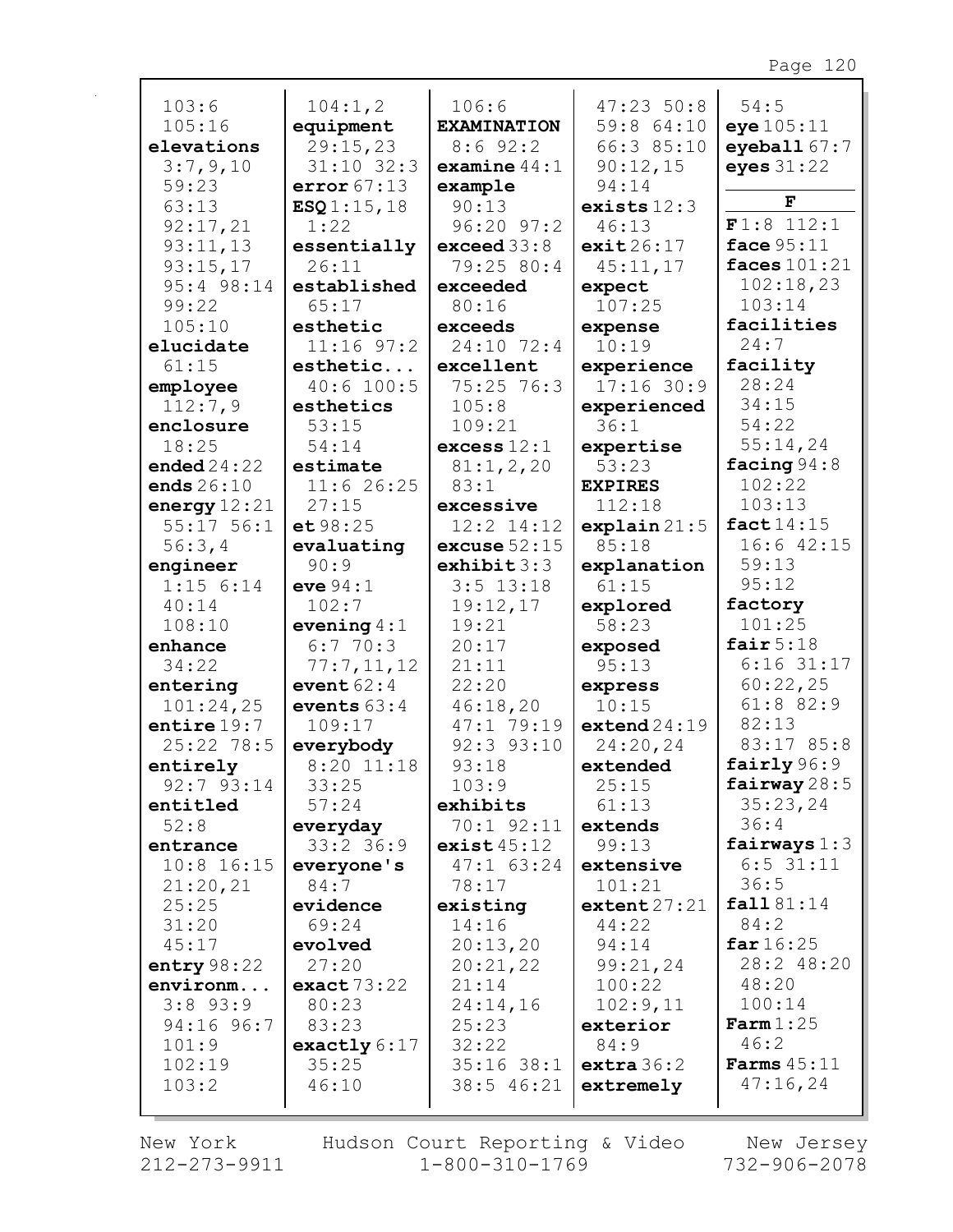| 48:11,16            | 70:8, 15, 16          | $\text{flood } 63:9$   | 75:12          | 112:6                    |
|---------------------|-----------------------|------------------------|----------------|--------------------------|
| 50:21               | 71:4,5,15             | 63:13                  | 107:23         | future $34:17$           |
|                     |                       |                        |                |                          |
| $52:16$ 77:9        | 71:16 72:7            | floods $63:16$         | 108:12         | G                        |
| fast 88:25          | fiber $54:20$         | floor $3:9,10$         | fountains      |                          |
| features            | figure $10:22$        | 23:18                  | 84:9           | G43:10 45:6              |
| 7:17                | fill 26:23            | 93:14,17               | four $31:24$   | gables $101:1$           |
| February            | final $59:23$         | 97:17                  | 66:3,9,15      | gain $5:17$              |
| 6:25                | finally               | <b>Florence</b> 2:7    | 67:2,6,7       | Galasso 6:1              |
| feel $9:7$          | $93:16$ $97:4$        | $2:17$ 45:5            | 107:3          | 6:2                      |
|                     |                       |                        |                | Galvin 2:3               |
| 16:13               | financially           | 105:23                 | fourth $27:19$ |                          |
| 90:20               | 112:10                | flow 50:3,6            | frame $99:13$  | 7:20,21                  |
| feet $14:11$        | find 58:12            | 50:9,10                | front12:10     | 8:3,22                   |
| 14:19               | 58:13,14              | 61:21,24               | 13:1,2         | 11:11                    |
| $15:12$ $18:9$      | 58:15 73:3            | 86:3                   | 18:13 19:3     | 13:14                    |
| 18:10,12            | fine $41:5$           | focus $77:21$          | 22:16          | 14:15                    |
| 18:14 19:5          | finish $57:20$        | $\texttt{follow}32:10$ | 26:11,13       | $15:17$ $17:2$           |
| 19:520:6            | 57:21,23              | follow-up              | 31:18          | 22:4,6,9                 |
|                     |                       |                        |                |                          |
| 20:9,10,11          | finishes              | 91:7                   | 34:16          | 25:1,20                  |
| 20:23               | 84:10                 | followed               | 48:14          | 26:1,18                  |
| 21:24               | fire $23:12$          | 31:2                   | 54:22          | 27:4,11,14               |
| 24:17 37:8          | 23:19 27:7            | following              | 68:13          | 42:11                    |
| 39:10               | $firmly$ 31:23        | 5:24                   | 70:16,18       | 44:14                    |
| $41:24$ 54:6        | first $5:25$          | foot $15:16$           | 70:20 71:1     | 77:11 90:8               |
| 66:7,25             | 8:720:5               | 25:226:6               | 71:5,8,15      | $90:25$ $91:3$           |
| 67:3,9,11           | 20:1621:8             | $60:11$ $68:8$         | 71:20,23       | gamble                   |
|                     |                       |                        |                | 103:23                   |
| 67:19,20            | 51:13                 | 72:3 98:1              | 72:1,8,12      |                          |
| 68:10 72:6          | 52:19                 | footage $66:7$         | 72:20,20       | $\texttt{gambled } 94:8$ |
| 72:10               | 65:17 78:3            | 68:2                   | 72:22 73:2     | 101:14                   |
| 78:19,21            | 91:24                 | footages               | 74:18          | 102:6                    |
| 78:23 79:1          | 92:12                 | 67:25                  | 75:10,13       | gap 22:25                |
| 79:3 82:8           | 93:20                 | foregoing              | 78:5 97:15     | $23:2$ 37:8              |
| 82:11,15            | 98:14                 | 112:2                  | 97:20          | 40:20,21                 |
| 82:19               | five $38:11$          | forgot $77:3$          | 100:20         | gaps $39:2$              |
|                     |                       |                        |                |                          |
| 83:25 95:1          | 38:13,18              | formalized             | 101:2,3        | garage                   |
| $95:5$ $97:20$      | fixture $11:5$        | 40:17                  | 102:4          | 102:16,17                |
| 103:21              | 12:755:2              | formed $9:21$          | 103:2          | 102:22                   |
| 104:3               | 55:3, 13, 18          | forth $31:21$          | frontage       | garbage $52:9$           |
| 106:25              | 55:20,23              | 74:13                  | 19:7 70:20     | gas $53:1$               |
| $\texttt{felt46:9}$ | 58:8                  | 112:5                  | 75:13          | gated $57:7$             |
| 54:1 94:5           | fixtures $9:3$        | Fortsch $1:10$         | 82:12          | gatehouse                |
| <b>FEMALE</b>       | $10:23$ $11:4$        | $4:21$ 28:3            | fronted        | 68:7                     |
|                     |                       |                        |                | gazebo $28:15$           |
| 104:11,16           | 12:22,25              | 28:8,10                | 18:22          |                          |
| 104:19              | 46:10                 | 29:3,7,10              | furniture      | gel 35:21                |
| fence $24:20$       | 84:10                 | 29:19,23               | 84:11          | general                  |
| 25:2,18,19          | <b>Flag</b> $4:5,6$   | 30:5,13                | further $8:2$  | 12:14                    |
| $25:21$ 26:7        | $\texttt{flash}100:9$ | 32:25                  | 15:15          | 42:13                    |
| 26:10               | flat18:22             | 34:24 36:4             | 18:23 19:5     | generally                |
| 70:10,17            | 100:12                | 89:11,12               | 21:19          | 13:10                    |
| 71:6,11,12          | flipped               | 111:4                  | 80:18          | 22:12,14                 |
| fences $70:6$       | $19:11$ $23:3$        | forward                | 108:17         | 42:950:22                |
|                     |                       |                        |                |                          |
|                     |                       |                        |                |                          |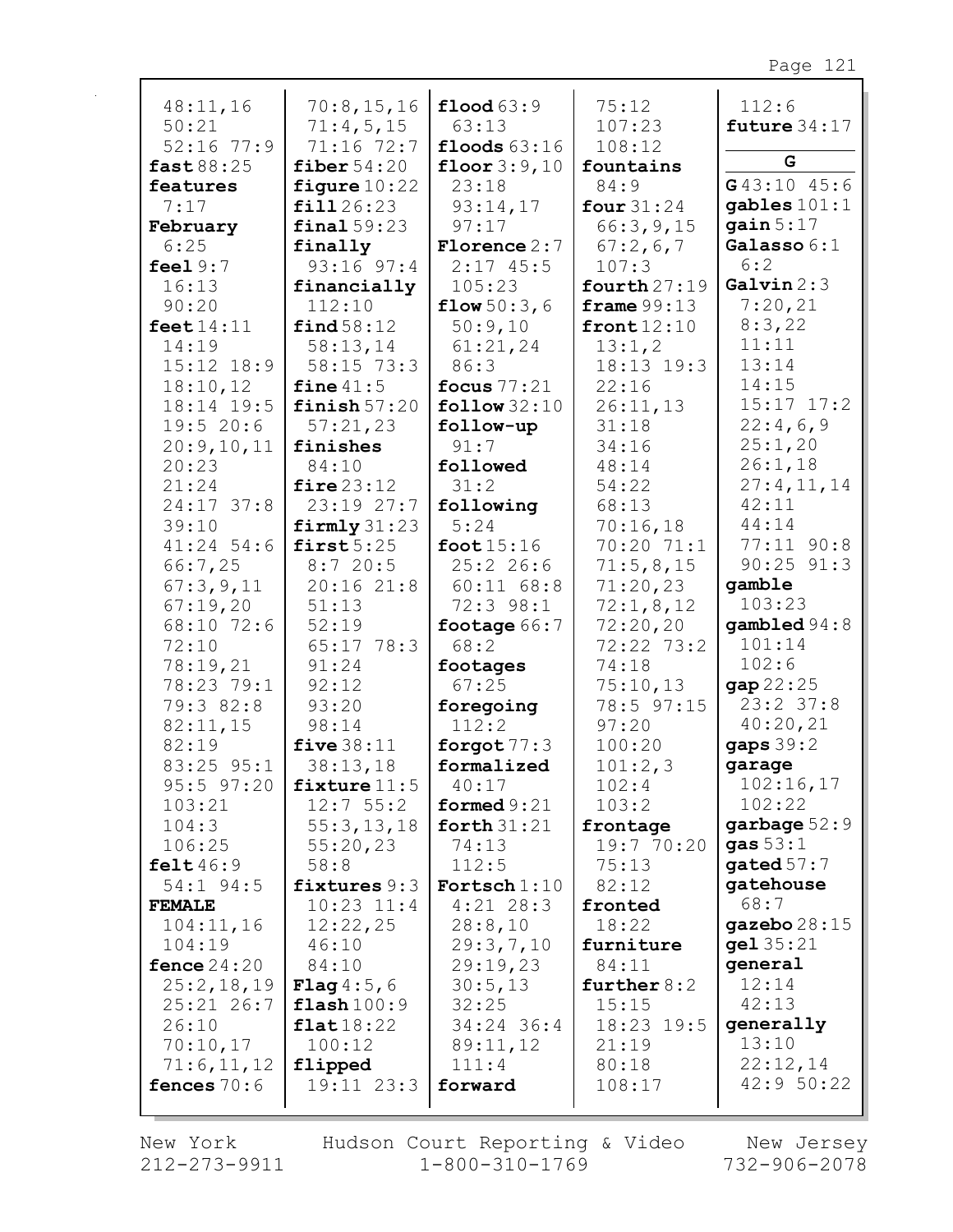| 71:7 76:14<br>5:196:14<br>$\texttt{qolf }17:4$<br>greens $33:1$              | health $47:4$     |
|------------------------------------------------------------------------------|-------------------|
| $6:20$ $9:18$<br>20:21<br>36:6<br>generated                                  | hear $4:2$        |
| 10:6,21<br>$22:11$ $28:6$<br><b>GREGORY</b> 1:12<br>46:20                    | 11:2 27:24        |
| 12:13,16<br>28:8,25<br>getting<br>groundwater                                | 28:13,16          |
| 11:24<br>16:18<br>29:10,23<br>43:12,24                                       | $34:9$ 35:2       |
| 31:10,19<br>29:24 30:2<br>17:10<br>grow39:12                                 | 36:13             |
| 65:14<br>$21:17$ $23:1$<br>30:4,5,8<br>guaranty                              | 56:19             |
| $67:13$ 88:6<br>24:17,23<br>30:10<br>106:17                                  | heard $7:13$      |
| 110:5<br>25:727:21<br>32:12,25<br>quess $12:24$                              | 48:15 62:3        |
| 34:9 68:14<br>28:18,19<br>33:11<br>give $18:21$                              | 100:1             |
| 29:5 31:13<br>35:10,11<br>55:12<br>68:17                                     | hearing $6:24$    |
| 104:23<br>61:23<br>$31:15$ 32:6<br>36:11 48:9                                | 7:1,4,13          |
| $65:12$ $68:2$<br>$32:10$ $33:4$<br>74:22<br>guys $109:4$                    | 19:8 49:11        |
| 95:20<br>33:23 35:4<br>$\text{good } 4:1 \quad 6:7$                          | 111:17            |
| H<br>98:11<br>36:2,19<br>17:12,17                                            | hearings $7:8$    |
| H3:1<br>19:16<br>101:13<br>38:4,6,10                                         | height $7:25$     |
| Haag $1:16$<br>38:22 39:9<br>$75:22$ $77:7$<br>106:17                        | 14:20             |
| 5:6,7<br>77:11,12<br>39:11,18<br>given $68:20$                               | 26:15             |
| 89:23,24<br>77:18 82:4<br>39:21<br>107:10                                    | $60:12$ $61:4$    |
| 108:24<br>gives $98:25$<br>40:13 42:5<br>109:19                              | 61:4,6,10         |
| 109:6,9,13<br>43:1 46:17<br>110:8<br>qlad 73:5                               | 61:21             |
| 109:15<br>GLEN 1:12<br>47:2,11,24<br>Google $22:4$                           | 73:22,24          |
| 110:1, 15<br>49:650:19<br>9:19<br>22:10                                      | 78:12,15          |
| 110:20<br>11:20<br>51:14,17<br>$graph 84:6$                                  | 78:16,18          |
| 111:2,7<br>15:11<br>51:19<br>grade $18:9$                                    | 79:11             |
| Hackensack<br>52:21<br>18:12<br>16:14 17:9                                   | 94:18,23          |
| $1:23$ 30:16<br>$17:12$ $23:8$<br>53:14,20<br>78:25 79:6                     | 95:1              |
| 50:18<br>25:9 29:17<br>$56:14$ $57:1$<br>97:12                               | 103:17,22         |
| half $97:13$<br>$32:17$ $41:6$<br>58:12,13<br>grading                        | 103:24            |
| 97:21 99:7<br>$41:21$ $42:7$<br>58:15<br>42:18                               | 104:5             |
| 99:8<br>78:11<br>43:2 50:3<br>60:11 71:9                                     | heightened        |
| Hall 107:17<br>97:12,21<br>53:4,9<br>74:14                                   | 26:5              |
| 107:23<br>58:5 61:4<br>75:20<br>gradually                                    | heights           |
| 62:21,25<br>111:5<br>69:13<br>78:13 82:7                                     | 43:23,23          |
| Hamilton $6:1$<br>70:23 78:2<br>84:2,21<br>graduations                       | 79:5 97:24        |
| hand $98:3$<br>80:17<br>109:16<br>85:5 87:8                                  | heightwise        |
| happen $31:5$<br>Grand $106:12$<br>84:23<br>87:17                            | 25:12             |
| 88:25,25<br>92:12<br>happens<br>$\boldsymbol{granted}$ 37:4                  | held $62:9$       |
| 19:25 29:2<br>92:9,12<br>96:12<br>$grass 23:2$                               | help15:11         |
| 34:20<br>96:23<br>36:16<br>105:13                                            | 59:2              |
| 41:21<br>106:11<br>99:16<br>84:12                                            | helpful           |
| 62:11<br>108:12,23<br>100:2,12<br>$great 5:12$                               | 61:25             |
| 105:12<br>30:9 91:10<br>goal $107:8$<br>100:23                               | high $17:13$      |
| hard 7:12<br>goes $25:21$<br>101:7,9,24<br>greater                           | 25:2              |
| hate $16:10$<br>25:24 42:1<br>102:2<br>33:13                                 | higher $59:24$    |
| 39:2<br>50:17,20<br>103:2<br>90:14<br>$\mathtt{hazard37:14}$                 | 61:9,25           |
| 62:7,23<br>105:3<br>green $20:8$<br>He'115:16                                | 63:12             |
| 100:15,25<br>106:7<br>36:939:6<br>headed $5:18$                              | 73:24 74:1        |
| 102:6<br>107:5,17<br>81:12,13<br>49:20<br>going $5:14$<br>107:22<br>81:15,19 | 103:21<br>highest |
|                                                                              |                   |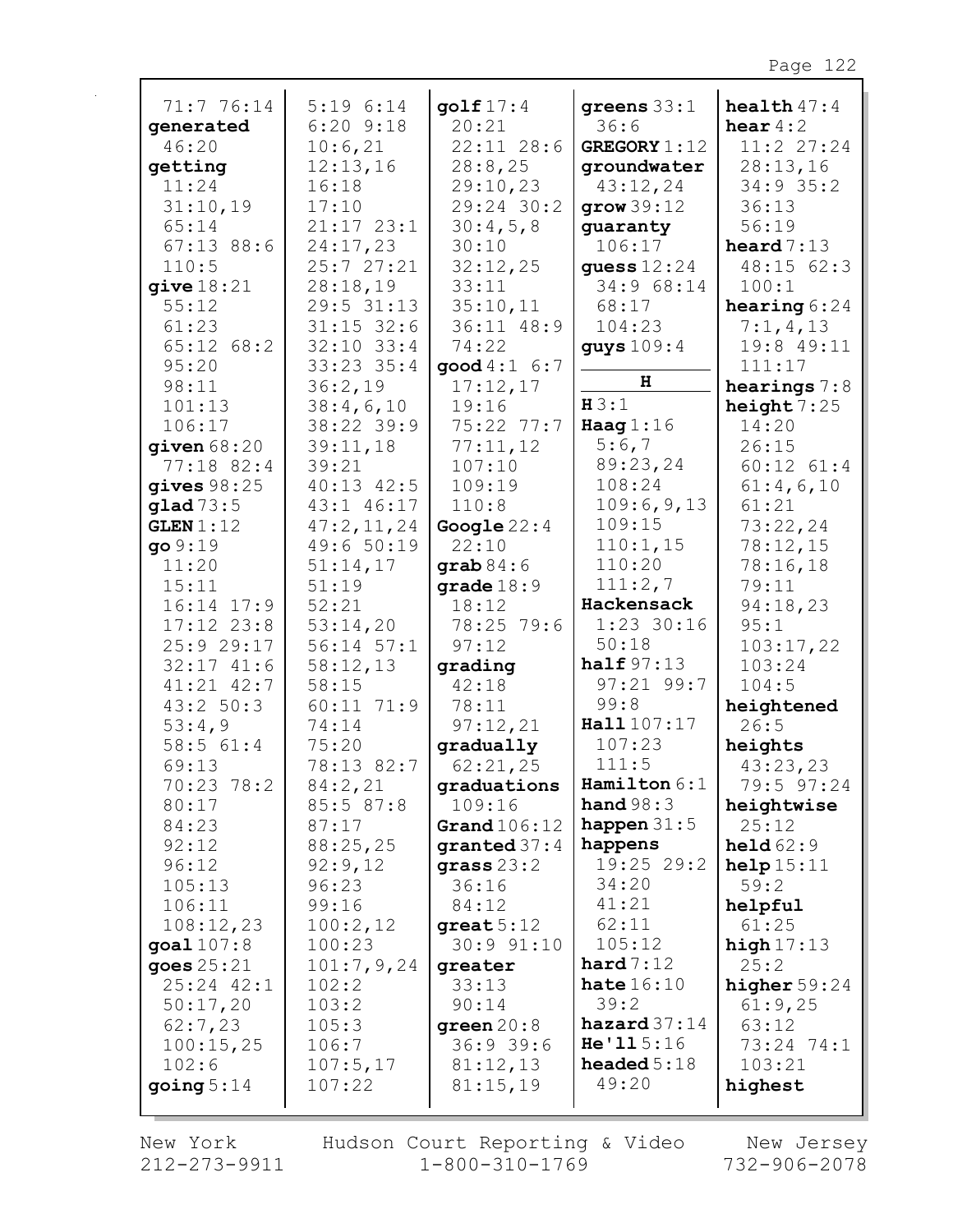| 60:17            | 106:3           | improvem      | individual             | 21:24             |
|------------------|-----------------|---------------|------------------------|-------------------|
| 78:18            | house's         | 22:15,18      | 43:13                  | 23:14,15          |
| 103:25           | 76:19           | 23:21         | information            | 24:14             |
| highlighted      | houses $13:1$   | 24:23         | $11:9$ 47:19           | 40:19             |
| 81:12,13         | hundred $85:7$  | 50:12,13      | 73:12,14               | 42:22             |
| Hillsdale        | hung $56:8$     | 100:4         | 74:7 75:11             | 45:11,20          |
| 25:4             | hypothet        | inapprop      | 75:19                  | 46:7 78:23        |
| 105:24,25        | 29:14           | 12:4          | ingress                | intersec          |
| 107:6            |                 | inches $95:1$ | 45:24                  | 12:12             |
| hit62:12         | $\mathbf I$     | 98:1, 1, 2, 4 | Initially              | $13:11$ $27:5$    |
| hold $62:17$     | Id $3:3,5,7,8$  | 105:20,20     | 18:25                  | 27:645:9          |
| holding          | 3:10,11,12      | include $7:9$ | 24:16                  | 57:4              |
| 62:16            | $i$ dea $10:19$ | 23:23         | inside $9:22$          | intersects        |
| 108:22           | 50:22           | included      | 35:17                  | 14:8              |
| $H$ oldrum $3:4$ | 69:20           | 56:665:5      | insight                | introduced        |
| 19:18 59:8       | 95:20           | 74:24 81:9    | 61:23                  | 98:22             |
| 59:21            | identifi        | 82:4,23       | installa               | 101:19            |
| hole $34:7$      | 26:20           | 83:15 84:1    | 84:8                   | introducing       |
| Holiday $1:25$   | identified      | 84:4,13       | installed              | 98:19             |
| 2:6,8,17         | $21:8$ 64:11    | 92:6          | 39:4,22                | involved          |
| 43:10,12         | 64:15           | includes      | 45:19,24               | 42:8              |
| 45:6,11,20       | 74:25 83:2      | 23:13         | instance               | $i$ ssue $33:7$   |
| 46:2 47:16       | identify        | 46:21 80:3    | 90:17                  | 33:16             |
| 47:24            | 12:12           | 84:8          | intended               | 34:10             |
| 48:11,16         | 14:21           | including     | 97:2                   | 35:23             |
| 50:20            | 20:20           | 17:20         | intending              | 43:20             |
| $52:16$ 77:9     | illuminate      | 44:19 71:8    | 95:10                  | 56:21             |
| 105:23           | 13:1            | 107:4         | $\texttt{intent19:21}$ | 86:15             |
| holidays         | illustrate      | incorporate   | intercepted            | $i$ ssued $26:14$ |
| 34:3             | 98:11           | 58:24         | 50:12                  | issues $32:23$    |
| home $31:18$     | images $107:3$  | incorrectly   | interest               | item 8:18, 21     |
| $34:25$ 36:1     | immediately     | 81:18         | 5:24                   | $8:25$ 9:2        |
| 110:17           | 71:13           | increase      | interested             | 9:11,11           |
| homes $30:10$    | $impect$ 43:11  | 16:10         | 11:13                  | 13:13,15          |
| 30:14            | $61:2$ 90:22    | 59:15,16      | 112:10                 | 13:15             |
| 34:24            | impacted        | 63:7 85:15    | interesting            | 26:21             |
| 35:11,16         | 43:13           | 85:20,23      | 100:5                  | 66:19             |
| 35:16            | impacts         | 86:2 90:10    | interfering            | items $84:11$     |
| honor $49:9$     | 90:10           | increased     | 39:12                  |                   |
| hopeful          | import/e        | 19:4 25:11    | interior               | J                 |
| 108:13           | 26:24           | 27:5          | 51:14                  | J43:9             |
| horizontal       | important       | increasing    | internal               | 112:17            |
| 18:20            | $30:11$ $31:1$  | 85:6,9        | 27:5                   | Jaeger $2:6$      |
| 97:19            | 43:14           | indicated     | internally             | 43:9,9,18         |
| hours $36:6$     | importing       | $59:15$ 67:6  | 31:2                   | 44:10,22          |
| 62:4             | 27:9            | 84:25 95:4    | interrupt              | 45:4              |
| house $13:1$     | improperly      | 101:20        | 56:14                  | Jameson $1:22$    |
| 33:21,22         | 82:23           | 104:22        | intersec               | 77:8              |
| 76:19            | improvement     | indicates     | 12:7,8,12              | January 6:24      |
| 105:25           | $17:8$ 21:16    | 105:9         | 14:3,5                 | 79:20             |
|                  |                 |               |                        |                   |

New York Hudson Court Reporting & Video New Jersey<br>212-273-9911 1-800-310-1769 732-906-2078 New York Hudson Court Reporting & Video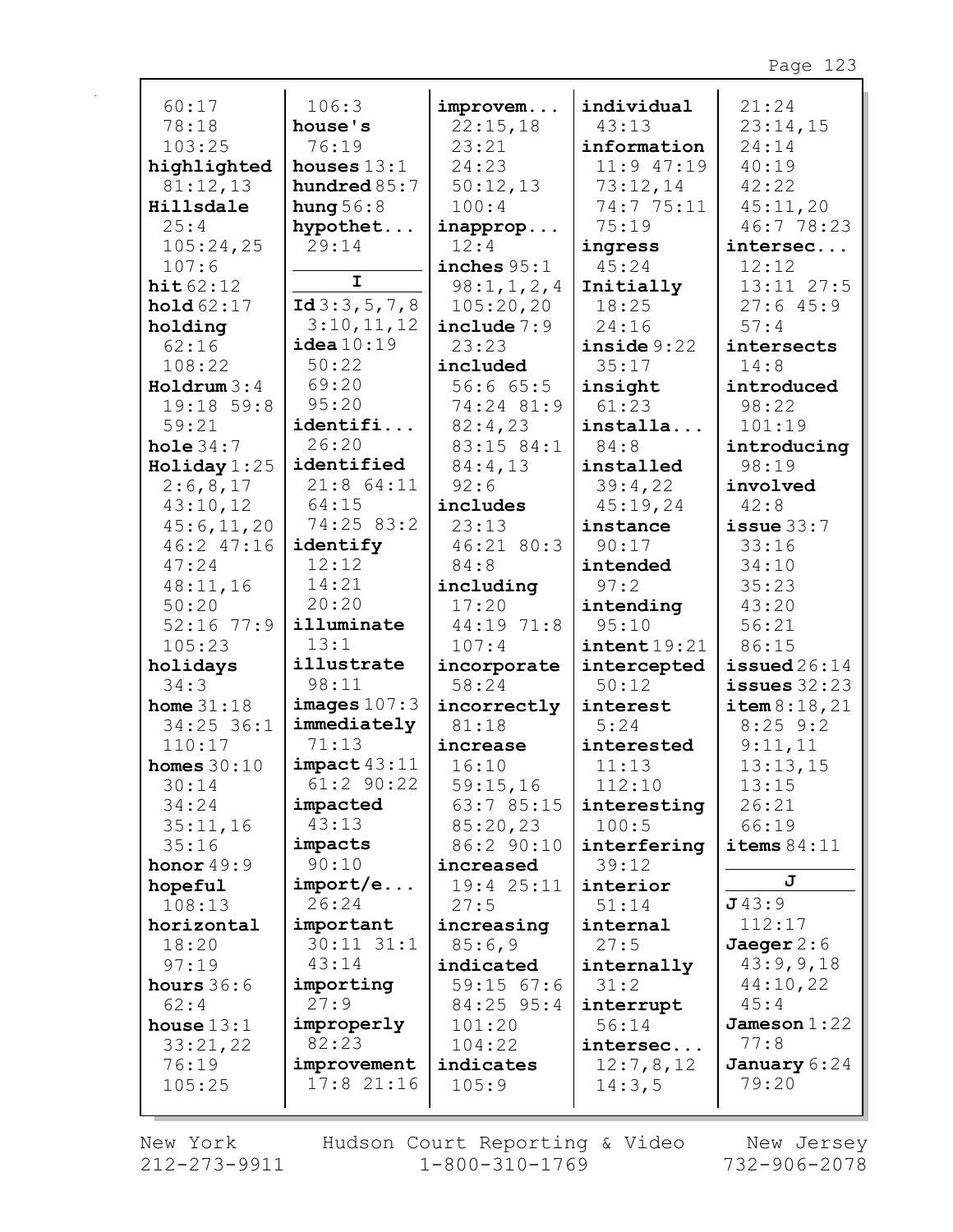| $1:12$ 4:19          | $42:2$ 46:6     | 81:7 84:4        | leaving 32:3           | $25:22$ $42:5$        |
|----------------------|-----------------|------------------|------------------------|-----------------------|
| Jefferson            | 46:7,10         | 87:22            | LED $11:4$             | 71:7,7                |
| 1:19                 | 48:6,8          | landscaped       | left9:9                | 78:5,7                |
| Jersey $1:7$         | $53:24$ 54:7    | 79:22            | 24:18                  | 94:6                  |
| 1:19,23              | 54:13,21        | 81:19            | 38:11                  | lengthened            |
| 51:11                | 54:24           | landscaping      | 39:24                  | 26:4                  |
| job 109:4            | 59:2561:1       | 19:622:15        | 42:19 74:8             |                       |
|                      |                 | 22:18            |                        | lengthwise            |
| $j$ og 68:24         | $61:5$ $69:15$  |                  | $97:15$ $98:2$         | 25:12                 |
| 69:7,8,12            | 69:22           | 25:14,15         | leg19:9                | let's 4:4             |
| John $1:13$          | 71:17           | 34:2,14,21       | 20:3,10                | $5:25$ $9:13$         |
| 2:951:9              | 74:16,24        | 34:22            | $\texttt{legal } 9:20$ | 28:1,1                |
| Joint 1:1            | 75:7 78:12      | 49:16            | 34:3                   | 42:24                 |
| 4:4                  | 79:10 82:7      | 55:23            | legged $48:19$         | 44:12                 |
| judge $5:16$         | 83:23 87:7      | 79:16,17         | legislature            | 47:18                 |
| 5:23                 | 87:10,15        | 80:8,24          | 52:9                   | 56:13                 |
| judgment             | 87:20 91:7      | 82:5 83:15       | Leibman $1:15$         | 57:16                 |
| 16:14                | 107:18          | 84:7,13          | $5:2,3$ 8:20           | 65:25                 |
| <b>June 107:16</b>   | knowing         | Lane $16:21$     | $8:25$ 10:17           | 84:19                 |
| 109:2,5,6            | $11:13$ 48:7    | 23:11            | 11:8,12                | 108:16                |
| 109:9,10             | 48:8            | 24:14            | 13:13                  | 109:3                 |
| 109:10,13            | known $68:8$    | 26:17            | 15:18                  | letter $8:8$          |
| 109:16,20            | knows $54:25$   | 36:20            | 19:16                  | 17:19                 |
| 109:24,25            | 68:5            | 42:23            | 30:21                  | 38:17                 |
| 110:14,19            | <b>KOKOWSKI</b> | large $23:24$    | 33:25                  | 63:19 64:1            |
| 110:20               | 1:164:10        | 23:25            | 34:13                  | 65:566:2              |
| 111:7,8              | 4:12,14,17      | 70:21            | 38:16,24               | 66:12,18              |
|                      | 4:19,22,24      | 91:24            | 39:3,7,11              | 66:20                 |
| ${\bf K}$            | 5:1,4,6         | 101:12           | 39:15,20               | 68:16,23              |
| K58:21,21            | 89:6,9,11       | largely          | 39:25 40:4             | letting               |
| keep $17:15$         | 89:13,15        | 100:2            | 44:4 49:15             | 62:21                 |
| 22:20                | 89:17,19        | larger 93:21     | 51:25                  | level 5:18            |
| $67:13$ 99:7         | 89:21,23        | late 33:19       | 56:14,20               | $9:8$ 23:17           |
| 103:1                |                 | lates t 8:8      | 72:7,14,23             | 28:11 30:8            |
| 104:9,20             | L               | 66:22            | 74:10,13               | 43:13                 |
| 111:8                | L51:10          | law 52:1, 3, 4   | 84:6, 15, 18           | $47:25$ 52:8          |
| keeping              | L-shape         | 56:16            | 84:23                  | 56:25                 |
| 99:15                | 93:22           | 63:15            | 89:19,20               | 59:20,22              |
| key 88:3             | 100:19          | lawn 23:17       | 91:16                  | 60:24                 |
| kids $110:17$        | labeled         | $32:18$ 34:7     | 96:23                  | 87:25                 |
| $\text{kind } 61:14$ | 63:24,25        | 83:14,18         | 107:15                 | levels $9:7$          |
| $\texttt{Kira} 2:10$ | 93:7            | 83:20,23         | 108:1, 3, 11           | 46:9 53:21            |
| know $10:10$         | 102:24          | 84:1             | 109:1, 7, 11           | 54:1                  |
| 10:18,20             | ladders         | lawns 34:11      | 109:14,22              | <b>LICENSE</b>        |
| $11:16$ $12:9$       | 23:18           | $l$ ayout $27:3$ | 109:24                 | 112:18                |
| $16:6$ 19:15         | Land $1:16$     | 48:12            | 110:2,7,10             | <b>lieu</b> 98:19     |
| 27:25                | 63:15           | lead 61:15       | 110:16,19              | 99:15                 |
| 31:19                | landscape       | leave 10:9       | 110:22                 | $\text{life}$ 29:24   |
| 32:23                | 7:10,15         | 31:11            | 111:6,8                | $\texttt{light}10:10$ |
| $33:12$ $35:1$       | 9:521:6         | 38:18 45:4       | length 20:7            | 11:24                 |
| 38:8 39:7            | $22:8$ 53:22    | 111:6            | 20:925:13              | 12:25                 |
|                      |                 |                  |                        |                       |

New York 212-273-9911 Hudson Court Reporting & Video<br>1-800-310-1769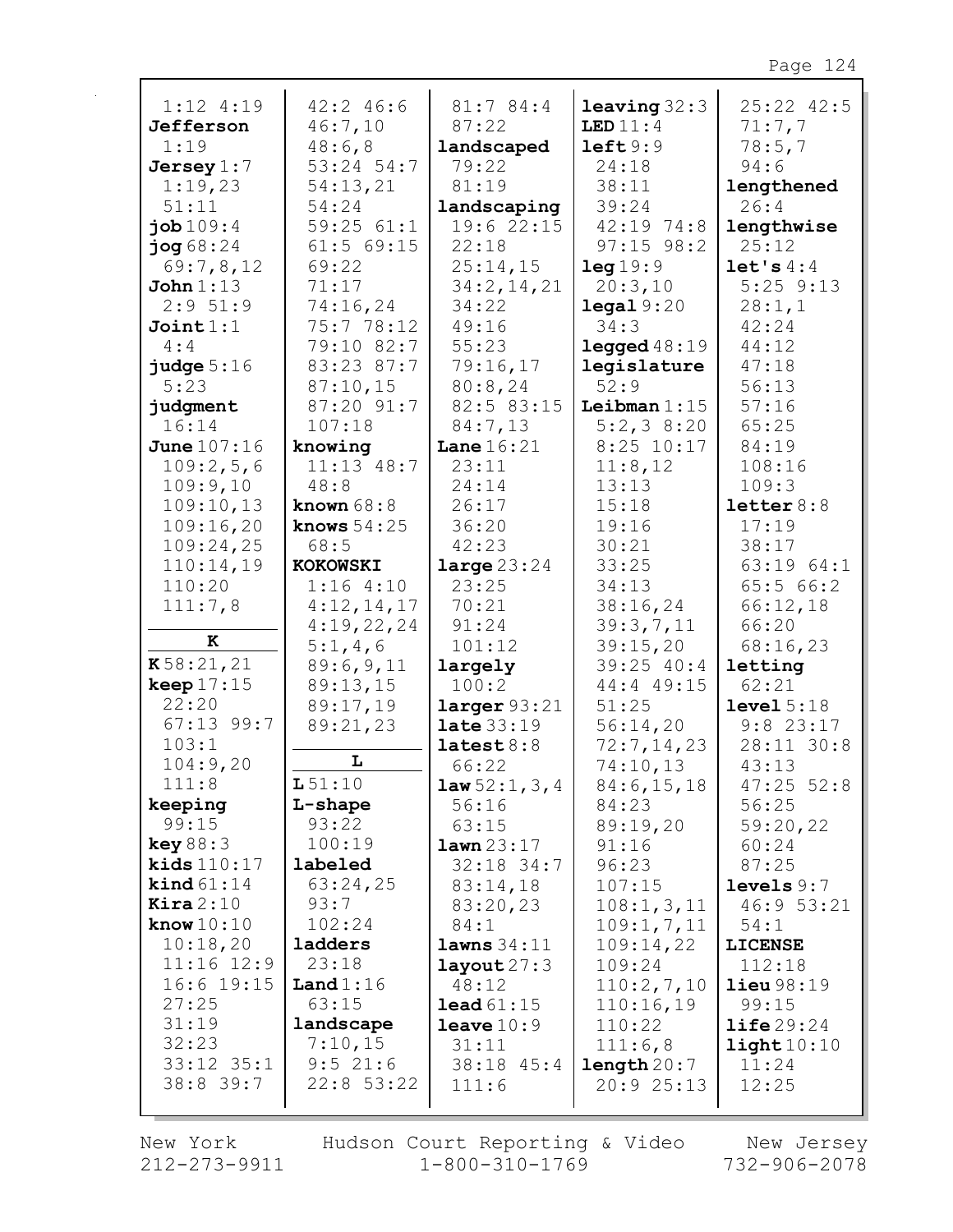| 55:769:10               | 77:15,16       | 89:25 90:7           | 94:1                     | 36:21                      |
|-------------------------|----------------|----------------------|--------------------------|----------------------------|
| 105:17                  | 94:1,20        | $90:23$ $91:1$       | locations                | $37:22$ $41:2$             |
| lighting                | 98:3           | 91:5,9               | 53:4 78:10               | 46:8 61:17                 |
| 8:199:4,6               | 100:13         | 92:20                | 78:17                    | 68:17,20                   |
| 9:8,9,14                | 102:7,13       | 93:11,19             | 98:22                    | 68:22                      |
| 9:17,25                 | 102:14         | 95:2,6,18            | 103:24                   | 70:21 76:7                 |
| 10:1, 1, 2              | 103:19,23      | 96:9,14,17           | long 19:9                | 76:7,8,12                  |
| 10:10                   | lines 13:4     | 96:22                | 20:3,10,11               | 76:12                      |
| $11:18$ $12:2$          | 16:723:10      | 100:7,22             | 48:19                    | 77:22 78:1                 |
| $12:18$ $13:7$          | 39:12,14       | 104:6,13             | 54:10,10                 | 78:3,4,6                   |
| 45:746:4                | 53:1,1,1,2     | 104:18,23            | 93:23 94:9               | 78:25 79:3                 |
| 51:12,23                | Lippert $1:9$  | 107:13               | 94:21                    | 87:18,19                   |
| 52:10                   | 4:1,8,10       | 108:8                | 99:10                    | 88:13                      |
| 53:13,14                | $4:11$ 5:9     | 109:23               | 102:4                    | 95:13,14                   |
| 53:21,25                | 6:3,12,22      | 110:9                | 110:18                   | $97:1$ 106:2               |
| 54:4,9,9                |                |                      |                          | $\texttt{lets} 1:4 \; 6:5$ |
|                         | 8:4,23         | Lippert's            | longer 93:23             |                            |
| 54:16 56:9              | 10:11,25       | 40:6                 | <b>look</b> 19:25        | 76:8 87:25                 |
| 56:10,16                | 15:14,20       | list18:2             | 22:21,22                 | 88:8                       |
| 56:23                   | 22:2,5,7       | $42:25$ $43:1$       | 41:2 42:16               | low 9:8                    |
| 57:13                   | 27:9,13,16     | listed19:14          | 60:16                    | Lowe $1:12$                |
| 84:10                   | $27:24$ 29:1   | 75:7                 | 69:19 73:5               | 4:12,13                    |
| 87:14,24                | 29:5,8,13      | $\texttt{lit}46:9$   | 86:9,10,11               | 36:16,22                   |
| lights $10:15$          | 30:3,23        | 88:7                 | 93:20                    | 37:3,6,9                   |
| 11:21,23                | 36:12          | literally            | 94:17                    | 37:20 89:7                 |
| $12:9$ $13:11$          | 40:23          | 70:3                 | 95:17,21                 | 89:8                       |
| 45:10                   | 41:14,18       | $\text{little}14:11$ | 96:2,19,19               | lower 16:23                |
| 87:16,18                | $42:24$ $43:5$ | 15:12,15             | 97:14,17                 | 59:7 94:24                 |
| 88:7                    | 43:16 44:8     | $17:18$ 40:5         | 101:13                   | $97:22$ $98:2$             |
| limited 7:24            | 44:12 45:1     | $56:8$ $57:12$       | 105:3                    | 105:17                     |
| 27:23                   | 51:3,7         | 65:14                | 109:5                    | lowered18:9                |
| 88:22                   | 52:2,14        | 79:21                | $\texttt{looked22:11}$   | 18:14                      |
| 103:10                  | 54:7 56:11     | 98:22                | 38:11                    | lowest78:15                |
| 104:9                   | 57:10,15       | 101:19               | 41:11                    | 78:16                      |
| $\texttt{limits}$ 24:22 | 57:18,23       | live35:2             | 106:13                   | luck $5:22$                |
| 53:4 79:22              | 58:2,10,15     | 36:2 51:10           | locling21:5              | <b>LYNN</b> 112:17         |
| line 3:3                | 58:19,21       | 54:4,10              | $22:12$ 48:7             |                            |
| 15:11,24                | 61:11          | 56:10                | 66:14,16                 | M                          |
| $15:24$ $16:1$          | 63:20 64:5     | $1$ ived $54:10$     | 85:5                     | M7:1045:6                  |
| $16:18$ $17:3$          | 64:18,21       | LLC1:3,21            | 102:21                   | 58:21,22                   |
| 17:13                   | $67:14$ $68:4$ | 6:5                  | 105:2                    | machines                   |
| 19:17,22                | 69:17,22       | LLP1:18              | $\texttt{looks} \, 22:9$ | 30:15                      |
| 20:3,12,20              | 71:22,25       | load67:12            | $64:2$ 99:5              | $main$ 1:23                |
| 20:22                   | 72:23 73:3     | located19:1          | 99:6                     | 14:3,8                     |
| 22:13                   | 73:9,15,19     | 23:24                | $\texttt{losing} 5:12$   | $18:7$ 34:15               |
| 24:16,19                | 74:3 75:15     | 39:18                | loss $5:17$              | maintain                   |
| 24:21,24                | 75:22 76:1     | 77:15,24             | 10t14:24,24              | $42:15$ $44:1$             |
| 32:19,20                | 76:477:1       | 106:8                | 16:926:9                 | 50:23                      |
| 33:9 34:15              | 77:588:1       | location             | 27:25                    | maintained                 |
| 69:9,11                 | 88:19,24       | 20:624:4             | 29:14                    | 48:9                       |
| 71:10                   | 89:3,17,18     | 28:24 49:3           | 30:18 36:5               | maintenance                |
|                         |                |                      |                          |                            |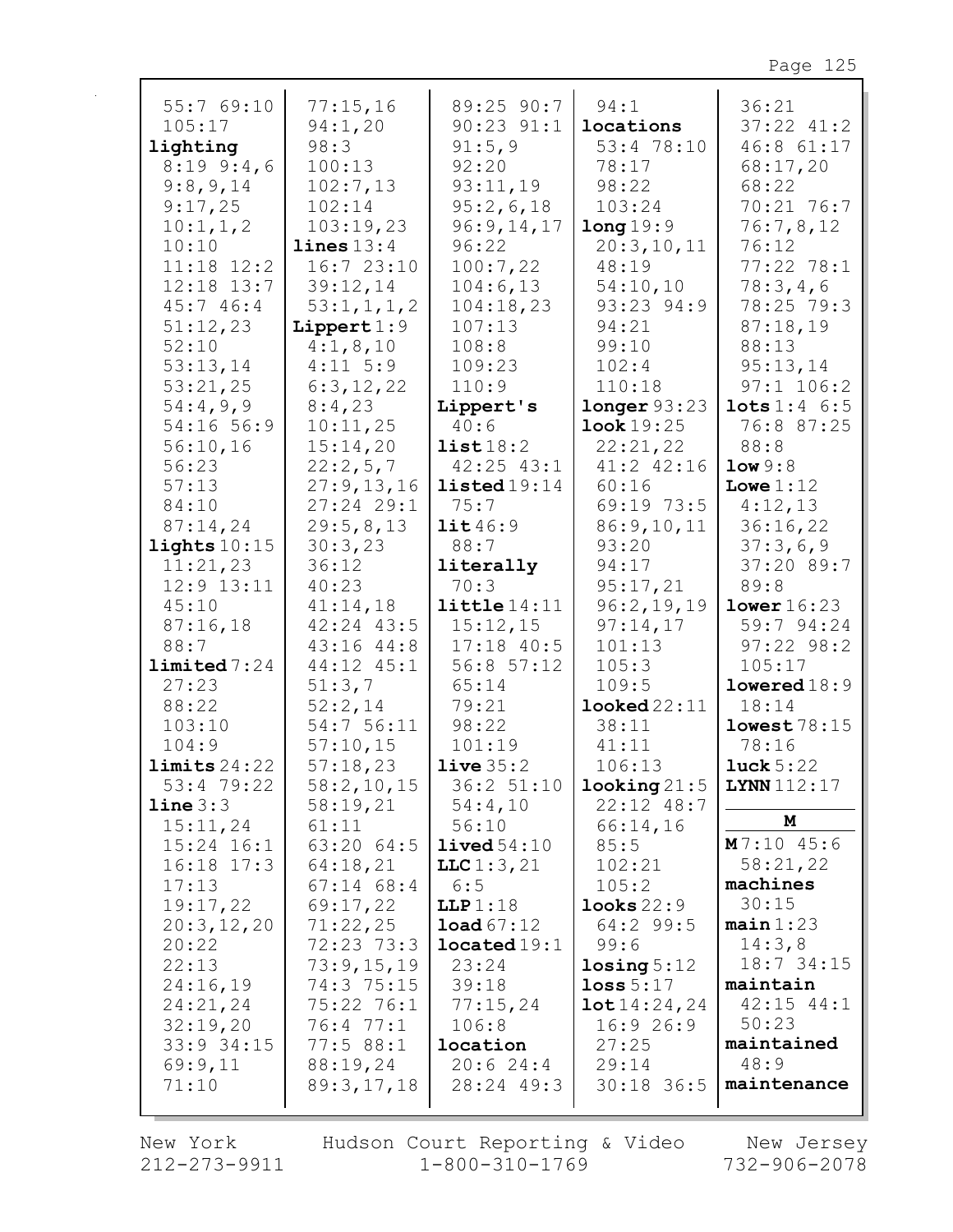| 3:78:1                 | 59:1360:3               | Mayor $1:12$           | $7:3$ 15:4              | 99:23                    |
|------------------------|-------------------------|------------------------|-------------------------|--------------------------|
| 18:5,7                 | 86:4 90:18              | $4:19$ 9:15            | 97:10,12                | minute 65:12             |
| 19:7,10                | mandated                | 9:16,17,19             | 107:14,16               | missing                  |
| 20:1,2,3               | 41:8                    | 10:11,16               | 107:17,19               | 73:13                    |
| 21:21                  | maneuver                | 10:17                  | 107:23                  | Mississippi              |
| 22:16,19               | 27:7                    | McKeown 2:10           | 108:13,18               | 62:3                     |
| 24:3,23                | manpower                | 59:2,6,10              | 108:24                  | mistake 74:8             |
| 28:4,5,24              | 36:7                    | 59:18 60:6             | 109:2,7                 | mitigates                |
| 30:6,17                | manual 7:10             | 60:10,18               | 110:6                   | 34:17                    |
| 31:9,25                | manufact                | $60:22$ $61:3$         | 111:1                   | mix35:19                 |
| 35:5 40:16             | 99:17                   | 61:8,19                | meetings $4:7$          | modifica                 |
| 46:647:10              | $map$ 31:18             | 62:14,25               | 107:22                  | 46:24                    |
| $47:22$ $48:5$         | maples $39:5$           | 63:2,6,10              | 111:10                  | 85:19,20                 |
| 48:8, 13, 14           | 39:6                    | 63:22 64:7             | meets $59:4$            | modifica                 |
| 48:15 68:8             | MARC $1:15$             | 64:12,16               | 60:3                    | 13:23                    |
| 68:8,9                 | March $6:25$            | 64:20,23               | member $5:11$           | 85:24,25                 |
| 70:6,9,11              | MARIA $1:16$            | 65:3,8,16              | 5:12                    | 88:22                    |
| 71:9,19,25             | mark 1:11               | 65:20,25               | members $6:8$           | 91:13                    |
| 72:1,4,11              | $19:15$ $21:4$          | 66:11,24               | 7:7 36:15               | 94:14                    |
| 72:15,21               | 23:11                   | 67:2,10,15             | $40:23$ $43:5$          | moments                  |
| 74:17,23               | 24:14                   | 67:1768:1              | 100:7                   | 31:12                    |
| 74:25 75:4             | 26:17                   | 68:11,22               | 104:7                   | monthly                  |
| 75:9 78:25             | 32:25                   | 69:2,7,14              | mention $51:5$          | 54:22 55:1               |
| 79:1,10                | 36:20                   | 69:19 70:2             | messages                | 55:1                     |
| 87:18                  | 42:23                   | 70:15,19               | 67:13                   | months                   |
| 88:12,23               | 92:13                   | 70:23 71:1             | met17:23                | 108:22                   |
| 91:13,24               | $\texttt{marked}13:20$  | 71:4,14,18             | 80:18                   | Montvale                 |
| 92:18,21               | 70:1 92:11              | 72:2,11,16             | 90:20                   | 106:13                   |
| 92:23 93:7             | market 30:9             | 72:19,25               | 107:7                   | monument                 |
| 93:21,21               | markings                | 73:6,11,18             | $metal$ 39:21           | 13:17 14:4               |
| 94:15 96:8             | 15:9                    | 74:6, 12, 16           | 39:21                   | Morgenstein              |
| 99:24                  | masonry 95:9            | 75:2,8,18              | 98:23                   | 2:7,17                   |
| 101:8,12               | 95:10                   | $75:25$ 76:3           | metered<br>55:11        | 45:5, 5, 15              |
| 101:13,18<br>106:1     | massing                 | 76:6, 11, 14           |                         | 45:21 46:1               |
| major $1:4$ , 4        | 98:12<br>match96:13     | 76:18,22<br>76:25 77:3 | MICHAEL1:11<br>mike 4:2 | 46:12,16<br>47:6, 15, 18 |
| $6:10$ 23:8            | material                | mean $59:20$           | 5:10,18                 | 48:4,23                  |
| $27:17$ 57:4           | 27:184:9                | 59:23                  | 11:1                    | 49:5, 17, 24             |
| majority               | 101:5                   | 80:23                  | million                 | 50:2,15                  |
| $20:24$ 50:5           | materials               | measured               | 34:25                   | 51:2                     |
| $52:25$ 78:7           | 7:5,9                   | 78:18                  | 47:21                   | 105:22,23                |
| $\texttt{making} 12:9$ | 26:24 98:6              | 103:22                 | mind99:7                | 106:10,22                |
| 17:10                  | 98:12,25                | mechanical             | 103:1                   | 107:12                   |
| 31:16                  | math68:14               | 98:15,17               | 104:9,20                | morning                  |
| manageable             | $\texttt{matter} 6:24$  | 98:20                  | minimum 46:9            | 28:12                    |
| 44:6                   | 8:742:10                | 104:21                 | $52:8$ 54:1             | $31:12$ 33:5             |
| managed                | matters                 | meet $25:3$            | 79:25 80:4              | $35:17$ 36:6             |
| 97:11                  | 41:25                   | 79:17                  | 80:17,18                | 36:10 48:1               |
| management             | $\texttt{mature} 20:24$ | 107:2                  | minor 40:2              | motor 14:20              |
| 23:20 24:9             | 34:16                   | meeting $4:3$          | 91:22                   | 15:7                     |
|                        |                         |                        |                         |                          |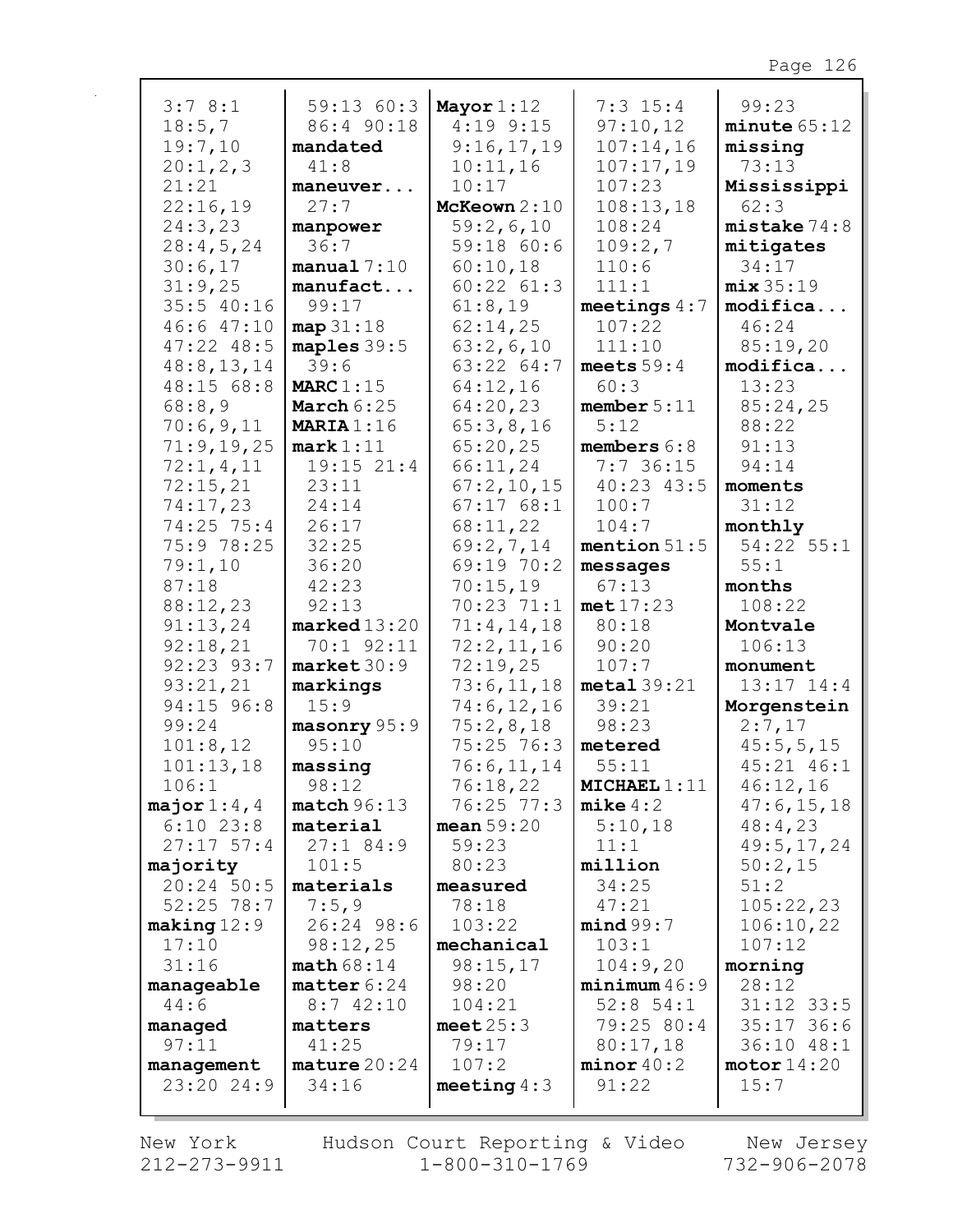| motorists               | 44:5 45:15                          | normal 28:13               | $\text{occur } 48:14$ | once $9:21$      |
|-------------------------|-------------------------------------|----------------------------|-----------------------|------------------|
| 15:10                   | 46:2 49:3                           | 60:11                      | occurs $62:4$         | $10:2$ 32:3      |
| mountain                | 58:10                               | 73:14 87:6                 | 62:5,6                | 38:11            |
| 39:6                    | $\boldsymbol{\mathsf{needs}}$ 16:22 | north 16:25                | offsetice21:7         | 80:16            |
| move $84:19$            | 45:19                               | 48:25                      | 22:21                 | 99:18            |
| 87:14                   | negative                            | 70:13                      | 68:21                 | 105:25           |
| 108:20                  | 40:9 87:8                           | north/south                | 95:15                 | one-half         |
| 109:15                  | neighbor                            | 93:24                      | officer42:3           | 97:22            |
| movement $7:9$          | 28:15                               | northeast                  | offsite               | <b>ones</b> 66:5 |
| 26:21                   | 32:17                               | 19:25                      | 44:19                 | open $4:7$       |
| moving $84:25$          | neighbor                            | northerly                  | Oh $52:25$            | 28:14            |
| $mow$ 32:18             | $9:22$ 12:3                         | 70:12                      | 76:777:3              | $31:22$ $37:8$   |
| 35:15                   | 13:7,8                              | noted $64:3$               | 88:24                 | 110:5            |
| mower $34:7$            | 23:14                               | notice                     | okay $4:8$ 6:3        | opened $16:23$   |
| 35:12                   | neighbor                            | 108:17                     | 6:22,23               | operating        |
| moving 34:11            | 11:17,17                            | noticeable                 | 13:6,12               | 30:9             |
| Mr.Fortsch              | neighbors                           | 33:15                      | 15:20                 | operations       |
| 4:20                    | 11:23                               | noticed                    | 17:17                 | 48:13            |
| mud62:3                 | neither                             | 111:2                      | 27:16                 | opinion 83:6     |
| Municipal               | 112:6,8                             | nuisance                   | 33:10,18              | 100:5            |
| 63:14                   | net 83:5                            | $12:5$ 37:14               | 34:6 37:20            | opportunity      |
| municipa                | new1:7,19                           | number 9:3                 | 39:15 40:4            | $7:19$ 90:2      |
| 73:23                   | $1:23$ 5:23                         | $13:2$ 24:6                | $40:22$ $43:4$        | $97:9$ 108:6     |
| municipa                | $10:1$ $12:2$                       | 74:10                      | 43:7 44:12            | opposed          |
| 49:13                   | 21:4 36:20                          | numbers                    | 44:22                 | 42:16,19         |
| 51:15,20                | 51:10                               | 68:20 83:6                 | 52:19                 | 99:19            |
| 51:23                   | $60:24$ 66:5                        | numerous                   | 53:17                 | 100:11           |
| 55:25                   | 67:17,18                            | 18:4                       | 55:10,18              | 101:16           |
| $56:10$ $57:3$          | 85:14 86:2                          |                            | 56:8 57:7             | opposite         |
| 57:963:17               | 92:5                                | $\circ$                    | 57:10,15              | 47:15            |
| municipa                | newer $19:12$                       | 01:87:10                   | 58:3,17               | option 90:16     |
| 58:9                    | night11:25                          | 45:658:21                  | 59:10,18              | options          |
|                         | 88:7,10                             | 58:22                      | 64:10                 | 58:24            |
| N                       | 108:25                              | oath 30:25                 | $67:15$ 70:2          | 86:14 90:9       |
| N1:172:1                | noise28:11                          | 91:15,20                   | 70:15                 | 90:11            |
| 45:6,6                  | 30:18,20                            | object41:14                | 71:18                 | ordinance        |
| 58:21                   | 32:11,13                            | objectio                   | 74:16 75:2            | $30:20$ 33:7     |
| name $19:17$            | 33:7,9,23                           | 44:5                       | 75:8,18               | $33:15$ $34:1$   |
| 21:743:8                | 34:1, 17, 19                        | Objector                   | 76:14,18              | 34:249:9         |
| 43:951:9                | 35:2,12                             | 1:24                       | 76:22,25              | 49:15            |
| 91:16,17                | $36:5$ 47:18                        | obligated                  | 89:1,3,4              | 65:22            |
| natural 96:2            | 47:23,25                            | 57:3                       | 89:25 90:7            | 71:21            |
| nature $36:10$          | 48:3, 4, 10                         | obligation                 | $91:5$ $92:16$        | 72:14,24         |
| near $30:17$            | 48:21 49:5                          | 44:1,24                    | $92:19$ $95:6$        | 73:7,8,13        |
| $32:4$ $33:21$          | 49:6,9                              | 45:2 58:11                 | 96:22                 | 73:25            |
| 33:22 35:7              | $\texttt{noisy}29:24$               | 58:18                      | 107:12                | 74:14,14         |
| $47:22$ 67:8            | 29:25                               | obviously                  | 108:11                | 74:18 75:1       |
| necessary               | nominal $57:5$                      | $30:11$ $31:3$             | old35:1               | 75:23 84:2       |
| 54:1 60:21<br>need40:19 | 57:6                                | $31:13$ $32:6$<br>35:13,25 | on-site               | 106:24           |
|                         | non 87:11                           |                            | 50:14                 | 107:10           |
|                         |                                     |                            |                       |                  |

New York 212-273-9911 Hudson Court Reporting & Video<br>1-800-310-1769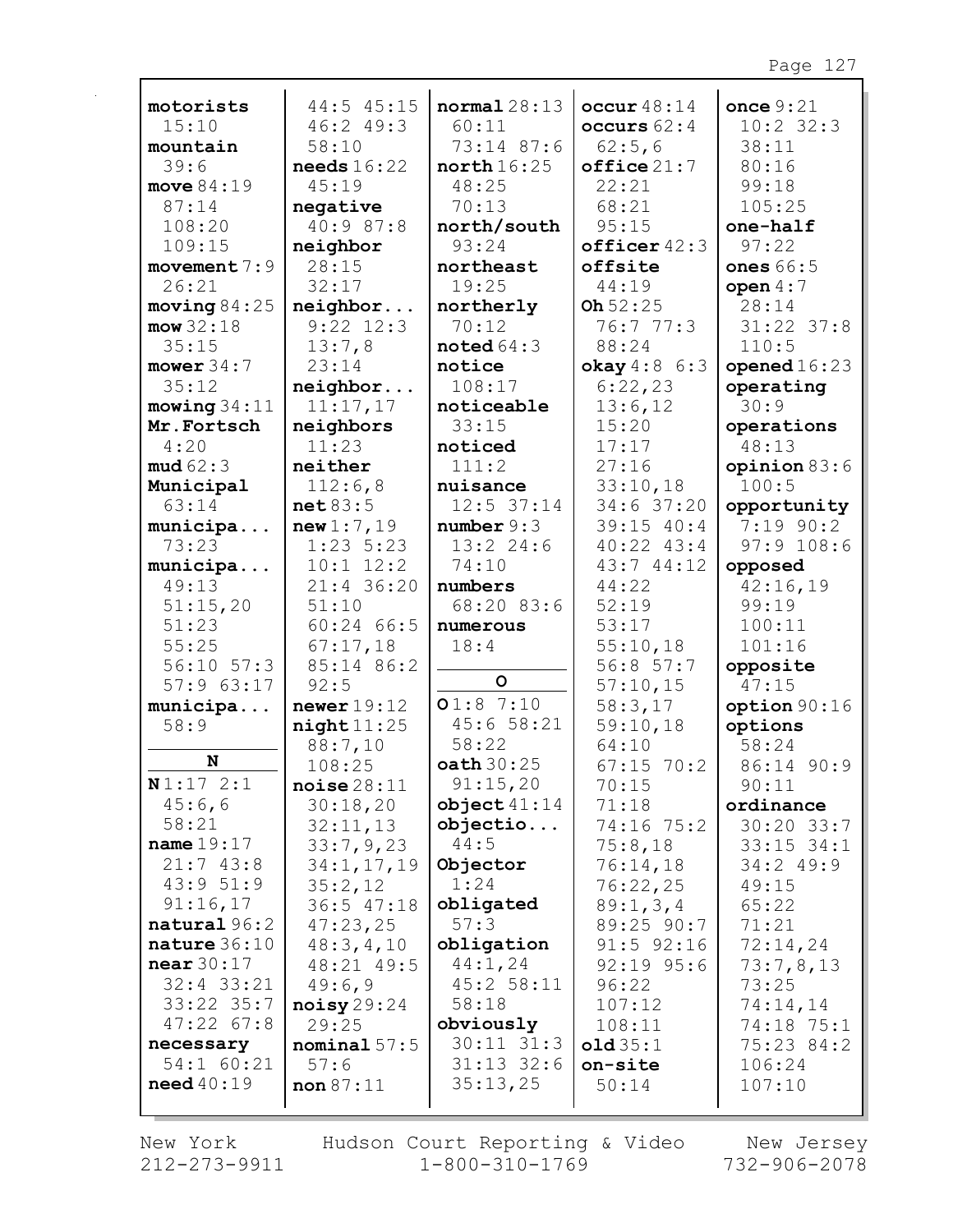| ordinances              | 66:18                   | 101:10                     | 74:11 75:4                | 20:23 21:8             |
|-------------------------|-------------------------|----------------------------|---------------------------|------------------------|
| 32:11,22                | pallet 96:13            | patterns                   | 75:6,12,16                | 21:12,24               |
| orientation             | paneled                 | 50:23                      | 76:23                     | 22:13,14               |
| 94:20                   | 98:21                   | paved $81:9$               | perpendi                  | 23:11                  |
| oriented                | $\texttt{panels}$ 101:1 | 81:10                      | 100:16                    | 25:13,22               |
| 100:15                  | parallel                | pavement                   | perplexed                 | 26:6,17                |
| original                | 94:21                   | 36:17                      | 54:3                      | 36:16,20               |
| $23:4$ 97:5             | parking<br>18:13,16     | pavers $84:9$              | perspective<br>21:10      | 36:24 37:7             |
| ornamental              | 19:1 26:7               | paving $58:24$<br>pay 9:17 | 107:11                    | 46:14 47:1<br>47:749:1 |
| 55:23                   | 26:10                   |                            |                           |                        |
| other's $15:3$          |                         | $10:4$ $12:19$             | pertains                  | 49:4,4                 |
| outdoor<br>84:10        | 36:21 46:8              | 55:16                      | 52:15,16                  | 50:7,9,11              |
| outside                 | 87:18,19<br>87:2588:8   | 58:11<br>paying $36:1$     | pet 105:9<br>Peter $1:14$ | 50:13,25<br>50:25      |
| 28:15,16                | 88:13 97:1              | $47:21$ 52:8               | $1:18$ 6:8                | 69:12,13               |
| 32:22                   | 106:2                   | 55:6, 15, 25               |                           | 70:20 71:8             |
| $33:14$ $97:3$          | Parkway 2:9             | 56:2                       | phone $28:16$<br>64:2     | 78:6, 18, 22           |
| overall $24:6$          | 51:10                   | peace $35:4$               | 106:14                    | 78:23 81:5             |
| 24:8,9                  | Parsippany              | peak 60:9,10               | photo 88:2                | 82:12 94:8             |
| 50:23                   | 1:19                    | 60:1687:6                  | 104:22                    | 100:3,10               |
| 94:18 95:1              | part17:7                | pedestrian                 | photograph                | 100:16,21              |
| 95:21                   | $35:13$ $44:1$          | 23:13                      | 3:11,12                   | 101:22,25              |
| 98:25                   | 61:781:6                | 84:11                      | 22:3 95:16                | 102:3                  |
| 99:16                   | 82:5 85:22              | peer 105:9                 | 98:6, 10, 13              | 106:4,9                |
| 103:22                  | 86:9 99:9               | people 11:20               | 98:24                     | 107:8                  |
| overhead                | particular              | 11:24                      | 105:2                     | pin 30:15              |
|                         |                         |                            |                           |                        |
|                         |                         |                            |                           |                        |
| 13:3                    | 75:9                    | $15:24$ 16:4               | photogra                  | $pitch$ 54:11          |
| overlay $73:6$          | particul                | 23:14                      | 105:10                    | 94:24                  |
| 73:11,17                | 101:12                  | 27:25                      | photographs               | 105:7,16               |
| 73:22 74:6              | parties                 | 28:14,19                   | 104:21                    | pitched                |
| overnight<br>87:17      | 112:8                   | 29:4,5                     | pick 73:21                | 105:13                 |
| overrun $16:6$          | Partner 3:4<br>19:20    | $31:9$ $47:21$<br>48:652:7 | 74:2 109:1                | Pitney $1:18$<br>6:9   |
| owned $33:11$           | party 97:14             |                            | picture                   |                        |
| owner $26:9$            | <b>pass</b> 95:23       | 54:7,8,9<br>54:11,12       | 46:13<br>99:13            | place $6:1$<br>112:4   |
| 48:6                    | 95:24                   | people's                   | 100:10                    | $placed 21:3$          |
|                         | 105:25                  | 13:1                       | 104:11,14                 | 92:3                   |
| P                       | passed 98:7             | percent                    | 104:16                    | plain 63:13            |
| P1:17,17,22             | 104:17                  | 79:17,25                   | pictures                  | 96:3,25                |
| P.E1:15                 | passing                 | 81:21                      | 106:14                    | plan1:43:9             |
| p.m1:8                  | 12:15                   | 90:14                      | $\mathbf{piece}\,21:22$   | $3:10$ $6:10$          |
| 107:16                  | path 14:8               | percentages                | piecemeal                 | 7:20,21                |
| 108:17                  | 15:721:16               | 90:20                      | 41:1                      | 20:19 23:7             |
| 111:17                  | 24:14,17                | perfect                    | pieces $31:9$             | 26:22                  |
| <b>page</b> $2:2 \ 3:2$ | 81:5,14                 | 15:16                      | 44:6                      | 27:20                  |
| 8:17,21,22              | 82:7,23                 | permitted                  | Piermont $3:3$            | 34:22                  |
| 8:23,24,24              | pathway 81:9            | 70:16 71:5                 | $3:6$ 18:15               | 39:25                  |
| $8:25$ $9:11$           | pathways                | 71:15,20                   | 19:2,4,10                 | 49:12                  |
| 13:16                   | 15:4                    | 72:7,9,12                  | 19:18,22                  | 63:23 64:1             |
| 17:19                   | pattern                 | 72:20                      | 20:5, 12, 21              | 64:12,13               |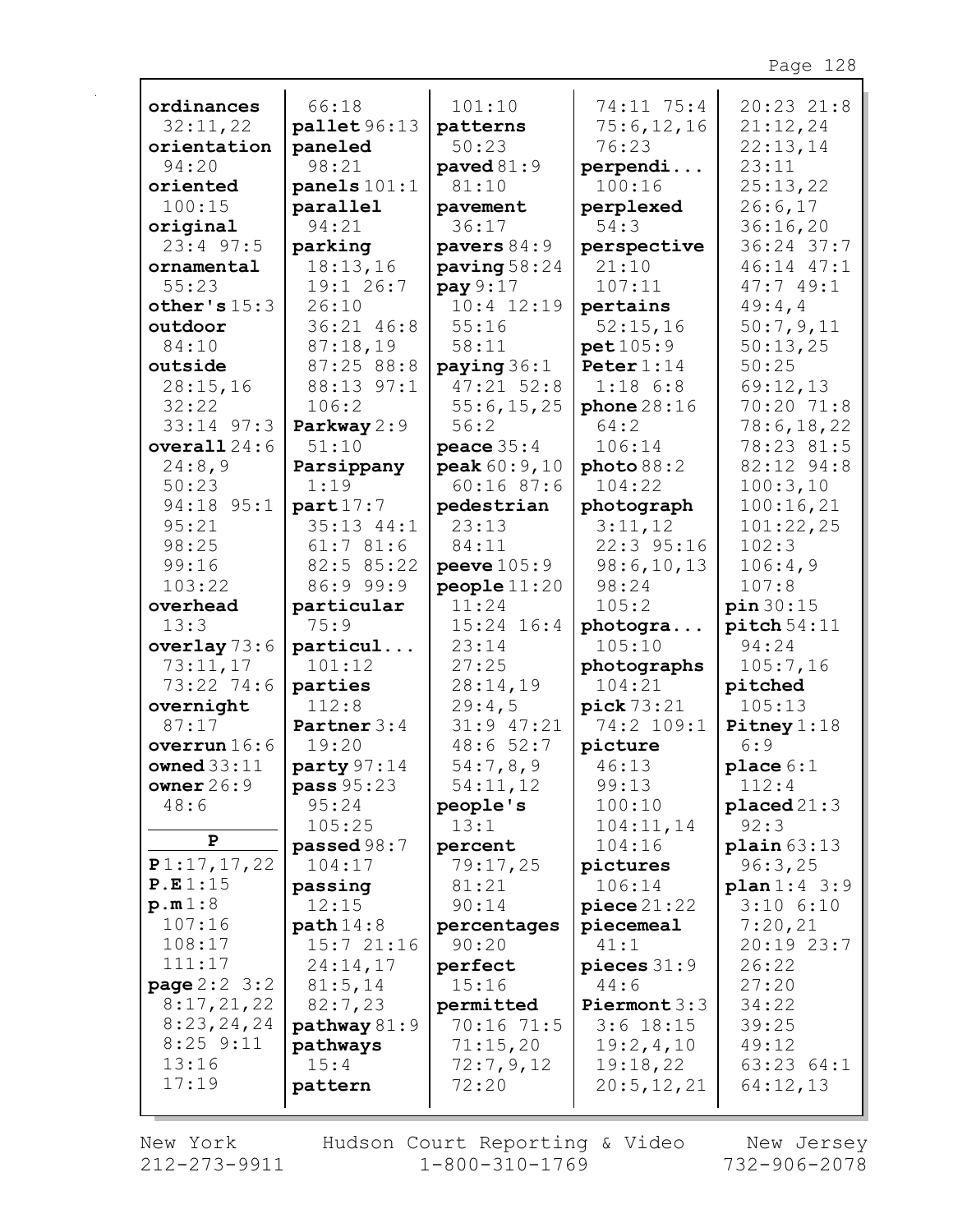| 69:2,3         | $21:11$ 30:9   | 10:4,21             | 77:16          | 110:3          |
|----------------|----------------|---------------------|----------------|----------------|
| 77:23          | 31:1,16        | 11:3,4,5,7          | prior 7:8      | properties     |
| 81:24 83:2     | $32:2$ $35:25$ | $39:13$ 55:7        | 87:12          | 29:12          |
| 85:12          | 75:22          | 55:7                | private        | 56:17          |
| 93:14 97:7     | 77:17          | prefer $54:8$       | 30:13          | 76:15,15       |
| 97:18,22       | 78:20 83:3     | 54:9                | 56:13          | 76:16          |
| 108:16         | 88:14          | preferable          | probably       | 90:22          |
| planner        | pointed $87:3$ | 38:18,19            | $10:22$ $25:9$ | property       |
| 75:21,23       | pole 54:5,22   | 88:11               | $55:11$ $62:3$ | $11:24$ $13:4$ |
| 76:2 108:2     | 55:3, 15, 17   | preference          | problem        | $16:20$ $17:3$ |
| 108:9,21       | 58:8           | 10:15 88:4          | 14:23 15:5     | 17:13          |
| planning 1:1   | pole's 55:5    | premium 36:1        | 31:15          | 24:19,21       |
| $4:4$ 37:19    | poles $54:15$  | 36:2                | 37:1762:2      | 24:24 26:9     |
| 40:11 41:9     | 54:16 55:9     | prepared $3:4$      | 110:12         | 28:6,8         |
| 41:10          | police 12:15   | $5:19$ 19:19        | problems       | 31:15          |
| 107:10         | 23:12 42:2     | 106:24              | 16:16          | 32:19,20       |
| 108:1,3        | 42:3,10        | 108:12              | 37:12          | 33:9 34:8      |
| $plans 3:6$    | pond 23:25     | present $4:11$      | proceedings    | 44:3 69:9      |
| $6:13$ 7:10    | 23:25          | $4:13$ 99:22        | 112:3          | 71:10          |
| $7:11$ $9:10$  | 50:14          | 108:6               | produced       | 76:19          |
| 14:1 21:9      | 60:12          | pressure            | 69:18          | propose $18:4$ |
| 24:13,22       | 62:17,21       | 50:18               | professi       | 27:22          |
| 45:3 55:23     | 63:3           | $\text{pretty}17:3$ | $6:8$ 7:7,12   | proposed       |
| 69:17,24       | ponds $24:8$   | 24:22               | 17:24          | $8:19$ $9:3,9$ |
| 69:25 78:9     | 50:662:8       | 47:16               | program        | $9:10$ 13:17   |
| 78:11          | 62:8           | 98:19               | 81:24          | $14:4$ 19:3    |
| 79:15 80:3     | Pontell $1:21$ | 107:22              | progress       | 19:6 21:15     |
| $93:17$ $94:2$ | 77:8           | prevent             | 76:5           | 22:15,17       |
| 94:2 97:10     | poor $47:3$    | 17:14               | prohibits      | 25:13 26:4     |
| plant84:8      | portion        | 63:16               | 34:2           | 26:7,12        |
| planted        | 36:19          | previous            | project7:17    | 38:5 42:12     |
| 39:16          | portions       | $7:13$ 9:5          | 7:188:19       | 46:5,8,11      |
| planting       | 42:15          | 21:11,16            | 24:15          | 46:25 47:9     |
| 37:24          | position       | 24:5,21             | 25:16          | 48:21          |
| plantings      | $35:6$ 42:21   | 28:22               | 26:19          | 50:12          |
| 80:4           | possibility    | 58:23 59:6          | 29:20          | 52:23          |
| plates 38:2    | 61:9           | 59:12               | 43:12,22       | 53:21          |
| 38:9           | 108:19         | $91:25$ $92:6$      | 43:25          | $54:15$ 60:8   |
| play 30:13     | possible       | 93:4                | 44:14,23       | $65:24$ $68:7$ |
| 30:14,15       | 61:11          | 106:10              | 45:25          | 69:10          |
| 30:16          | 76:19          | previously          | 50:24          | 77:25          |
| Plaza $1:22$   | 82:22          | $8:5$ 11:15         | 83:18          | 79:22          |
| please $4:5,9$ | 88:13          | 26:4 43:11          | 91:11          | 85:20 86:3     |
| 43:8 89:5      | 103:10         | 65:8 86:3           | 98:11          | 97:6           |
| 104:9          | 110:11,25      | 91:2                | 99:16          | proposing      |
| pleasing       | possibly       | primarily           | projection     | 26:16          |
| 100:5          | 12:5           | 101:19              | 105:10         | 98:16 99:1     |
| plus $10:23$   | posting        | primary             | promise        | 99:12          |
| 42:2 59:24     | 13:18          | 98:13               | 57:20          | 105:4          |
| point20:23     | power $9:14$   | principal           | promptly       | prorated       |
|                |                |                     |                |                |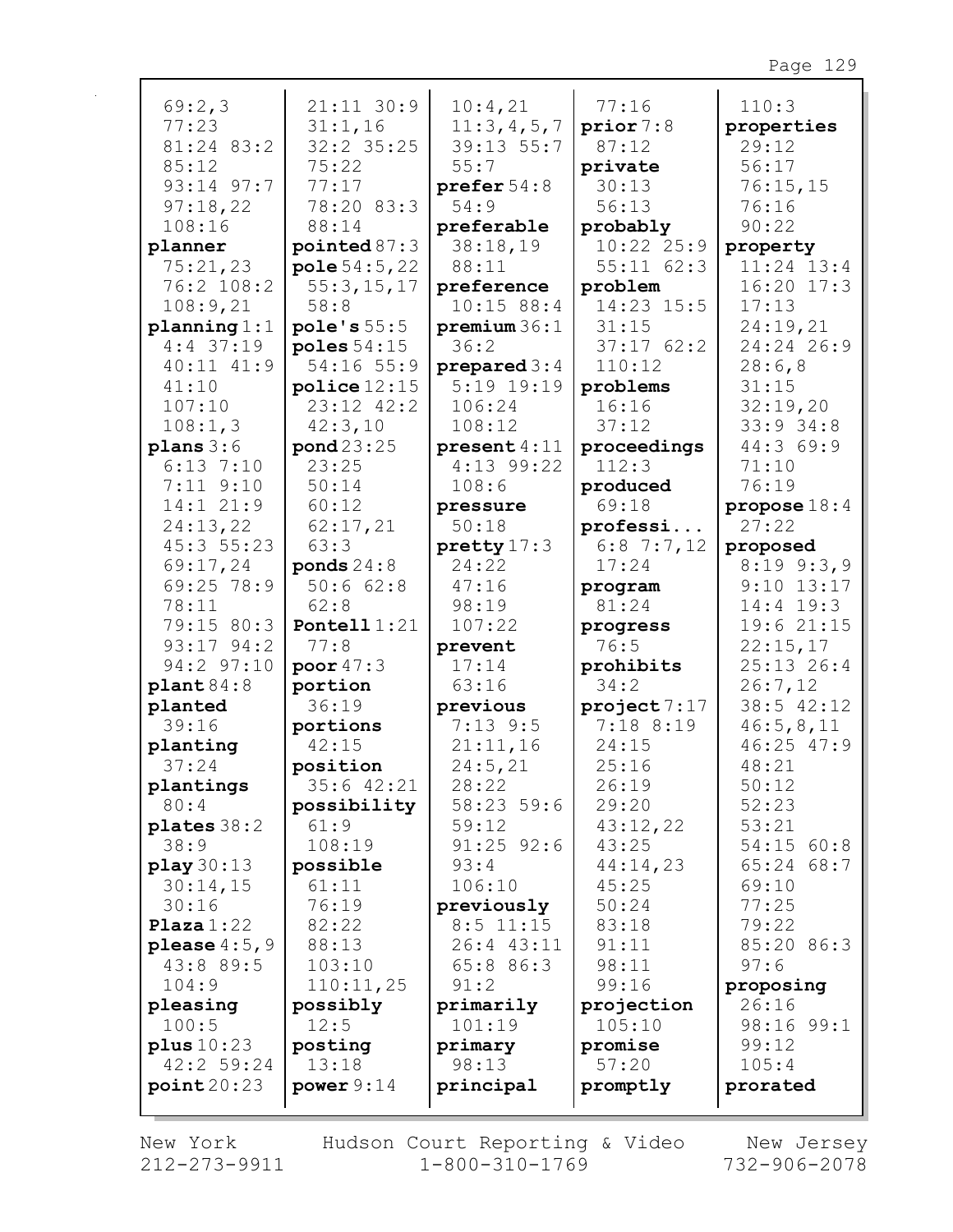| 55:12                   | pushed $15:5$         | $27:22$ 28:3                           | real31:24              | 24:13               |
|-------------------------|-----------------------|----------------------------------------|------------------------|---------------------|
|                         | 16:18,22              | 36:15                                  | 88:25                  |                     |
| protocol<br>49:13       | $17:1$ 19:2           | $40:24$ $43:6$                         | realize                | reconvene<br>89:4   |
| provide $7:24$          | 19:5                  | 43:751:12                              | 45:13                  | record $43:8$       |
| $9:8$ 14:7              | put 12:7,9            | 57:19,19                               | 52:12                  | 51:774:15           |
| 15:9,23                 | 15:6 42:24            | 58:4,20                                | $\texttt{really} 5:19$ | 89:4 90:4           |
| 19:21                   | 46:18,22              | 63:21                                  | 10:12                  | RECROSS $2:2$       |
| 23:17                   | 55:774:9              | $64:22$ 76:1                           | $17:24$ 20:2           | RECROSS-            |
| 86:15                   | 103:12                | 84:22 91:7                             | 20:25                  | 105:1               |
| provided 7:6            | putting               | 100:8                                  | 31:23                  | <b>REDIRECT 2:2</b> |
| 52:11 66:1              | $35:21$ $38:1$        | 104:6,8                                | 32:17                  | 8:692:2             |
| 67:683:11               | 87:7                  | Quick $30:19$                          | 37:11                  | reduce $26:23$      |
| provision               |                       | quickly $32:1$                         | 40:12                  | 58:25               |
| 65:22                   | Q                     | quiet $35:4$                           | 48:24 57:5             | 90:11,14            |
| 86:25                   | quadplexes            | quietly 34:7                           | 74:5                   | 94:18 95:1          |
| public 2:5              | 101:16                | quite $21:25$                          | $\texttt{rear} 101:1$  | reduced18:8         |
| 2:164:7                 | quads $106:3$         | 71:12                                  | reason 37:3            | 18:10 24:6          |
| $6:24$ 7:7              | quality               | quorum $5:8$                           | 37:940:8               | 50:11               |
| 12:11,15                | 24:11                 |                                        | 66:13                  | 60:20 79:7          |
| 43:761:16               | quantity              | $\mathbf R$                            | 67:12                  | 79:11               |
| 61:20                   | 24:11                 | R1:8,17                                | 98:24                  | 87:25 88:3          |
| 63:17 90:3              | 86:10                 | $43:10$ $45:6$                         | reasons $49:2$         | 104:3               |
| 104:8                   | 90:11                 | 51:10                                  | 109:3                  | reduces             |
| 107:20                  | question              | 58:21                                  | rebuttal               | 18:14               |
| 110:5, 5, 13            | $10:7$ $12:14$        | 112:1                                  | 108:6                  | reducing            |
| publicized              | 12:24                 | $\texttt{radii}~27:6$                  | recall 6:23            | 59:3 78:24          |
| 108:25                  | 30:19 31:2<br>35:5,19 | radius $27:5$<br>$\texttt{rain} 62:24$ | $8:2$ 14:17            | 79:5 90:19          |
| Puccio $1:13$           | 43:16,19              | $\texttt{raised18:11}}$                | 27:19                  | 94:22               |
| 4:24,25<br>$17:8$ 30:19 | 43:19,25              | 19:923:22                              | 65:18,19<br>87:21      | reductions<br>60:20 |
| $37:25$ 38:8            | 44:5,6                | rate 59:7,16                           | 91:11                  | 85:22               |
| 38:14                   | 45:7,8                | 60:2,7,9                               | 103:9                  | 86:15               |
| 89:15,16                | 46:12,24              | 60:10,11                               | recapped               | 90:16               |
| pull 14:9,10            | $47:20$ $48:2$        | 60:13,15                               | 26:22                  | refer 73:7          |
| 27:2,3                  | 48:23                 | 60:16,17                               | received 8:7           | 73:13 93:8          |
| 64:2 66:12              | 49:17                 | 85:9,13,15                             | 18:6                   | referenced          |
| 95:8                    | 51:13,22              | 85:21,23                               | recess $89:2$          | 7:23                |
| pulling                 | 52:19,20              | rates $59:14$                          | recognize              | referring           |
| 83:12                   | 58:5,6                | 60:19                                  | 30:24                  | 21:11               |
| pump 106:3              | 59:19 60:5            | reach 7:19                             | recommend              | 49:22               |
| purchase                | 64:5,6                | 59:20                                  | $9:18$ $41:4$          | 66:10               |
| 31:17                   | 68:5 73:10            | reaction                               | 41:20                  | reflected           |
| purpose $10:2$          | 73:16                 | 62:19                                  | recommen               | 69:15,16            |
| 102:1                   | 75:17                 | reactions                              | 12:6, 14, 20           | 94:10               |
| purposes                | 86:19,21              | 62:19                                  | 38:7 45:16             | reflecting          |
| 12:11                   | 87:16                 | read21:7                               | recommended            | 34:20               |
| 37:15                   | 104:25                | 74:14                                  | 8:12,18                | regard $77:18$      |
| 57:13,14                | 105:22                | 77:13                                  | $17:20$ 39:4           | 91:21               |
| push14:6                | 107:1                 | reading                                | reconstruct            | regarding           |
| 15:12                   | questions             | 84:17                                  | 21:17                  | $7:17$ 19:9         |
|                         |                       |                                        |                        |                     |

New York 212-273-9911

г

Hudson Court Reporting & Video<br>1-800-310-1769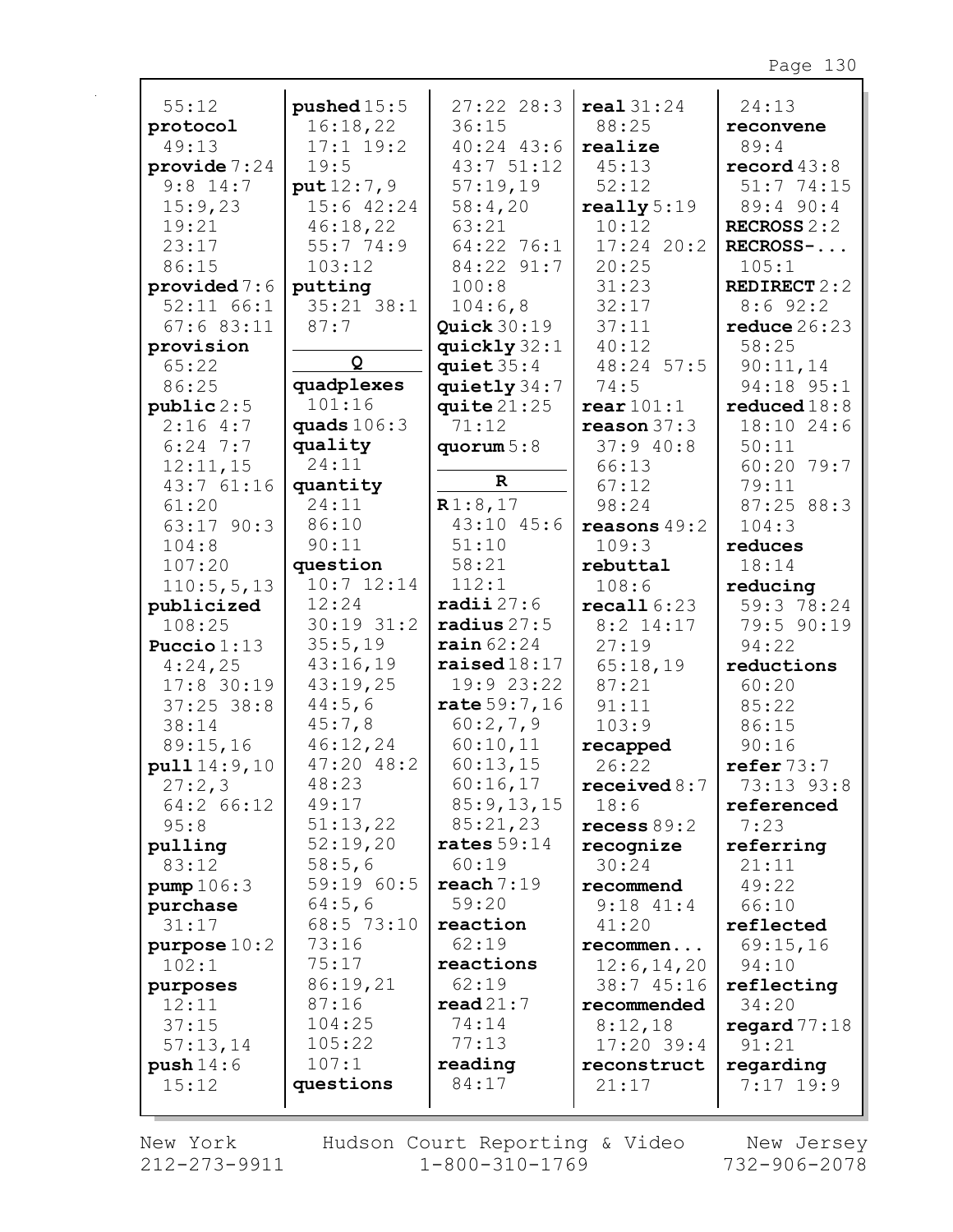| 53:13                 | 96:10                     |                         |                          | $10:9$ $12:3$         |
|-----------------------|---------------------------|-------------------------|--------------------------|-----------------------|
|                       |                           | respectful<br>35:22     | revision<br>$7:24$ 80:3  | $13:8$ 17:2           |
| regraded<br>23:16     | represented<br>18:3 81:12 | respectf                | 92:24 93:1               | 19:24                 |
| regrading             | request                   | 61:12,17                | 93:6                     | 50:18,24              |
| 97:6                  | 23:11,19                  | 61:19                   | revisit                  | 51:10                 |
| regular               | 26:9 36:18                | response $7:6$          | 75:19                    | 53:19                 |
| 109:7                 | 57:16                     | 44:21                   | Rich $67:21$             | 54:10                 |
| reimburse             | requested                 | responsi                | $\texttt{Richard2:13}$   | 59:21                 |
| $56:25$ $57:4$        | 14:6,10                   | 9:15,22                 | $7:15$ $91:18$           | $61:21$ $62:3$        |
| reiterate             | 37:1,4                    | $10:4$ 44:16            | 92:25                    | $67:13$ $77:9$        |
| 26:3                  | required                  | $51:19$ $55:5$          | 100:1                    | 87:6                  |
| related 7:24          | 41:7 60:20                | responsible             | ridge 94:20              | 101:24                |
| 26:19                 | 73:23,24                  | $51:23$ $55:8$          | Ridgewood                | 105:24                |
| relative              | 80:17                     | rest23:8                | 30:15                    | 107:6                 |
| 91:12                 | 90:16,20                  | $53:18$ $57:1$          | right 5:9                | Rivervale             |
| 112:7,9               | requirement               | 57:8                    | 6:12,17                  | $1:7$ 14:4            |
| relief $65:24$        | 80:5,11                   | restaurants             | 14:5,17                  | 16:25                 |
| relocated             | 81:21 84:5                | 35:20                   | $15:2$ $17:4$            | 17:11                 |
| $18:24$ 24:2          | 107:3                     | restrict                | 17:10,13                 | 25:16,17              |
| remain 91:15          | requirem                  | 20:2                    | 20:18,19                 | 25:19                 |
| remainder             | 24:10                     | restrict                | 21:12,13                 | $36:25$ 47:6          |
| 17:19,20              | $40:12$ 59:5              | 72:8                    | 22:10                    | 50:16                 |
| remains               | $60:3$ 90:20              | result61:6              | $23:24$ 24:4             | $\texttt{road1:7,19}$ |
| 61:18                 | 107:7                     | 63:7 90:10              | 25:527:4                 | 14:4 17:1             |
| remediate             | requires                  | 97:6                    | 27:11                    | 17:11                 |
| 44:24                 | 36:7,7                    | resultant               | 30:21                    | 18:15 19:2            |
| remember              | 86:13                     | 94:2                    | 31:10                    | 19:4,10,22            |
| 68:18<br>remind 33:25 | rerouting<br>86:1         | resulting<br>94:22      | $33:17$ 35:6<br>36:12,25 | 20:5, 12, 22<br>20:23 |
| removed               | rescue 23:18              | results                 | 38:4 43:4                | 21:25                 |
| 25:2027:1             | research                  | 85:20                   | 46:7, 13, 25             | 22:13,14              |
| 47:2,5                | 56:15                     | $\texttt{retail} 95:15$ | 47:4,14,15               | 25:13,16              |
| 66:15                 | residence                 | retention               | $50:17$ $51:2$           | 25:17,19              |
| repeat $65:1$         | 17:5                      | 49:24 50:3              | $60:8$ $63:10$           | 26:6 40:12            |
| replace               | residences                | 50:19                   | 63:22                    | $41:19$ $42:4$        |
| 38:13 39:5            | 33:13                     | $60:12$ $62:8$          | 68:12                    | 47:2,6                |
| replaced              | residential               | 62:8                    | 69:11,20                 | 49:4,4                |
| 25:21                 | $10:1$ $11:17$            | rev34:8                 | 73:15 77:5               | 50:7,9,11             |
| report 65:9           | 17:426:11                 | review $8:8$            | 78:21,22                 | 50:13,16              |
| 85:4                  | 28:20                     | 38:17                   | 84:23                    | $51:1$ 69:12          |
| reported              | 29:12                     | 44:15,17                | 88:24 98:2               | 70:20 71:8            |
| 112:4                 | 34:12                     | reviewed                | 99:9                     | 78:18,22              |
| reports               | 35:16,20                  | 39:25                   | 102:20,23                | 78:23                 |
| 67:24                 | residents                 | revised $6:13$          | 103:4                    | roadway $23:1$        |
| represent             | $31:14$ $32:8$            | $7:4$ 14:1              | 104:8,23                 | 23:10                 |
| 99:11                 | resolution                | 26:2569:3               | 107:13,15                | $39:18$ 53:5          |
| 105:11                | 41:21                     | 86:9 92:20              | 109:2                    | roadways              |
| represen              | respect                   | 92:22                   | 110:24                   | 53:3                  |
| 22:8                  | 23:20 36:3                | revising                | river $1:1, 7$           | ROBERT $1:10$         |
| represen              | 49:9                      | 79:15                   | $1:25$ 4:4               | 1:10                  |
|                       |                           |                         |                          |                       |

New York Hudson Court Reporting & Video New Jersey<br>212-273-9911 1-800-310-1769 732-906-2078 New York Hudson Court Reporting & Video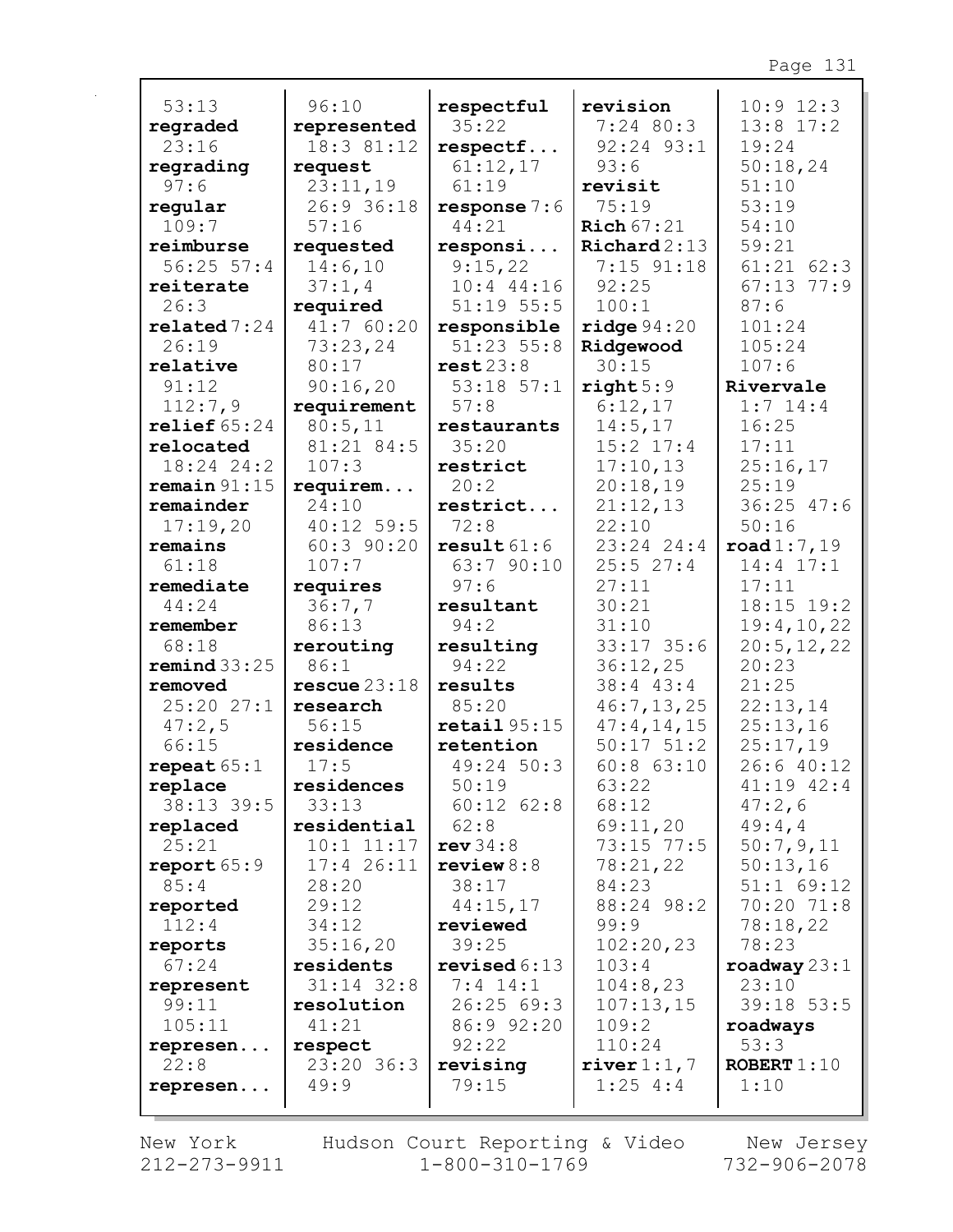| roll4:9             | S1:172:1,1             | scheme $96:10$          | $31:8$ 37:16      | set 23:4                |
|---------------------|------------------------|-------------------------|-------------------|-------------------------|
| 89:5                | $2:1$ $3:1$            | $\texttt{school} 33:22$ | 38:16 39:2        | 24:13                   |
| rolling 34:7        | 45:6                   | 109:17                  | 40:12             | 71:11                   |
| roof $94:2, 2$      | safe 9:7               | schoolyard              | 41:12,21          | 72:13                   |
| 94:8,20,22          | $16:14$ 31:7           | 33:22,24                | 54:5 56:12        | 74:13                   |
| 94:22,24            | 46:9 53:18             | scope 27:23             | 57:16             | 108:23                  |
| 98:3,23             | 57:8                   | SCOTT $1:9$             | 63:25,25          | 112:5                   |
| 100:11,12           | safer $57:8$           | screen $25:16$          | 79:16             | setback $19:4$          |
| 101:14              | safety $11:20$         | 26:10                   | 81:18             | 72:3                    |
| 102:6,14            | 12:11,15               | screened                | 94:17             | setbacks                |
| 103:19,20           | $13:7$ $15:24$         | 48:17                   | $95:14$ $97:1$    | 72:5                    |
| 103:22,23           | 53:14,16               | screening               | 99:9,12           | Setion $84:15$          |
| 103:24,24           | 54:1,13                | 12:10                   | 100:23            | seven $17:19$           |
| 104:4               | 57:13                  | 48:20                   | 102:2,4,9         | sewer $53:1, 2$         |
| 105:3,4,7           | 88:14                  | second $6:4$            | 102:11            | shaded $20:8$           |
| 105:15,16           | salute $4:5,6$         | $9:11$ $13:15$          | 104:11            | 81:19,23                |
| roofs $65:15$       | sanitary               | 23:18                   | 105:12,14         | shape $31:4$            |
| room107:20          | 53:2                   | 52:20                   | 105:17            | shed 103:11             |
| 108:20              | Santola                | 65:17                   | 106:1, 1, 2       | sheet $13:25$           |
| 109:10              | 22:24                  | 72:21                   | 106:2,3,14        | $17:25$ 23:4            |
| 110:1               | 30:22,24               | 102:24                  | 106:18            | 23:747:12               |
| rotated             | 35:9 67:21             | Secondly                | 107:5, 5, 12      | 47:13                   |
| 94:19               | 87:23 88:2             | 93:6                    | seeing            | 77:23 93:2              |
| rough 95:13         | 88:12,17               | <b>SECRETARY</b>        | 100:13,21         | 93:3,4,6,6              |
| route $32:2$        | 100:17                 | 1:16                    | 102:8             | 93:16,16                |
| routed $50:13$      | 104:1,14               | section                 | seen 48:16        | 94:10                   |
| Rudy $2:6$          | 106:23                 | 16:22                   | sees 43:25        | 97:18                   |
| 43:9                | 108:19                 | $20:11$ 34:1            | 105:11            | 100:24                  |
| run 62:12           | 109:20                 | 36:23,24                | select 95:25      | 102:3                   |
| 94:9,22             | 111:14                 | $36:25$ 37:6            | selected          | sheets $13:22$          |
| runoff $24:11$      | sat40:10               | 37:12,17                | 90:17             | 92:8                    |
| 43:14,20            | Saturday               | 38:4 42:12              | 96:11             | shielding               |
| 43:24 59:3          | 28:11                  | $42:22$ $47:4$          | sense $19:15$     | 103:5                   |
| 59:5,14             | Saturdays              | 50:7,8                  | 42:13             | shift62:11              |
| 62:12               | 34:4                   | 77:9,14                 | 48:25             | $\texttt{shingle}~94:5$ |
| 76:15,16            | <b>save</b> 38:22      | 84:7,14,16              | sent $105:3$      | shingles                |
| 76:20 85:6          | 38:23                  | 94:8                    | separate          | 101:20                  |
| 85:9,13,15          | saying $47:16$         | 103:20,21               | 76:8              | shining                 |
| 85:21               | 72:24                  | sections                | series $94:7$     | 11:21                   |
| 90:11,12            | says $34:1$            | 78:8                    | seriously<br>35:5 | short20:11<br>50:762:19 |
| 90:14,15            | 66:369:3<br>69:16 73:1 | security<br>87:25       | service $5:13$    |                         |
| 90:19<br>runs 20:20 | 77:14                  | sediment                | 5:14              | 62:19<br>88:22          |
| 43:22               | scale81:18             | 43:20,21                | services          | shortening              |
| 70:10 71:7          | 95:4 98:25             | see $15:5$              | 52:9              | 105:12                  |
| 78:5 82:11          | scattered              | 16:10,23                | serving           | shorter 50:7            |
| 93:24               | 38:25                  | 20:7,8,10               | 84:11             | show $20:15$            |
| rural $42:16$       | scheduling             | 20:17,25                | session           | 21:14                   |
|                     | 35:14                  | 21:20,22                | 67:24             | 27:12                   |
| ${\bf s}$           | 110:16                 | $22:14$ $28:1$          | 75:21             | 81:11                   |
|                     |                        |                         |                   |                         |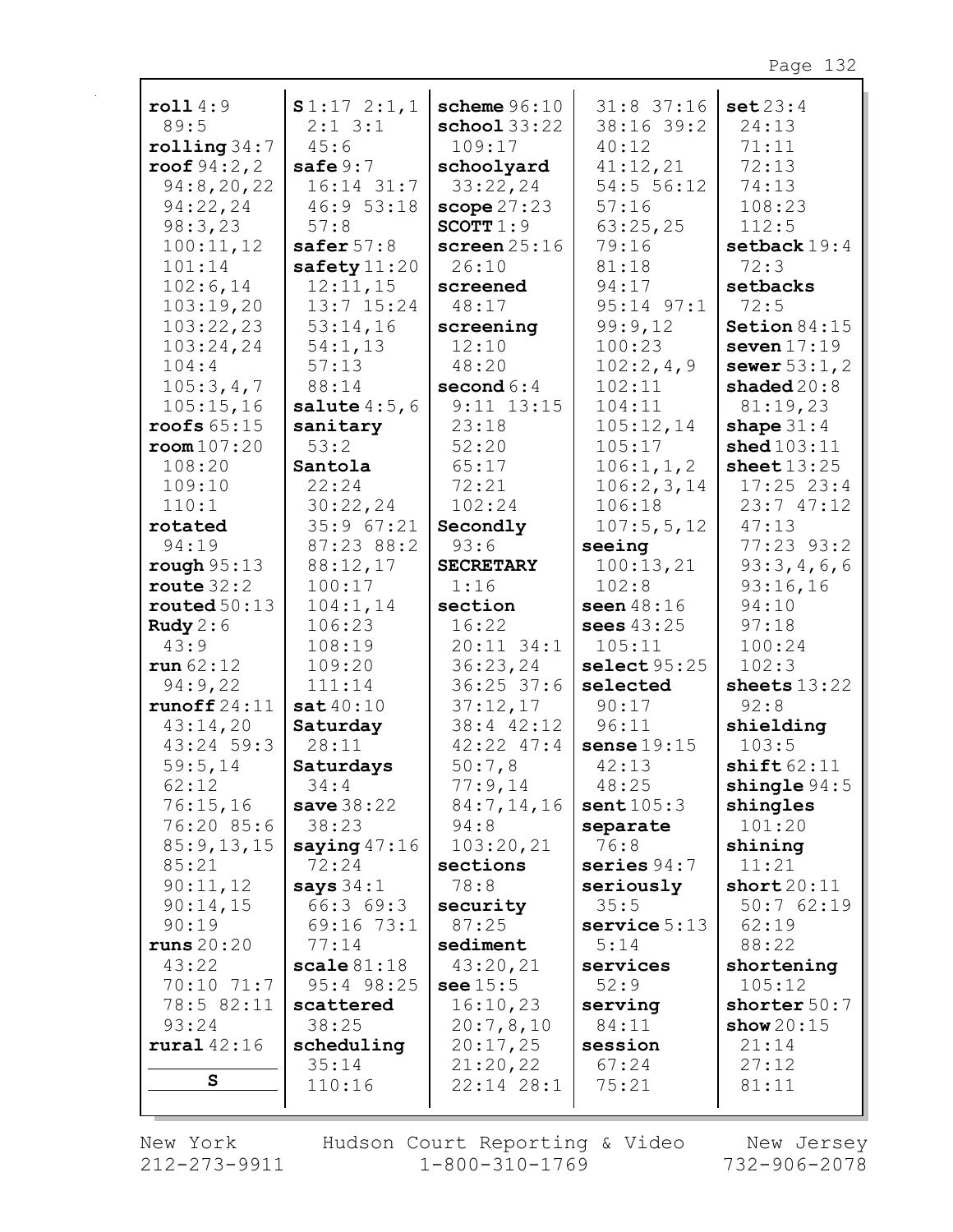| 83:12 92:9             | $15:8$ 16:6           | sleep $11:21$       | speaking               | start $5:25$       |
|------------------------|-----------------------|---------------------|------------------------|--------------------|
| 96:17,18               | signage               | 28:11               | 35:8                   | 34:11              |
| showed                 | 26:16,19              | sleeping            | special                | 44:12 78:2         |
| 103:10                 | significant           | 29:4 33:19          | 109:1                  | 110:2              |
| showing $40:1$         | 104:3                 | slight69:12         | specific               | 111:10             |
| 98:24                  | signs $13:17$         | slightly            | 72:15                  | started $4:4$      |
| shown $78:11$          | 14:4,7,9              | 33:13 97:8          | 74:25 75:7             | $5:10$ $6:24$      |
| 81:17                  | 14:14 15:6            | slope $42:20$       | 79:12                  | $31:10$ $32:3$     |
| $96:21$ $97:7$         | 26:19,20              | slow 8:20           | specified              | 56:15              |
| 98:14                  | silt43:23             | slowly11:2          | 55:19                  | starter            |
| 102:3,18               | 44:1, 9, 10           | 62:10,10            | specs $84:12$          | 34:24              |
| 107:3                  | 44:11,24              | 62:22               | <b>Spell 91:16</b>     | state $43:8$       |
| shows $21:15$          | siltation             | small $14:15$       | spent $61:17$          | $60:21$ $90:8$     |
| 77:23                  | 44:19                 | 24:1                | split95:11             | stated $34:3$      |
| 107:4,5                | similar22:9           | smaller 18:8        | 95:12                  | 82:3               |
| shut $42:5$            | 98:10                 | 96:7                | splitting              | $Staticle 1:15$    |
| side 16:15             | 101:10                | smart 5:12          | 97:13,20               | $5:4,5$ 9:13       |
| 21:12 26:7             | simple 6:4            | 5:18                | spoke $107:18$         | $9:25$ 10:8        |
| 34:16                  | simulation            | snow $52:10$        | spreading              | 10:14,20           |
| 39:13 46:1             | 22:5,6                | soil $7:9$          | 13:3                   | 11:3,11            |
| 46:3 50:16             | single23:24           | 26:21               | spreads                | 12:6,17            |
| 70:10,12               | Sir 37:5              | 44:15,20            | 31:25                  | 13:5,10            |
| 70:13                  | $\texttt{site} 1:4$   | 44:24               | square $14:19$         | 14:6, 10, 12       |
| 92:15                  | $6:10$ 7:10           | Sonnefeld           | 66:6,7,25              | 14:19,23           |
| 94:21                  | $7:20$ 9:16           | 7:16                | 67:3,8,11              | 15:19,22           |
| $97:15$ $98:1$         | 14:1 21:13            | Sonnenfeld          | 67:19,20               | 16:1, 5, 11        |
| 98:2                   | 23:7,7,13             | 91:19               | 67:2568:2              | 16:17,21           |
| 100:20                 | 27:1,8                | sooner $17:14$      | 68:8,9                 | 17:7,17,23         |
| 101:2                  | 39:17                 | sorry $26:2$        | 82:15,18               | 18:25              |
| 102:15,18              | 40:15                 | 64:20,20            | 83:25                  | 22:20,25           |
| 102:24                 | $44:18$ $45:2$        | $64:23$ $65:1$      | stabilized             | 23:22              |
| 103:14                 | 60:763:23             | 77:4 79:23          | 44:18                  | 24:25 25:5         |
| sidewalk               | 64:1, 12, 13          | sort29:8            | stage $62:3$           | 25:9,23            |
| 83:12                  | 67:479:15             | 58:24               | 63:9                   | 26:2 27:2          |
| sidewalks              | 80:24                 | sounded $44:8$      | staging $62:2$         | 29:21              |
| $10:3$ 37:13           | 81:24                 | soundpro            | 62:11,23               | 32:15,19           |
| 51:19                  | 84:19                 | 34:21               | 87:5                   | $32:23$ $33:8$     |
| siding $94:4$          | 93:24                 | sounds $15:14$      | stand22:21             | 33:17              |
| 94:5,5                 | sitting 5:16          | 19:16               | 92:11                  | 34:14              |
| 96:1 98:21             | 62:10                 | south $16:15$       | 107:7                  | $36:19$ $37:1$     |
| 101:15,15              | situation             | 17:10               | standard               | 37:5,8,11          |
| 101:17                 | 15:13                 | 43:22               | 53:654:16              | $37:22$ $38:7$     |
| 102:5                  | $31:22$ $35:9$        | space $110:11$      | 55:20                  | 38:10,15           |
| 103:13,13              | size 14:14            | speak $5:21$        | 86:11,13               | 38:21 39:1         |
| sight15:5              | 14:16                 | 18:23               | 87:1                   | 39:5, 9, 13        |
| $15:24$ 16:7           | 25:11                 | $45:18$ 59:7        | standards              | 39:16,23           |
| 17:12                  | $66:15$ 99:8          | 63:18               | 59:1760:4              | 40:2,10            |
| $19:22$ $20:3$<br>47:3 | 107:21                | <b>SPEAKER</b>      | 60:21                  | 41:4,8,16          |
| sign 14:16             | sizes67:6<br>slab98:3 | 104:11,16<br>104:19 | 85:21 90:9<br>90:19,21 | 41:20,24<br>42:6,9 |
|                        |                       |                     |                        |                    |
|                        |                       |                     |                        |                    |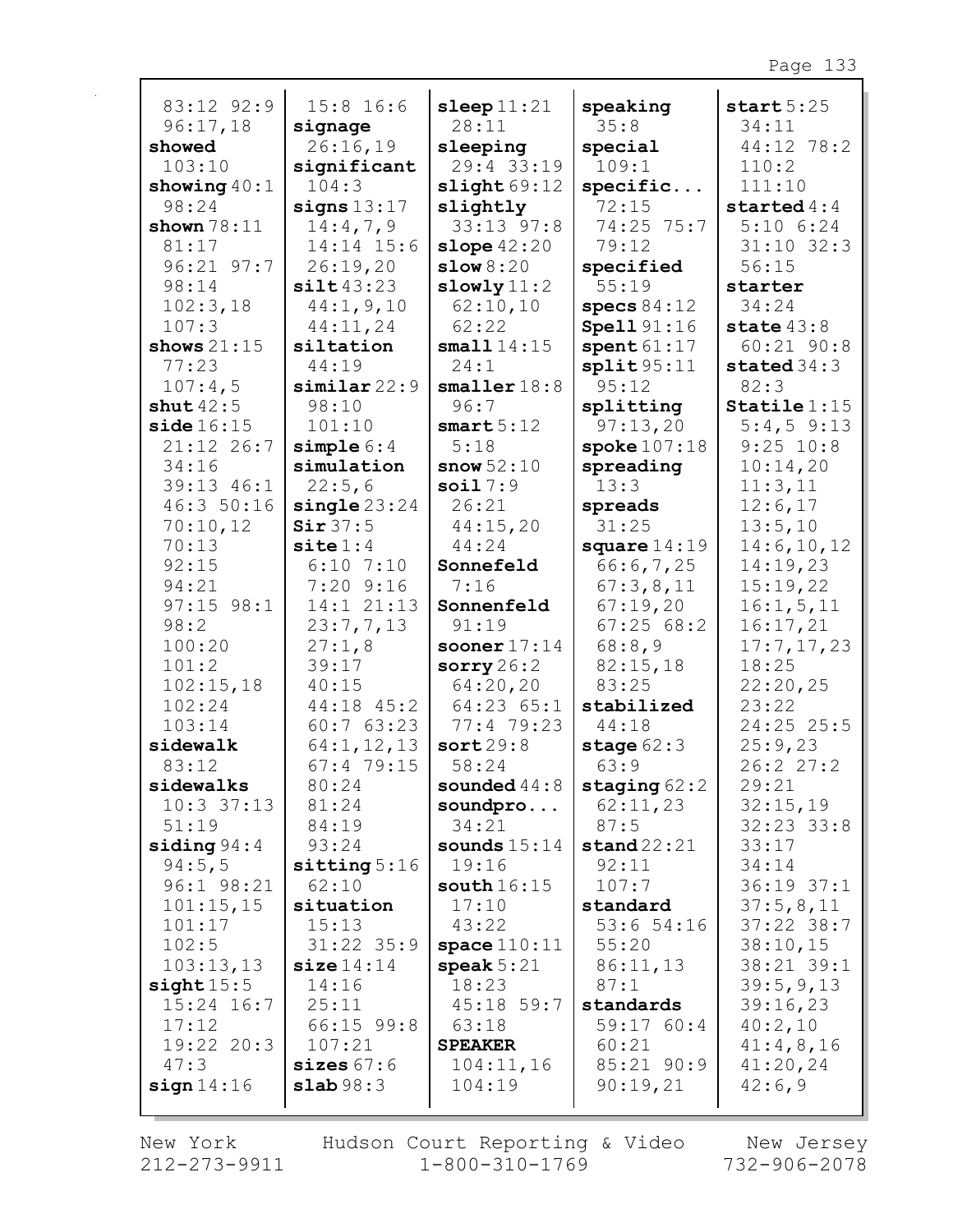| $43:4$ $45:8$  | 56:17          | streams                | structur       | 90:4                 |
|----------------|----------------|------------------------|----------------|----------------------|
| 52:1,4,7       | stones $99:19$ | 62:18                  | 65:14          | sure 5:21            |
| $52:17$ $53:8$ | stop 9:13      | $\texttt{street} 1:23$ | stuck $40:6$   | $8:17$ 10:20         |
| $53:11$ $55:1$ | 15:6,8,10      | $8:19$ $9:14$          | stuff $32:6$   | 10:24,25             |
| 55:4,11,16     | $15:24$ $16:1$ | 9:21,25,25             | style 95:11    | 11:18                |
| 55:22 56:2     | 16:4,6         | 10:3,9,14              | 95:17          | 13:14 18:4           |
| 56:555:13      | 17:14          | $11:18$ $12:2$         | subdivision    | 21:628:2             |
| 61:14,14       | $22:10$ $25:7$ | $13:10$ $15:2$         | $1:5$ 6:10     | 31:13                |
| $61:23$ $62:1$ | 26:19          | 15:11                  | 7:21           | 54:20                |
| $62:15$ $63:1$ | 30:23          | 18:22                  | subject        | 65:19 75:3           |
| 63:5,8         | 80:21 83:7     | 22:10                  | 44:14          | 75:3,6               |
| 65:8,11,18     | stopped        | 33:12                  | 108:6          | 78:21                |
| 71:24 72:3     | 80:17 83:2     | $45:10$ 52:6           | submission     | 87:24                |
| 72:17          | stopping       | 52:10,13               | 18:3 81:11     | 104:13               |
| 73:20 74:5     | $15:25$ $41:2$ | 52:24                  | submitted      | surfaces             |
| 86:6 87:3      | stops $15:7$   | 54:11                  | $6:13$ 7:4,5   | 105:13               |
| 89:21,22       | storage $24:8$ | 56:16                  | $13:24$ $14:1$ | surround             |
| 93:2 94:11     | storm 24:10    | 62:13                  | 23:5,9         | 70:6,8               |
| 99:3           | $53:1$ 59:23   | 77:15                  | 44:20 69:5     | surrounded           |
| 110:21         | 62:4,6,24      | 103:7                  | 85:12 92:7     | 29:12                |
| Statile's      | $63:4$ 90:5    | streets                | 92:10          | SUSAN $1:13$         |
| $8:8$ 45:16    | 90:13,18       | 51:14,17               | Subsequent     | Sussex $56:21$       |
| 63:19          | storms $62:19$ | $51:24$ 53:3           | 79:15          | swells $62:6$        |
| 66:18          | 85:7 90:15     | 56:9                   | subtracting    | sworn $8:5$          |
| stay $46:17$   | stormwater     | streetscape            | 66:367:3       | SYLVIA1:16           |
| staying        | $7:11$ 23:20   | 38:20                  | subtraction    |                      |
| 25:19          | 24:9 37:13     | Strictly               | 66:6           | т                    |
| steel $38:2,9$ | 43:14,20       | 56:4                   | suggest        | T2:13:1              |
| 54:18          | 59:3,5,13      | $\text{strip} 23:2$    | 75:16          | $45:6$ 112:1         |
| Steinberg      | 60:3,21        | 36:16                  | suggested      | 112:1                |
| $1:21$ 77:8    | 76:16,20       | stripped               | $9:9$ 15:6     | Table $85:5$         |
| stenogra       | 84:24 86:4     | 101:4                  | suggesting     | take $10:8$          |
| 112:4          | 86:25 90:8     | strips $39:21$         | 97:8           | 17:938:19            |
| step $94:3$    | 90:10,21       | structural             | suggestion     | 50:18                |
| 97:25          | straight       | 87:11                  | 86:6           | 65:25                |
| stepped $94:4$ | 69:11          | structure              | sum 73:16      | 73:25                |
| stepping       | stream $43:21$ | 65:10                  | summary        | 88:25                |
| 97:19          | $43:23$ $44:2$ | 74:17 79:8             | 17:25          | 94:17                |
| sticking       | 44:2,19        | structures             | summons        | 97:17                |
| 72:22          | 50:17,20       | $6:21$ $63:24$         | 34:13          | taken $21:10$        |
| sticks $42:17$ | 59:11,21       | 64:4,6,10              | Sunday $28:11$ | 32:19                |
| 75:10          | 60:4,23,24     | $64:25$ $65:4$         | Sundays $34:4$ | 35:18                |
| stockade       | 61:20,24       | 66:4,5                 | supercedes     | 68:25 89:2           |
| 25:19          | 62:763:7       | 67:6,7,18              | 93:4           | 98:10                |
| stone $14:22$  | 63:12,14       | 67:1968:3              | superior       | 105:15               |
| $96:1$ 99:3    | 86:9,12        | 71:19 73:1             | 5:15,23        | $\texttt{talk} 6:20$ |
| 99:16,17       | 87:8,9         | 74:8 75:13             | 56:22,23       | 11:1 29:14           |
| 101:1,21       | 90:6,10,22     | 79:6 100:2             | suppleme       | 42:4                 |
| 102:6          | 90:24          | 100:11                 | 46:22          | 107:14               |
| Stonehill      | 105:25         | 106:4,15               | suppleme       | talked 34:12         |
|                |                |                        |                |                      |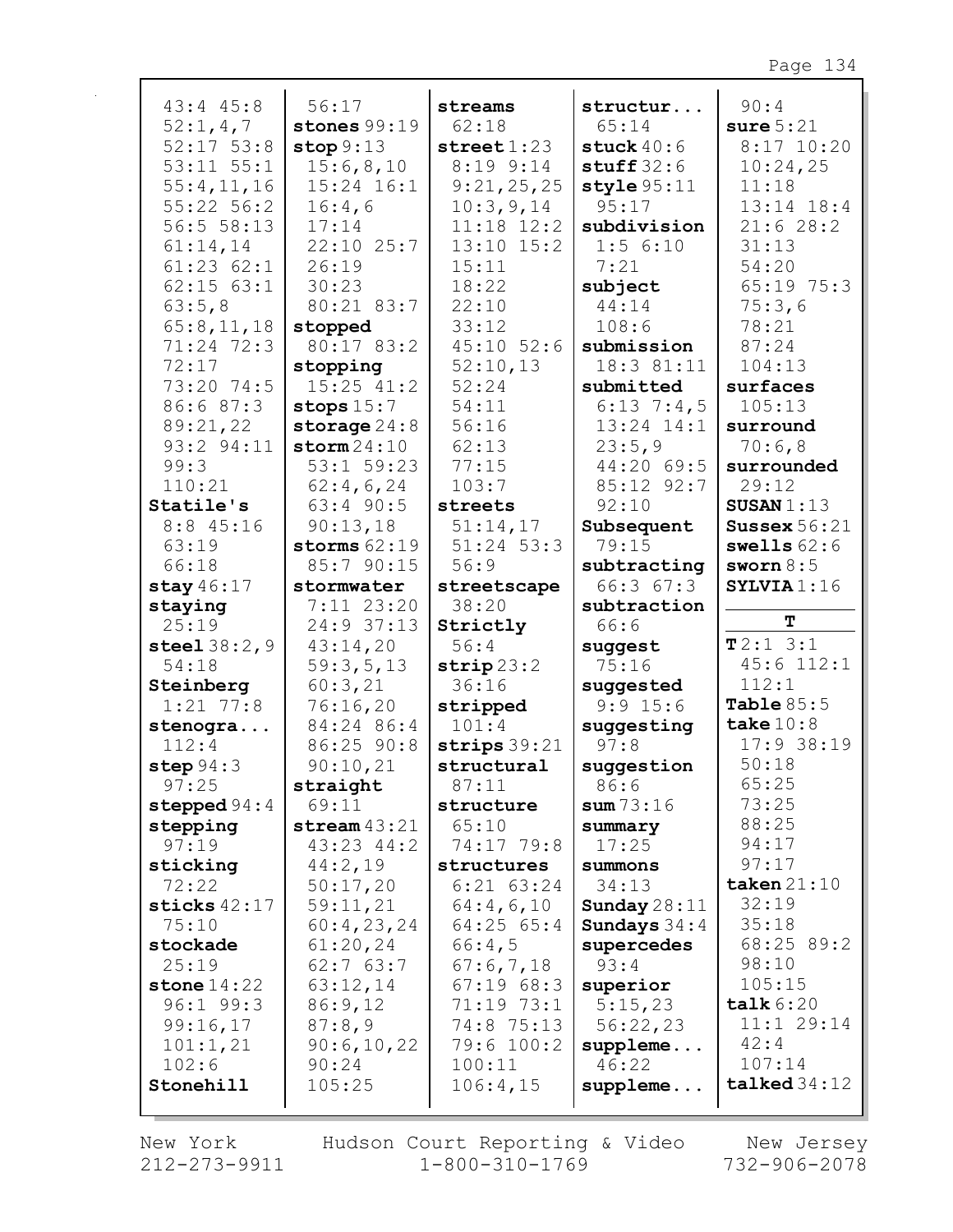| 40:13                        | testimony              | 109:15                           | 109:25                      | 71:21                  |
|------------------------------|------------------------|----------------------------------|-----------------------------|------------------------|
| 41:10                        | 7:15,24                | think $10:17$                    | Tices $106:11$              | 107:9                  |
| talking                      | 9:527:23               | 11:1,8,12                        | time $27:19$                | townhome               |
| $34:25$ 35:3                 | 28:23 54:2             | 14:11                            | $42:5$ $48:24$              | 73:25                  |
| 57:5                         | 58:23 59:7             | 28:22 29:8                       | 49:16                       | townhomes              |
| talks $65:23$                | 59:12                  | 29:930:3                         | 54:10                       | 52:7                   |
| tall 39:7                    | 64:14                  | 31:1,3,7                         | 60:15                       | townhouse              |
| tax 68:20                    | $65:20$ $67:5$         | 31:16,21                         | 61:17                       | 76:11 77:9             |
| taxes $52:8$                 | 77:18                  | 35:7,18                          | 62:18                       | 81:3                   |
| taxpayers<br>52:11           | 79:24                  | 36:12                            | $67:22$ 80:7                | townhouses             |
|                              | 85:11                  | 40:19,25                         | 80:10                       | $10:5$ 99:19           |
| team $7:12$<br>67:23         | 87:12,21<br>88:22 91:4 | $41:1$ $42:14$<br>$42:25$ $43:2$ | 86:22<br>87:16 95:5         | 101:16<br>106:16       |
| technical                    | 91:21,25               | $49:10$ 52:2                     | 97:10                       | township $1:1$         |
| 109:3                        | $92:6$ $93:8$          | 57:55:10                         | 112:4                       | $9:4$ 11:6             |
| techniques                   | $97:5$ 99:25           | $65:16$ 72:4                     | timers $87:17$              | 55:656:18              |
| 87:12                        | 100:1                  | 72:14                            | 88:1,3                      | township's             |
| tedious                      | 104:9                  | 73:15,19                         | times $34:3$                | 10:3                   |
| 80:16                        | 106:10,21              | 74:3 76:4                        | 41:24                       | townships              |
| tell18:15                    | 107:24                 | 76:6 78:25                       | 82:25                       | 62:8                   |
| 11:22 60:2                   | 108:3                  | 86:13 88:6                       | timing $86:11$              | tractor                |
| $62:1$ $66:9$                | 112:3                  | 88:10,12                         | 87:5                        | 47:19 48:1             |
| 69:23                        | texture                | 88:14 91:1                       | $\frac{\text{tiny}}{21:22}$ | tractors               |
| 80:23 99:4                   | 96:19                  | $91:9$ $92:10$                   | today $19:19$               | 28:12,18               |
| tells $83:4$                 | textured               | 95:3,5                           | 29:2                        | 31:11                  |
| tend $15:1$                  | 95:13                  | 96:20                            | $\text{told } 5:23$         | traffic                |
| tennis $64:17$               | thank $9:1$            | 104:17                           | 81:25                       | 26:18                  |
| 64:24 65:3                   | 13:12                  | 106:24                           | tonight                     | trail $14:25$          |
| 65:6,9                       | $40:22$ 51:2           | 107:2,10                         | 27:23                       | transcript             |
| Terbell $2:9$                | 58:18                  | 107:21                           | 107:4                       | 112:3                  |
| 51:10                        | 76:25 77:1             | 108:4,11                         | tonight's                   | transferred            |
| terms $49:13$                | 77:4,7                 | 110:10                           | 7:1                         | 9:23                   |
| 103:10                       | 88:17,18               | thinking                         | top $55:23$                 | transgre               |
| testified                    | 88:19                  | 100:18                           | 103:23                      | 13:3                   |
| 27:20,21                     | 104:19                 | third27:19                       | topic $61:16$               | transgre               |
| 46:19                        | 105:19                 | 76:12                            | tops 106:19                 | 11:25                  |
| 53:22                        | 111:13,14              | thorough                         | total $68:12$               | $\texttt{trash} 18:24$ |
| 67:16,21                     | 111:15                 | 5:19                             | 68:12                       | traveling              |
| 67:24                        | <b>Thanks</b> $39:15$  | thought                          | 84:12                       | 100:10                 |
| 78:24 80:7                   | 40:4                   | 37:10                            | tournament                  | treated                |
| 81:4,8,22                    | theme $99:15$          | 40:14                            | 33:4                        | 93:25                  |
| 82:25 86:8                   | thing $33:11$          | 58:17 90:2                       | town $9:24$                 | treatment              |
| $87:23$ $91:2$               | 38:22 41:1             | thousand                         | 10:224:16                   | 93:23 97:2             |
| 95:3 97:11                   | 52:15,15               | 42:2 54:6                        | 32:11                       | 98:18                  |
| 104:10                       | $62:4$ 98:3<br>103:18  | three $24:7$                     | $33:12$ 49:9<br>55:8,15     | 100:25                 |
| testify $51:5$<br>53:21 83:9 | things $12:16$         | $52:10$ 66:5<br>67:17,18         | 56:23,24                    | tree $20:20$<br>20:22  |
| 87:24                        | $31:3$ 42:25           | 68:6 84:25                       | $57:2$ 62:5                 | 38:21 39:3             |
| testifying                   | $43:1$ $52:11$         | 85:5,13                          | 63:17 64:8                  | 100:13                 |
| 69:15                        | 94:25                  | Thursday                         | 69:16                       | 102:13                 |
|                              |                        |                                  |                             |                        |

New York  $212 - 273 - 9911$ 

Hudson Court Reporting & Video  $1 - 800 - 310 - 1769$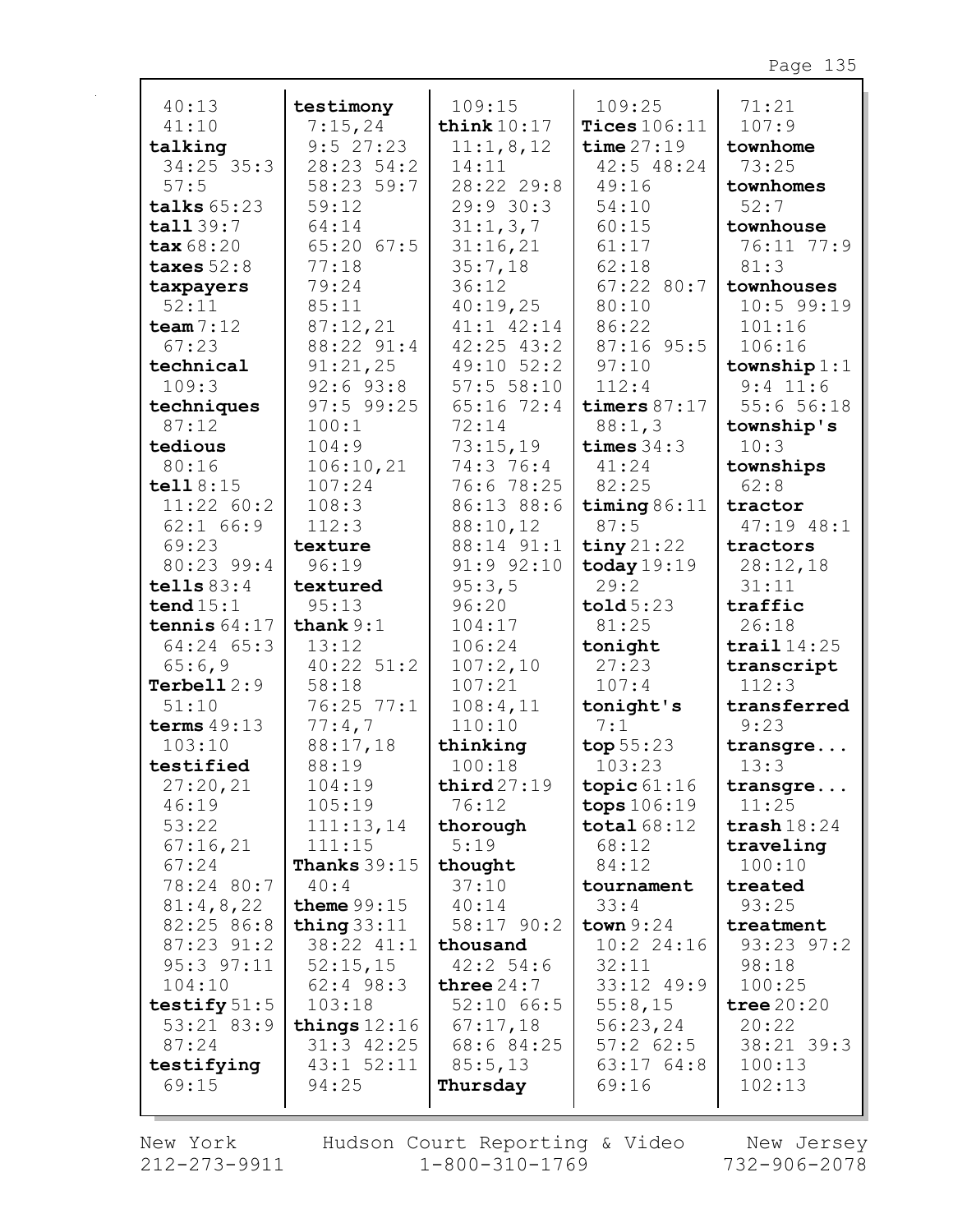| trees $21:1$        | 104:4                 | 101:21                  | 108:8,10          | 97:18,25       |
|---------------------|-----------------------|-------------------------|-------------------|----------------|
| $37:22$ 38:1        | 108:22                | 110:11                  | 108:12            | VICE 1:10      |
| 38:5,6,11           | 110:17                | <b>uses</b> 35:19       | variance          | 89:12          |
| 38:18 39:8          | type $101:10$         | 64:3 72:18              | 26:14             | view $3:3,6$   |
| 39:19,23            | 101:15,25             | 72:19                   | 29:21             | 19:17 21:8     |
| 46:14,16            | typical $9:4$         | 74:11,21                | 65:24             | 21:20          |
| 47:1                |                       | 74:23                   | 105:20            | 22:10          |
| 100:23              | U                     | 107:8                   | variances         | 31:20          |
| 103:7               | ugly96:23             | $\text{usually } 33:2$  | 29:18             | 88:14          |
| 106:8,18            | unavailable           | 36:5                    | varied 97:7       | 101:24         |
| triangle            | 107:20                | utilities               | varies $60:15$    | 103:7,11       |
| 47:3                | unclear               | 52:20,22                | 60:15             | views19:9      |
| tried $32:5,7$      | 63:23                 | 53:1,2,4,9              | 78:14             | 31:20          |
| Trocchia            | undedicated           | utility 53:8            | variety 39:3      | 35:11          |
| 7:16 91:19          | $51:24$ 52:6          | 53:11                   | 95:12,21          | 36:14 54:8     |
| true $48:19$        | 52:13                 | $54:16$ 55:6            | 96:21             | virtue 79:6    |
| 64:17 88:9          | underground           | 55:12,20                | vastly $56:22$    | visibility     |
| 112:2               | $52:23$ $53:2$        | 58:7                    | 56:23             | 14:7           |
| try $35:15$         | 53:7                  | utilize 99:1            | Vedral 2:9        | visible        |
| 69:20               | understand            | V                       | 51:5,9,9          | 106:7          |
| 84:19               | $6:14$ 11:20          |                         | 51:17,22          | $vision 20:12$ |
| 110:11              | 36:13 60:5            | V51:9                   | 52:5, 12, 18      | $visual 17:9$  |
| trying $15:3$       | 73:9                  | $\textbf{Vaccaro} 1:13$ | $52:24$ 53:6      | visualize      |
| 26:23               | understa              | 5:1                     | 53:10,13          | 12:15          |
| 45:22               | 53:25                 | Vale $1:1, 7$           | $53:17$ $54:3$    | visually       |
| 101:11              | $57:12$ $64:9$        | $1:25$ 4:4              | 54:13,18          | $42:17$ 94:6   |
| 107:18              | 106:5                 | $10:9$ 12:3             | 54:21 55:3        | visuals        |
| tucked $19:2$       | understands           | $13:9$ $17:2$           | 55:10,14          | 48:21          |
| turn 88:10          | 9:14                  | 19:24<br>50:24          | 55:18,24          | volume 24:8    |
| 101:1               | unit 30:4             | 51:10                   | 56:4,6,12         | 24:8 59:11     |
| tweaks $6:20$       | $31:21$ $35:7$        | 53:19                   | $56:19$ 57:7      | 59:14,16       |
| twice $51:6$        | units $29:6$<br>31:24 | 54:10 77:9              | 57:11,16          | 60:2363:6      |
| 99:10               | 43:13                 | 101:24                  | $57:22$ $58:1$    | 63:12          |
| two $6:4$ 15:7      | $47:22$ $48:5$        | 105:24                  | 58:6,17           | 86:12,15       |
| 17:18               | 95:9,10               | 107:6                   | vegetated         | 87:7           |
| 23:23 24:7          | unseen $100:3$        | Vale's $67:13$          | 20:24             | vote $43:2$    |
| 31:11               | update $91:22$        | valuable                | vegetation        | W              |
| 34:18               | 97:9                  | 90:3                    | 20:13,24<br>21:15 | W2:1 58:21     |
| 45:10,14            | updated $7:9$         | Van $1:22$              | 46:21,22          | wait $68:14$   |
| 62:18<br>72:21 75:9 | 79:16,19              | 2:12,15                 | vehicles          | 75:15          |
| 75:12 76:8          | 79:20                 | 77:5,7,8                | $14:21$ $15:7$    | waiting        |
| 84:25 85:6          | 83:11 92:9            | 77:10                   | 27:736:8          | 44:21          |
| 85:14,15            | use 1:16              | 84:14,16                | 40:7              | walk $6:14$    |
| 86:2 90:13          | $11:5$ 63:15          | 84:21                   | Verde $1:21$      | 23:14          |
| $91:21$ $94:7$      | 65:973:23             | 86:20 88:9              | 77:8              | 47:25          |
| 94:9,25             | 74:18,19              | 88:17                   | Vernon $56:18$    | walkway        |
| 96:20               | 75:4 76:19            | 104:24,25               | versus $56:17$    | 21:15          |
| 97:24               | 86:25                 | 105:1,19                | vertical          | wall14:17      |
| 99:23               | 95:10                 | 107:1                   | 18:20             | 15:120:7       |
|                     |                       |                         |                   |                |
|                     |                       |                         |                   |                |

New York 212-273-9911 Hudson Court Reporting & Video<br>1-800-310-1769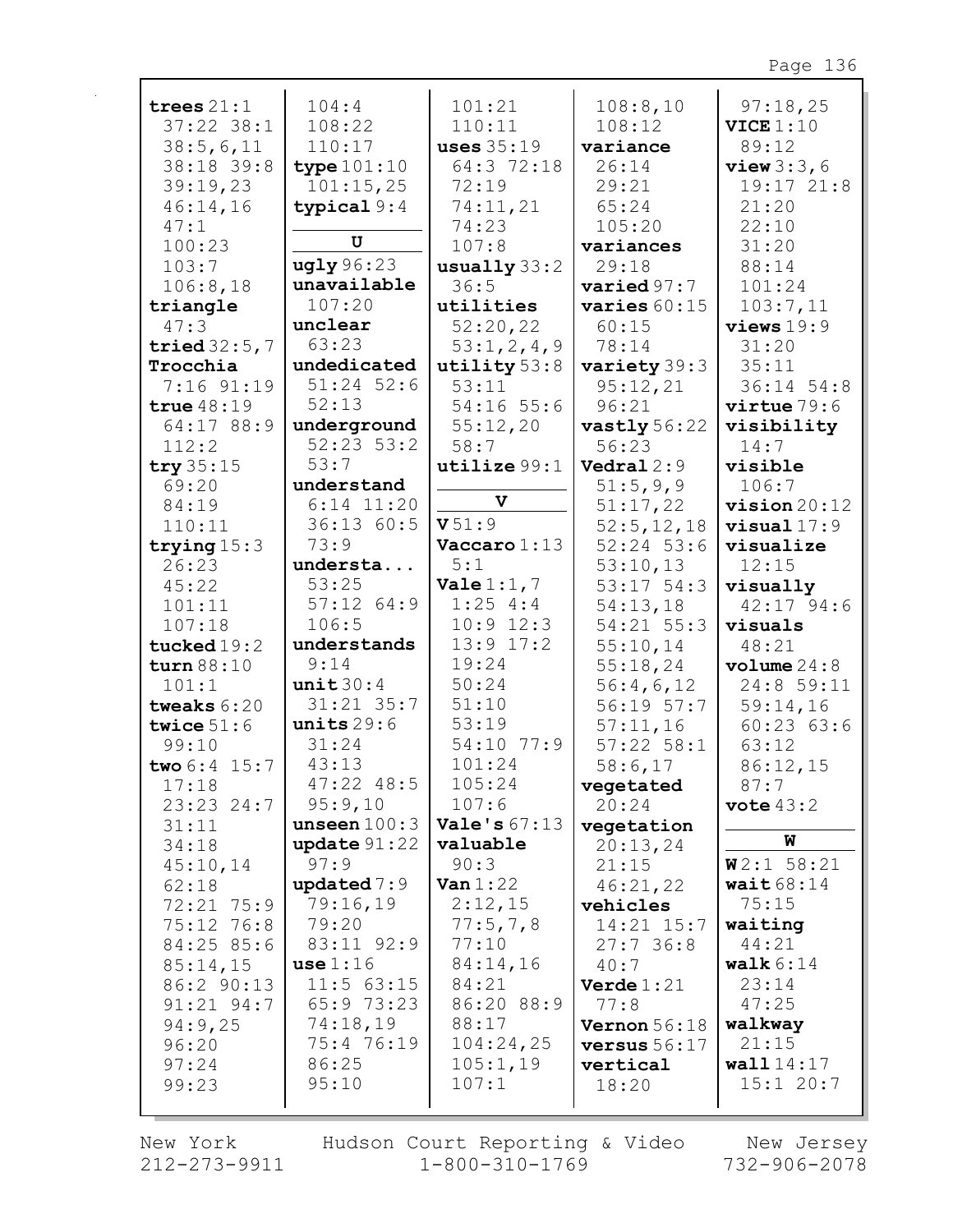| 34:19          | watts $11:5$   | 31:14          | 34:15                    | 61:1,5       |
|----------------|----------------|----------------|--------------------------|--------------|
| $95:16$ $97:1$ | way 9:14,21    | 34:25          | $37:12$ 69:9             | 64:9,14      |
| 97:14          | $15:1$ $16:7$  | $35:15$ 36:2   | 70:12 71:9               | 65:1,6       |
| 98:21          | 16:19          | 36:19          | western                  | 66:9,14,18   |
| walls $14:5$   | 19:24          | $42:21$ $43:1$ | 24:19                    | 66:21,23     |
| 95:8           | 21:19,23       | 44:21 57:5     | wet 23:25, 25            | 67:1,5       |
| 102:22         | 22:16          | 58:2,13        | White $2:11$             | 68:6,19      |
| want $5:10,12$ | 24:15,19       | 65:14          | 30:16                    | 69:1,6,9     |
| 10:18          | 24:21          | 68:13          | 58:22                    | 70:8,17,22   |
| $11:20$ $15:4$ | $25:24$ 31:5   | 75:20          | wide $24:17$             | 70:25 71:3   |
| $35:4$ $41:16$ | $32:4$ 34:21   | 83:12,25       | 82:8                     | 71:6,17      |
| 42:11          | 41:6,13        | 85:9 88:25     | widen $21:17$            | 74:21 75:6   |
| 51:13          | $42:1$ 50:2    | 88:25 89:4     | 24:18                    | 76:10,13     |
| 57:25          | 50:16          | 95:997:8       | widened                  | 76:17,21     |
| 63:13          | $52:14$ $62:1$ | 97:13,14       | 36:24                    | 76:24 80:1   |
| 69:14,23       | 88:10          | 97:19          | widening                 | 80:6 81:2    |
| 73:21,23       | 93:25          | 98:16,19       | $17:2$ 37:16             | 86:7,22      |
| 77:13,21       | 94:18,19       | 98:24          | 42:22                    | 91:18        |
| 84:24 88:7     | 100:25         | 99:11          | widest $17:7$            | 92:22 93:3   |
| 109:1          | 101:5          | 100:22         | willing $58:7$           | 93:13,20     |
| 111:9          | 102:7          | 101:11,16      | windows                  | 94:12 95:3   |
| wanted $99:11$ | Wayne $1:14$   | 108:21         | 11:21,25                 | 95:7,19,24   |
| 99:22          | 4:22,23        | we've 23:10    | 28:14                    | 96:6,11,16   |
| 107:9          | 14:14,22       | $25:11$ $27:5$ | 94:13                    | 96:18,25     |
| wants $12:18$  | 16:15,20       | $32:7$ 36:13   | wing $93:23$             | $97:25$ 98:9 |
| 39:19          | $16:25$ 17:6   | 86:16          | 102:5                    | 99:5         |
| 53:12          | 25:3,7,18      | website        | wise $88:15$             | 100:14,18    |
| 110:10         | 25:24          | $67:13$ $69:3$ | $\texttt{ wish} 5:21,22$ | 100:24       |
| wasn't $38:4$  | 26:16          | 69:16,21       | witness                  | 101:11       |
| 48:24          | $40:25$ $41:6$ | 70:4           | 17:12                    | 102:2,11     |
| $67:23$ 70:4   | $41:12$ $42:4$ | Wednesday      | $27:17$ 28:7             | 102:17,23    |
| 95:4           | 42:8 89:13     | 1:64:3         | 28:9,22                  | 103:5,14     |
| 106:20         | 89:14 96:4     | week $17:24$   | 36:18,23                 | 103:18       |
| water $24:11$  | 97:23          | weekdays       | 38:3 43:17               | 104:2,20     |
| 49:19 50:3     | 102:15,20      | 34:5           | 43:18                    | 106:5,20     |
| 50:5, 16, 19   | 103:4,12       | $well-lan$     | 45:13,18                 | 108:5,9      |
| $53:1$ 59:22   | 103:16         | 84:19          | 46:4, 15, 23             | witnesses    |
| 60:7,12,24     | we'1112:21     | well-versed    | 47:8, 13, 17             | 108:9,14     |
| 61:3,4,5,9     | 14:12 21:4     | 75:23          | 48:2,12                  | Wolfson 1:18 |
| $61:20$ $62:6$ | 25:928:2       | went $106:13$  | 49:2,8,22                | $2:4,14$ 6:7 |
| 62:7,9,9       | 58:14 61:4     | weren't 38:3   | 50:1, 5, 22              | 6:8,17,23    |
| 62:12,16       | 95:25          | west22:18      | 51:16,21                 | $8:6$ 15:16  |
| 62:17,20       | 96:12          | 40:15          | 52:22,25                 | 19:14        |
| 62:20,21       | 108:13         | 56:16          | 53:16,20                 | $27:18$ 30:7 |
| 63:3,8,12      | 110:4          | 70:10,24       | 54:17,19                 | 45:23        |
| 86:10,12       | we're $5:11$   | 102:22,23      | 54:24                    | 46:18        |
| $87:5$ 90:5    | $5:19$ 21:5    | 102:25         | $55:21$ $59:1$           | 47:11        |
| 90:18          | 21:17          | westerly       | 59:4,9,12                | 49:10        |
| wattage $13:2$ | 24:23          | 24:15,21       | 59:2560:9                | 61:12        |
| 55:13          | 27:12          | 24:24          | 60:14,19                 | 65:22        |
|                |                |                |                          |              |

New York 212-273-9911 Hudson Court Reporting & Video<br>1-800-310-1769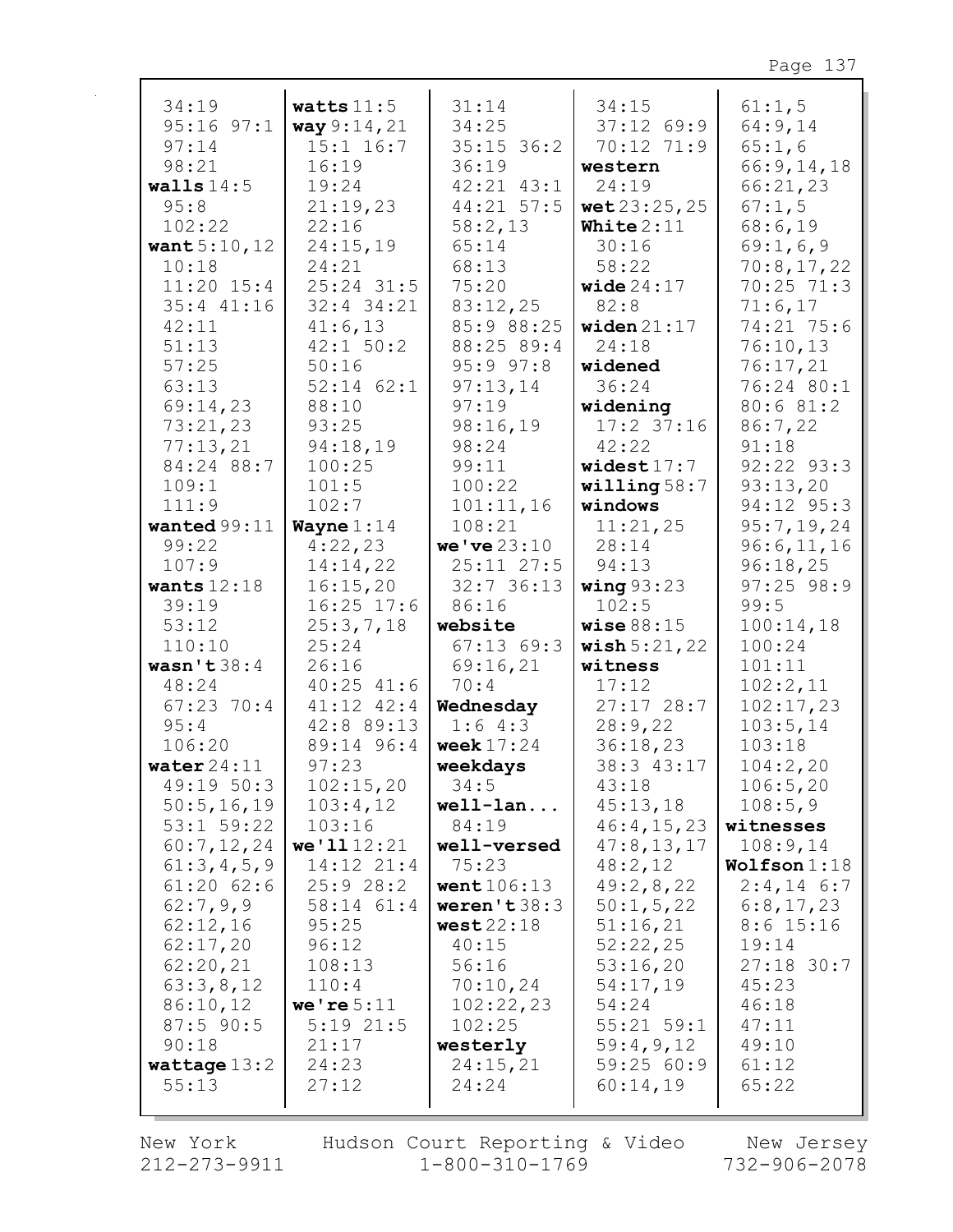| 66:16,20                    | 112:18               | 79:3           | 1998 56:20     | 109:18,20      |
|-----------------------------|----------------------|----------------|----------------|----------------|
| 66:22                       |                      | 1015:16        | 19th 109:9     | 3195:5         |
| 67:16,23                    | Υ                    | 63:25          |                | 104:3          |
|                             | $\texttt{yard26:11}$ |                | $\overline{2}$ |                |
| 75:20                       |                      | 64:10,24       |                | 3295:5         |
| 79:14,24                    | 26:13                | 85:7           | 218:12,12      | 104:3          |
| 80:2 81:1                   | 70:18,20             | 10,000 68:13   | 18:14          | 33,000 67:3    |
| 86:5,19                     | 71:2,23              | 10,204 67:20   | 59:22,24       | 67:8           |
| 88:20,21                    | 72:1,8,20            | 10:00110:3     | 59:24 79:3     | 33,57966:7     |
| $90:1$ $91:6$               | 72:20,22             | 10:06111:17    | 79:3 80:13     | 66:25          |
| $91:10$ $92:2$              | 74:18                | 1002:15        | 82:18          | 67:11          |
| 92:19                       | 75:10,14             | 1052:15,16     | 83:20,25       |                |
| 95:23 98:8                  | yards $12:10$        | 2:17           | 85:7 97:20     | 4              |
| 102:9                       | 70:16 71:5           | 10672:3,5      | 103:21         | 46:25 13:25    |
| 103:9                       | 71:15,20             | 1114:2         | 2,00082:11     | 23:724:17      |
| 105:21                      | 72:12 73:2           | 11:0088:7      | 2014:11        | 26:9 47:12     |
|                             | yeah $14:23$         |                | $15:12$ $31:9$ | 47:13          |
| 107:18                      |                      | 11th $3:6$     | 2011:24        |                |
| 108:5                       | 15:17                | 21:9           |                | $60:11$ $98:1$ |
| 110:24                      | 27:15,24             | 12020:23       | 20191:63:6     | $4$ -on-12     |
| 111:13,15                   | 29:16                | 12011:46:5     | 4:36:25        | 94:25          |
| <b>wood</b> 54:18           | 63:20                | 1282:9         | $8:8$ 14:2     | 4/1169:4       |
| 54:20                       | 88:24                | 51:10          | 19:19 21:9     | 432:5,6        |
| word9:16                    | 89:16                | 13.380:11      | 66:21          | 43,70067:18    |
| 10:12                       | 110:7                | 13.480:21      | 213:5          | 43,78367:19    |
| 30:22                       | year 85:7            | 13.580:8,10    | 2462:4         | 452:7 19:4     |
| words $5:10$                | 90:13                | 80:19 81:1     | 2535:195:1     | 4662:11        |
| work $14:12$                | years $35:1$         | 81:2 82:24     | 106:25         | 58:22          |
| 21:19                       | Yep 93:19            | 83:1, 7, 10    | 25.8104:4      | 489-0077       |
| 22:16                       |                      | 13th 109:6     | 26th 109:13    | 1:24           |
| $35:17$ $41:9$              | $\mathbf z$          | 109:10,10      | 282:46:25      | 4th7:3         |
| worked $7:12$               | zero 26:25           | 109:24,25      | 6:25           |                |
| $21:6$ $41:9$               | 59:20                | 110:14,20      | 29th 107:16    | 5              |
|                             | zone $74:2$          | 111:7,8        | 107:16         | 51:46:5        |
| working $4:2$<br>19:23 48:1 | 101:25               |                |                | 8:18,21,25     |
|                             |                      | 148:864:3      | 108:13,16      | 25:1 66:19     |
| wouldn't                    | zoned $29:17$        | 14,00082:15    | 110:23         |                |
| $13:5$ 29:16                | zones $39:17$        | $142 - 2.5(f)$ | 111:1,4        | $5$ -on-12     |
| 35:740:8                    | 73:22,22             | 77:14          | 3              | 94:24          |
| 48:24                       | zoning $72:5$        | 14th 66:21     |                | 5(a) 9:2       |
| 87:18                       |                      | 151:678:19     | 32:68:17       | 5,70068:9      |
| wraps $70:12$               | 0                    | 78:21,23       | 8:22,23,24     | 5/15/2019      |
| written $64:1$              | 070541:19            | 15th4:3        | $8:24$ 18:9    | 3:4            |
| 74:17                       | 076011:23            | 19:19          | 18:10,14       | 5:0034:11      |
| wrong $81:5$                | 076751:7             | 166:24         | 24:17          | 5010:23        |
| 105:24                      | 08/04/19             | 17:20 98:1     | 43:10          | 39:9 90:14     |
| 106:4                       | 112:18               | 98:2,4         | 72:10 79:1     | 50020:6        |
| 108:23                      |                      | 16,800 68:7    | 83:22 85:5     | 82:18          |
|                             | $\mathbf{1}$         | 1714:19        | 3,00041:24     | 512:9          |
| X                           | 198:1                | 17020:10       | 3020:9,11      | 5786:1         |
| x1:3,53:1                   | $1.2 - 1.184:7$      | 17268:7        | 79:17,25       | 582:10         |
| 59:24                       | 84:15                | 187:536:6      | 81:21          |                |
| XI00991                     | 1/218:12             | 191:233:3      | 30th7:1        | 6              |
|                             |                      |                |                |                |
|                             |                      |                |                |                |

New York 212-273-9911 Hudson Court Reporting & Video  $1 - 800 - 310 - 1769$